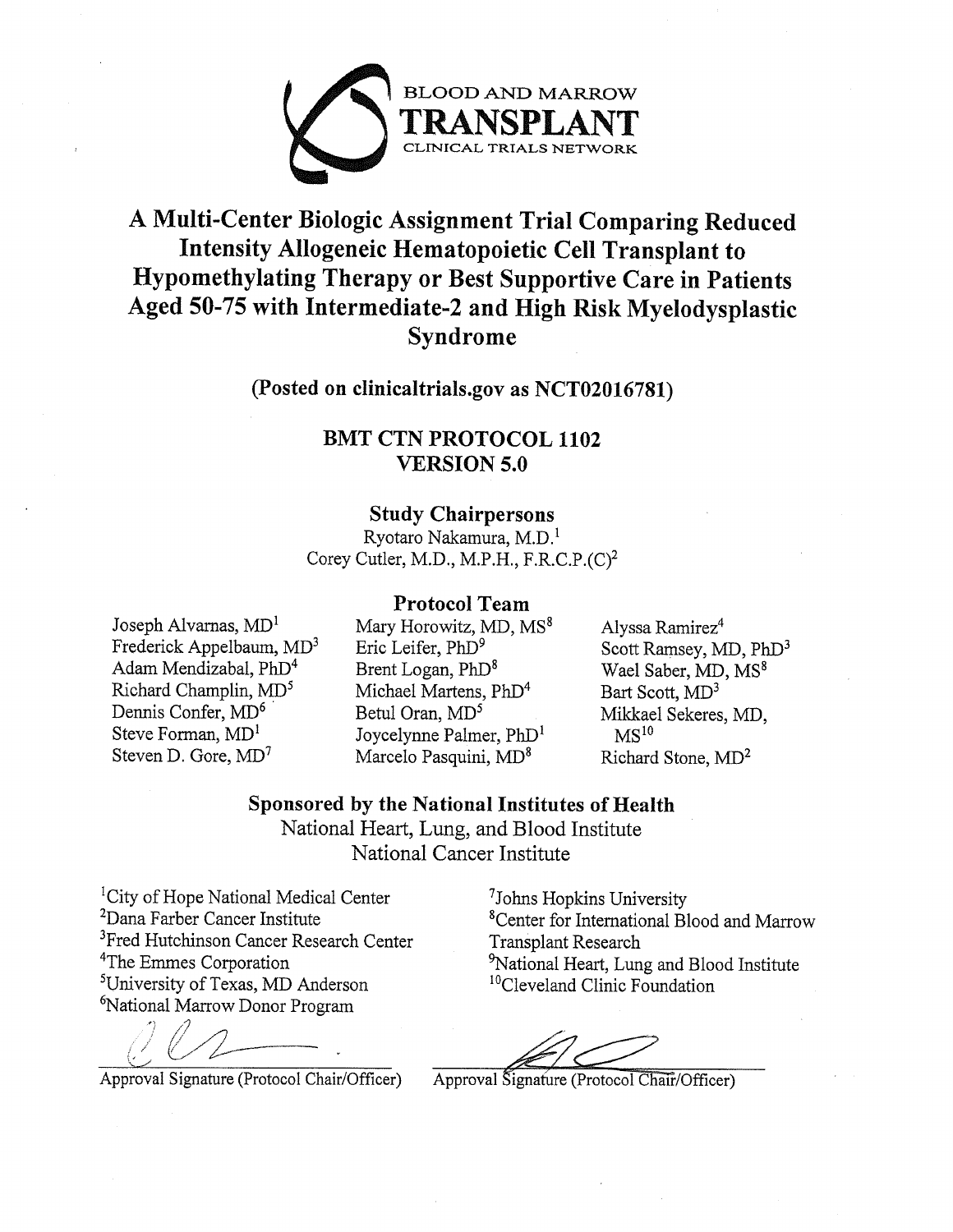## **PROTOCOL SYNOPSIS - BMT CTN PROTOCOL 1102**

## **A Multi-Center Biologic Assignment Trial Comparing Reduced Intensity Allogeneic Hematopoietic Cell Transplant to Hypomethylating Therapy or Best Supportive Care in Patients Aged 50-75 with Intermediate-2 and High Risk Myelodysplastic Syndrome**

| <b>Study Chairpersons:</b>   | Ryotaro Nakamura, M.D. and Corey Cutler, M.D., M.P.H., F.R.C.P.(C)                                                                                                                                                                                                                                                                                                                                                                                                                                                                                                                                                                                                           |  |  |  |  |
|------------------------------|------------------------------------------------------------------------------------------------------------------------------------------------------------------------------------------------------------------------------------------------------------------------------------------------------------------------------------------------------------------------------------------------------------------------------------------------------------------------------------------------------------------------------------------------------------------------------------------------------------------------------------------------------------------------------|--|--|--|--|
| <b>Study Design:</b>         | This study is designed as a multicenter trial, with biological assignment<br>to one of two study arms; Arm 1: Reduced intensity conditioning<br>allogeneic hematopoietic cell transplantation (RIC-alloHCT), Arm 2:<br>Non-Transplant Therapy/Best Supportive Care.                                                                                                                                                                                                                                                                                                                                                                                                          |  |  |  |  |
| <b>Primary Objective:</b>    | The primary objective is to compare the three-year overall survival (OS)<br>probabilities between two treatment arms.                                                                                                                                                                                                                                                                                                                                                                                                                                                                                                                                                        |  |  |  |  |
| <b>Secondary Objectives:</b> | Patients will also be assessed for the following:<br>1. Compare leukemia-free survival (LFS) at 3 years from patient                                                                                                                                                                                                                                                                                                                                                                                                                                                                                                                                                         |  |  |  |  |
|                              | consent.<br>2. Compare Quality of Life (QOL) measures between treatment arms                                                                                                                                                                                                                                                                                                                                                                                                                                                                                                                                                                                                 |  |  |  |  |
|                              | 3. Compare Cost-Effectiveness measures between treatment arms (see<br>Appendix F for ancillary cost-effectiveness protocol)                                                                                                                                                                                                                                                                                                                                                                                                                                                                                                                                                  |  |  |  |  |
| <b>Accrual Objective:</b>    | The trial will accrue a total of 338 patients if the ratio of HCT vs.<br>nonHCT is 6:4 and 400 patients if the ratio of HCT vs. nonHCT is 7:3.                                                                                                                                                                                                                                                                                                                                                                                                                                                                                                                               |  |  |  |  |
| <b>Accrual Period:</b>       | The estimated accrual period is 2.5-3.5 years.                                                                                                                                                                                                                                                                                                                                                                                                                                                                                                                                                                                                                               |  |  |  |  |
| <b>Study Duration:</b>       | Patients will be followed for three years after biological assignment; total<br>time from start of accrual will be approximately 5.5-6.5 years.                                                                                                                                                                                                                                                                                                                                                                                                                                                                                                                              |  |  |  |  |
| <b>Eligibility Criteria:</b> | Patients 50-75 years of age with a history of de novo intermediate-2 or<br>high-risk myelodysplastic syndrome (MDS) by the International<br>Prognostic Scoring System (IPSS) with $<$ 20% marrow blasts. MDS<br>must be of an acceptable subtype. Patients must be considered to be<br>suitable RIC alloHCT candidates at the time of initial evaluation based<br>on medical history, physical examination, and available laboratory tests.<br>Specific testing for organ function is not required for eligibility but, if<br>available, these tests should be used to judge eligibility.<br>Patients and physicians must be willing to comply with treatment<br>assignment: |  |  |  |  |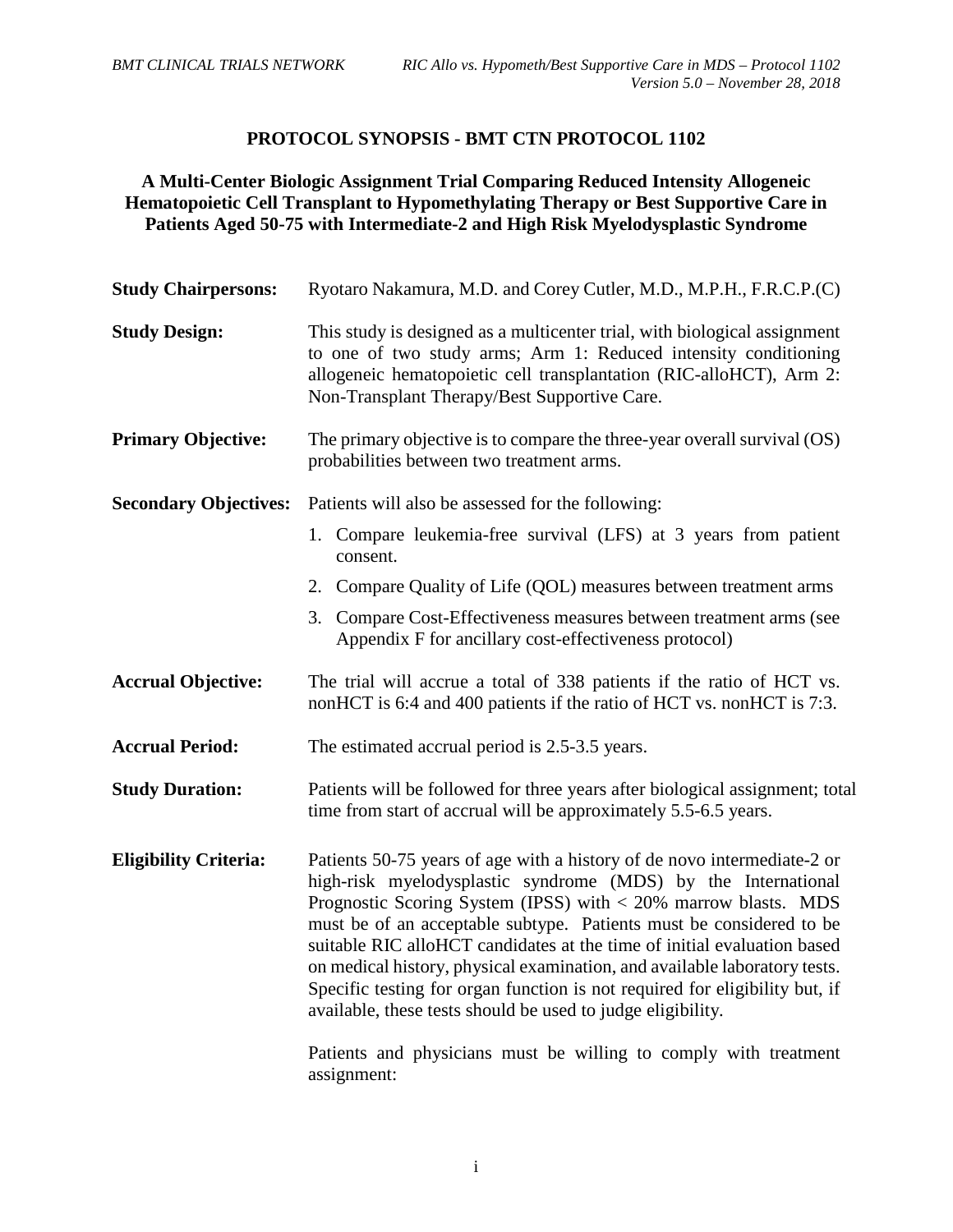- 1. No intent to proceed with alloHCT using donor sources not specified in this protocol, including HLA-mismatched related or unrelated donors (< 6/6 HLA related matched or < 8/8 HLA unrelated matched) or umbilical cord blood unit(s)
- 2. No intent to use myeloablative conditioning regimens
- 3. Intent to proceed with RIC alloHCT if a matched sibling or matched unrelated donor is identified. There is no requirement as to the timing of the transplantation.

To be biologically assigned to the alloHCT arm, patients must have either a 6/6 HLA-matched related donor, defined by Class I (HLA-A and -B) intermediate resolution or high resolution DNA-based typing and Class II (HLA-DRBI) at high resolution DNA-based typing OR an 8/8 HLA-A, -B, -C, and -DRB1 at high resolution DNA-based typing unrelated donor identified within 90 days from the date of consent.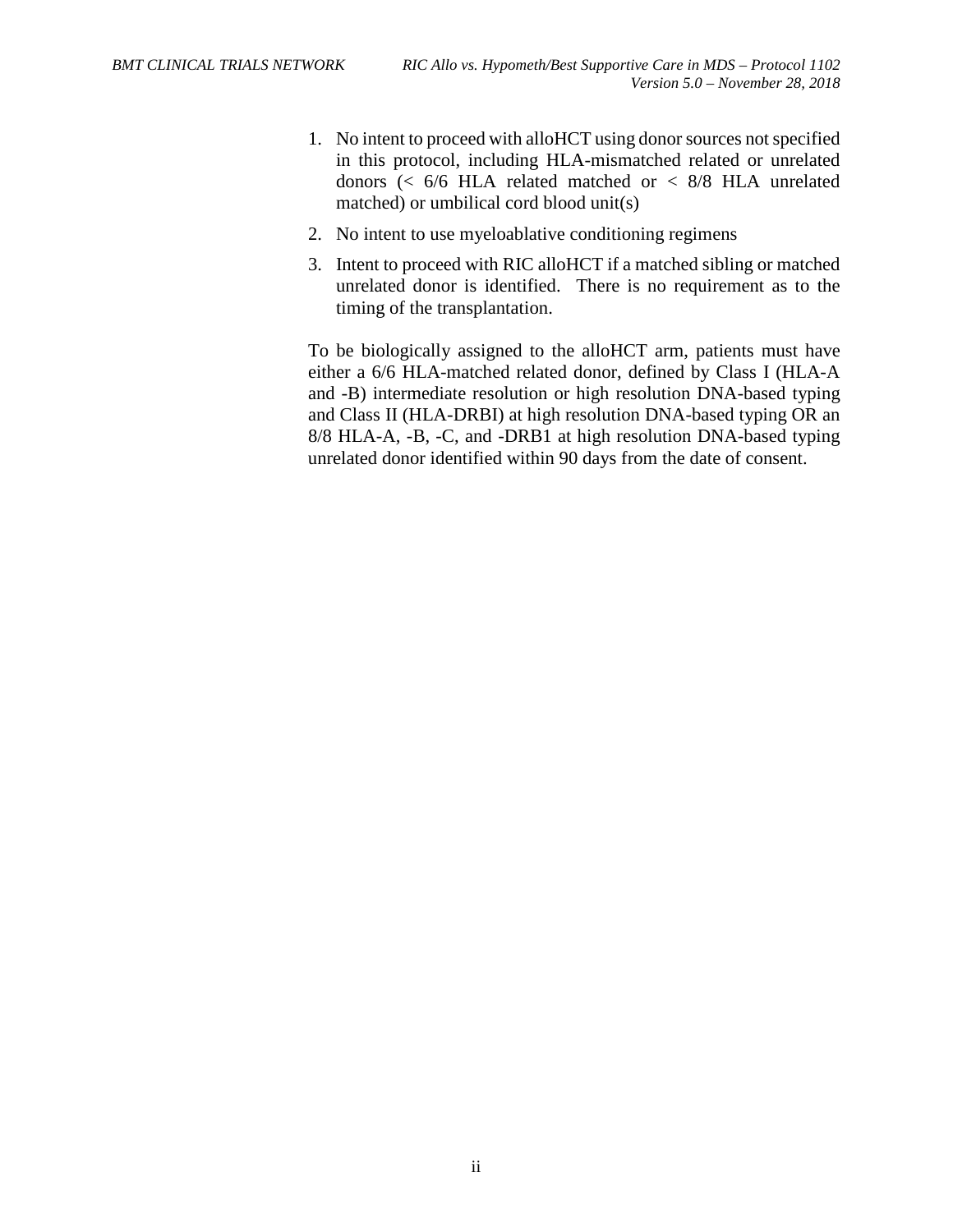

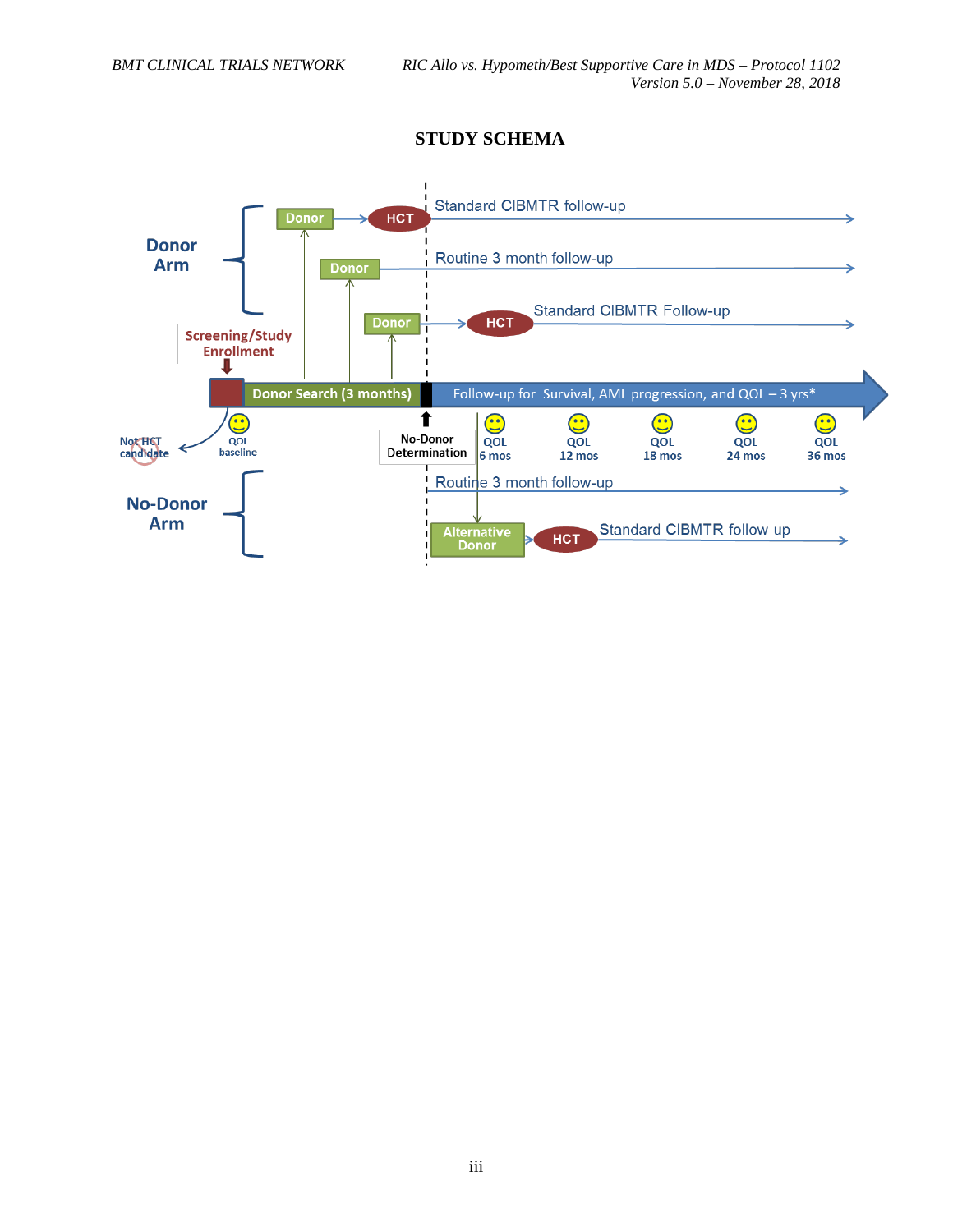## **TABLE OF CONTENTS**

| 1.     |                                                                          |
|--------|--------------------------------------------------------------------------|
| 1.1.   |                                                                          |
| 1.2.   |                                                                          |
| 1.3.   |                                                                          |
| 1.4.   |                                                                          |
| 1.5.   |                                                                          |
| 1.6.   |                                                                          |
| 2.     |                                                                          |
| 2.1.   |                                                                          |
| 2.2.   |                                                                          |
| 2.2.1. |                                                                          |
| 2.2.2. |                                                                          |
| 2.3.   |                                                                          |
| 2.3.1. |                                                                          |
| 2.3.2. |                                                                          |
| 2.4.   |                                                                          |
| 2.5.   |                                                                          |
| 2.5.1. |                                                                          |
| 2.5.2. |                                                                          |
| 2.5.3. |                                                                          |
| 2.6.   |                                                                          |
| 2.6.1. |                                                                          |
| 2.6.2. |                                                                          |
| 2.7.   |                                                                          |
| 3.     |                                                                          |
| 3.1.   |                                                                          |
| 3.2.   |                                                                          |
| 3.2.1. |                                                                          |
| 3.2.2. |                                                                          |
| 3.2.3. | QOL Comparison Between Transplant and Non-Transplant Therapy 3-1         |
| 3.2.4. |                                                                          |
| 4.     |                                                                          |
| 4.1.   |                                                                          |
| 4.1.1. |                                                                          |
| 4.1.2. |                                                                          |
| 4.1.3. |                                                                          |
| 4.2.   |                                                                          |
| 4.3.   |                                                                          |
| 4.3.1. | Approaching Patients, Eligibility, Screening, and Obtaining Consent  4-4 |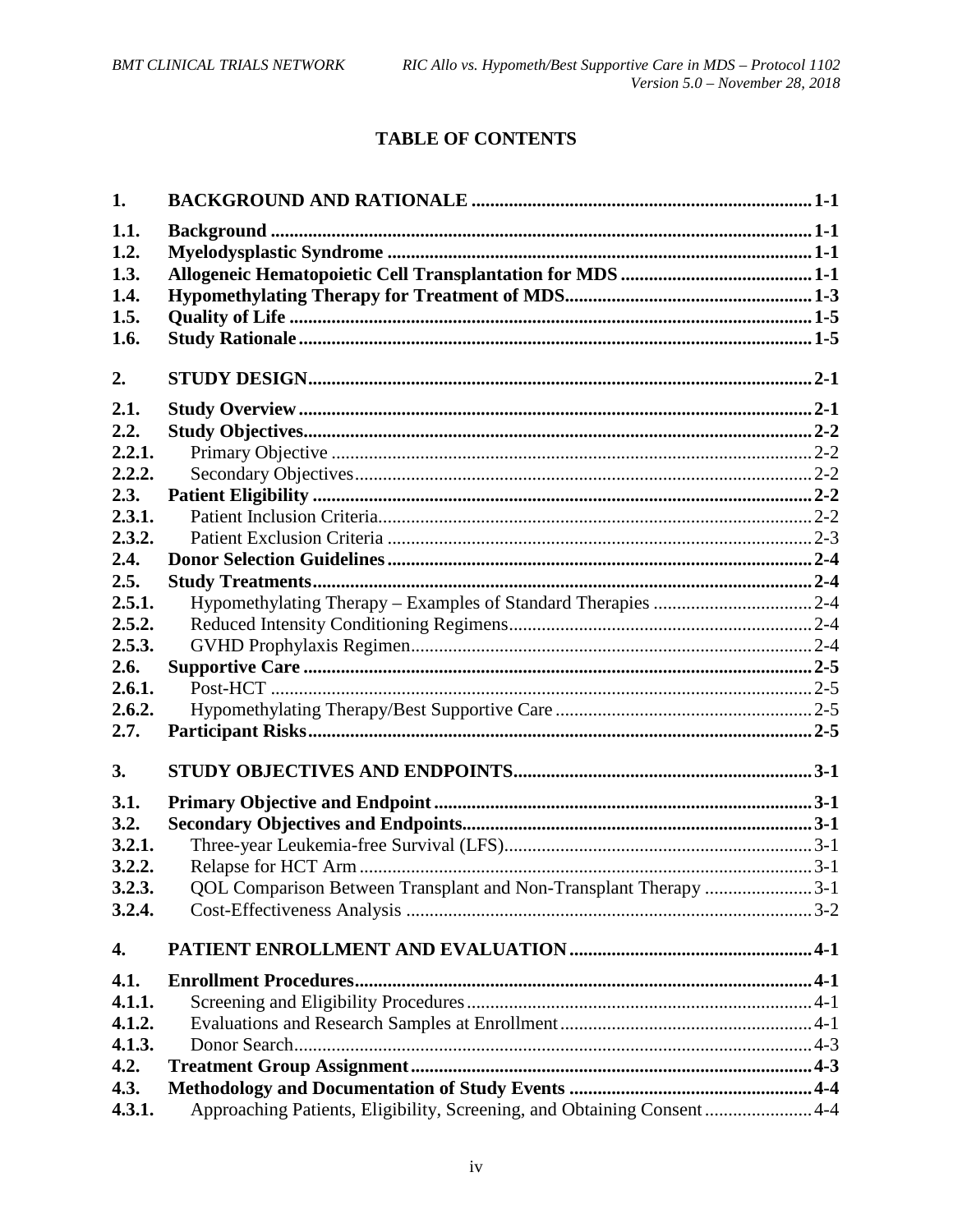| 4.3.2. |                                                                                 |  |
|--------|---------------------------------------------------------------------------------|--|
| 4.3.3. | Search End and Assignment to alloHCT versus non-HCT Arm (Donor versus no-Donor) |  |
| 4.4.   |                                                                                 |  |
| 4.4.1. |                                                                                 |  |
| 4.4.2. |                                                                                 |  |
| 4.4.3. |                                                                                 |  |
| 4.4.4. |                                                                                 |  |
| 4.4.5. |                                                                                 |  |
| 4.4.6. |                                                                                 |  |
| 4.5.   | <b>OPTIONAL Research Samples Pre-transplant and at Relapse (RIC alloHCT Arm</b> |  |
|        |                                                                                 |  |
| 4.6.   |                                                                                 |  |
|        |                                                                                 |  |
| 5.     |                                                                                 |  |
|        |                                                                                 |  |
| 5.1.   |                                                                                 |  |
| 5.1.1. |                                                                                 |  |
| 5.1.2. |                                                                                 |  |
| 5.1.3. |                                                                                 |  |
| 5.2.   |                                                                                 |  |
| 5.3.   |                                                                                 |  |
| 5.3.1. |                                                                                 |  |
| 5.3.2. |                                                                                 |  |
| 5.4.   |                                                                                 |  |
| 5.5.   |                                                                                 |  |
| 5.5.1. |                                                                                 |  |
| 5.5.2. |                                                                                 |  |
| 5.5.3. |                                                                                 |  |
| 5.5.4. |                                                                                 |  |

## **LIST OF APPENDICES**

| <b>APPENDIX A: HUMAN SUBJECTS</b>                          |
|------------------------------------------------------------|
| APPENDIX B: INFORMED CONSENT                               |
| APPENDIX C: LABORATORY PROCEDURES                          |
| APPENDIX D: KARNOFSKY AND ECOG PERFORMANCE STATUS SCALES   |
| <b>APPENDIX E: IPSS/IPSS-R SCORE</b>                       |
| APPENDIX F: ANCILLARY COST-EFFECTIVENESS ANALYSIS PROTOCOL |
| <b>APPENDIX G: REFERENCES</b>                              |
|                                                            |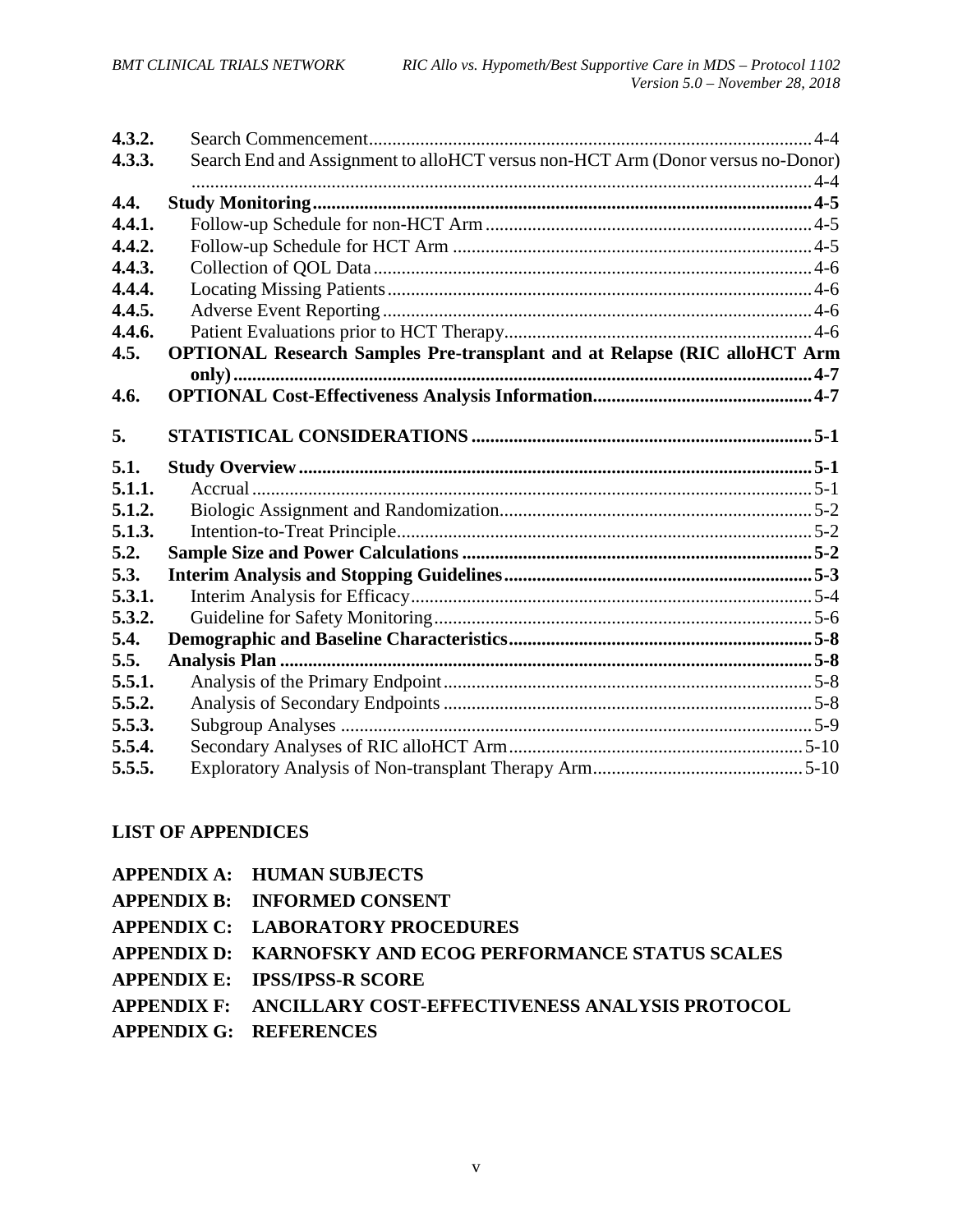## <span id="page-6-5"></span><span id="page-6-4"></span>**CHAPTER 1**

## <span id="page-6-0"></span>**1. BACKGROUND AND RATIONALE**

#### <span id="page-6-1"></span>**1.1. Background**

<span id="page-6-10"></span><span id="page-6-9"></span><span id="page-6-8"></span><span id="page-6-7"></span><span id="page-6-6"></span>A subject of clinical urgency for researchers, clinicians, patients, and health care underwriters such as Medicare, is the role of allogeneic hematopoietic cell transplantation (alloHCT) in the treatment of older patients with higher risk myelodysplastic syndromes (MDS). The use of reduced intensity conditioning (RIC) regimens has extended HCT to the care of older patients with acute myelogenous leukemia (AML) and lymphoma and a number of retrospective and phase II trials for patients with MDS now show the curative potential of RIC alloHCT in selected patients.<sup>[1](#page-103-0), [2,](#page-103-1) [3](#page-103-2),</sup> [4](#page-103-3), [5,](#page-103-4) [6](#page-103-5), [7](#page-103-6) Concomitantly, new drugs have been developed for nontransplant therapy of MDS, including hypomethylating agents, which result in improved hematopoietic function and delayed transformation to acute leukemia.<sup>[8](#page-103-7)</sup> While it is believed that RIC alloHCT provides a survival advantage over hypomethylating therapy because of its curative potential, RIC alloHCT also carries the risk of early transplant-related mortality and the relative effectiveness of the two approaches is uncertain, particularly in older patients. This protocol is designed to evaluate the relative benefits of RIC alloHCT compared to non-transplant therapies focusing on overall survival. The hypothesis to be tested is that RIC alloHCT improves overall survival in patients with higher risk MDS compared to patients who receive only hypomethylating therapy or best supportive care. The study is a prospective, multi-center, biologic assignment trial of hypomethylating therapy or other best supportive care versus RIC alloHCT from HLA-matched related and unrelated donors in patients aged 50.0 to 75.0 years with higher-risk MDS.

## <span id="page-6-2"></span>**1.2. Myelodysplastic Syndrome**

<span id="page-6-11"></span>MDS is a clonal disorder of hematopoietic precursors and stem cells, which may evolve to a terminal phase resembling acute leukemia. Alternatively, patients may suffer progressive peripheral blood cytopenias and hematopoietic failure, eventually succumbing to complications of bleeding and infection. The international prognostic scoring system (IPSS) for MDS assesses patients' risk for transformation and survival at the time of diagnosis and is based on analysis of bone marrow blasts, karyotype, and cytopenias.<sup>[9](#page-103-8)</sup> Median survival for patients with low-risk disease is approximately 5.7 years; it is 11.8 years for low-risk patients younger than 60. Among patients with intermediate-2 disease (composite score 1.5-2), median survival is 1.2 years for all patients and 1.8 years for those younger than 60. In patients with high risk disease, however, the prognosis is measured in months in both younger and older patients.<sup>[10](#page-104-0)</sup> A newer iteration of the IPSS score was recently proposed but has not yet been used in clinical trials.<sup>11</sup>

## <span id="page-6-3"></span>**1.3. Allogeneic Hematopoietic Cell Transplantation for MDS**

AlloHCT is the only curative treatment modality for MDS, but the use and timing of transplantation remain controversial, particularly in older patients. The relatively chronic course of MDS often leads to reluctance to accept the risks associated with HCT where non-relapse mortality (NRM) rates are in the range of 20-35%, related to organ toxicity, graft-versus-host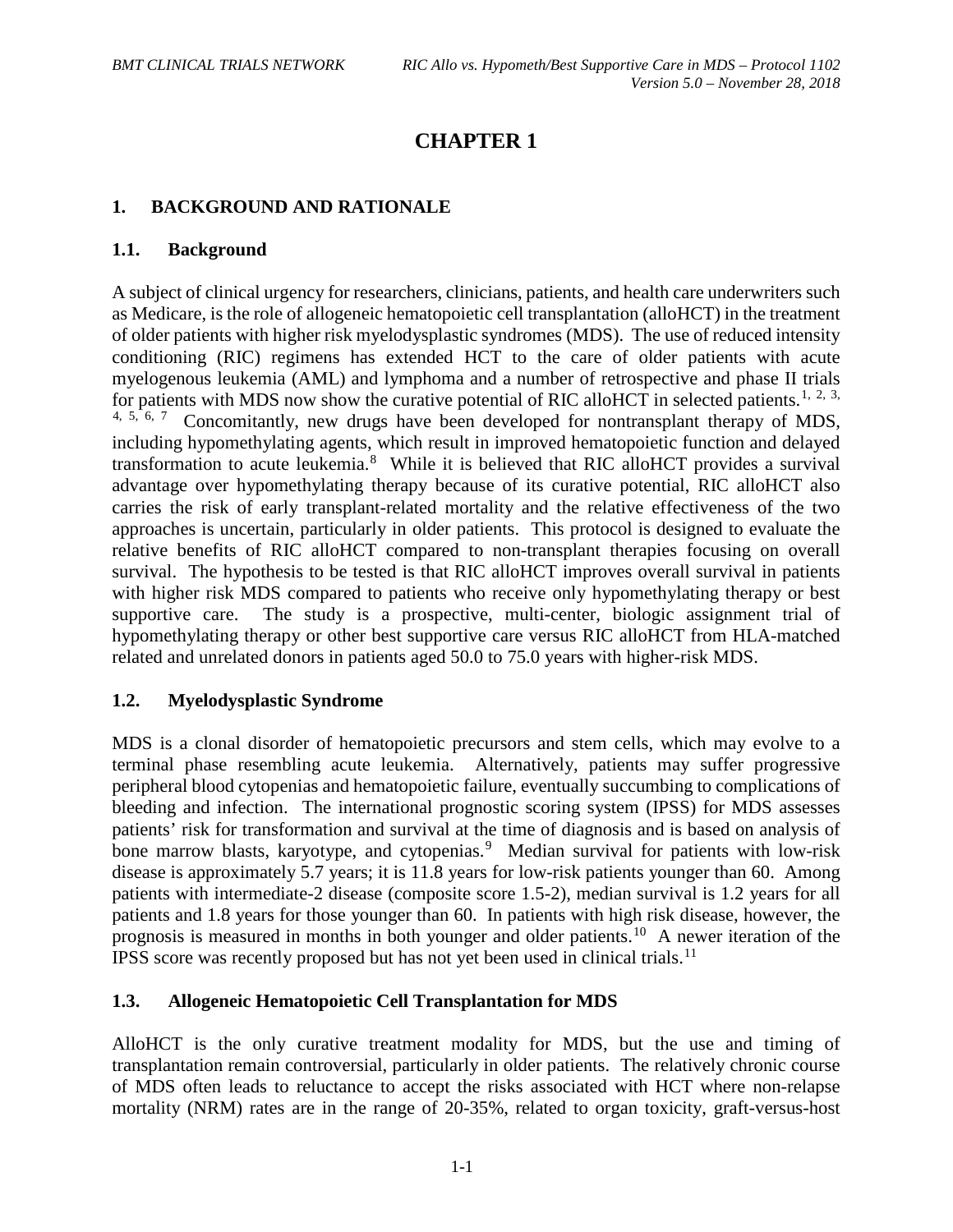<span id="page-7-0"></span>disease (GVHD), and infections. Recently, an HCT-specific co-morbidity index has provided a useful guide for HCT risk assessment of HCT and can be applied to transplantation candidates with a variety of disorders, including MDS.<sup>12</sup> The IPSS is also useful in determining the timing of transplantation in younger patients who have HLA-identical siblings.<sup>[13](#page-104-3), [14](#page-104-4), [15](#page-104-5)</sup> Several studies indicate that patients in the intermediate-2 and high risk IPSS groups have longer life expectancy when transplanted early, with delay of HCT resulting in loss of life years. In contrast, patients in the low-risk group have the best life expectancy if HCT is delayed until there is evidence of disease progression. Optimal timing for patients in the intermediate-1 risk category is less clear.<sup>14</sup> A recent study extended a Markov decision model to elderly MDS patients and showed for de novo MDS patients aged 60–70 years with low/intermediate-1 disease, early transplantation was not the preferred strategy unless MDS-associated QOL impairment was substantial. For intermediate-2/high IPSS risk, early RIC alloHCT offered a life expectancy benefit, with quality adjusted survival benefit detectable earlier.<sup>[16](#page-104-6)</sup> While no prospective controlled study has been published, a retrospective study comparing alloHCT and treatments with hypomethylating agents suggests a survival advantage for alloHCT compared with azacytidine therapy in medically fit patients with high-risk MDS age 60-70 years.<sup>[17](#page-104-7)</sup>

Conventional high dose conditioning regimens include myeloablative doses of chemotherapy and/or radiation. These regimens are often poorly tolerated by older patients or those with significant comorbidities and are generally offered to patients under the age of 50 years with good performance status. The introduction of RIC regimens over the last decade has allowed expansion of the upper age for alloHCT, with patients above age 70 transplanted successfully. Unfortunately, though treatment-related mortality is lower, some studies suggest higher incidences of relapse with lower intensity regimens. Patients with the low disease burden tend to have the best success rates with this approach. For this reason, some have recommended the use of cytoreductive chemotherapy prior to RIC alloHCT, but no controlled trials of this strategy have been conducted. [18,](#page-104-8) [19.](#page-104-9)

Over the last several years, multiple groups have used RIC alloHCT to treat MDS with two to three-year overall survival rates ranging from 27% to 70% depending on cohort and regimen characteristics[.1,](#page-6-4) [3,](#page-6-5) [4,](#page-6-6) [5,](#page-6-7) [20](#page-104-10) Lim *et al* analyzed a group of 1,333 patients reported to the European Group for Blood and Marrow Transplantation (EBMT), ages 50 to 74 (median 62); 62% received RIC. The four-year survival rate was 31%, the NRM rate was 39% and the relapse rate was 36%[.6](#page-6-8) No significant impact of age or transplantation regimen on outcomes was noted. Advanced disease stage at transplantation was the major independent predictor of poor outcomes. McClune *et al* reported data on 181 patients to the Center for International Blood and Marrow Transplant Research (CIBMTR), aged 40 to  $\geq$  65 (median 67); 68% received RIC. The two-year survival rate for this group was 45%, the NRM rate was 35%, and the relapse rate was 29%[.7](#page-6-9) As in the EBMT study, the CIBMTR data showed no significant impact of age on outcomes. These two recent registry-based studies of older patients transplanted for MDS reflect results in the community-atlarge and support the safety of alloHCT for older patients with MDS.

More recently, a study from the CIBMTR evaluated the outcomes of 701 adult MDS patients who underwent allogeneic HCT between 2002 and 2006. This study focused its analyses on the type of HCT donors (matched-related donor [MRD], n=176; 8/8 HLA allele matched unrelated donor [MUD], n=413;  $7/8$  MUD, n=112). The median age was 53 years (range, 22-78). Sixty-five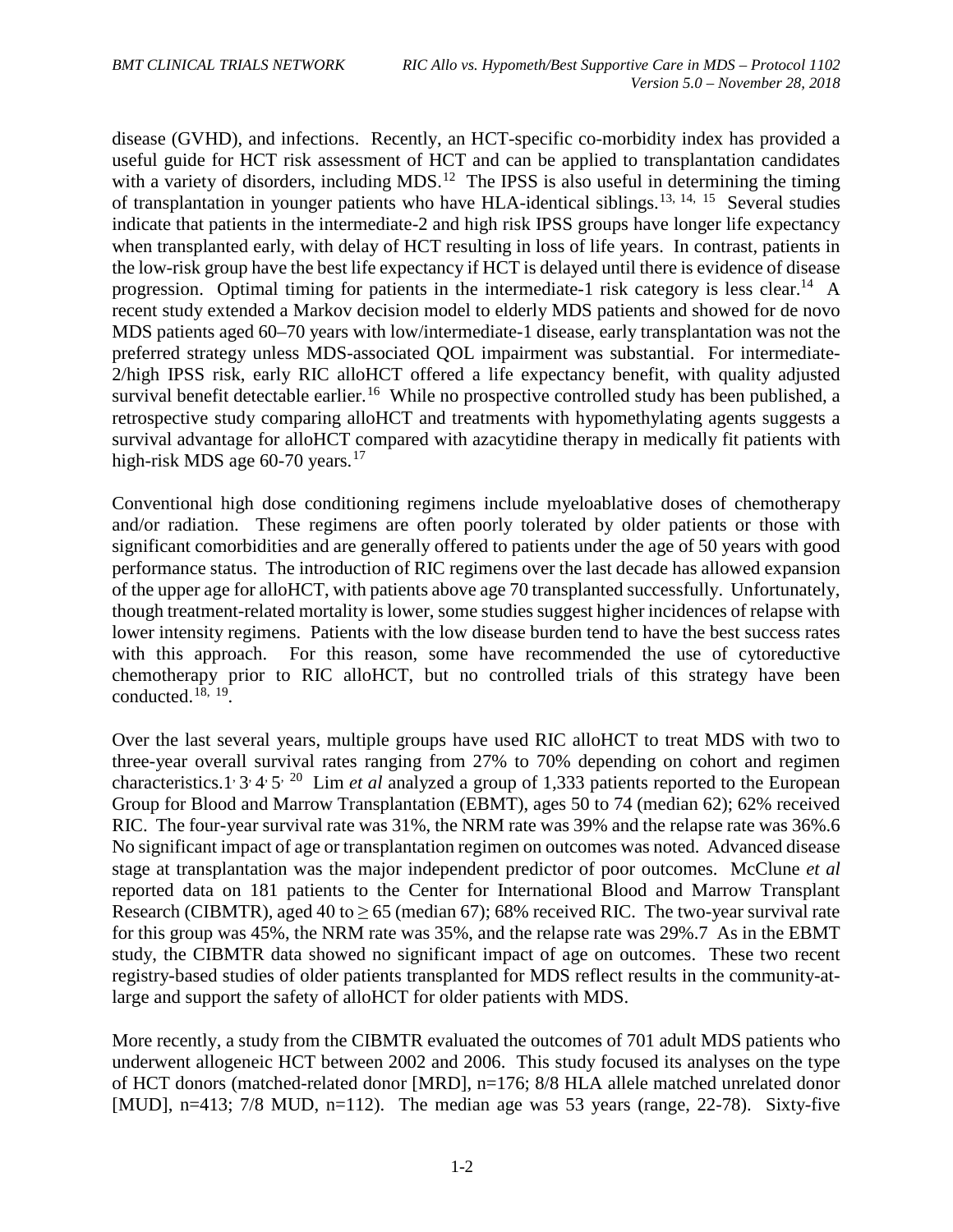percent had advanced disease at HCT and 19% had therapy-related MDS. Seventy-seven percent received peripheral blood stem cells, and 40% received RIC regimens. The 100-day cumulative incidence of grades B-D acute GVHD was significantly lower in MRD HCT recipients than 8/8 MUD and 7/8 MUD HCT recipients (42%, 54%, and 57%, respectively; p=.009). The corresponding adjusted three-year disease free survival (DFS)/survival estimates were 40%/47% for MRD, 35%/38% for 8/8 MUD, and 29%/31% for 7/8 MUD HCT recipients. In multivariate analysis, adjusting for patient-related (age, gender, KPS), disease-related (IPSS stage at diagnosis, WBC count at diagnosis, therapy-related MDS, and disease status at HCT), and HCT-related variables (time between diagnosis and HCT, donor-recipient CMV and gender match, graft type, conditioning and GVHD prophylaxis regimens), 8/8 MUD HCT recipients had similar DFS and survival rates compared to MRD HCT recipients (relative risk [RR] 1.11 (95% confidence intervals [CI] 0.89-1.39) and 1.24 (95% CI 0.98-1.56), respectively). 7/8 MUD HCT recipients had an inferior DFS and survival compared to MRD HCT recipients (RR 1.43 (95% CI 1.08-1.91) and 1.62 (95% CI 1.21-2.17), respectively), and 8/8 MUD HCT recipients (RR 1.29 (95% CI 1.00- 1.65) and 1.30 (95% CI 1.01-1.68), respectively). Differences in outcome were largely related to excess TRM (RR 1.37 and 1.71 for  $8/8$  MUD and 7/8 MUD respectively,  $p < 0.05$  for both comparisons). Unrelated donor status or mismatch was not associated with less relapse (overall p value=0.33). In patients with MDS, transplantation from 8/8 MUD and MRD donors produce similar survival; however, 7/8 MUD HCT is associated with inferior outcomes.<sup>[21](#page-104-11)</sup>

## <span id="page-8-0"></span>**1.4. Hypomethylating Therapy for Treatment of MDS**

Azacytidine (5-azacytidine) and decitabine (5-aza-2'-deoxycytidine) are two hypomethylating agents approved by the Food and Drug Administration for treatment of MDS. The rationale for hypomethylation therapy is the observation that aberrant DNA methylation is frequently seen in patients with MDS. These drugs indirectly deplete methylcytosine and cause hypomethylation of target gene promoters involved in disease initiation or progression, making them appropriate targets for pharmacologic therapy.

Azacytidine was first synthesized in 1963 and demonstrated activity in four AML trials in the 1970s, resulting in complete remission in 17% to 36% of patients. [22](#page-104-12) The registration study leading to FDA approval for azacytidine for all MDS subtypes was a phase III trial in which transfusiondependent MDS patients were randomized to receive azacytidine or supportive care. Patients in the supportive care arm were allowed to cross over to the treatment arm at time of disease progression[.8](#page-6-10) Ninety-nine patients were randomized to the treatment arm, in which azacytidine was administered at 75 mg/m<sup>2</sup> daily for 7 days of a 28-day cycle, and 92 to the supportive care arm, of whom 49 crossed over to receive active therapy. When these and other CALGB data were analyzed using international working group (IWG) criteria, Silverman *et al* reported response rates of 14% complete response (CR) + partial response (PR) and 30% hematologic improvement[.8](#page-6-10)  There was a significant delay in transformation to AML or death, but not a significant prolongation of survival in the treatment arm. Major toxicities included cytopenias. Patients also reported nausea and injection site-related complications.

Azacytidine was next explored in a Phase III trial in which higher-risk patients with MDS were randomized to receive azacytidine, at the dose used in the registration study, versus conventional care including: best supportive care, low-dose cytarabine, or intensive AML-type induction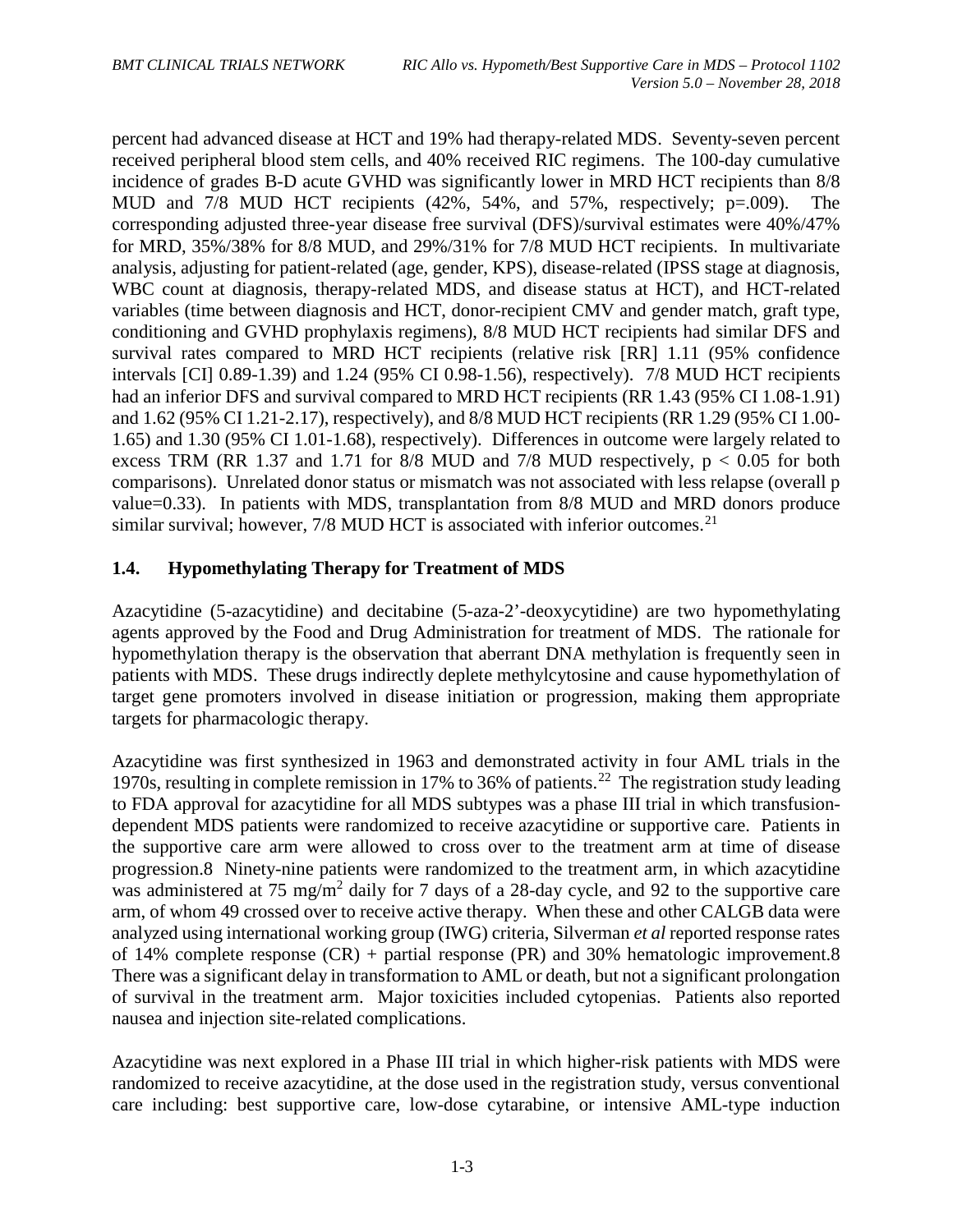<span id="page-9-0"></span>chemotherapy, as selected by investigators prior to randomization.<sup>[23](#page-105-0)</sup> Of 358 patients, 179 were randomized to azacytidine and 179 to conventional care, with the majority (n=105) receiving best supportive care. Overall response rates (ORR) with azacytidine were significantly greater than with conventional care, 29% versus 21%. With a median follow-up of 21.1 months, median survival was 24.5 months for the azacytidine arm and 15 months for the conventional care arm (hazard ratio .58,  $P = .0001$ ). The superior activity of azacytidine in this study, compared with both conventional care and previous azacytidine studies, is credited to an appropriately selected population of higher-risk patients with MDS and to a median duration of therapy of more than 9 months.

Decitabine, developed in 1964, was also first explored in AML populations. The Phase III registration trial for MDS randomized 89 patients to receive the drug, 81 to receive supportive care.<sup>24</sup> Patients received decitabine at a dose of 15 mg/m<sup>2</sup> every 8 hours over 3 days, with a cycle repeated every 6 weeks. Using IWG criteria, CRs occurred in 9%, PRs in 8%, and hematologic improvement in 13% of patients, for an ORR of 30%. As with 5-azacytidine, the major toxicities were hematologic. Unlike with azacytidine, there was not a significant delay in transformation to AML or death in this study. Since the two drugs are biologically similar, this difference is often attributed to variation in the patient population enrolled to each study (more early MDS patients in the decitabine study) and to an inadequate number of cycles of decitabine given (median of 2). Alternate dosing schedules, including once-daily dosing of decitabine over 5 days every 28-day cycle, were explored in higher-risk patients given a median of > 5 cycles of therapy, and yielded CR rates equivalent or better than those seen with azacytidine.<sup>[25](#page-105-2), [26](#page-105-3)</sup> A Phase III survival study in higher-risk patients with MDS was conducted in Europe, comparing 119 patients treated with decitabine at the registration study dosing schedule, to 114 patients randomized to best supportive care. While the CR+PR rate was 23% (similar to azacytidine), the study was unable to demonstrate a survival advantage, with patients randomized to drug living a median of 10.1 months and those randomized to best supportive care living a median of 5.8 months (hazard ratio 0.88, *P* = .38). Progression-free survival (PFS), but not acute myeloid leukemia (AML) -free survival (AMLFS), was significantly prolonged with decitabine versus BSC (median PFS, 6.6 v 3.0 months, respectively; HR, 0.68; 95% CI, 0.52 to 0.88;  $P = .004$ ; median AMLFS, 8.8 v 6.1 months, respectively; HR, 0.85; 95% CI, 0.64 to 1.12;  $P = .24$ ). AML transformation was significantly (P = .036) reduced at 1 year (from 33% with BSC to 22% with decitabine).

Combination therapy has also been explored. A phase II trial of azacytidine  $(75 \text{ mg/m}^2/\text{d} \times 5 \text{ days})$ in combination with lenalidomide (10 mg/d x 21 days (28-day cycle)) was conducted in patients with higher-risk  $MDS<sup>27</sup>$  $MDS<sup>27</sup>$  $MDS<sup>27</sup>$ . This study demonstrated the overall response rate (per modified MDS) IWG criteria) of 72% (CR: 44%), median CR duration of 17+ months (range, 3-39+) and median overall survival of 37+ months (range, 7-55+) for CR patients, 13.6 months for the entire cohort (range, 3-55). Another phase I study evaluated the combination of azacytidine and vorinostat in MDS and AML patients. There were no serious non-hematologic toxicities, and responses were seen in up to 86% of patients.<sup>[28](#page-105-5)</sup> The Southwest Oncology Group (SWOG) has recently begun accrual to a 3-arm randomized phase II study of a) azacytidine  $+$  lenalidomide versus b) azacytidine + vorinostat versus c) azacytidine alone for higher risk myelodysplastic syndromes.<sup>[29](#page-105-6)</sup>

Although these results from hypomethylating therapy represent an important advance for patients with MDS, 40% to 50% of patients did not respond to therapy, and most responders experienced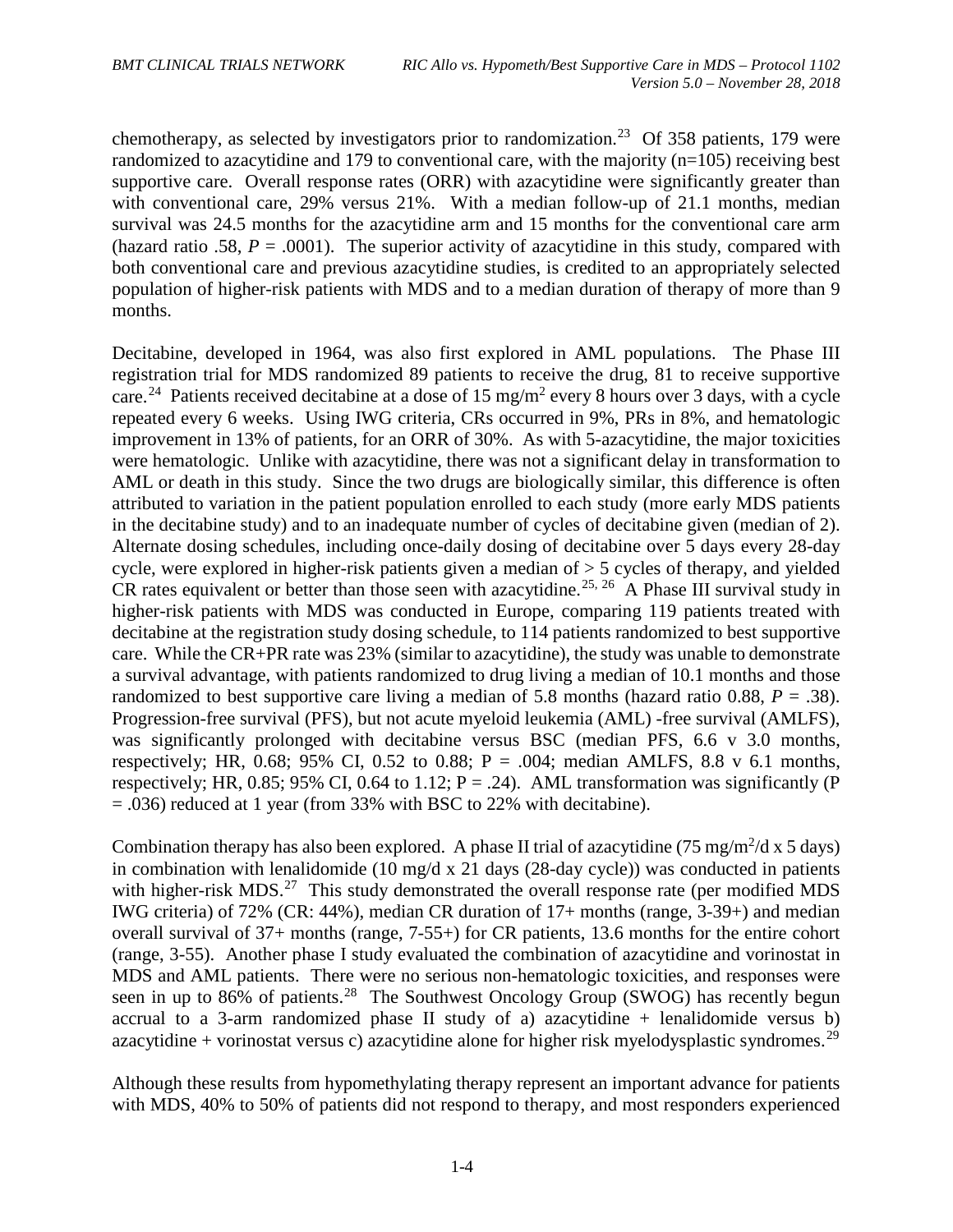disease progression within 2 years of response.<sup>23</sup> In a recent study,<sup>[30](#page-105-7)</sup> 435 patients with high-risk MDS and former refractory anemia with excess blasts in transformation (RAEB-T) were evaluated for outcome after azacytidine failure. The cohort of patients included four data sets (i.e., AZA001, J9950, and J0443 trials and the French compassionate use program). With the median follow-up after azacytidine failure of 15 months, the median overall survival was 5.6 months, and the 2-year survival probability was 15%. Data on treatment administered after azacytidine failure were available for 270 patients, demonstrating a better outcome associated with allogeneic HCT and investigational agents compared with conventional clinical care.

## <span id="page-10-0"></span>**1.5. Quality of Life**

In the randomized trials comparing hypomethylating agents and best supportive care, both azacytidine and decitabine were associated with an improved self-reported QOL scales, evidenced by the reduction of transfusion requirements, decreased rate of infections and hospitalizations, as well as improvement of fatigue, dyspnea, and physical functioning in patients receiving azacytidine. Comparisons of QOL between alloHCT and hypomethylating agents/non-HCT therapy may be confounded by systematic differences in patients who undergo alloHCT versus non-alloHCT therapy. In a literature review,<sup>[31](#page-105-8)</sup> three studies have reported worse QOL after alloHCT, including physical, cognitive, emotional, and social functioning as well as overall QOL. Four studies reported no statistically significant differences between alloHCT and standard-dose chemotherapy. QOL appears to be better after alloHCT than chemotherapy when patients with and without relapse are included. This pattern of findings suggests that differential rates of relapse in alloHCT and chemotherapy patients may influence QOL findings, with higher rates of relapse in the chemotherapy group potentially associated with worse QOL in that group. As MDS patients generally require continued treatment and supportive care, the QOL measurements may be improved with alloHCT despite the known adverse factor of GVHD.

## <span id="page-10-1"></span>**1.6. Study Rationale**

Advances in both the understanding of MDS and in the development of alternatives to standard leukemia induction therapy in the treatment of MDS, including hypomethylating therapy and RIC alloHCT for older patients, lead to questions about the appropriate role and timing of these therapies. This trial will compare RIC alloHCT with hypomethylating/best supportive care in patients with higher risk MDS who are referred for transplantation evaluation. The proposed trial is consistent with the National Comprehensive Cancer Center (NCCN) Treatment Guidelines for Myelodysplastic Syndromes<sup>[32](#page-105-9)</sup> and with suggestions from a recent review article by Giralt *et al.* regarding clinical trials to provide evidence for Medicare coverage of allogeneic transplant for MDS.<sup>[33](#page-105-10)</sup> The design will use assignment to transplantation, when a donor is available, or best supportive care (usually hypomethylating therapy) when a suitable matched related or unrelated donor is not available. Patients with an HLA-matched sibling or unrelated donor will proceed to allogeneic transplantation utilizing an institutionally-approved RIC regimen. Patients without a suitable donor will be offered hypomethylating therapy (or other best supportive care). The primary objective is to determine whether there is a meaningful benefit (overall survival advantage) among those who undergo RIC alloHCT when compared to those who continue on hypomethylating therapy/best supportive care.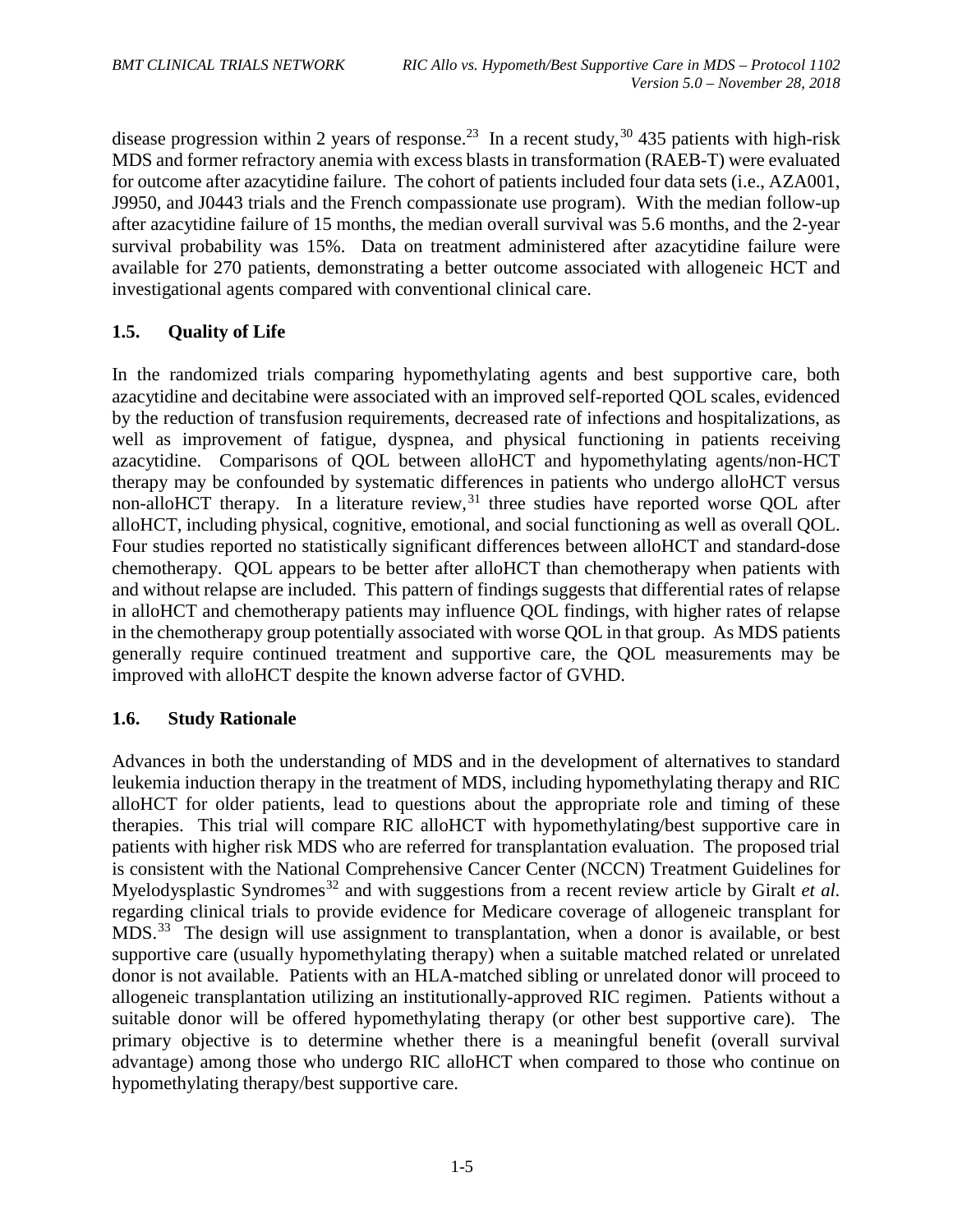## **CHAPTER 2**

## <span id="page-11-0"></span>**2. STUDY DESIGN**

#### <span id="page-11-1"></span>**2.1. Study Overview**

The study hypothesis is that use of RIC alloHCT will improve three year overall survival in patients with Intermediate-2/High risk MDS when compared to DNA hypomethylating therapy / best supportive care. This study is designed as a prospective, comparative biologic assignment trial of RIC alloHCT from related and unrelated donors versus hypomethylating therapy / best supportive care among patients with Intermediate-2/High risk MDS. Study subjects will be biologically assigned to one of the two treatment arms based on the availability of an HLA-matched related or unrelated donor (Figure 2.1). All subjects are initially assigned to the non-transplant arm. Subjects will be re-assigned to the transplant arm should a suitable donor be identified within 90 days of informed consent. Both the RIC alloHCT regimen and non-transplant therapy/best supportive care will be at discretion of the treating physician. Patients will be evaluated for survival, progression to acute leukemia, and quality of life (QOL).



**Figure 2.1: Study Schema**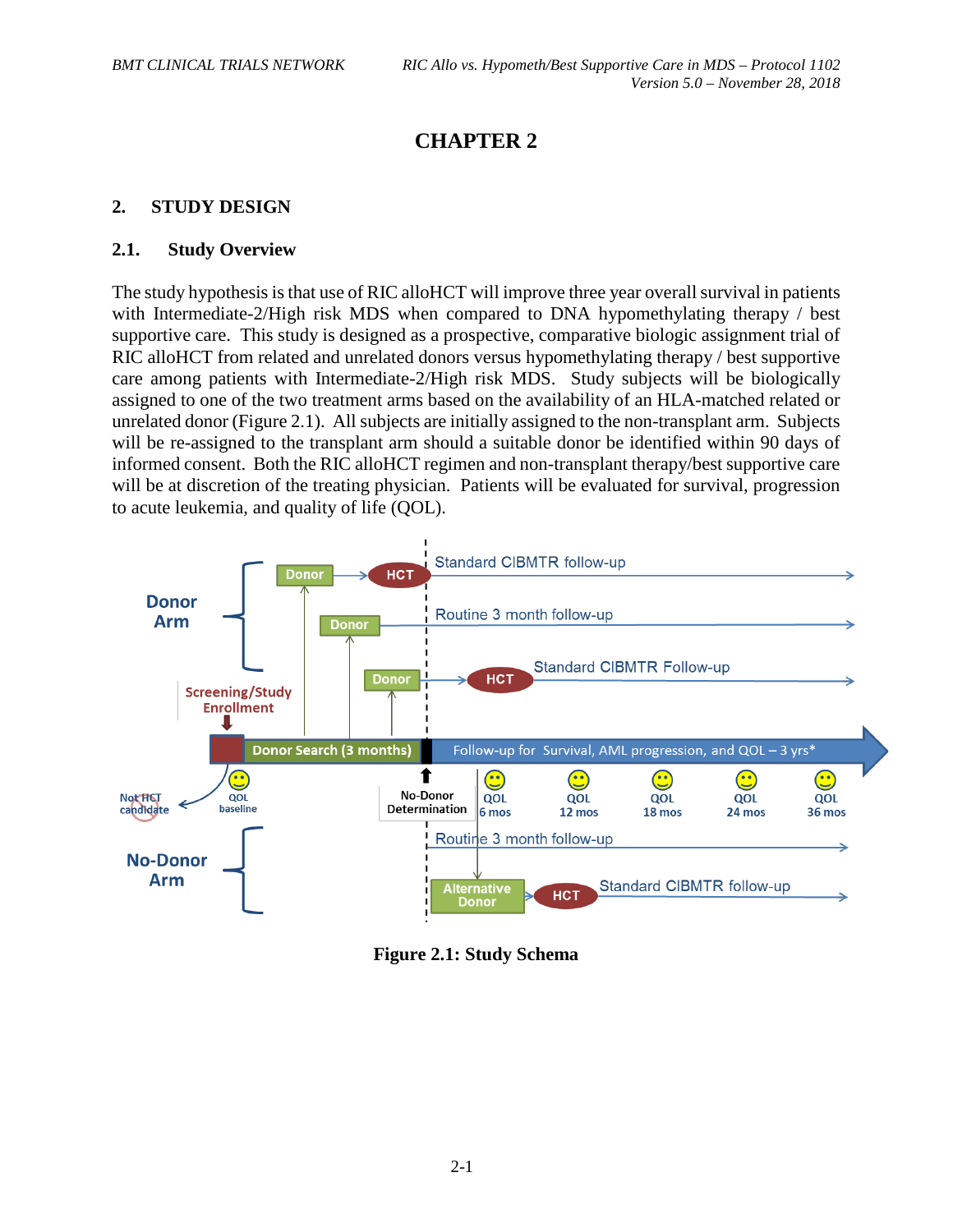## <span id="page-12-0"></span>**2.2. Study Objectives**

#### <span id="page-12-1"></span>**2.2.1.** Primary Objective

Compare the three-year overall survival probabilities between the two study arms using an intentto-treat analysis.

Arm 1: RIC alloHCT

Arm 2: Hypomethylating Therapy / Best Supportive Care

#### <span id="page-12-2"></span>**2.2.2.** Secondary Objectives

- 1. Compare leukemia-free survival (LFS) at 3 years from patient consent
- 2. Compare QOL measures between treatment arms
- 3. Compare Cost-Effectiveness measures between treatment arms (see Appendix F for ancillary cost-effectiveness protocol)

## <span id="page-12-3"></span>**2.3. Patient Eligibility**

Patients must meet specified eligibility criteria for entry into the study.

<span id="page-12-4"></span>**2.3.1.** Patient Inclusion Criteria

Patients fulfilling the following criteria will be eligible for entry into this study:

- 1. Patients with de novo MDS who have, or have previously had, Intermediate-2 or High risk disease as determined by the IPSS (see Appendix  $E$ )<sup>9</sup>. Current Intermediate-2 or High risk disease is NOT a requirement.
- 2. Patients must have an acceptable MDS subtype:
	- Refractory cytopenia with unilineage dysplasia (RCUD) (includes refractory anemia  $(RA)$
	- Refractory anemia with ringed sideroblasts (RARS)
	- Refractory anemia with excess blasts (RAEB-1)
	- Refractory anemia with excess blasts (RAEB-2)
	- Refractory cytopenia with multilineage dysplasia (RCMD)
	- Myelodysplastic syndrome with isolated del(5q) (5q–syndrome)
	- Myelodysplastic syndrome (MDS), unclassifiable
- 3. Patients must have fewer than 20% marrow blasts within 60 days of consent.
- 4. Patients may have received prior therapy for the treatment of MDS, including but not limited to: growth factor, transfusion support, immunomodulatory (IMID) therapy, DNA hypomethylating therapy, or cytotoxic chemotherapy prior to enrollment.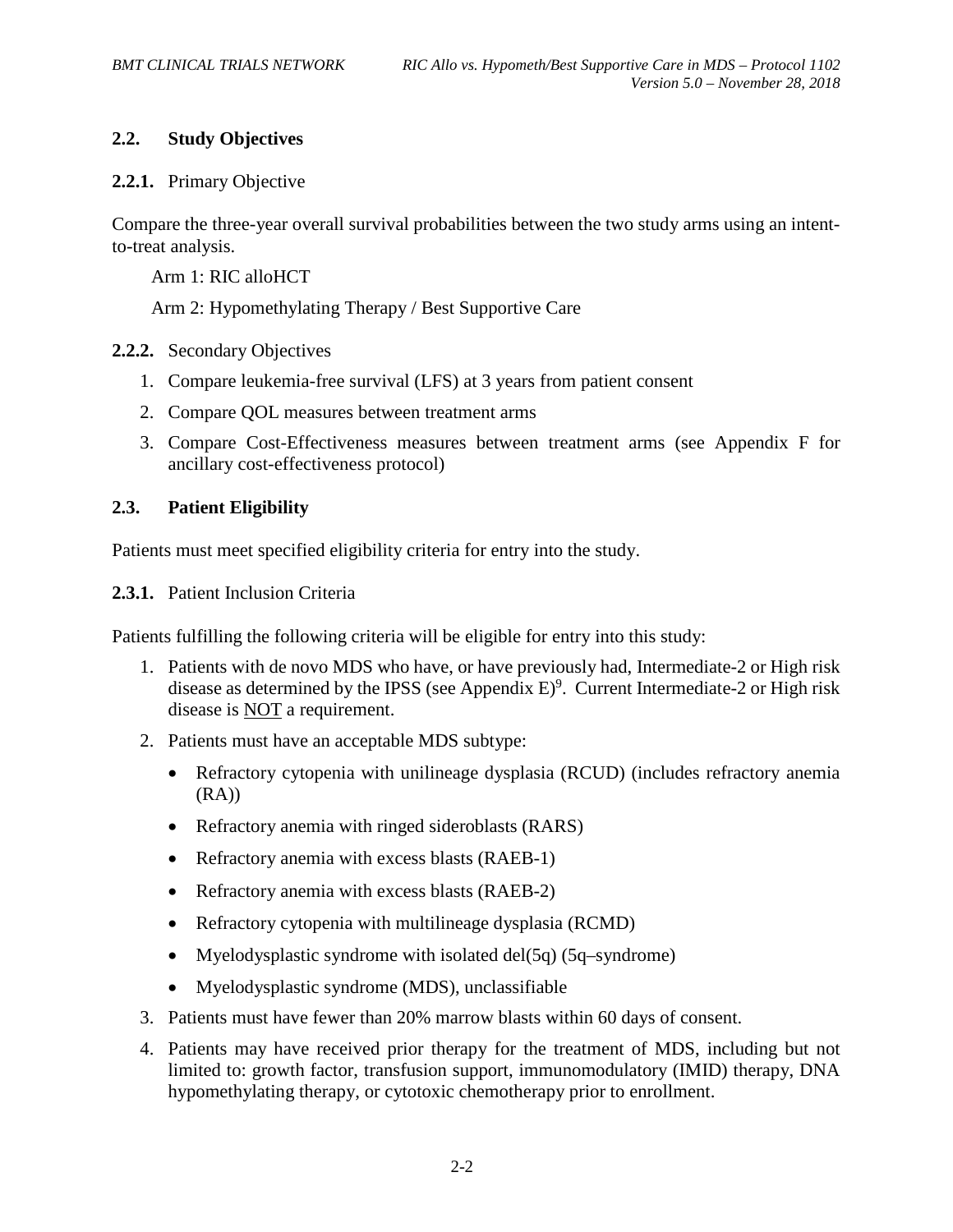- 5. Age 50.0-75.0 years.
- 6. Karnofsky performance status  $\geq 70$  or ECOG  $\leq 1$  (see comparison scale in Appendix D).
- 7. Patients are eligible if no formal unrelated donor search has been activated prior to date of consent. A formal unrelated donor search begins at the time at which samples are requested from potential NMDP donors. Patients who have started a sibling donor search or who have found a matched sibling donor are eligible.
- 8. Patients and physicians must be willing to comply with treatment assignment:
	- a) No intent to proceed with alloHCT using donor sources not specified in this protocol, including HLA-mismatched related or unrelated donors (< 6/6 HLA related matched or < 8/8 HLA unrelated matched) or umbilical cord blood unit(s).
	- b) No intent to use myeloablative conditioning regimens.
	- c) Intent to proceed with RIC alloHCT if a matched sibling or matched unrelated donor is identified. There is no requirement as to the timing of the transplantation.
- 9. Patients must be considered to be suitable RIC alloHCT candidates at the time of enrollment based on medical history, physical examination, and available laboratory tests. Specific testing for organ function is not required for eligibility but, if available, these tests should be used to judge eligibility.
- 10. Signed informed consent
- <span id="page-13-0"></span>**2.3.2.** Patient Exclusion Criteria

Patients with the following will be ineligible for enrollment onto this study:

- 1. Therapy-related MDS (defined as the occurrence of MDS due to prior exposure to systemic chemotherapy and/or radiation)
- 2. Current or prior diagnosis of AML
- 3. Chronic myelomonocytic leukemia or myelodysplastic/myeloproliferative neoplasm (unacceptable MDS subtypes); uncontrolled bacterial, viral or fungal infection (currently taking medication and with progression or no clinical improvement) at time of enrollment.
- 4. Patients with prior malignancies, except treated non-melanoma skin cancer or treated cervical carcinoma in situ. Cancer treated with curative surgery without chemotherapy/radiation therapy > 5 years previously will be allowed. Cancer treated with curative surgery < 5 years previously will not be allowed unless approved by the Protocol Officer or one of the Protocol Chairs.
- 5. Prior autologous or allogeneic HCT
- 6. Human Immunodeficiency Virus (HIV) infection
- 7. Patients of childbearing potential unwilling to use contraceptive techniques
- 8. Patients with psychosocial conditions that would prevent study compliance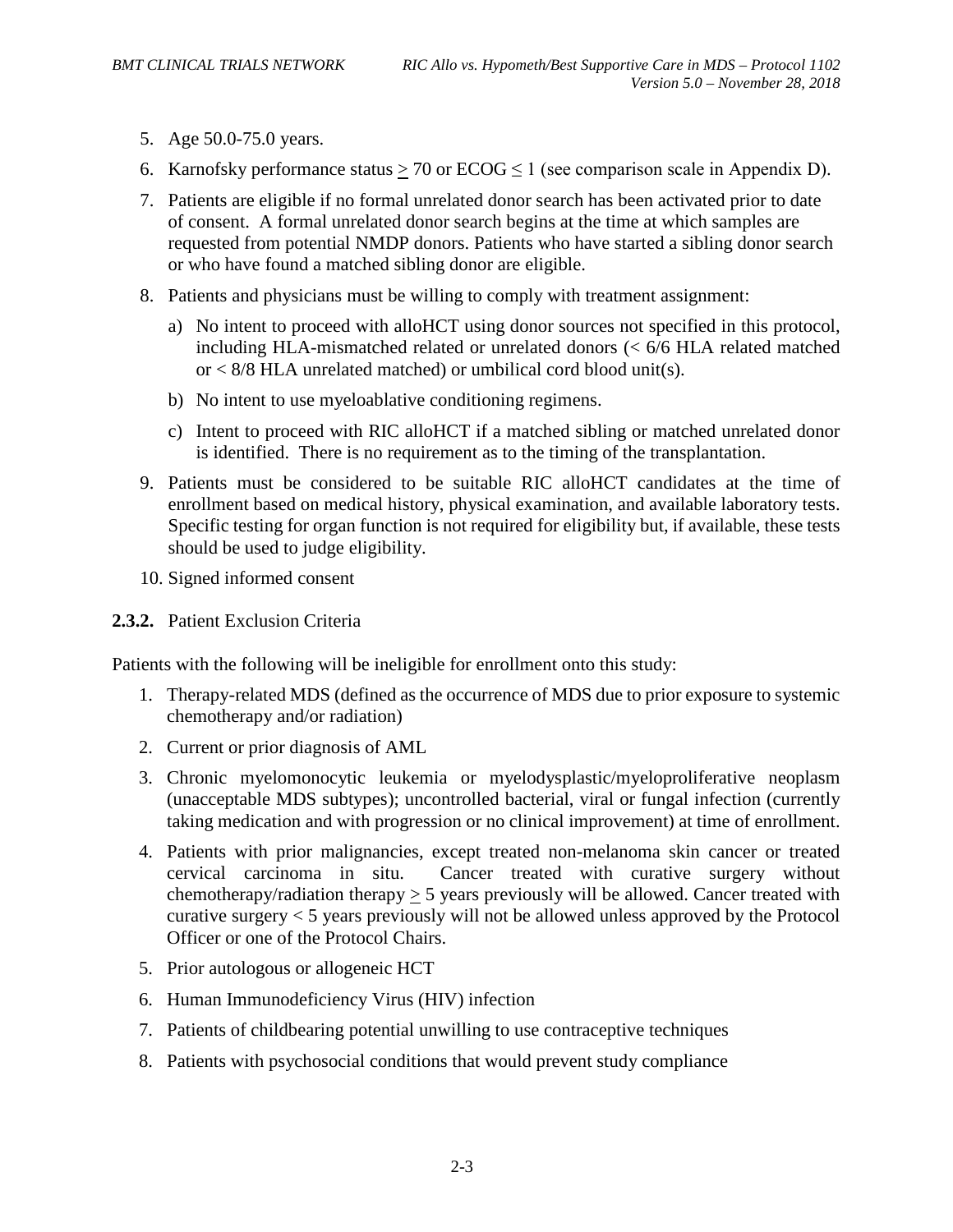## <span id="page-14-0"></span>**2.4. Donor Selection Guidelines**

Donors must be a 6/6 HLA-matched related donor, defined by Class I (HLA-A and -B) intermediate resolution or high resolution DNA-based typing and Class II (HLA-DRBI) at high resolution DNA-based typing (but not monozygotic twins) OR an 8/8 HLA-A, -B, -C, and -DRB1 at high resolution DNA-based typing matched unrelated donor identified through the National Marrow Donor Program (NMDP). Donors must meet institutional selection criteria, and there is no age restriction for sibling donors. Allogeneic transplantation using umbilical cord blood unit(s), mismatched adult donors  $\langle \langle 6/6 \rangle$  HLA alleles for related and  $\langle 8/8 \rangle$  HLA alleles for unrelated) or haploidentical donors is not allowed.

## <span id="page-14-1"></span>**2.5. Study Treatments**

Patients must receive either RIC alloHCT (bone marrow or peripheral blood stem cells) or nontransplant therapy according to their treatment assignment. The specific transplant or nontransplant treatment regimen will be at the discretion of the treating physician. The following are examples of *acceptable* regimens for non-transplant therapy, conditioning regimens, and GVHD prophylaxis regimens. Hypomethylating therapy is the accepted standard therapy of treatmentnaïve patients with Int-2/High Risk MDS not undergoing transplantation. Participation in Phase II clinical trials of HCT or non-transplant therapy is allowed with the exception of experimental graft manipulation studies.

<span id="page-14-2"></span>**2.5.1.** Hypomethylating Therapy – Examples of Standard Therapies

*Azacytidine*: 75 mg/m<sup>2</sup> by subcutaneous injection or IV for 7 days; 28 day cycles

*Decitabine:* 20 mg/m<sup>2</sup> IV daily for 5 days; 28 day cycles

Hypomethylating-based therapy on an Intergroup clinical trial (e.g., SWOG S1117)

<span id="page-14-3"></span>**2.5.2.** Reduced Intensity Conditioning Regimens

Institutional standard regimens will be used. All regimens must be declared by the center as a preferred regimen in order to assure that alloHCT is performed according to the institutional standard. Deviations from the preferred regimen must be cleared with the study team. Institutional guidelines for dose modifications for renal impairment, obesity, or other factors are allowed. As a general consideration, the following limits on conditioning dose intensity delineate myeloablative regimens:

- 1. TBI doses of  $\geq 500$  (unfractionated) cGy and  $\geq 800$  cGy (fractionated)
- 2. Busulfan dose  $\geq$  9.5 mg/kg
- 3. Melphalan  $\geq 150$  mg/m<sup>2</sup>

<span id="page-14-4"></span>**2.5.3.** GVHD Prophylaxis Regimen

Institutional standard regimens will be used. All GHVD regimens must be declared for the center as a preferred regimen in order to assure that alloHCT is performed according to the institutional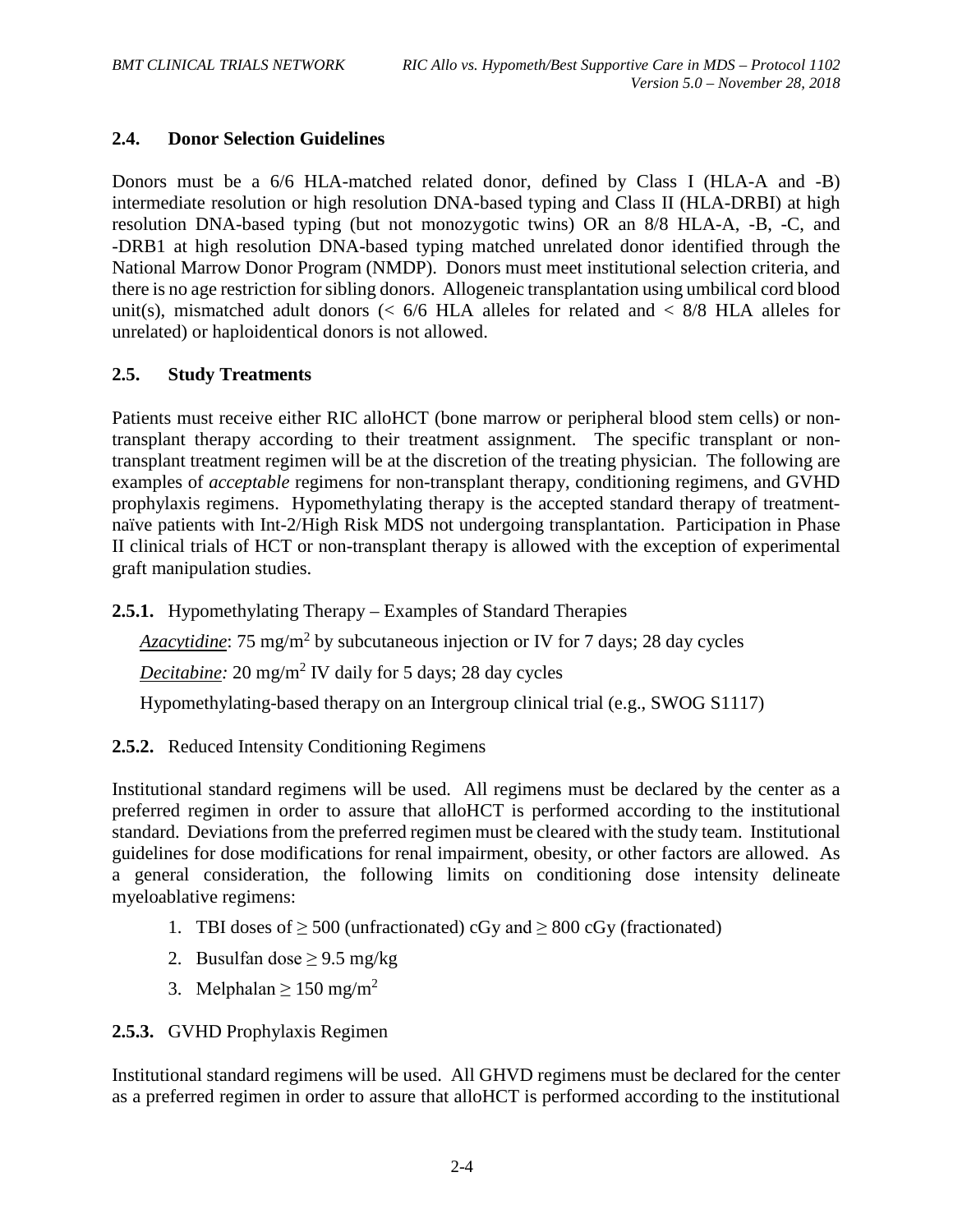standard. Deviations from the preferred regimen must be cleared with the study team. Institutional guidelines for dose modifications for renal impairment or other factors are allowed.

*Ex vivo* T-cell depletion, or *in vivo* T-cell depletion with ATG or Alemtuzumab regimens are allowed when used routinely at an institution. Highly exploratory phase I trials of ex-vivo T cell depletion or other graft manipulations will not be allowed. The protocol team will review those studies.

## <span id="page-15-0"></span>**2.6. Supportive Care**

## <span id="page-15-1"></span>**2.6.1.** Post-HCT

All supportive care will be given in keeping with the BMT CTN Manual of Procedures (MOP) and local institutional guidelines. All patients will receive prophylaxis against bacterial, fungal, and viral infections during the post-HCT period according to institutional standards.

<span id="page-15-2"></span>**2.6.2.** Hypomethylating Therapy/Best Supportive Care

All supportive care will be given in keeping with local institutional guidelines.

## <span id="page-15-3"></span>**2.7. Participant Risks**

AlloHCT recipients incur risks from conditioning and post-HCT complications, which must be weighed against the risk of complications in the absence of transplantation during hypomethylating therapy/non-HCT therapy. Major risks common to both transplantation and non-transplantation therapies include: 1) Infection, which can be bacterial, viral, parasitic, or fungal, occurs commonly after transplantation due to impaired immunologic reconstitution (in MDS, infection occurs due to neutropenia and granulocyte dysfunction); 2) Bleeding occurs after transplantation and with nontransplantation therapy due to thrombocytopenia; 3) Damage of all or any of the major organs may occur as a result of reactions to drugs (e.g., chemotherapy, antibiotics, anti-fungal medications), and as a result of destructive processes (e.g., infection); and 4) Relapse or progression may occur, especially in patients with advanced disease status at time of treatment. Major risks associated with alloHCT can be 1) Acute and chronic GVHD and 2) Graft failure, and both can result in significant organ dysfunctions and subsequent mortality. While expected treatment-related mortality (TRM) varies widely in non-HCT therapy depending on its intensity (negligible in transfusion support only but up to 5-10% in high-intensity induction therapy), the TRM is expected range about 20-30% with RIC alloHCT. Patients' QOL can be affected by these clinical complications in HCT/non-HCT therapies. QOL of MDS patients are also known to be reduced due to symptoms associated with pancytopenia (infections/bleeding/fatigues) as well as frequent need for transfusions.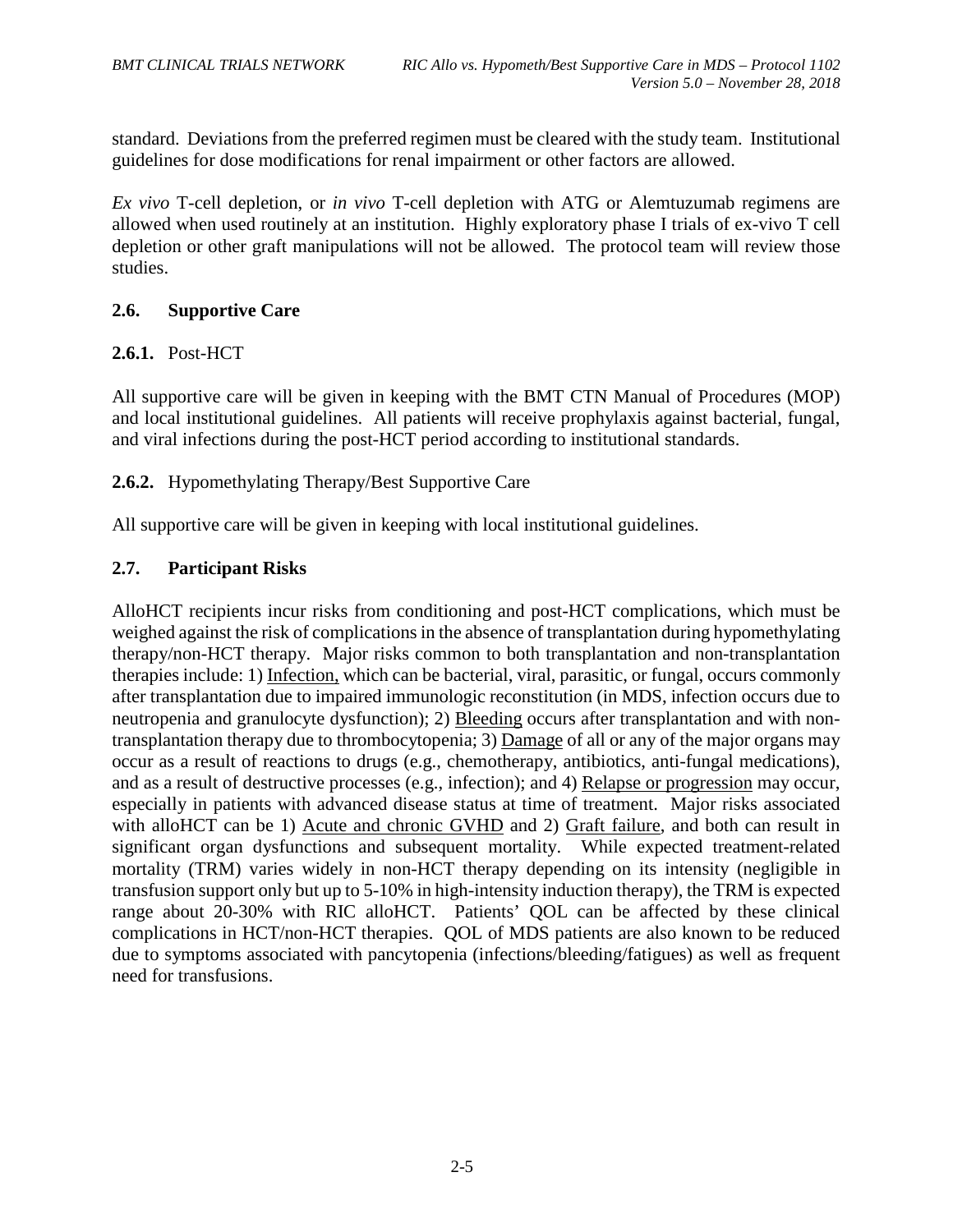## **CHAPTER 3**

## <span id="page-16-0"></span>**3. STUDY OBJECTIVES AND ENDPOINTS**

#### <span id="page-16-1"></span>**3.1. Primary Objective and Endpoint**

The primary objective for this study is to compare three-year overall survival probabilities between two treatment arms (Arm 1: RIC alloHCT and Arm 2: Hypomethylating therapy/best supportive care). Overall survival is calculated for all patients from date of patient consent until death from any cause. Observation is censored at the date of last follow-up for patients last known to be alive.

#### <span id="page-16-2"></span>**3.2. Secondary Objectives and Endpoints**

<span id="page-16-3"></span>**3.2.1.** Three-year Leukemia-free Survival (LFS)

LFS is defined as the time from the date of patient consent to the date of progression to AML or death from any cause, whichever comes first. Observation is censored at the date of last followup for patients known to be alive without leukemia. Progression to AML is defined as  $> 20\%$ leukemic blasts in bone marrow or in the peripheral blood.

<span id="page-16-4"></span>**3.2.2.** Relapse for HCT Arm

Patients assigned to the HCT arm will be followed for relapse of their MDS.

Disease relapse for patients with MDS:

- Satisfying criteria for evolution into acute leukemia; or,
- Reappearance of pre-transplant morphologic abnormalities, detected in bone marrow specimens; or,
- Reappearance of pre-transplant cytogenetic abnormality in at least one metaphase on each of two separate consecutive examinations at least one month apart, regardless of the number of metaphases analyzed.
- Institution of any therapy to treat relapsed disease (institution of any therapy not meant for maintenance or prevention), including withdrawal of immunosuppressive therapy or DLI, will be considered evidence of relapse regardless of whether the criteria described above are met.

<span id="page-16-5"></span>**3.2.3.** QOL Comparison Between Transplant and Non-Transplant Therapy

The following instruments will be used to assess QOL at study entry, and then serially 6, 12, 18, 24, and 36 months from enrollment. Only English- or Spanish-speaking trial participants will be included in the QOL studies.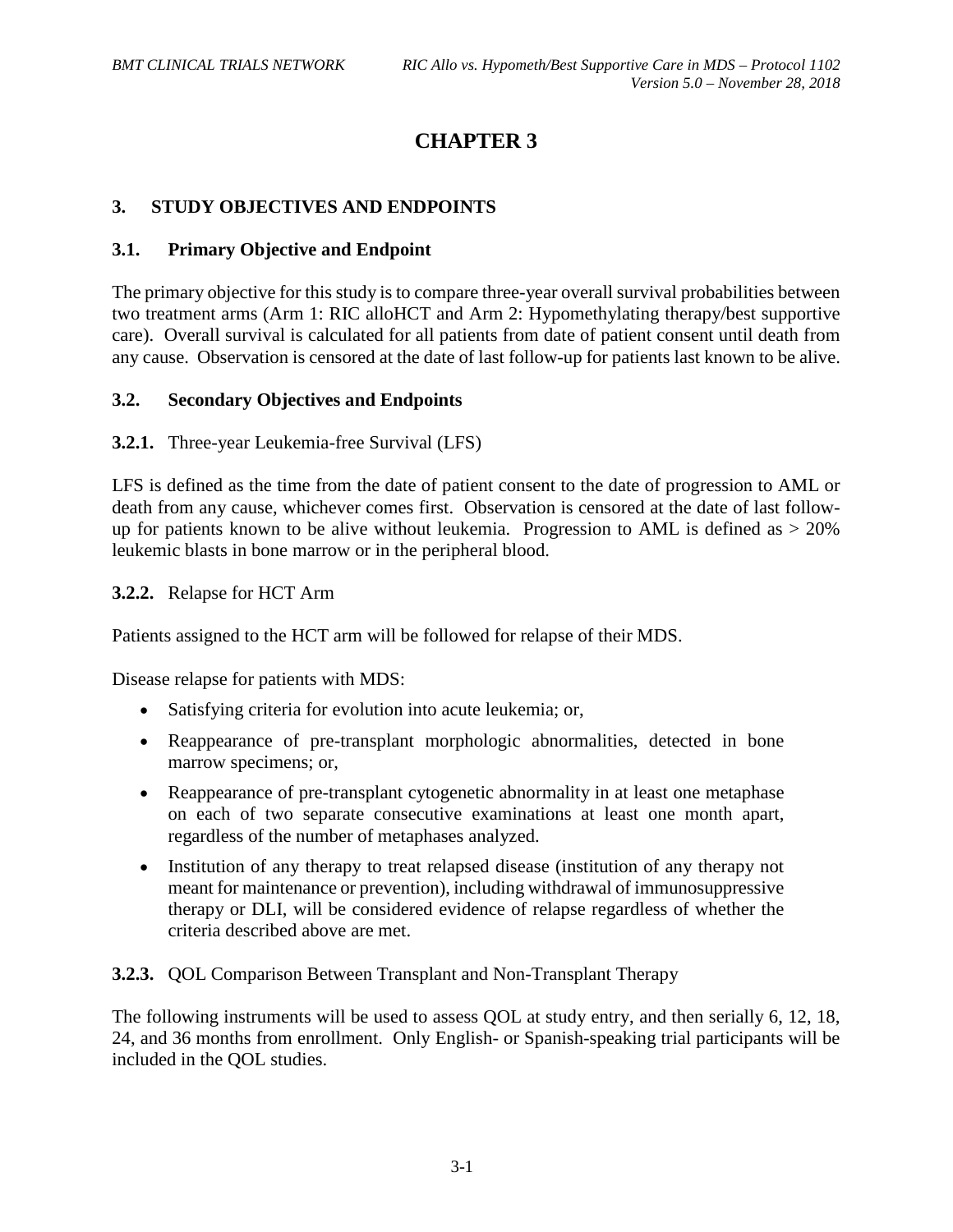The **FACT-BMT** version 4.0 instrument<sup>[34](#page-105-11)</sup> is comprised of a general core questionnaire, the FACT-G that evaluates the health-related quality of life (HQL) of patients receiving treatment for cancer, and a specific module, BMT Concerns, that addresses disease and treatment-related questions specific to bone marrow transplant. In this protocol, only the FACT-G will be used, which consists of four subscales developed and normed in cancer patients: Physical Well-being, Social/Family Well-being, Emotional Well-being, and Functional Well-being. Each subscale is positively scored, with higher scores indicating better functioning.

<span id="page-17-1"></span>The **MOS SF-36** instrument<sup>[35](#page-105-12), [36,](#page-105-13) [37](#page-105-14)</sup> is a general assessment of health quality of life with eight components: Physical Functioning, Role Physical, Pain Index, General Health Perceptions, Vitality, Social Functioning, Role Emotional, and Mental Health Index. Each domain is positively scored, indicating that higher scores are associated with positive outcome. This scale has been widely applied in a variety of outcome studies and is being used in this protocol as a generic measure of quality of life. To facilitate comparison of the results with published norms, the Physical Component Summary (PCS) and Mental Component Summary (MCS) will be used as the outcome measures in summarizing the SF-36 data.

The **EQ-5D** will collect data that may be used to calculate patient-reported utilities for cost-utility analyses. The EQ-5D contains a five item survey with three response levels per item measuring mobility, self-care, usual activities, pain/discomfort, and anxiety/depression. The EQ-5D takes approximately 1 minute to complete (Agency for Healthcare Research and Quality, 2005).

<span id="page-17-0"></span>**3.2.4.** Cost-Effectiveness Analysis

The primary endpoint for the CEA will be the cost per quality-adjusted life year (QALY) from the third party payer perspective with two time horizons: (1) within trial (at 3 years post-enrollment), and (2) lifetime using simulating modeling.

The secondary endpoint for the CEA is the cost per QALY from the societal perspective, a broader measure that captures health insurer direct medical care costs and patient out-of-pocket direct medical and direct non-medical costs. Patient productivity costs (captured as part of QALY calculations) will be reported separately.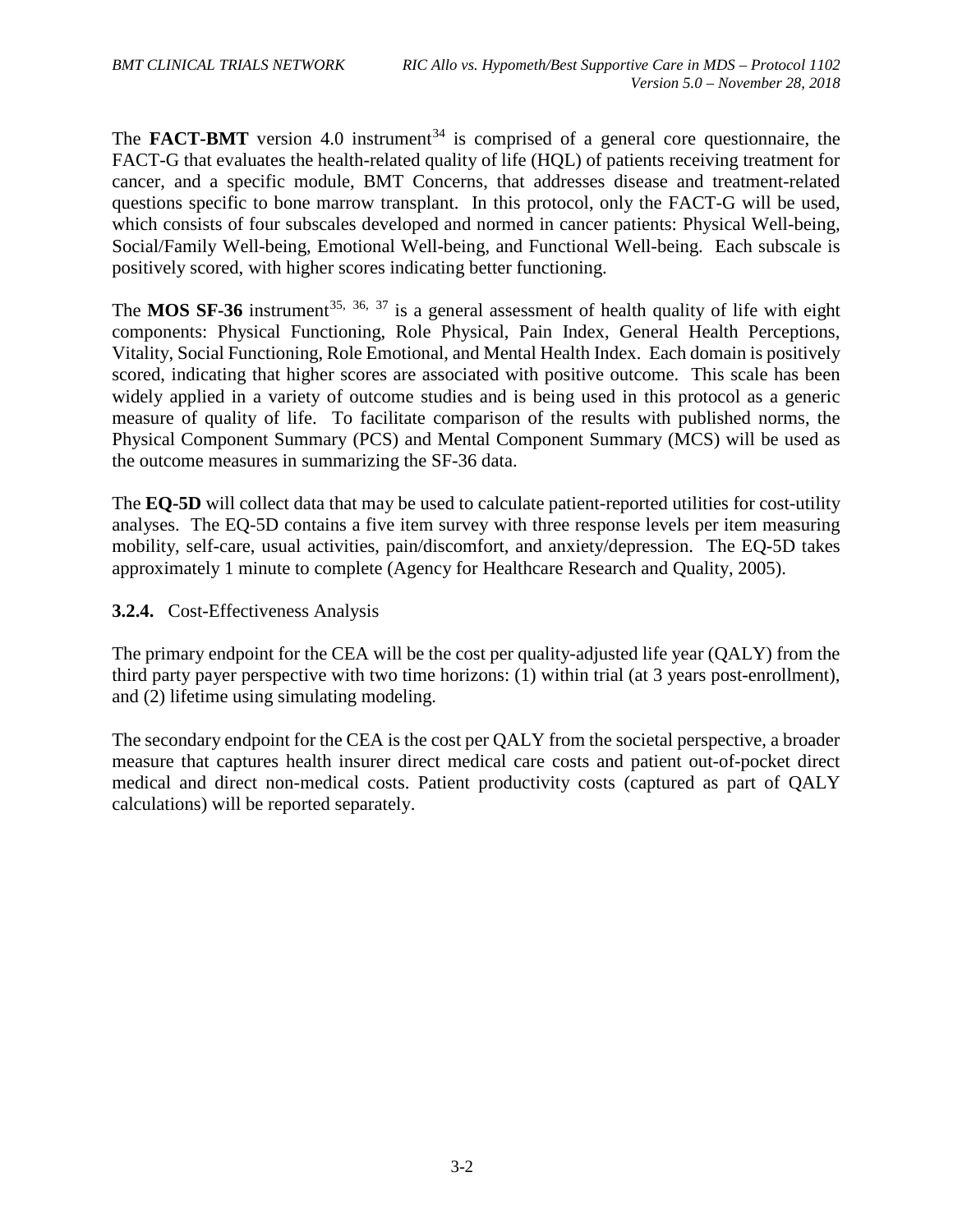## **CHAPTER 4**

## <span id="page-18-0"></span>**4. PATIENT ENROLLMENT AND EVALUATION**

#### <span id="page-18-1"></span>**4.1. Enrollment Procedures**

#### <span id="page-18-2"></span>**4.1.1.** Screening and Eligibility Procedures

Patients will be registered using the BMT CTN Electronic Data Capture System  $(AdvancedEDC<sup>SM</sup>)$ . The following procedures should be followed:

- 1. After the patient has given informed consent to participate on the study, an authorized user at the transplant center completes the BMT CTN 1102 Segment 0 Enrollment Form (patient demographic data, and the date that informed consent was signed). A study number will be generated for the patient with the submission of the BMT CTN 1102 Segment 0 Enrollment Form.
- 2. If the patient has bone marrow biopsy results from within the past 60 days, the BMT CTN 1102 Segment A Enrollment Form should be completed. If the patient does not have bone marrow biopsy results from within the past 60 days, a marrow should be obtained within 30 days after consent. The BMT CTN 1102 Segment A Enrollment Form will need to be completed once the bone marrow biopsy results are obtained. Segment A enrollment should occur no later than 30 days after Segment 0 enrollment.
- 3. Some of the post-transplant outcomes data for this study will be collected through the CIBMTR. If a suitable donor is identified, centers must obtain a CIBMTR Recipient Identification (CRID) number at the time of treatment assignment and enter it on the BMT CTN 1102 Segment A CIBMTR Recipient ID Form (see CIBMTR Data Collection below).
- <span id="page-18-3"></span>**4.1.2.** Evaluations and Research Samples at Enrollment

Since non-HCT patients may not return to the BMT CTN transplant centers after enrollment, the baseline demographics and research samples will be collected at this time point. Patients will have a history and physical examination, KPS/ECOG assessment, and baseline laboratory studies (CBC/differentials, comprehensive metabolic panel, serum ferritin level) performed as shown in Table 4.1.2.

1. Disease- and patient-specific data: A modified CIBMTR MDS/MPN Pre-HCT data form (CIBMTR Form 2014 MDS) will be used to collect the clinical data at enrollment. The pre-HCT data form (2400) will be used to derive the HCT co-morbidity index. However, it is anticipated that some data may be missing at the time of enrollment (i.e., DLCO, FEV1). Bone marrow data must be current (within 60 days of consent). If a marrow examination is not recent, a bone marrow examination will be repeated for trial entry. An attempt to ascertain the HIGHEST prior IPSS and IPSS-R score should be made by the investigator. Response to prior hypomethylating or other therapies will also be collected at the time of enrollment.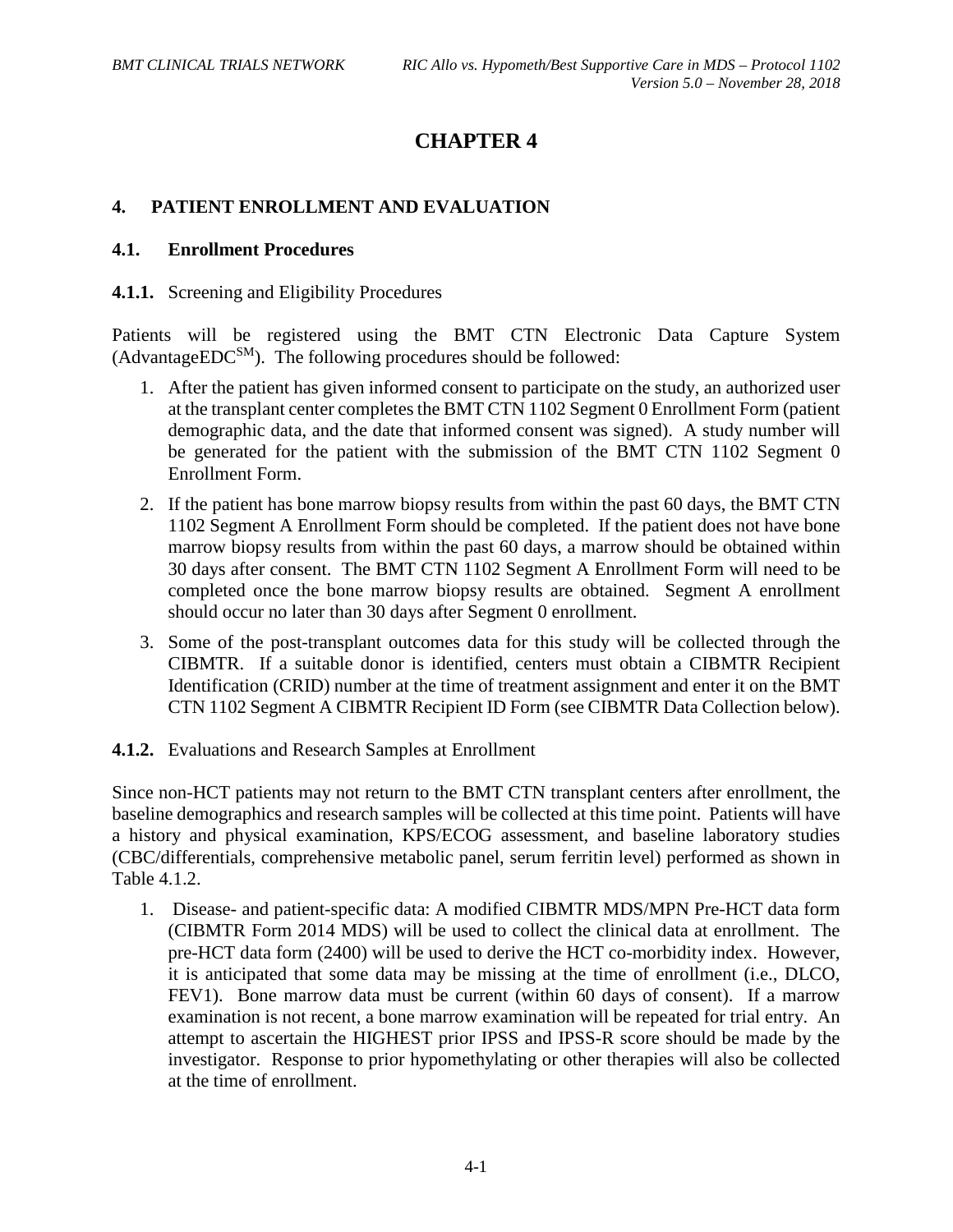- 2. Laboratory tests: See Table 4.1.2.
- 3. OPTIONAL research samples: At consent (or within 3 months after consent), a peripheral blood sample (50 mL) and buccal swab will be collected for future unspecified research from those patients that provide consent to optional research samples. The BMT CTN clinical sites will collect the peripheral blood/buccal swab samples from consenting patients prior to receiving study treatment and ship to the BMT CTN repository on the day of collection without having to process and freeze (see Appendix C).
- 4. QOL data: The baseline QOL survey will be collected within 1 month after Segment A enrollment. QOL interviews will be conducted by the Survey Research Group (SRG). The transplant centers will contact the SRG once a patient is enrolled, either by e-mailing or faxing a form with the patient's contact information. A separate database will be created to house the contact information; no patient contact information will be stored in AdvantageEDC<sup>SM</sup>; it will only contain the 3 QOL questionnaires (FACT-G, MOS SF-36) and EQ-5D). Interviewers will call the patient at a day and time that is convenient for them, and the interviewers will be trained to enter the data collected into AdvantageEDC<sup>SM</sup>.
- 5. OPTIONAL cost-effectiveness analysis study data: At the time of enrollment, patients consenting to the ancillary Cost-Effectiveness analysis study (see Appendix F) will need to complete the HIPAA Authorization Form and Patient Contact Information Form/Optional Alternate Contact Information Form which will be submitted to the CEA study team at Fred Hutchinson Cancer Research Center.

## **TABLE 4.1.2: REQUIRED PATIENT EVALUATIONS AT TIME OF ENROLLMENT**

| <b>Required Studies/Testing</b>                                                         |
|-----------------------------------------------------------------------------------------|
| <b>Informed Consent</b>                                                                 |
| History, Physical Examination, Height and Weight*                                       |
| Karnofsky/ECOG Performance Score                                                        |
| Assessment of HIGHEST IPSS and IPSS-R Score since diagnosis                             |
| CBC with Differential*                                                                  |
| Serum Chemistry Panel with Liver Function Tests*                                        |
| Serum Ferritin level*                                                                   |
| <b>HLA</b> Testing                                                                      |
| Bone Marrow Aspiration and Biopsy, Cytogenetic Analysis <sup>1</sup>                    |
| Patient and MDS Specific Data (CIBMTR Forms 2014 / 2400)                                |
| <b>OPTIONAL Research Samples (Blood / Buccal Swab)</b>                                  |
| Quality of Life Assessments <sup>2</sup>                                                |
| HIPAA Authorization Form and Patient Contact Information Form/Optional                  |
| Alternate Contact Information Form for Cost-Effectiveness Analysis Study <sup>2,3</sup> |

Notes:<br><sup>1</sup> Review of recently obtained sample (obtained within 60 days prior to consent) is permitted

- <sup>3</sup> If the patient consents to the Cost-Effectiveness Analysis study
- \*Should be taken from the most recent values, preferably within 30 days prior to enrollment

<sup>&</sup>lt;sup>2</sup> To be performed by the Survey Research Group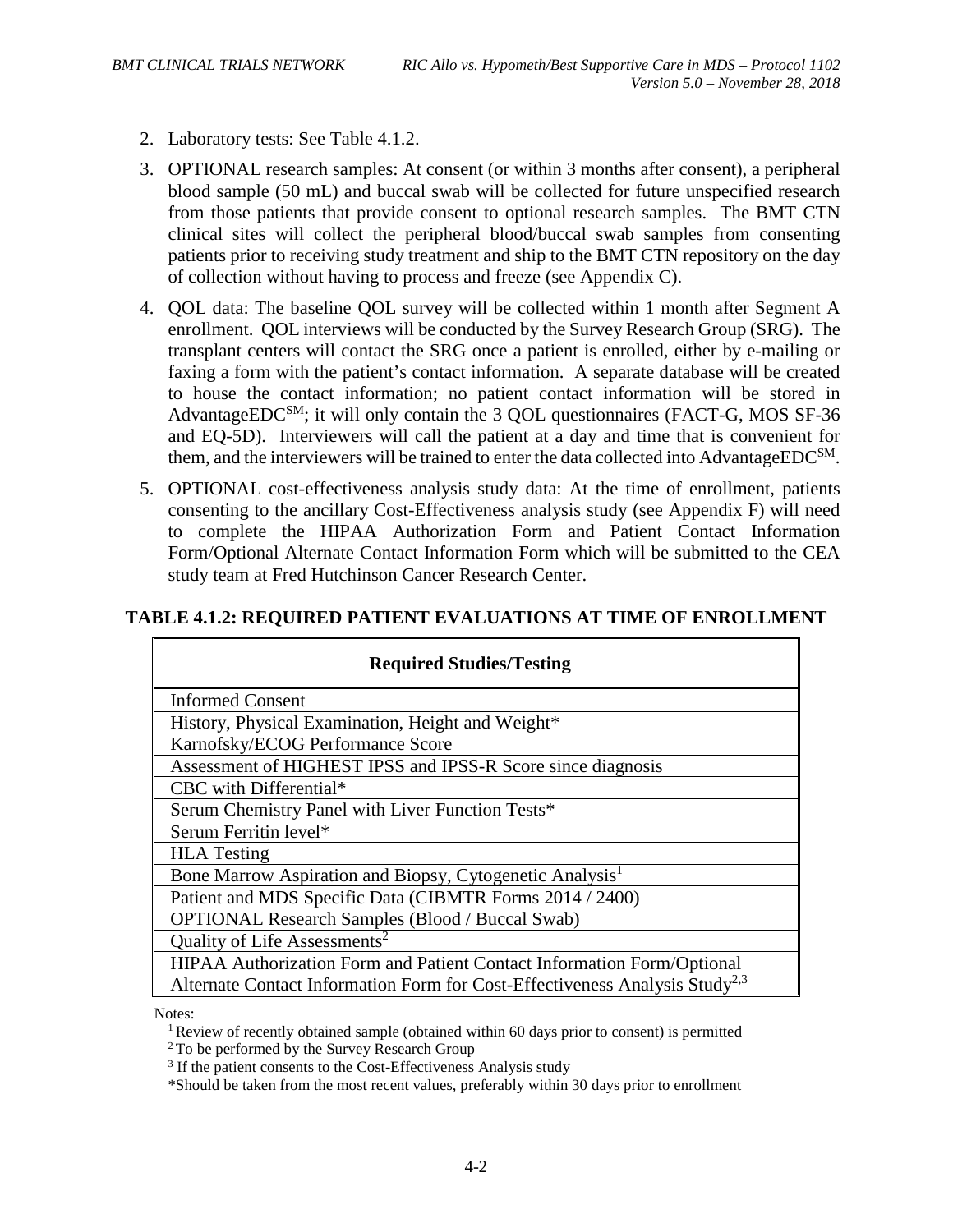## <span id="page-20-0"></span>**4.1.3.** Donor Search

The transplant coordinator at the transplant center should proceed with their institution's standard procedure to identify a sibling donor, if applicable. If an unrelated donor search is to be pursued, then the coordinator should inform the transplant center's assigned NMDP coordinator through the standard procedure for any unrelated donor.

#### <span id="page-20-1"></span>**4.2. Treatment Group Assignment**

The primary purpose of this study is to compare the outcomes of subjects assigned to transplantation with outcomes of those assigned to non-transplant therapy. Since this is not a randomized study, minimizing bias in treatment assignment is critical. Subjects will be assigned to the transplantation arm on the basis of a having an available 6/6 related or 8/8 unrelated matched (HLA-A, B, C, DRB1) donor as defined in section 2.4, found within 90 days.

On the date of transplantation evaluation, potential research subjects should be offered participation in this clinical trial. The date of consent should be as close to the date of initial transplantation consultation as possible, and optimally on the date of consultation. Enrollment should take place within 30 days from the date of consent. Once consent has been obtained, and the subject has been enrolled, the subject will be assigned to one of the two treatment arms within 90 days from the date of consent. **All subjects are initially assigned to the non-transplant arm. Subjects will be re-assigned to the transplant arm should a suitable donor be identified**  within 90 days of informed consent. The primary outcome analysis will use the date of consent for survival analyses.

*Example 1.* Subject is consented and enrolled. A transplant donor is identified 30 days from consent. The subject undergoes transplantation 70 days from consent.

Analysis: Transplantation Arm

*Example 2*. Subject is consented and enrolled. A transplant donor is identified 30 days from consent. The subject receives 4 cycles of hypomethylating therapy and undergoes transplantation 200 days from consent.

Analysis: Transplantation Arm

*Example 3*. Subject is consented and enrolled. A transplant donor is identified 30 days from consent. The subject receives 4 cycles of hypomethylating therapy and expires related to an infection prior to transplantation.

Analysis: Transplantation Arm

*Example 4*. Subject is consented and enrolled. The patient has an identified sibling donor on the date of consent. The patient eventually declines transplantation.

Analysis: Transplantation Arm

*Example 5*. Subject is consented and enrolled. A donor search is begun, and the subject begins hypomethylating therapy. The subject expires 80 days after consent without a donor being identified.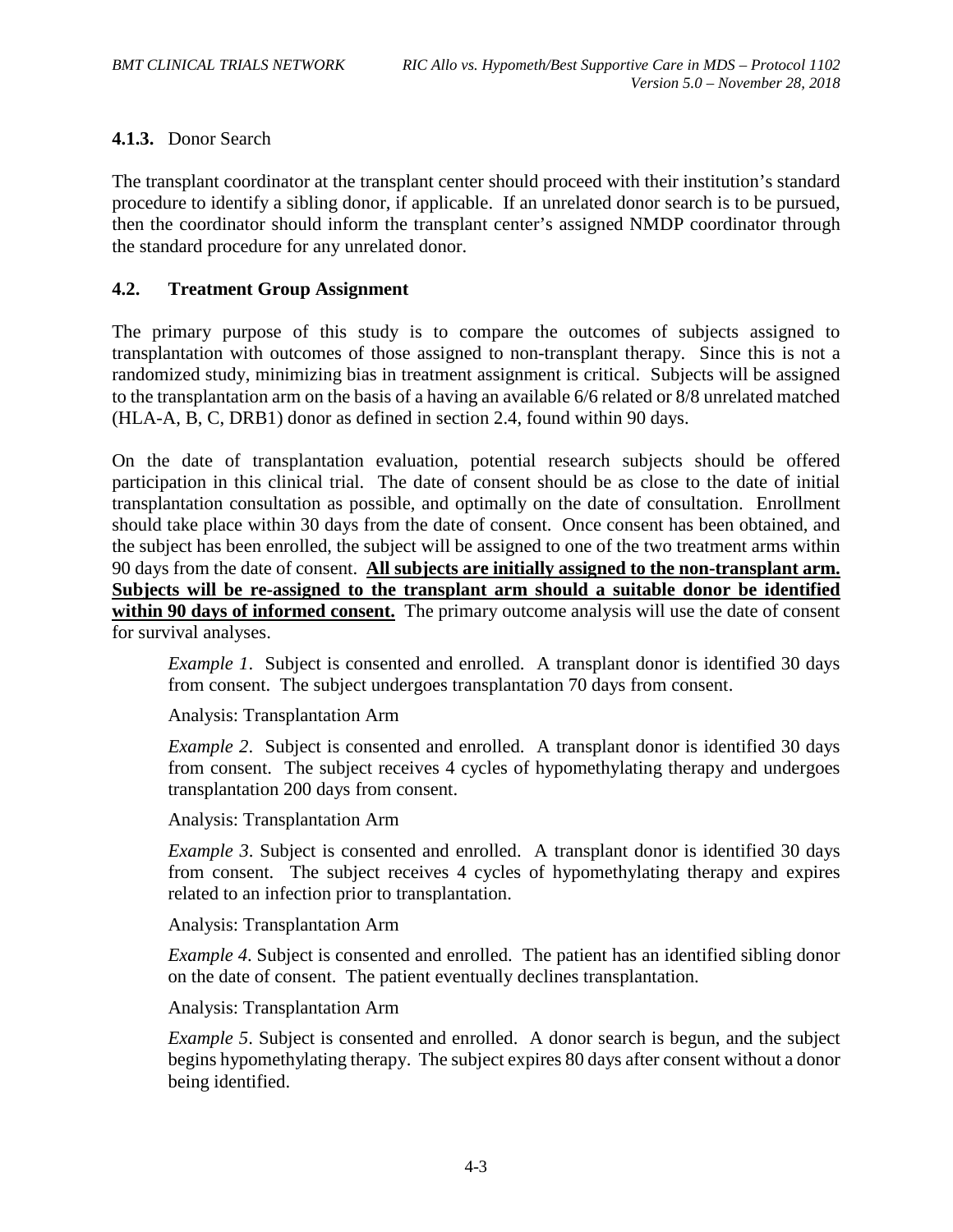Analysis: Non-Transplantation Arm

*Example 6.* Subject is consented and enrolled. A donor search is begun, and the subject begins hypomethylating therapy. No donor is identified after a 90 day search. The subject continues on hypomethylating therapy.

Analysis: Non-Transplantation Arm

*Example 7*. Subject is consented and enrolled. A donor search is begun, and the subject begins hypomethylating therapy. No donor is identified after a 90 day search. The subject progresses and undergoes alternative donor transplantation 150 days from consent.

Analysis: Non-Transplantation Arm

## <span id="page-21-0"></span>**4.3. Methodology and Documentation of Study Events**

<span id="page-21-1"></span>**4.3.1.** Approaching Patients, Eligibility, Screening, and Obtaining Consent

Subjects will be approached for this study when they are considered to be potential alloHCT candidates and the decision to proceed with a donor search is made. Transplant physicians will evaluate the patient eligibility. Eligible patients willing to participate in the study will sign an Institutional Review Board (IRB) approved consent form for this protocol. Transplant center personnel will record the documentation of patient consent in EMMES AdvantageEDCSM (Electronic Data Capture, an Internet-based data entry system) and patients will be enrolled through the AdvantageEDC..

## <span id="page-21-2"></span>**4.3.2.** Search Commencement

Transplant centers will initiate the donor search by testing patients and their siblings' HLA types when potential sibling donors are available. If no healthy siblings are available or no siblings are HLA-match, an unrelated donor search will be performed. Transplant center will initiate the unrelated donor search by submitting patient demographics, HLA, and disease information to the NMDP coordinating center using standard NMDP forms. The date of requesting sibling HLA typing and/or unrelated donor search will be recorded if informed consent and enrollment do not occur on the same day.

<span id="page-21-3"></span>**4.3.3.** Search End and Assignment to alloHCT versus non-HCT Arm (Donor versus no-Donor)

Search end is defined as the date when a 6/6 matched related or 8/8 matched unrelated donor as defined in section 2.4 is identified (confirmation of HLA match is completed). The assignment (biologic allocation) to alloHCT occurs on this date. If a 6/6 matched related or 8/8 matched unrelated donor has not been identified within 90 days of consent, the patient will be assigned to the non-HCT arm (no donor).

Patients must receive either RIC alloHCT or non-HCT therapy according to their treatment assignment. The specific transplant or non-transplant therapy will be at the discretion of the treating physician. Patients assigned to the alloHCT arm will receive more information about the specific transplant procedures and will be required to sign the institution's consent form which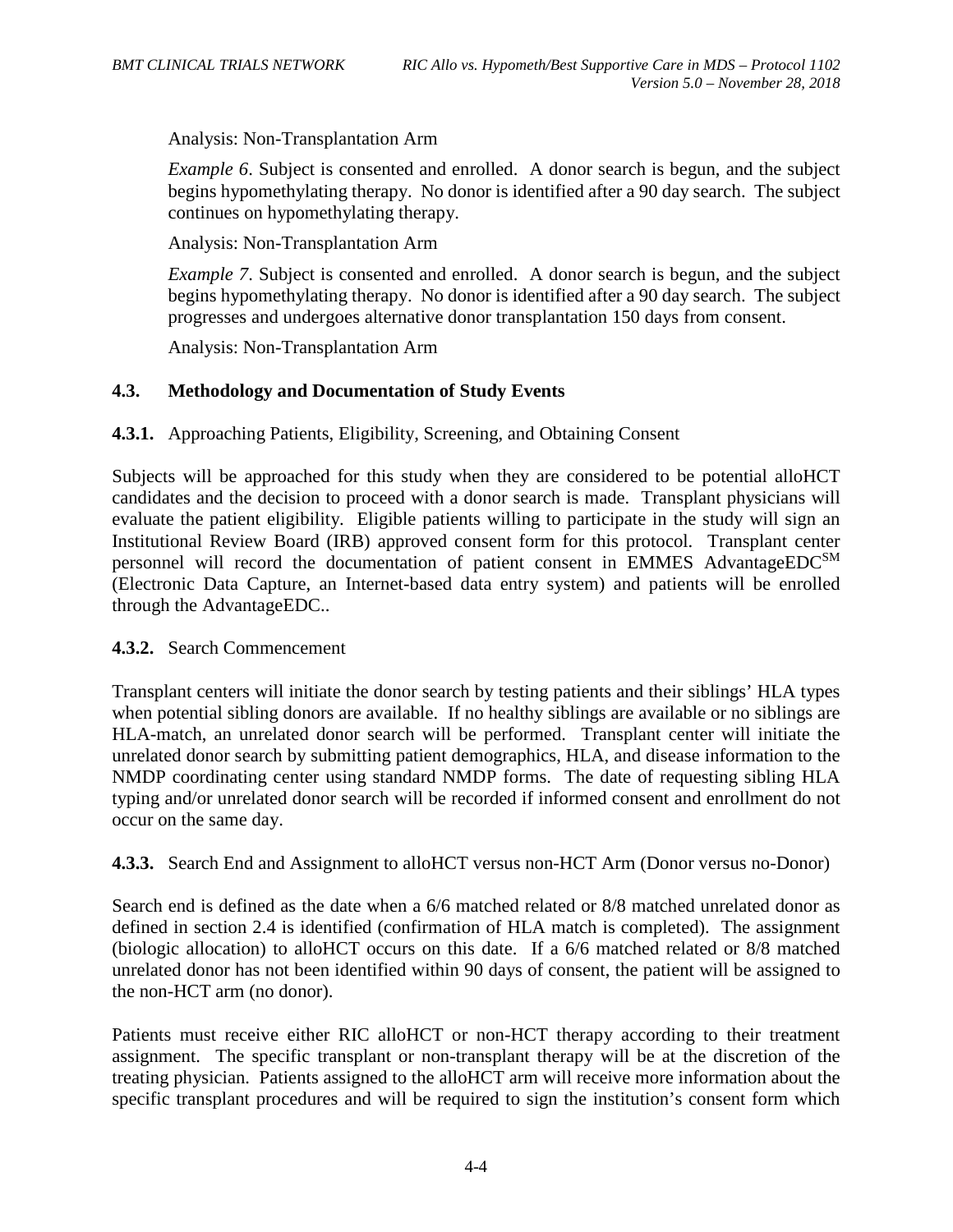outlines the risks and benefits of the transplant procedure they will undergo. Patients assigned to the non-HCT arm will receive more information about the non-transplant therapy options including hypomethylating therapy and will sign a consent form if deemed appropriate. Nontransplant patients may return to their primary hematologists for therapy.

## <span id="page-22-0"></span>**4.4. Study Monitoring**

## <span id="page-22-1"></span>**4.4.1.** Follow-up Schedule for non-HCT Arm

Subjects who are assigned to the non-HCT donor arm will be followed by their primary hematologists. The HCT centers which enrolled and registered the patients will be responsible for periodic contact (every 3 months for Year 1 and 2: +/- 1 month; every 6 months in Year 3: +/- 2 months) with the primary hematologists. When feasible, a recent CBC/differentials and bone marrow report should be obtained at each time point. Documentation of transformation to AML should be obtained, when applicable, as well as treatment history. Vital status (death or alive), concurrent therapy (for the first year), and date of the last follow up or death will be recorded. The primary endpoint of this study is 3 year overall survival, which is not affected by ascertainment bias.

Should a subject on the non-HCT donor arm eventually undergo alternative donor transplantation, long-term outcome reporting will be per Section 4.4.2 using CIBMTR forms. All patients, including those assigned to the non-HCT arm will be registered with the CIBMTR and receive a CRID ID to be recorded in AdvantageEDC upon assignment to a study arm.

<span id="page-22-2"></span>**4.4.2.** Follow-up Schedule for HCT Arm

Patients in the HCT arm will be followed according to each HCT center's institutional standard and data will be reported every 3 months for Year 1 and  $2 (+/- 1$  month) and every 6 months in Year 3 (+/- 2 months) in AdvantageEDC.

**CIBMTR Data Reporting:** Centers participating in BMT CTN trials must register pre- and posttransplant outcomes on all consecutive hematopoietic cell transplantations done at their institution during their time of participation to the CIBMTR. Registration is done using procedures and forms of the Stem Cell Transplant Outcomes Database (SCTOD). (Note: Federal legislation requires submission of these forms for all US alloHCT recipients.) Intended enrollment on BMT CTN 1102 must be indicated on the SCTOD pre-transplant registration form. CIBMTR pre- and posttransplant comprehensive Report Forms must also be submitted for all patients enrolled on this trial. CIBMTR forms will be submitted directly to the CIBMTR at the times specified on the Form Submission Schedule.

In the event that patients with donors DO NOT undergo transplantation, the follow up will remain the responsibility of the transplant center, with a schedule of contact and required information as in Section 4.4.1.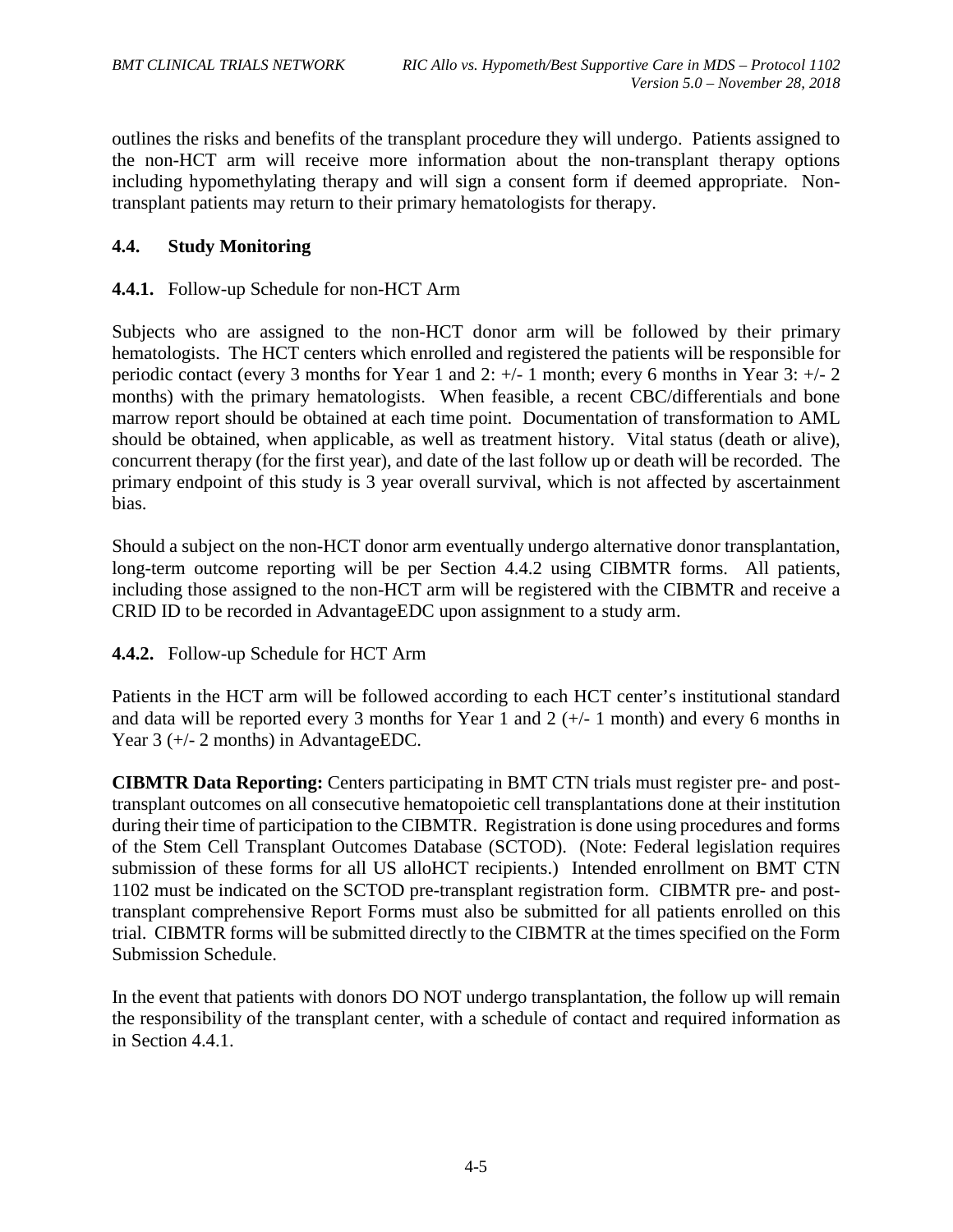## <span id="page-23-0"></span>**4.4.3.** Collection of QOL Data

QOL interviews will be conducted by the Survey Research Group (SRG). The transplant centers will contact the SRG once a patient is enrolled in Segment A, either by e-mailing or faxing a form with the patient's contact information. A separate database will be created to house the contact information; no patient contact information will be stored in AdvantageEDC<sup>SM</sup>; it will only contain the 3 QOL questionnaires (FACT-G, MOS SF-36 and EQ-5D). Interviewers will call the patient at a day and time that is convenient for them, and the interviewers will be trained to enter the data collected into AdvantageEDCSM.

The baseline QOL survey will be collected within 1 month after Segment A enrollment. For each subsequent interview, they may occur within the following windows, calculated from month since Segment A enrollment.

- 6 months:  $+/- 1$  month
- $\bullet$  12 months:  $\pm/-1$  month
- $\bullet$  18 months:  $\pm$ /-1 month
- 24 months:  $+/- 2$  month
- 36 months:  $+/- 2$  month

At the conclusion of each survey administration, patients will be reminded of the next date of contact and the procedures that will be followed. The clinical contact person associated with the patient will notify the SRG if a patient's contact information has changed or if a patient has died.

## <span id="page-23-1"></span>**4.4.4.** Locating Missing Patients

If patients cannot be located through the contact information provided, or through the transplant center, then Accurint, a government website accessible to only those with permission will be used by the SRG to locate the patient. Patients give their permission for the SRG to use this site when they sign the informed consent.

## <span id="page-23-2"></span>**4.4.5.** Adverse Event Reporting

Only adverse events related to the study consent process, collection of the optional research samples, or completing QOL Surveys will be reported. Since no other therapy is mandated in this study, adverse events associated with transplantation or non-transplantation will not be collected nor reported for this protocol.

## <span id="page-23-3"></span>**4.4.6.** Patient Evaluations prior to HCT Therapy

Pre-HCT testing will be performed per institutional standards. The CIBMTR MDS/MPN Pre-HCT data form (CIBMTR Form 2014 MDS) will be used to collect the clinical data pre-HCT. The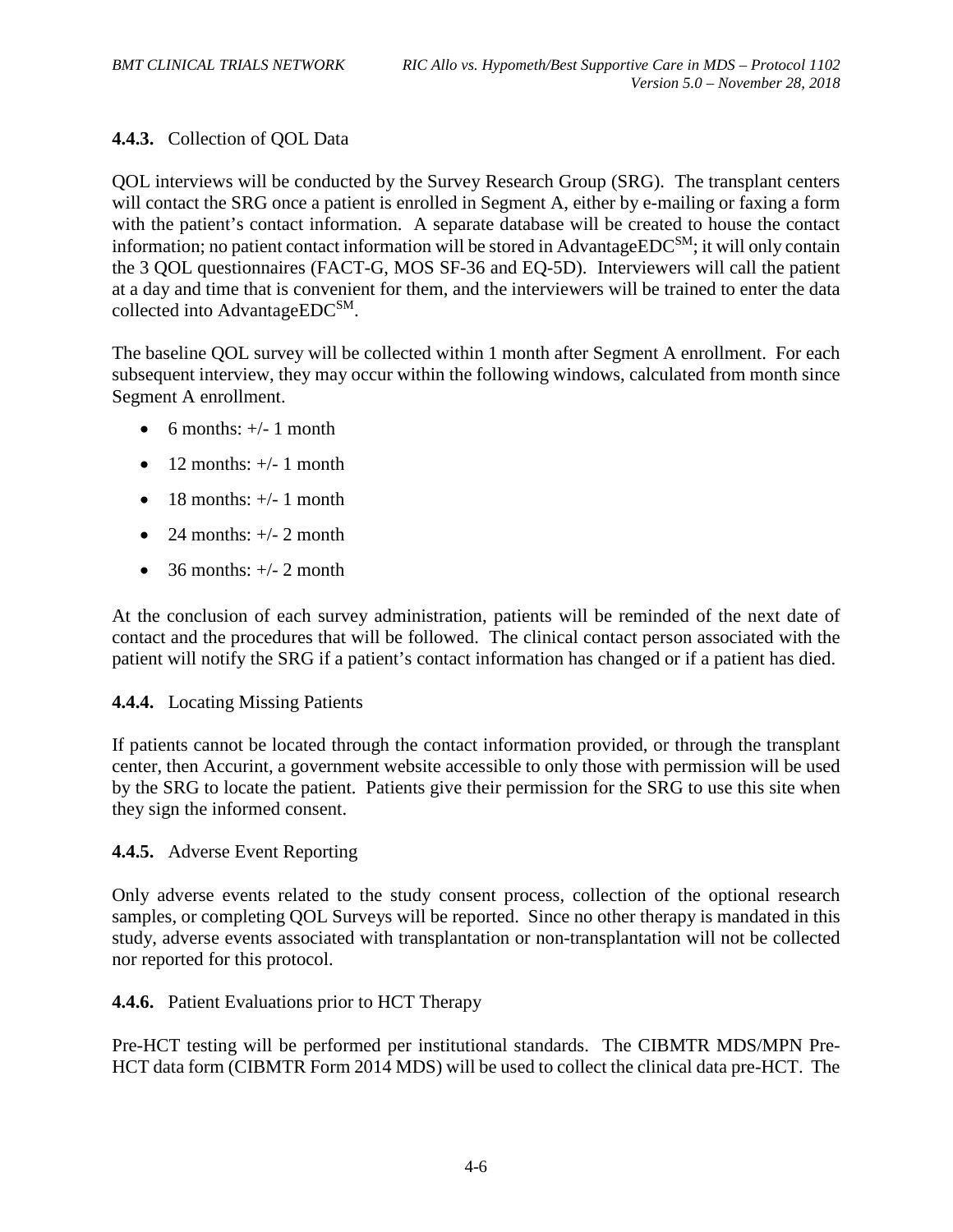standard CIBMTR pre-HCT data form (2400) will also be used to derive HCT co-morbidity index at the time of transplantation.

## <span id="page-24-0"></span>**4.5. OPTIONAL Research Samples Pre-transplant and at Relapse (RIC alloHCT Arm only)**

In addition to research samples at enrollment (Section 4.1.2) collected from consenting patients, a pre-transplant bone marrow sample (1 mL) will be collected for those assigned to the alloHCT arm (within 3 months prior to transplant). This sample is asked for only when a clinically indicated bone marrow aspirate is performed at BMT CTN centers. Additionally, at the time of disease relapse for those patients assigned to the alloHCT arm, an additional peripheral blood sample (50 mL, or specified amount based on weight if  $<$  50 kg) and bone marrow sample (1 mL) will be collected if possible.

## <span id="page-24-1"></span>**4.6. OPTIONAL Cost-Effectiveness Analysis Information**

Patients consenting to the optional Cost-Effectiveness Analysis ancillary study (see Appendix F) will be interviewed by the Survey Research Group (SRG) at 1, 7, and 19 months after enrollment to gather information about their out-of-pocket costs.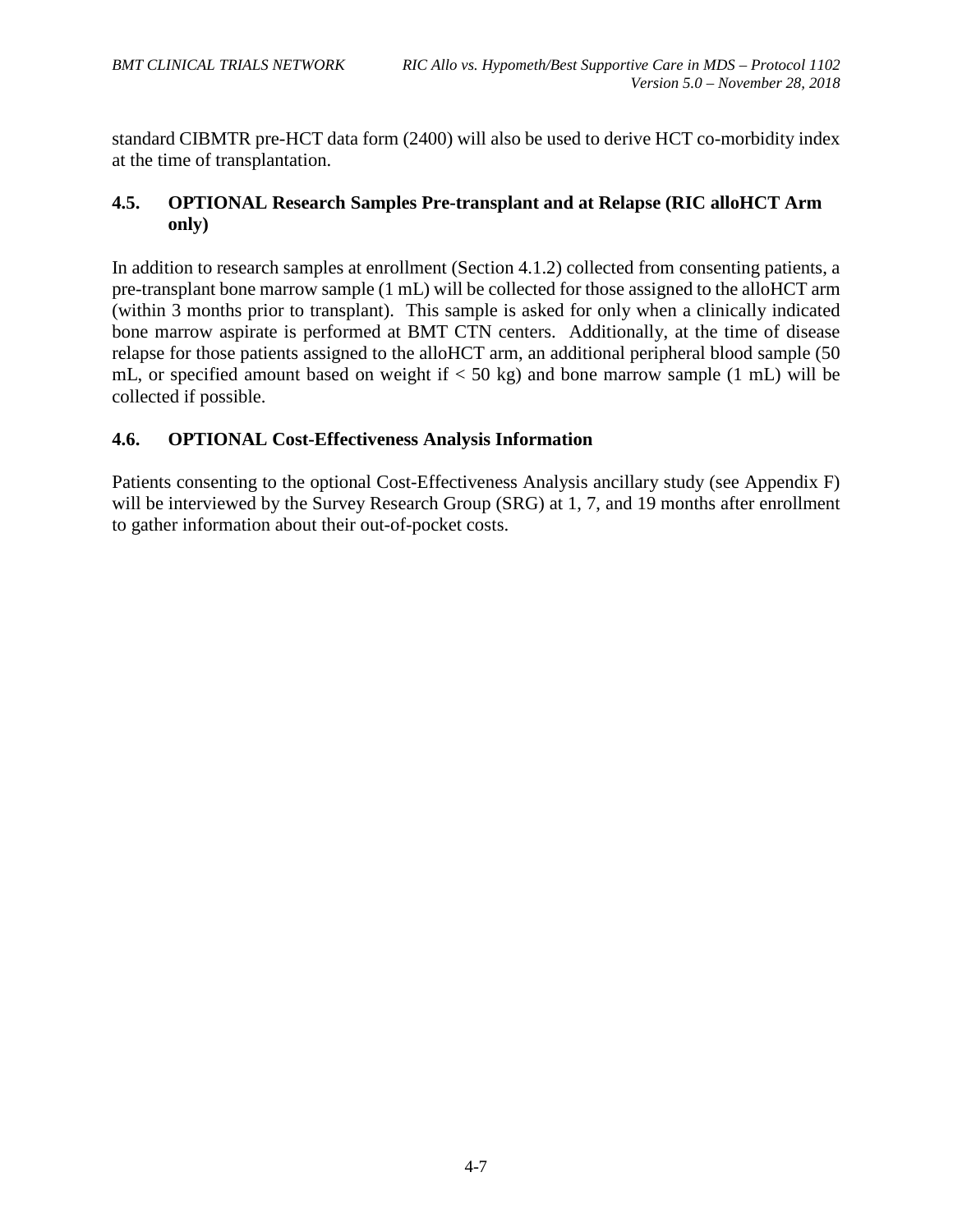## **CHAPTER 5**

## <span id="page-25-0"></span>**5. STATISTICAL CONSIDERATIONS**

#### <span id="page-25-1"></span>**5.1. Study Overview**

This study is designed as a multicenter trial, with biological assignment to one of two study arms; Arm 1: Reduced intensity allogeneic hematopoietic cell transplantation (RIC alloHCT), Arm 2: non-transplant therapy / best supportive care. Patients with an HLA-matched related or unrelated donor found within 90 days will be assigned to the RIC alloHCT arm. Patients without a matched donor in that time period will be assigned to the non-transplant therapy arm.

The primary objective is to compare the three-year overall survival (OS) probabilities between the RIC alloHCT arm versus the non-transplant arm. The primary analysis will include all enrolled subjects, classified according to their biological treatment assignment, irrespective of treatment actually received (intent-to-treat analysis). (See Section 4.2.)

## <span id="page-25-2"></span>**5.1.1.** Accrual

The length of time required to accrue the targeted sample size for this study depends on the proportion of enrolled patients with a matched related or matched unrelated donor. Although this proportion is not exactly known, it is believed that 60% - 70% of patients will have a matched donor. To ensure the study is sufficiently powered to detect a 15% improvement in three-year overall survival, accrual will remain open until 135 patients are assigned to the non-transplant arm if the proportion of patients with a matched donor is 60% and until 120 patients are assigned to the nonHCT therapy arm if the proportion with a matched donor is 70%. The sample size and power calculations are given in Section 5.2.

Based on historical CIBMTR data, it is estimated that 420 MDS patients receive RIC alloHCT from a matched sibling or matched unrelated donor per year. Further assuming that at least 50% of these patients have had Intermediate-2 or high risk IPSS, approximately 210 patients will be eligible to enroll in the RIC alloHCT arm. Assuming an accrual rate of 40%, we expect annual enrollment of 84 patients to the RIC alloHCT arm. Table 5.1 provides estimated annual accruals for various proportions of donor availability.

|              | <b>Donor Availability</b> |     |  |
|--------------|---------------------------|-----|--|
|              | 60%                       | 70% |  |
| Donor        |                           |     |  |
| No Donor     |                           |     |  |
| <b>Total</b> | 140                       | 120 |  |

**Table 5.1: ESTIMATED ANNUAL ACCRUAL**

Based on these assumptions, it is estimated that 2.5 - 3.5 years of accrual will be necessary to enroll the targeted sample size if 60% - 70% of patients have a matched donor.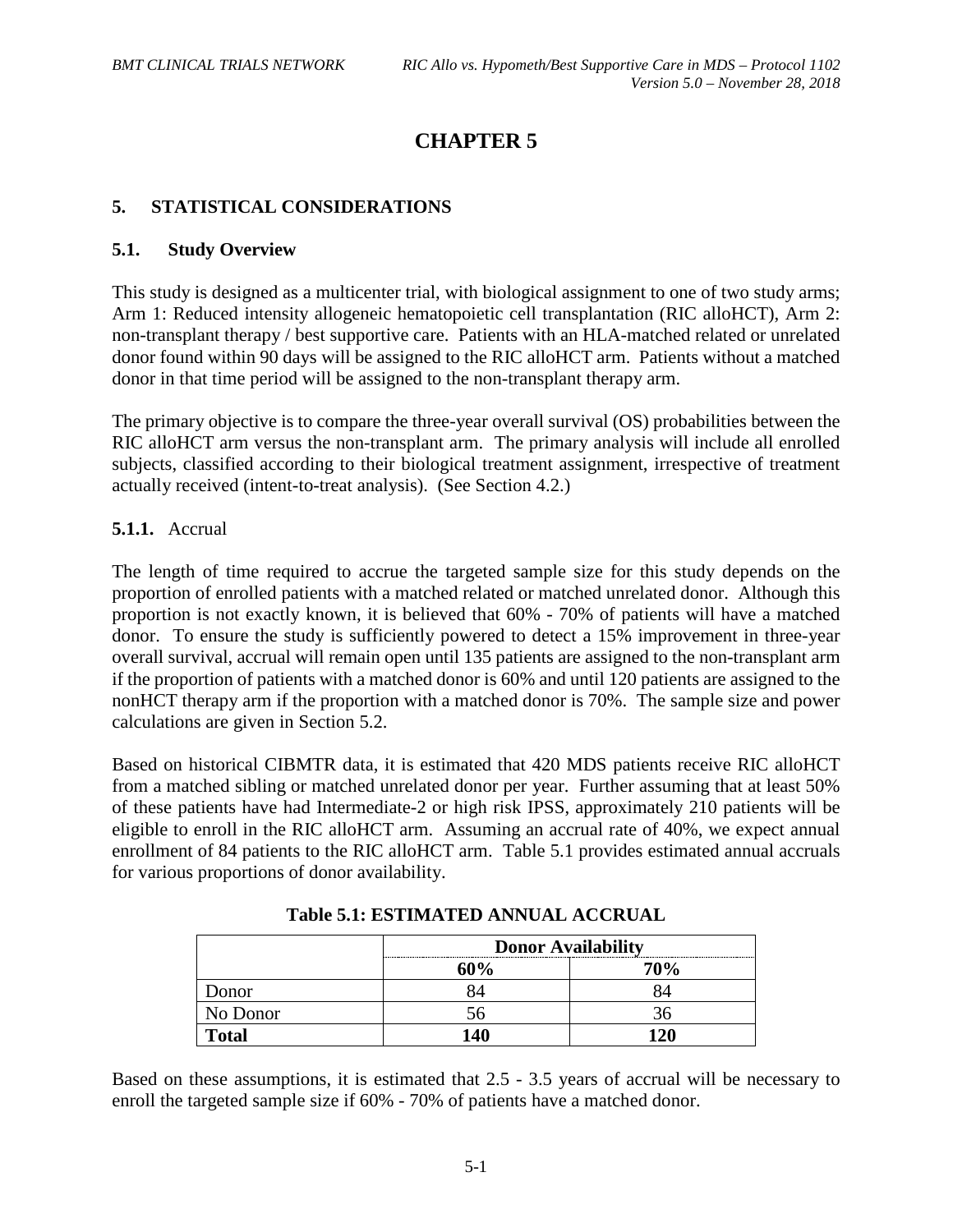## <span id="page-26-0"></span>**5.1.2.** Biologic Assignment and Randomization

This is a biologic assignment trial. There will be no randomization. All patients enrolled in the study are initially assigned to the non-transplant therapy arm. Patients with a matched related or matched unrelated donor as defined in section 2.4 will be assigned to the RIC alloHCT arm when a donor is identified. To prevent bias resulting from biological assignment, patients are eligible if no formal unrelated donor search has been activated prior to informed consent. Patients who have started a sibling donor search or who have found a matched sibling donor are eligible. Final assignment for all patients will be made within 90 days from study consent. Patients without a donor identified in the first 90 days will stay in the non-transplant arm. Patients without a donor identified who die before 90 days will be analyzed in the non-transplant arm, although this number is expected to be small.

There are many possible sources of heterogeneity in a multi-center clinical trial.<sup>37</sup> In a large randomized trial, chance ensures balance on average of both known and unknown risk factors across treatment arms. A non-randomized study is vulnerable to differential assignment of higher risk patients to one or the other treatment arm. Potential sources of heterogeneity include: degrees of compliance with biological assignment, differences in baseline characteristics such as age, race, gender, performance status, and disease risk status. To address these concerns, the DCC will monitor compliance rate throughout the study and the final analysis will adjust for baseline characteristics potentially affecting outcomes.

## <span id="page-26-1"></span>**5.1.3.** Intention-to-Treat Principle

In the primary analysis of overall survival at three years post-consent, patients will be classified according to their biologic assignment regardless of their actual treatment in accordance with the intent-to-treat principle. Secondary analyses using an as-treated principle will be considered.

## <span id="page-26-2"></span>**5.2. Sample Size and Power Calculations**

<span id="page-26-3"></span>The primary analysis will compare three-year OS probabilities between arms using adjusted survival estimates provided by the method of Zhang et  $al^{38}$  $al^{38}$  $al^{38}$  to account for potential differences in baseline covariates. Without censoring or covariates, the three-year OS probabilities reduce to simple binomial proportions. A point-wise comparison of survival at three years is proposed for the primary analysis rather than the Cox proportional hazards model because of the potential for crossing hazards. The Cox model would have lower power to detect a difference between two groups in the presence of crossing hazards. The sample size calculations were based on a twosample Z test of binomial proportions.

The targeted sample size is specified in terms of minimal number of patients without a matched donor whose final assignment is non-transplant therapy. Data from the CIBMTR suggests a threeyear OS probability after transplant for high-risk MDS patients older than 50 to be approximately 35%-40%. Three-year OS for the non-transplant group based on data from European patients under a compassionate use program of  $AZA^{39}$  $AZA^{39}$  $AZA^{39}$  are estimated to range between 20% and 25%. From these estimates, we propose a design with sufficient power to detect a 15% increase in three-year OS probability in the RIC alloHCT arm compared to the non-transplant arm. The sample size was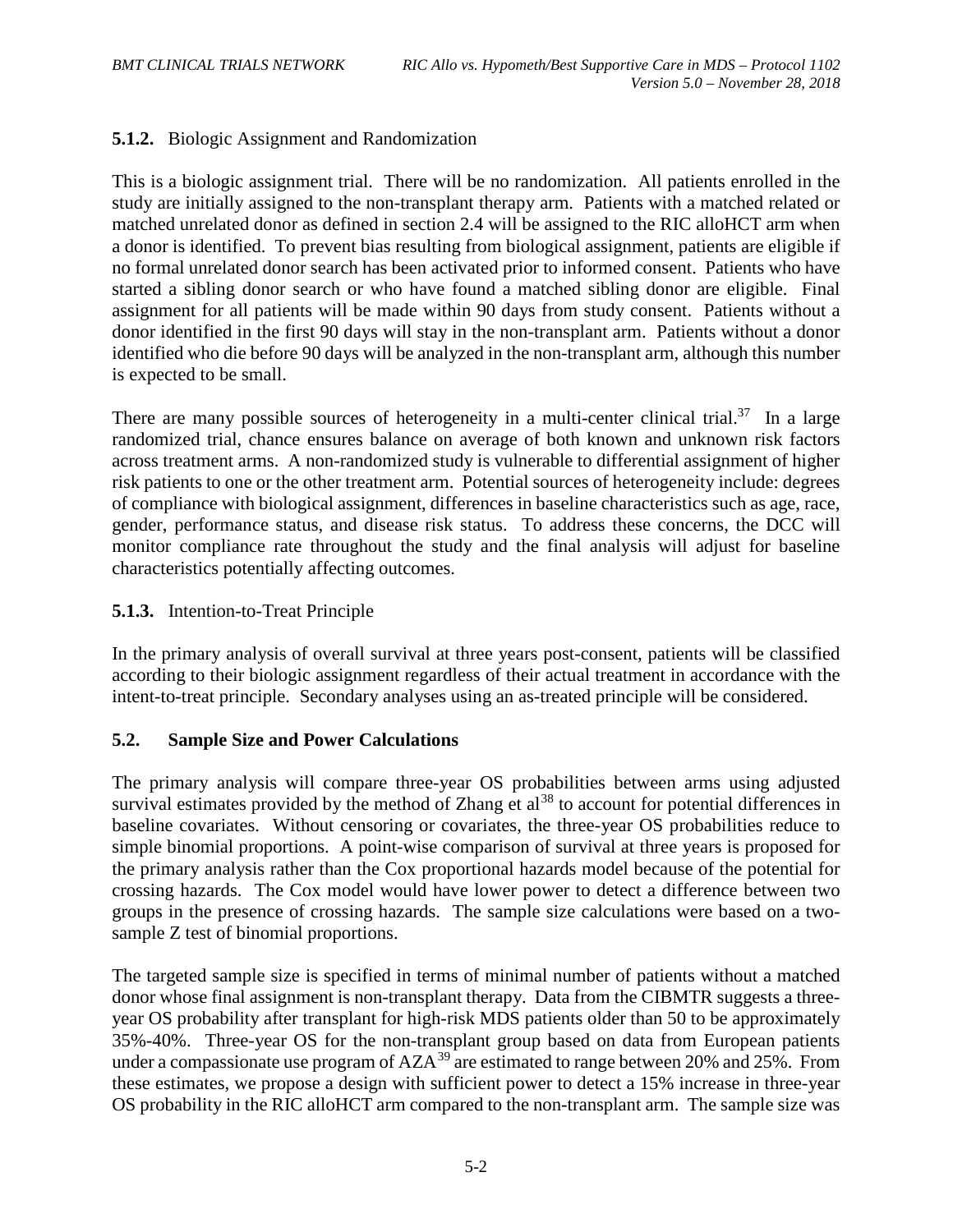estimated assuming 10% loss to follow up at the end of three years. Table 5.2 give the estimated sample size and power to detect a 15% increase in three-year overall survival for various combinations of baseline survival probability and donor availability. If 60% of patients will have a matched donor, the study will require 135 patients in the non-transplant arm to provide sufficient power to detect a 15% increase in three-year survival probability in the RIC alloHCT arm. If 70% will have a matched donor, 120 patients in the non-HCT arm will

| Donor        | Total Sample size |     | Three-year OS |     |  |
|--------------|-------------------|-----|---------------|-----|--|
| Availability | (HCT, Non-HCT)    | нст | Non-HCT       |     |  |
| 60%          | 338               | 35% | 20%           | 83% |  |
|              | 203, 135)         | 40% | 25%           | 80% |  |
| 70%          | 400               | 35% | 20%           | 84% |  |
|              | 280, 120)         | 40% | 250/          | 81% |  |

provide sufficient power to detect a 15% increase in three-year survival probabilities as shown in Table 5.2.

## **TABLE 5.2: POWER TO DETECT 15% INCREASE IN OS PROBABILITY IN THE TRANSPLANT ARM FOR VARIOUS SURVIVAL PROBABILITIES AND PROPORTIONS OF DONOR AVAILABILITY**

| Donor Availability | Total Sample size | Three-year OS |         | Power |
|--------------------|-------------------|---------------|---------|-------|
|                    | (HCT, Non-HCT)    | <b>HCT</b>    | Non-HCT |       |
| 60%                | 338               | 35%           | 20%     | 83%   |
|                    | (203, 135)        | 40%           | 25%     | 80%   |
|                    | 343               | 35%           | 20%     | 85%   |
| 62%                | (213, 130)        | 40%           | 25%     | 81%   |
| 64%                | 355               | 35%           | 20%     | 86%   |
|                    | (227, 128)        | 40%           | 25%     | 81%   |
| 66%                | 368               | 35%           | 20%     | 84%   |
|                    | (243, 125)        | 40%           | 25%     | 81%   |
|                    | 380               | 35%           | 20%     | 85%   |
| 68%                | (258, 122)        | 40%           | 25%     | 81%   |
|                    | 400               | 35%           | 20%     | 84%   |
| 70%                | (280, 120)        | 40%           | 25%     | 81%   |

## <span id="page-27-0"></span>**5.3. Interim Analysis and Stopping Guidelines**

Since the true proportion of donor availability is not known, we recommend monitoring treatment assignment to assess the proportion of donor availability and to ensure enough patients will be enrolled in each arm to have sufficient power to detect the specified treatment effect. If the proportion of donor availability reaches 90%, an action plan will be developed to address future accrual. The DCC will also monitor compliance rate throughout the study to ensure patients will receive their assigned treatment. Noncompliance in the non-transplant arm is defined as a patient without a matched donor identified receiving alternative donor HCT within the first 90 days or a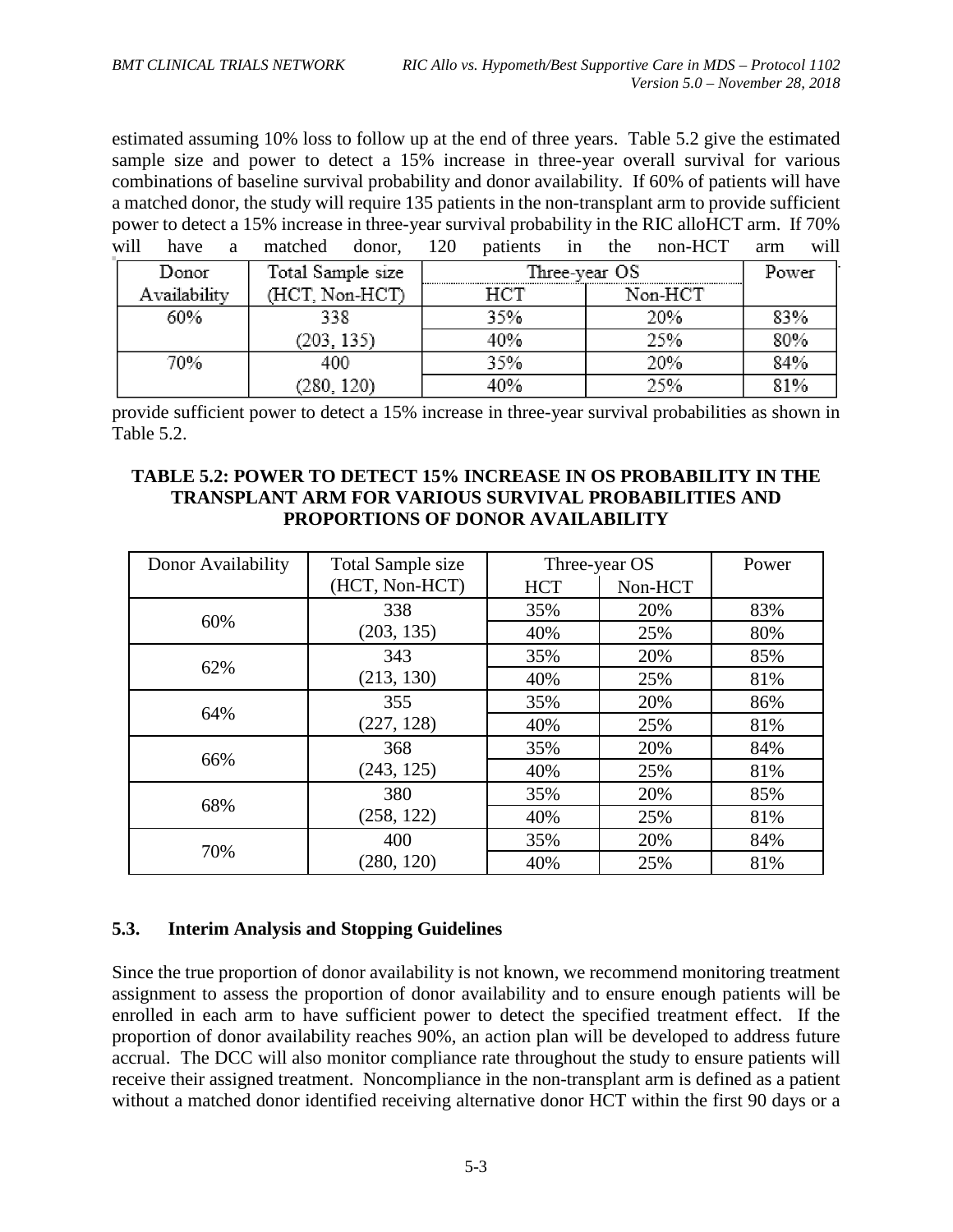patient not having a donor identified in the first 90 days after consent receiving a transplant within six months from the final assignment. Noncompliance in the transplant arm is defined as a patient with a matched donor identified not receiving a transplant within six months from the final assignment. If noncompliance in each arm exceeds 25%, an action plan will be developed to address future accrual.

In addition to monitoring for compliance and enrollment imbalance between assignment arms, we recommend monitoring the proportion of patients enrolled by age group ( $\leq 65$  years of age vs.  $\geq$ 65) to ensure sufficient number of patients will be available in each age group for secondary subgroup analysis.

We do not recommend interim analysis for futility for two reasons. First, we expect the risk of mortality in the early period to be higher after HCT and in the later period to be higher with nontransplant therapy, resulting in crossing hazards. Although we expect the survival curves to cross approximately two years after enrollment, no data exist to estimate the crossing point. If the survival curves happen to cross later than two years, we do not want to prematurely stop the study for futility. Secondly, the investigators are also interested in using the lower bound of the confidence interval of the survival difference at three years to learn about the magnitude of the survival difference. Stopping early for futility would result in substantially wider confidence intervals, leading to greater uncertainty about the magnitude of the survival difference when it is not likely to be as large as targeted.

We recommend interim analysis for efficacy after accrual is complete starting at 4 years from the beginning of the study and every year thereafter to allow the investigators to report the study results earlier when there is sufficient evidence to conclude one treatment results in superior three-year survival. Interim analysis for efficacy will be conducted at times that coincide with regularly scheduled meetings of the NHLBI-appointed Data and Safety Monitoring Board (DSMB) at approximately one year intervals. Policies and composition of the DSMB are described in the BMT CTN's Manual of Procedures. Toxicity, adverse events, and other safety endpoints will be monitored regularly and reported to the DSMB at each interim analysis. These stopping guidelines serve as a trigger for consultation with the DSMB for additional review and are not formal "stopping rules" that would mandate automatic closure of the study enrollment.

## <span id="page-28-0"></span>**5.3.1.** Interim Analysis for Efficacy

Analyses will be performed as described below for the primary endpoint. At the time of each interim analysis, a two-sided test to detect either an increase or decrease in the proportion of patients surviving will be performed. The test statistic used at each interim analysis will be the difference between treatment arms in adjusted estimates of three year overall survival. All patients enrolled prior to the time of the interim analyses will be used to compute these adjusted probability estimates. If the test statistic exceeds the critical value, the DSMB will discuss whether the trial should continue.

In order the preserve the overall Type I error rate at 5%, the critical value for the test statistic will be inflated above 1.96, the value that would be used if no repeated testing were used. Equivalently, the nominal p-value at which an observed difference is declared significant will be reduced below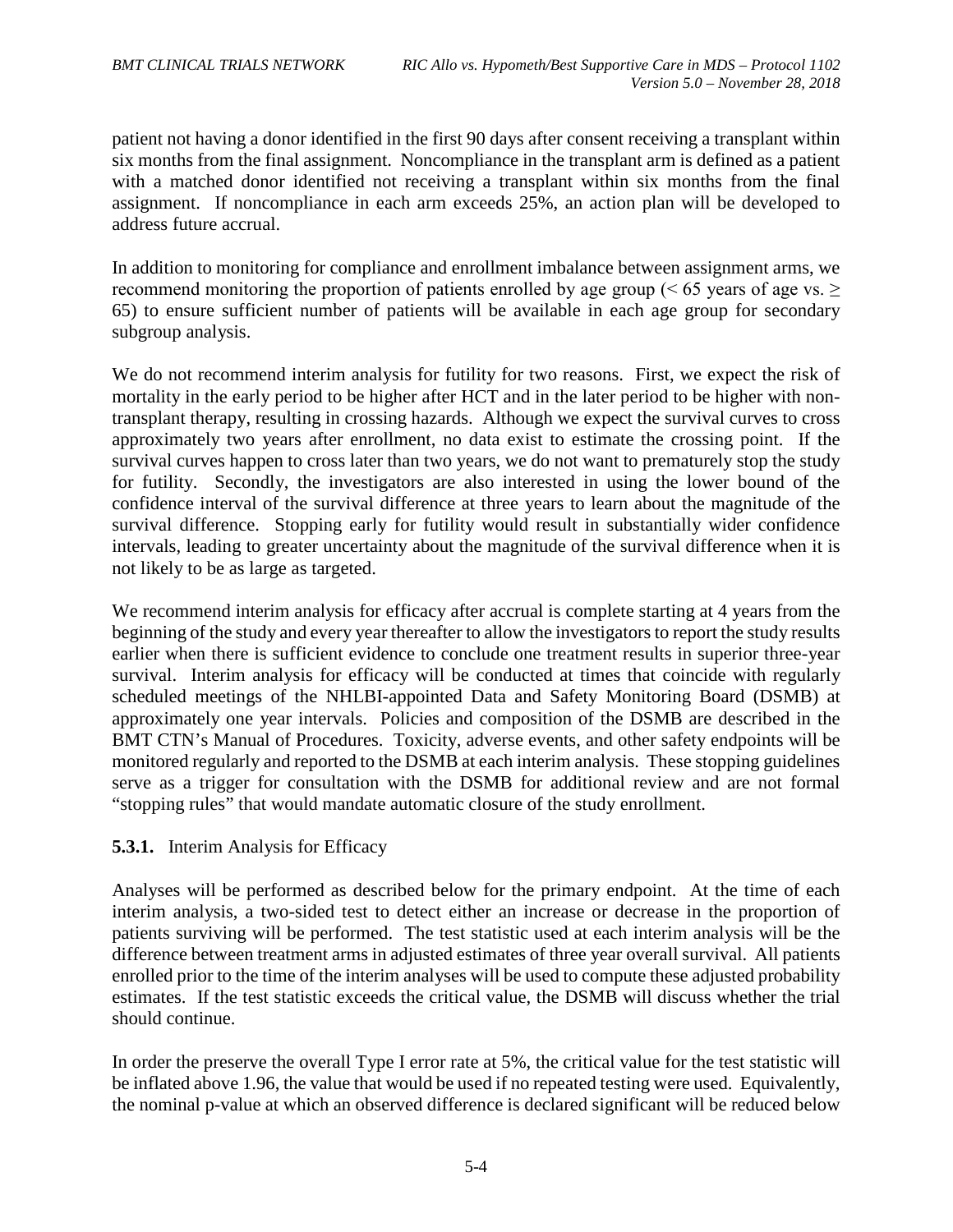0.05. The actual critical values and nominal p-values will be computed using statistical methods for group sequential testing with Haybittle-Peto boundaries<sup> $40,41$  $40,41$  $40,41$ </sup>. Because differences in adjusted survival estimates are not known to follow an independent increments structure asymptotically, a Bonferroni adjustment will be used to ensure that the overall type I error rate does not exceed 0.05. Letting K denote the total number of analyses and  $\pi_i$  the nominal type I error rate for the analysis performed at analysis  $j$ , the overall type I error rate will not exceed 0.05 if these are chosen such that  $\sum_{j=1}^{K} \pi_j = 0.05$ . The Haybittle-Peto design uses a critical value of 3.00 at each intermediate analysis, giving  $\pi_i = 2[1 - \Phi(3)] = 0.0027$  for stages  $j < K$  and  $\pi_K = 0.05 - 2(K - 1)[1 \Phi(3)$ ] for the final analysis, where  $\Phi$  is the standard normal cumulative distribution function. The critical value for the final analysis, then, is  $\Phi^{-1}(1 - \pi_K/2)$ .

We recommend interim analyses starting four years after the beginning of the study and yearly thereafter, until the last patient has been followed for three years. Four years was chosen as the time of the first interim analysis to ensure enough patients have reached the primary endpoint to provide reasonable estimates of three-year survival. The number of subsequent analyses depends on the length of time required to complete accrual.

Assuming donor availability rate of 60%, the total accrual time is estimated to be 2.5 years. With 3 years of follow up, the study can be completed within 6 years. In this case, analyses will be conducted at the end of year 4, 5, and 6. Table 5.3.A shows the critical values, nominal Type I error, cumulative Type I error, and the probability of stopping to reject the null hypothesis at each analysis conducted at the end of year 4, 5, and 6. This is estimated using a simulation study with two different survival probability scenarios, uniform accrual over 2.5 years, and assuming exponential censoring with 10% rate by 3 years; we use an unadjusted test statistic for simulation study purposes, even though the primary analysis will use the difference in adjusted survival probabilities at 3 years. The power at each look is the probability of stopping and rejecting the null hypothesis at that look if the true increase in OS at three years is 15% in the HCT arm compared to the non-HCT arm. In particular, there is 32% power to detect a 15% improvement in three-year survival by the first look, 51% by the second look, and 83% by the final look if the true survival probabilities were 35% vs. 20%. There is 29% power to detect the same improvement by the first look, 46% by the second look, and 79% power by the final look if the true survival probabilities were 40% vs. 25%.

|  |                                 |  | Cumulative   Cumulative Drahability                     |
|--|---------------------------------|--|---------------------------------------------------------|
|  | <b>AVAILABILITY RATE OF 60%</b> |  |                                                         |
|  |                                 |  | THE PROPERTY CHAIRS OF PROPERTY CHARGE CHARGE PROPERTY. |

**TABLE 5.3.A: CRITICAL VALUES AND OPERATING CHARACTERISTICS; DONOR** 

| <b>Calendar</b><br><b>Time since</b> | <b>Critical</b> | <b>Nominal</b>              | <b>Cumulative</b><br><b>Type I Error</b> |                | <b>Cumulative Probability</b><br>of Stopping under H <sub>a</sub> |
|--------------------------------------|-----------------|-----------------------------|------------------------------------------|----------------|-------------------------------------------------------------------|
| <b>Study Start</b>                   | <b>Value</b>    | <b>Type I Error</b><br>Rate | <b>Rate Upper</b><br><b>Bound</b>        | 35% vs.<br>20% | 40% vs.<br>25%                                                    |
| 4 years                              | 3.00            | 0.0027                      | 0.0027                                   | 0.3238         | 0.2892                                                            |
| 5 years                              | 3.00            | 0.0027                      | 0.0054                                   | 0.5096         | 0.4562                                                            |
| 6 years                              | 2.01            | 0.0446                      | 0.0500                                   | 0.8272         | 0.7906                                                            |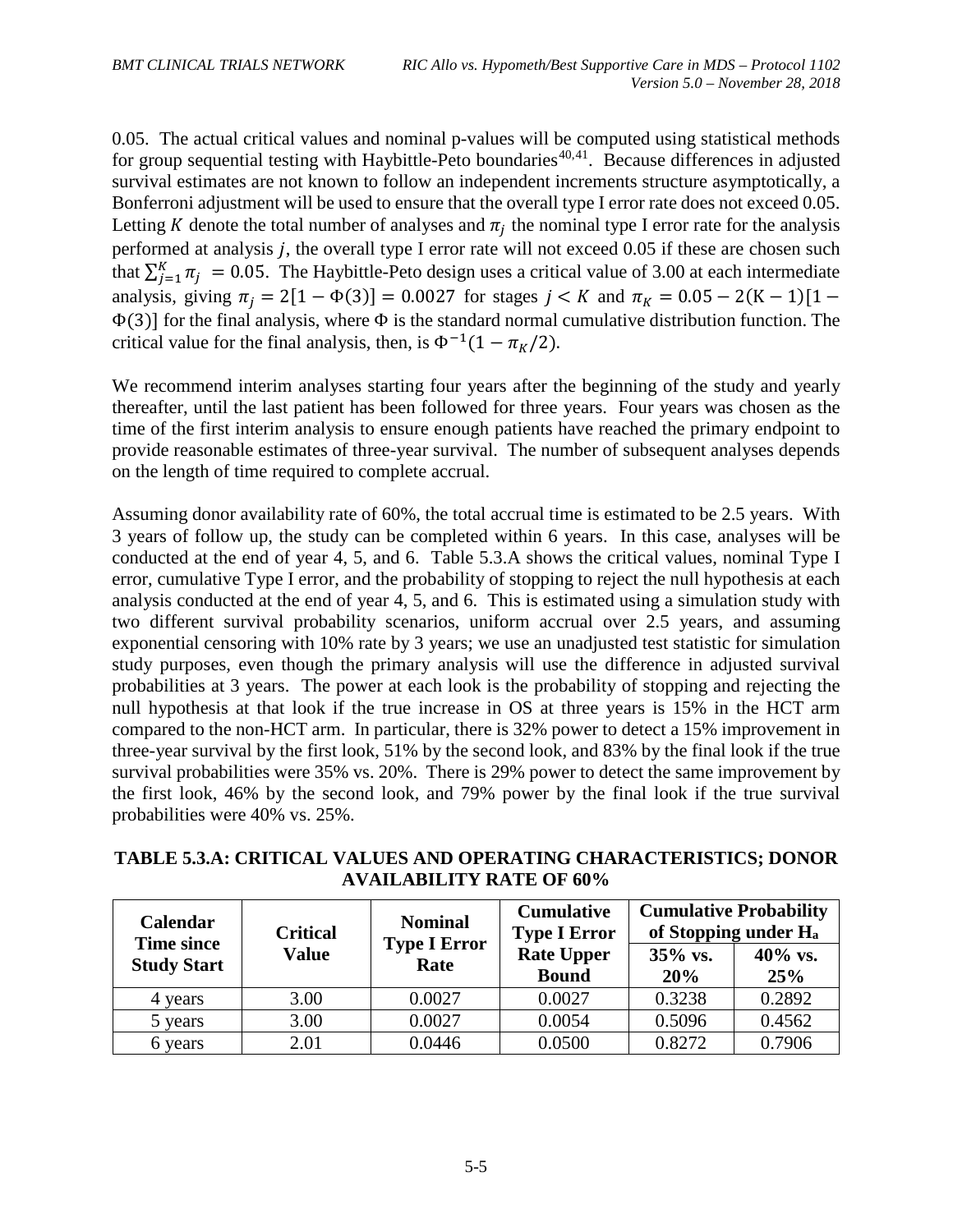Assuming donor availability rate of 70%, the total accrual time is estimated to be 3.5 years. With 3 years of follow up, the study can be completed within 7 years. In this case, analyses will be conducted at the end of year 4, 5, 6, and 7. Table 5.3.B shows the critical values, nominal and cumulative Type I error, and the power to reject the null hypothesis by each look conducted at the end of year 4, 5, 6, and 7. This is estimated using a simulation study with two different survival probability scenarios, uniform accrual over 3.5 years, and assuming exponential censoring with 10% rate by 3 years; we use an unadjusted test statistic for simulation study purposes, even though the primary analysis will use the difference in adjusted survival probabilities at 3 years. In particular, there is 46% power to detect a 15% improvement in three-year survival by the second look and 85% by the final look if the true survival probabilities were 35% vs. 20%. There is 41% power to detect the same improvement by the second look and 81% power by the final look if the true survival probabilities were 40% vs. 25%.

| Calendar<br><b>Time since</b> | <b>Critical</b> | <b>Nominal</b>              | <b>Cumulative</b><br><b>Type I Error</b> | <b>Cumulative Probability</b><br>of Stopping under H <sub>a</sub> |                |
|-------------------------------|-----------------|-----------------------------|------------------------------------------|-------------------------------------------------------------------|----------------|
| <b>Study Start</b>            | <b>Value</b>    | <b>Type I Error</b><br>Rate | <b>Rate Upper</b><br><b>Bound</b>        | 35% vs.<br>20%                                                    | 40% vs.<br>25% |
| 4 years                       | 3.00            | 0.0027                      | 0.0027                                   | 0.2538                                                            | 0.2226         |
| 5 years                       | 3.00            | 0.0027                      | 0.0054                                   | 0.4564                                                            | 0.4058         |
| 6 years                       | 3.00            | 0.0027                      | 0.0081                                   | 0.5636                                                            | 0.5124         |
| years                         | 2.03            | 0.0419                      | 0.0500                                   | 0.8476                                                            | 0.8084         |

## **TABLE 5.3.B: CRITICAL VALUES AND OPERATING CHARACTERISTICS; DONOR AVAILABILITY RATE OF 70%**

## <span id="page-30-0"></span>**5.3.2.** Guideline for Safety Monitoring

Treatment-related mortality, a key safety endpoint for patients receiving RIC alloHCT, will be monitored up to 100 days post-transplant. A truncated Sequential Probability Ratio Test (SPRT) based on a binomial test of proportions for treatment-related mortality will be used as described below. This sequential testing procedure conserves type I error across all of the monitoring looks for TRM. The SPRT can be represented graphically. At each interim analysis, the number of patients received HCT is plotted against the total number of patients who have experienced TRM by day 100 post transplant. The continuation region of the SPRT is defined by two parallel lines. Only the upper boundary will be used for monitoring to protect against excessive TRM. If the graph falls above the upper boundary, the SPRT rejects the null hypothesis, and concludes that there are more TRM than predicted by the number of HCT patients. Otherwise, the SPRT continues until enrollment reaches the target goal.

The usual measures of performance of an SPRT are the error probabilities  $\alpha$  and  $\beta$  of rejecting H<sub>0</sub> when  $\theta = \theta_0$  and of accepting H<sub>1</sub> when  $\theta = \theta_1$  respectively, and the expected sample size E(N| $\theta_i$ ). Note that since the test uses only the upper boundary, and is truncated by a finite sample size, the size of the test will be slightly lower than the nominal level. The test to be used in this protocol was developed from the following SPRT: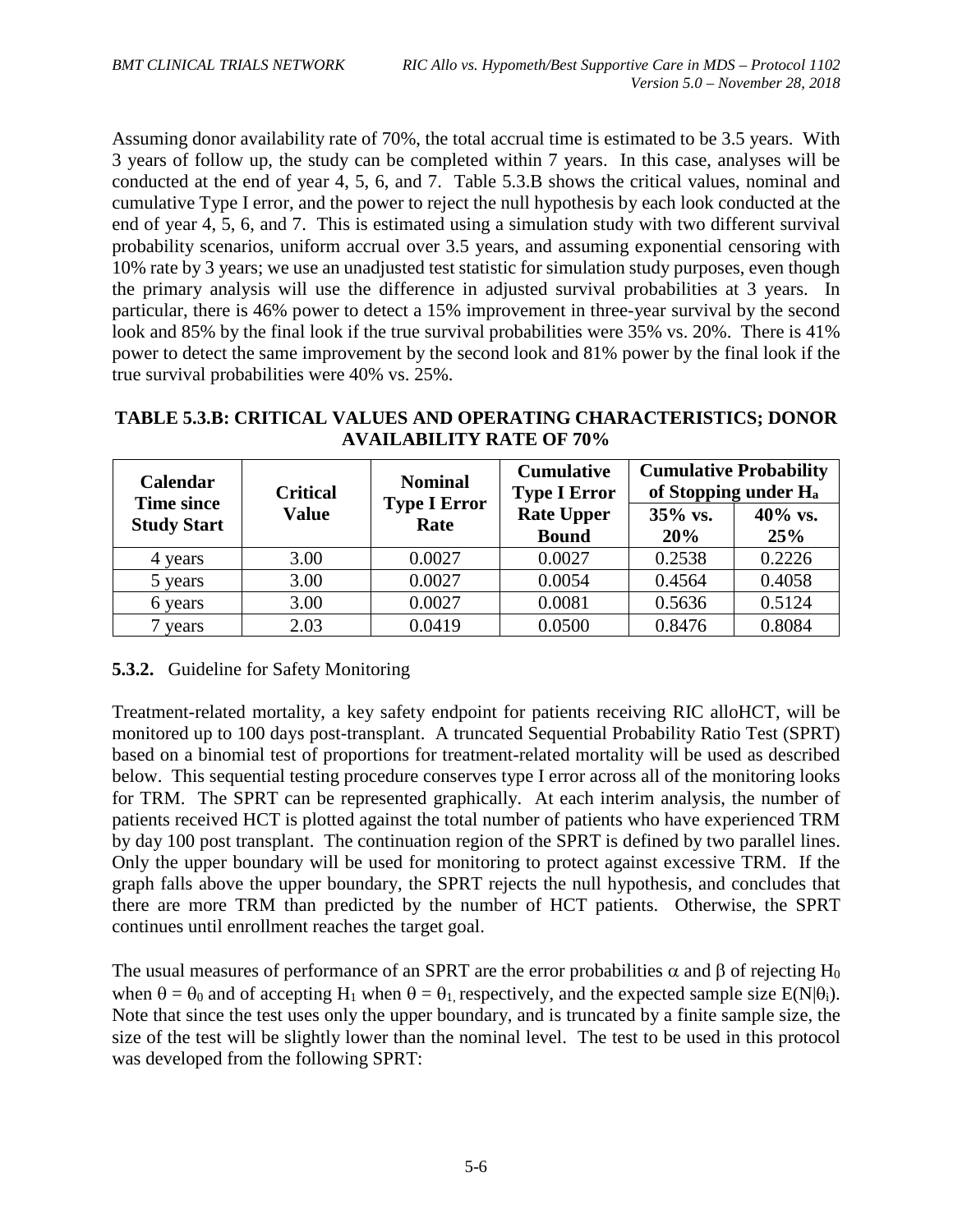- An SPRT contrasting 20% versus 30% TRM, with nominal type I and II errors of 5% and 20%, respectively.
- The slope of the parallel lines for monitoring TRM is  $0.248$  and the intercepts are  $-2.891$ and 5.144.

Graph of the stopping boundary is given in Figure 5.3.



**Figure 5.3: Stopping Boundary**

The actual operating characteristics of the truncated test, shown in Table 5.3.C, were determined in a simulation study. The simulation assumed uniform accrual of 280 patients over a period of three and a half years.

| TABLE 5.3.C: OPERATING CHARACTERISTICS OF SEQUENTIAL TESTING |
|--------------------------------------------------------------|
| <b>PROCEDURE FOR 100-DAY TRM FROM A SIMULATION STUDY</b>     |
| WITH 10,000 REPLICATIONS                                     |

| True 100-day rate                      | 20%   | 25%   | 28%   | 30%  |
|----------------------------------------|-------|-------|-------|------|
| Probability reject the null hypothesis | 0.05  | 0.49  | 0.84  | 0.95 |
| Mean month stopped                     | 42.0  | 31.9  | 22.5  | 17.5 |
| Mean # endpoints                       | 54.2  | 50.3  | 37.7  | 30.0 |
| Mean patients with 100 days follow-up  | 271.1 | 200.8 | 134.8 | 99.9 |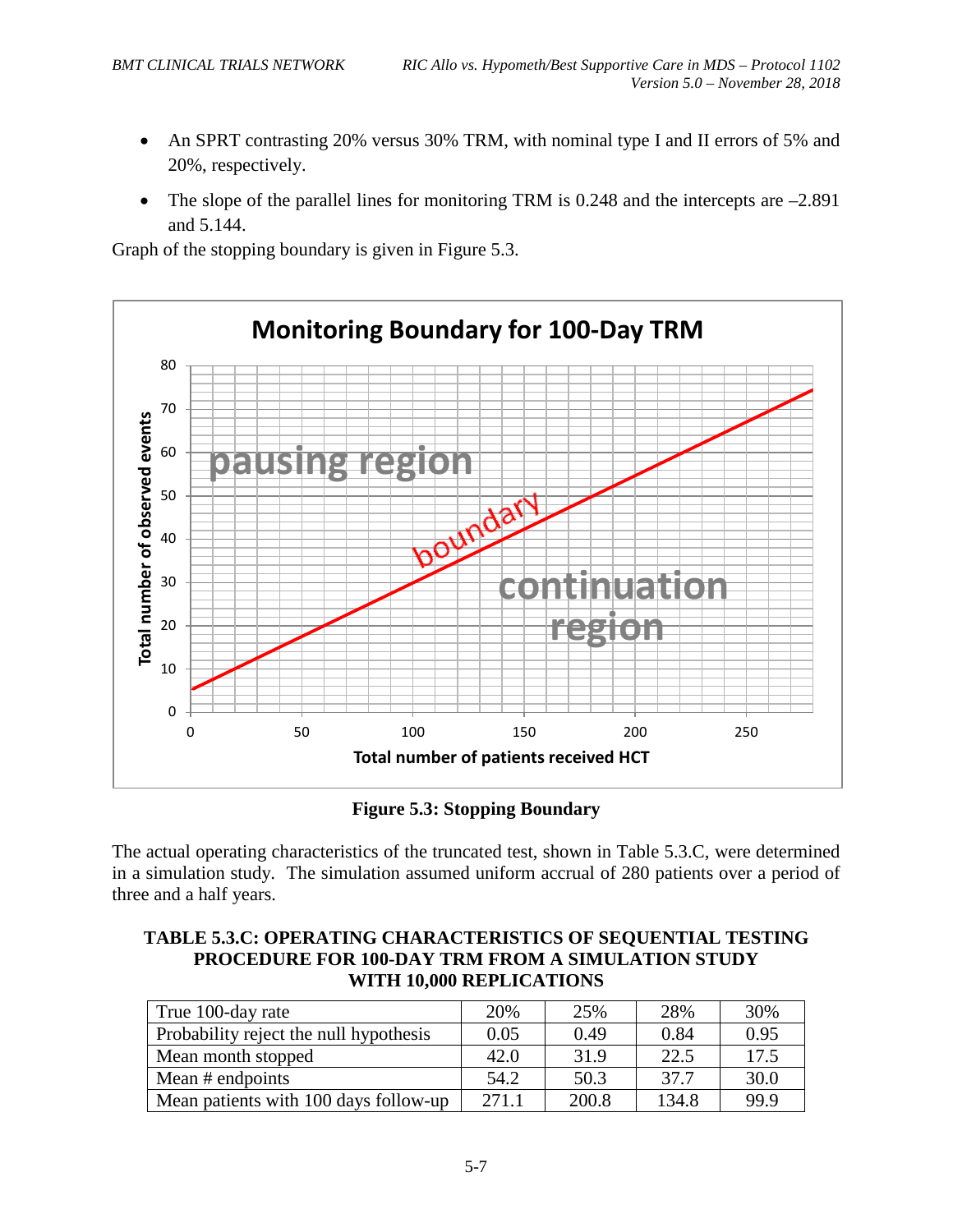Treatment-related mortality is monitored in all patients receiving RIC alloHCT. The SPRT rejects the null hypothesis in favor of the alternative 5% of the time when the true 100-day TRM is 20%, and 95% of the time when the true 100-day TRM is 30%. This corresponds to a type I error rate of  $\alpha$ =0.05 and a type II error rate of  $\beta$ =0.05. When the true 100-day TRM rate is 30%, on average, the DSMB will be consulted 17.5 months after opening, when 30 events have been observed in 100 patients**.** Note that the SPRT procedure is adequately powered to distinguish between a TRM rate of 20% and 30%.

## <span id="page-32-0"></span>**5.4. Demographic and Baseline Characteristics**

Demographics and baseline characteristics will be summarized for all patients. Characteristics to be examined are: age, gender, race/ethnicity, performance status, disease status, donor type, donor gender, all components of IPSS score, co-morbidity index, duration of disease, cytogenetics, prior treatment, and response to prior treatment.

## <span id="page-32-1"></span>**5.5. Analysis Plan**

## <span id="page-32-2"></span>**5.5.1.** Analysis of the Primary Endpoint

The primary outcome of the trial is overall survival at three years after consent. The primary null hypothesis of the study is that there is no difference in overall survival between the treatment arms at three years post consent. In the primary analysis, the intent-to-treat principle will be used. Because of the potential bias resulting from biological assignment<sup>42</sup>, the comparisons of overall survival will be adjusted for the following pre-specified patient characteristics: age, race/ethnicity, performance status, disease status, co-morbidity index, IPSS score, duration of disease (time from diagnosis to enrollment), cytogenetics, and response to prior therapy. The primary analysis will be performed using the difference in adjusted overall survival probabilities at three years, using the method of Zhang et  $a^{38}$ . In this analysis, the time to event is the time from study consent to the time of death from any cause; surviving patients will be censored at last follow-up. The adjusted survival probabilities are estimated using the Cox proportional hazards model stratified by treatment. A 95% confidence interval for the difference in adjusted OS at three years will also be constructed. In addition to a point-wise comparison at three years, adjusted survival curves will be constructed and confidence bands for the difference between treatments will be generated to compare the survival probabilities across time.

## <span id="page-32-3"></span>**5.5.2.** Analysis of Secondary Endpoints

## 5.5.2.1. Overall survival at three years (as treated analysis)

In addition to the primary intent-to-treat analysis, three-year survival probabilities will be compared using the adjusted OS probabilities in several exploratory analyses. In the first one, the patients who die or drop out before 90 days without a donor identified will be removed from the non-transplant group. The second analysis will be an as treated analysis, where patients are classified by the treatment they actually received.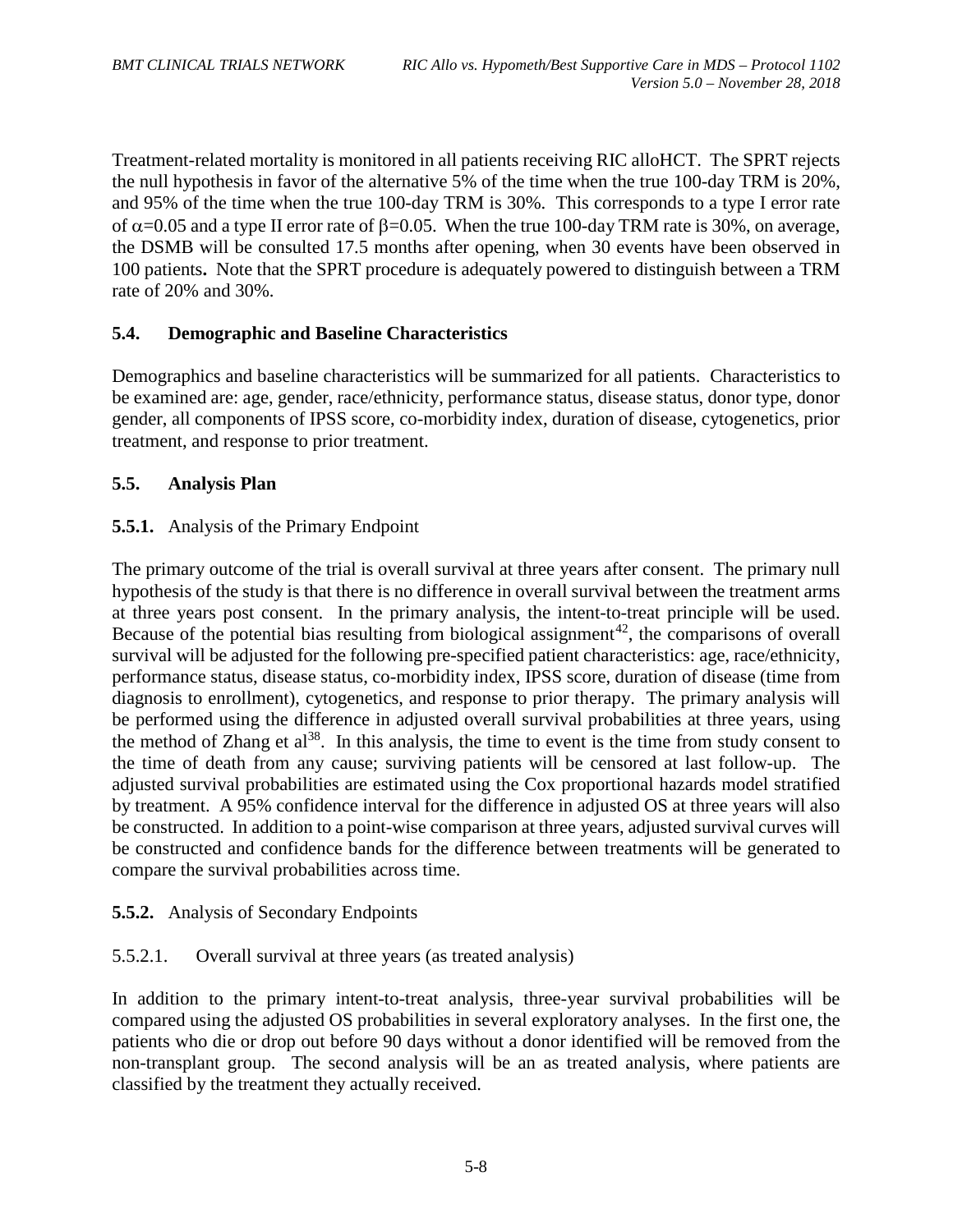## 5.5.2.2. Overall survival post three years

Overall survival post three years will be compared between arms using the linear combination test proposed by Logan et al<sup>[43](#page-105-8)</sup>. This comparison directly compares the survival curves starting at three years, and accounts for patients enrolled early in the study having additional follow-up beyond three years.

#### 5.5.2.3. Leukemia-free survival at three years

Probabilities of leukemia-free survival three years post consent will be compared between treatment groups using the method of Zhang et al.<sup>[38](#page-26-3)</sup> adjusting for age, race/ethnicity, performance status, disease status, co-morbidity index, IPSS score, duration of disease (time from diagnosis to enrollment), cytogenetics, and response to prior therapy. A 95% confidence interval for the difference in adjusted OS at three years will also be constructed. In addition to a point-wise comparison at three years, adjusted survival curves will be constructed and confidence bands for the difference between treatments will be generated to compare the leukemia-free survival probabilities across time. An as-treated analysis as described in Section 5.5.2.1 will also be conducted to compare leukemia-free survival probabilities at three years.

## 5.5.2.4. Quality of Life

QOL will be described and compared between treatment arms utilizing the FACT-G, the MOS-SF36 Physical Component Score (PCS) and Mental Component Score (MCS), and the EQ-5D utility score. The questionnaires will be scored according to standard procedures. The self report questionnaires will be completed at enrollment and subsequently at six months, 12 months, 18 months, 24 months, and 36 months from enrollment. Only English and Spanish speaking patients are eligible to participate in the HQL component of this trial.

Differences in quality of life will be assessed in several ways. For the descriptive analysis only, QOL scores for survivors at specific time points will be compared between treatment arms using two-sample t-tests. In addition, pattern of missing QOL data will be examined using graphical techniques and logistic regression models. At each time point, the difference in QOL between the treatment arms conditional on being alive at that time point will be estimated using the inverse probability of censoring-weighted generalized estimating equations with independent working correlation model of Kurland and Heagerty<sup>[44](#page-105-19)</sup>.

## <span id="page-33-0"></span>**5.5.3.** Subgroup Analyses

Exploratory analyses will be performed to determine the impact of the following factors on treatment effect:

- 1. Response to hypomethylating therapy (response versus no response), where response is defined as achieving complete or partial response or hematologic improvement.
- 2. Patient age (< 65 years of age vs.  $\geq 65$ ),
- 3. Disease duration,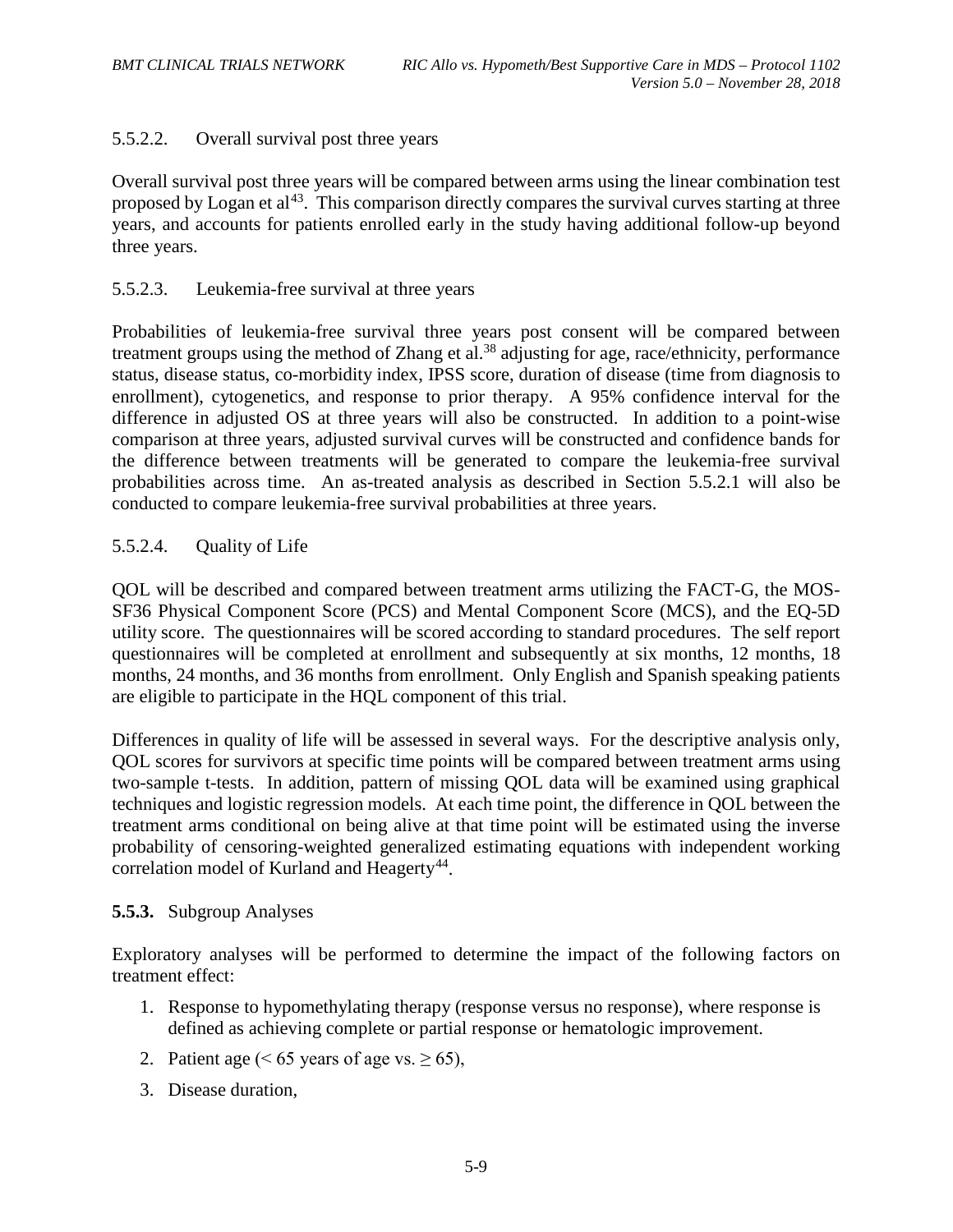- 4. IPSS, and
- 5. Revised-IPSS.

Subgroup analyses will be conducted separately for each factor listed above using the pseudovalue approach of Klein et al<sup>45</sup>. Differential impact of each factor on the effect of transplant on three-year OS and three-year LFS will be tested for by including an interaction term between the factor and the treatment group in the pseudo-value regression models.

<span id="page-34-0"></span>**5.5.4.** Secondary Analyses of RIC alloHCT Arm

The following secondary analyses will be conducted for patients enrolled in the alloHCT arm. The time to event for all outcomes in the following analyses starts at the time of transplant.

The impact of the following factors on transplantation outcomes (i.e. OS, disease-free or progression-free survival, relapse, TRM, acute/chronic GVHD) will be evaluated:

- 1. Response to hypomethylating therapy (complete response, partial response and no response),
- 2. Patient age (< 65 years of age vs.  $\geq 65$ ),
- 3. Disease duration,
- 4. IPSS,
- 5. Revised-IPSS, and
- 6. Donor type (HLA-matched sibling donor vs. matched unrelated donor).

Cox proportional hazards models will be performed in these analyses. The proportional hazards assumption will be tested. When test indicated differential effects over time (non-proportional hazards), models will be constructed breaking the post-transplant course into two time periods, using the maximized partial likelihood method to find the most appropriate breakpoint.

QOL will be described and compared between age groups ( $\leq 65$  years of age vs.  $\geq 65$ ) utilizing the FACT-G using the same approach described in Section 5.5.2.4.

<span id="page-34-1"></span>**5.5.5.** Exploratory Analysis of Non-transplant Therapy Arm

Exploratory analysis of post-enrollment therapy will be conducted for patients assigned to the nontransplant therapy arm. Frequency and type of systemic therapy at each periodic contact will be summarized.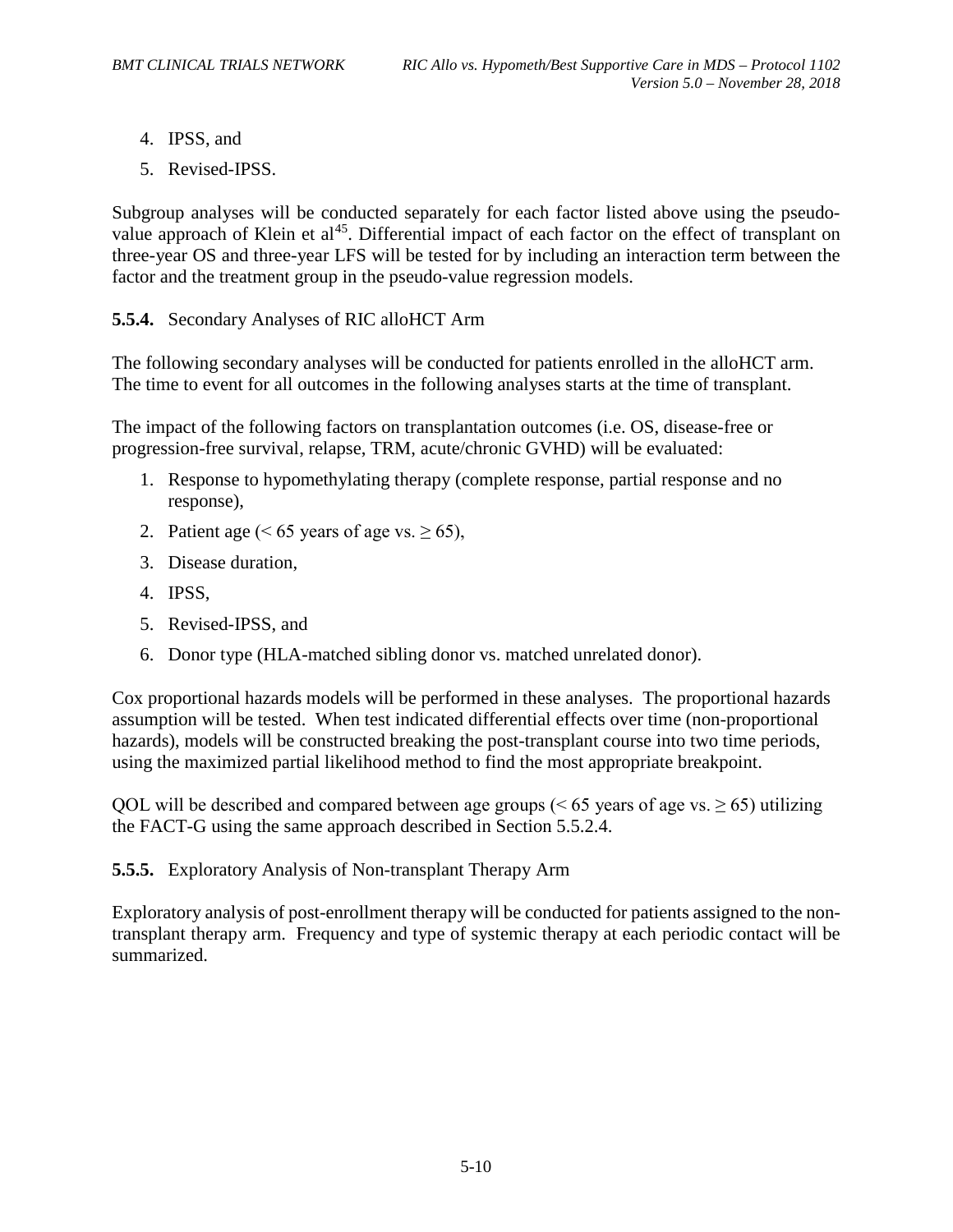# **APPENDIX A**

# **HUMAN SUBJECTS**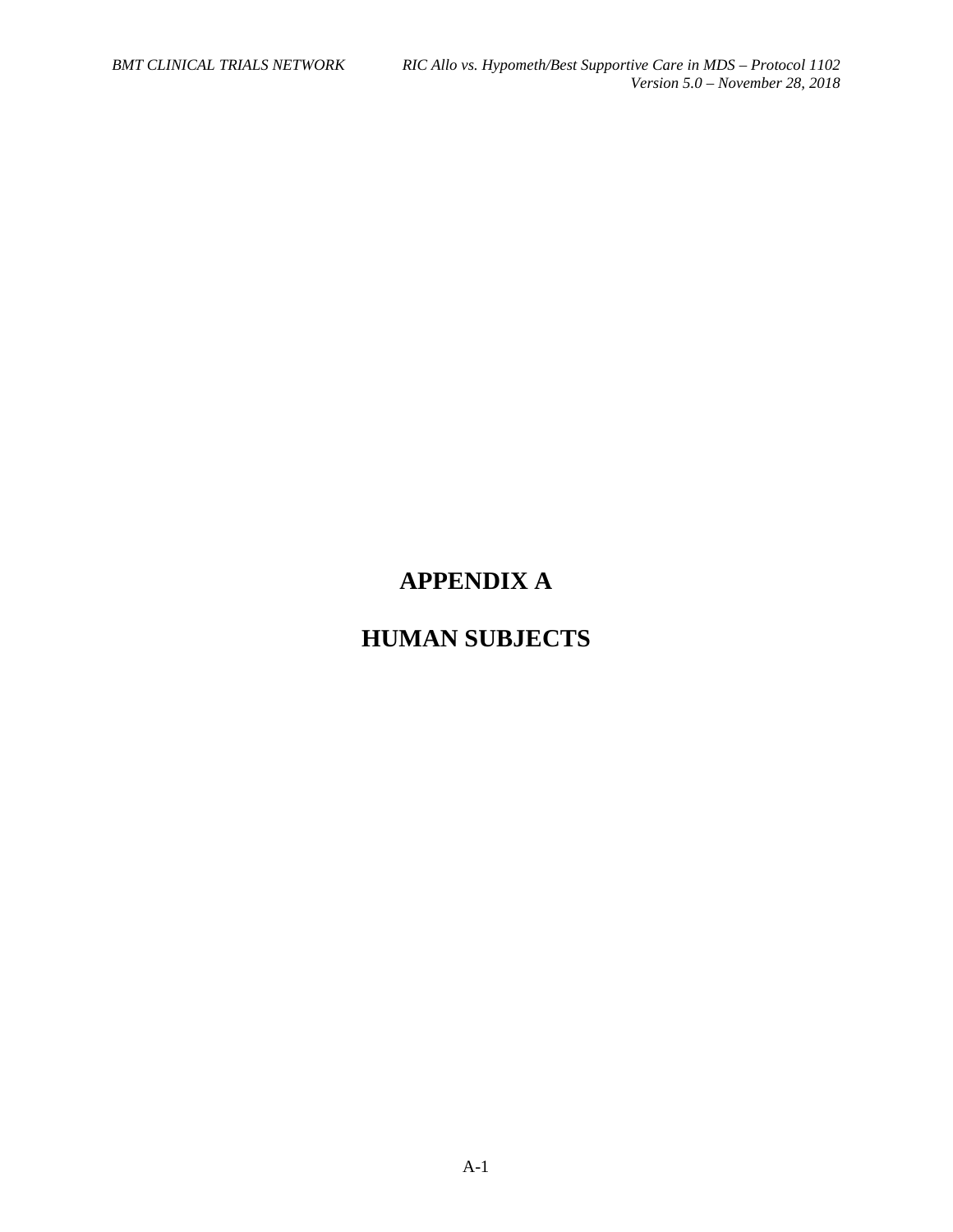## **APPENDIX A**

# **HUMAN SUBJECTS**

#### **1. Subject Consent**

Patients will be approached for this study when they are considered to be potential allo RIC HCT candidates based on medical history, physical examination and available laboratory tests. A conference will be held with the patient and family to discuss this study and alternative treatments available for the treatment of the underlying disease. The Principal Investigator or another designated physician will conduct the conference. Potential risks associated with HCT should be discussed as objectively as possible. Informed consent for this study will be obtained using a form approved by the Institutional Review Board of the institution enrolling the patient.

If an appropriate matched related or unrelated donor is found within 90 days of consent, the patient will be assigned to the allo RIC HCT treatment arm. The treating physician will review the risks and benefits of the institutionally-approved allo RIC HCT regimen with the patient. Informed consent for the specific transplant study will be obtained using a separate consent form approved by the Institutional Review Board of the institution enrolling the patient.

Patients without suitable donors will be offered standard treatment (hypomethylating therapy) or other best supportive care. The treating physician will discuss the options and risks and benefits of each therapy. Informed consent for standard treatment will be obtained if required by local IRB of the institution treating the patient.

#### **2. Confidentiality**

Confidentiality will be maintained by masking of individual names and assignment of a patient identifier code. The identifier code representing the patient's identity will be kept separately from the research file at the center. The ID code will be transmitted to the BMT CTN Data Coordinating Center upon enrollment.

#### **3. Participation of Women and Minorities and Other Populations**

Women, ethnic minorities, and other populations will be included in this study. Accrual of women and minorities at each center will be monitored to determine whether their rates of enrollment are reflective of the distribution of potentially eligible women and minorities expected from data reported to the CIBMTR and from published data on the incidence of MDS. Centers will be notified if their rates differ significantly from those expected and asked to develop appropriate recruitment strategies.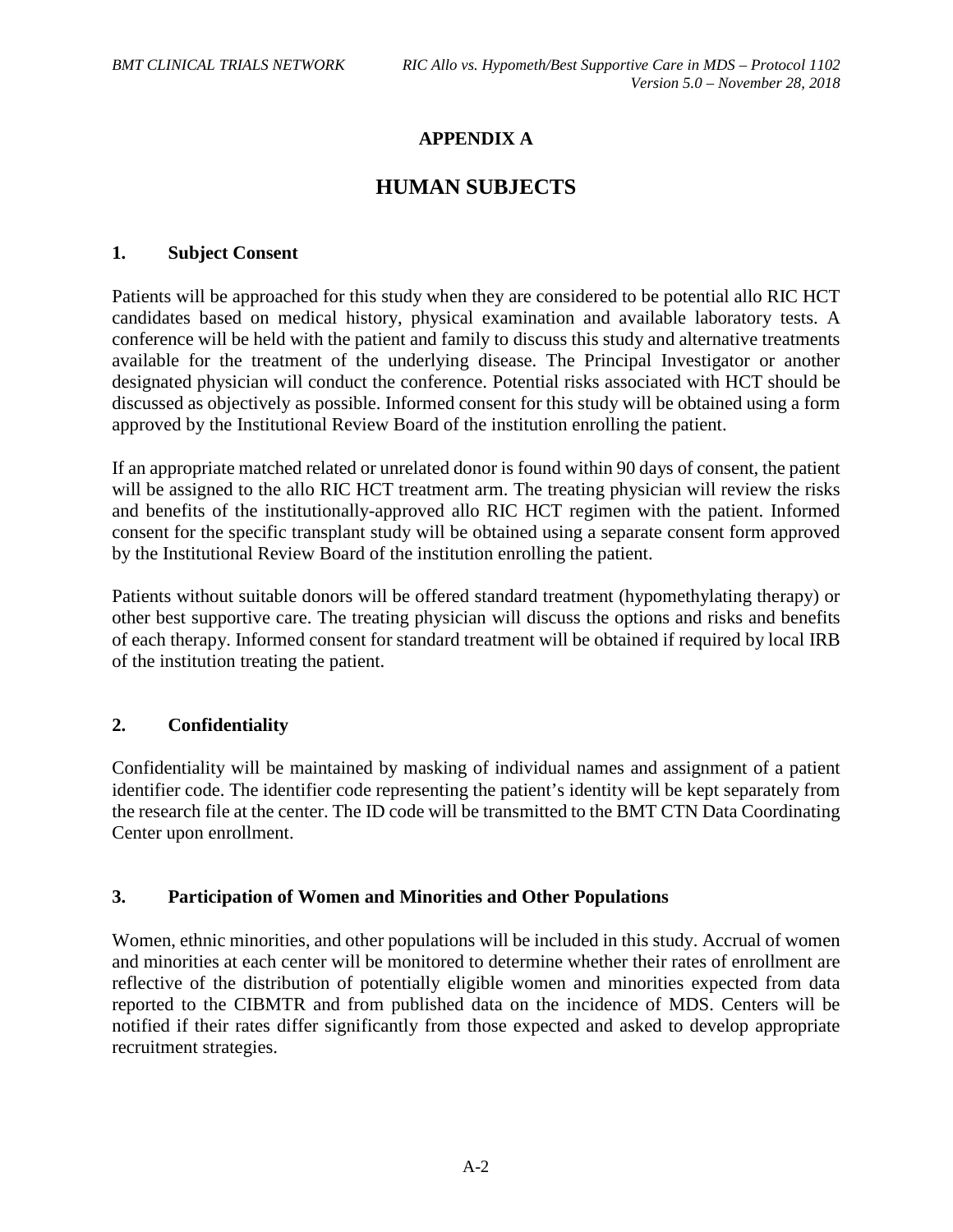# **APPENDIX B**

# **INFORMED CONSENT**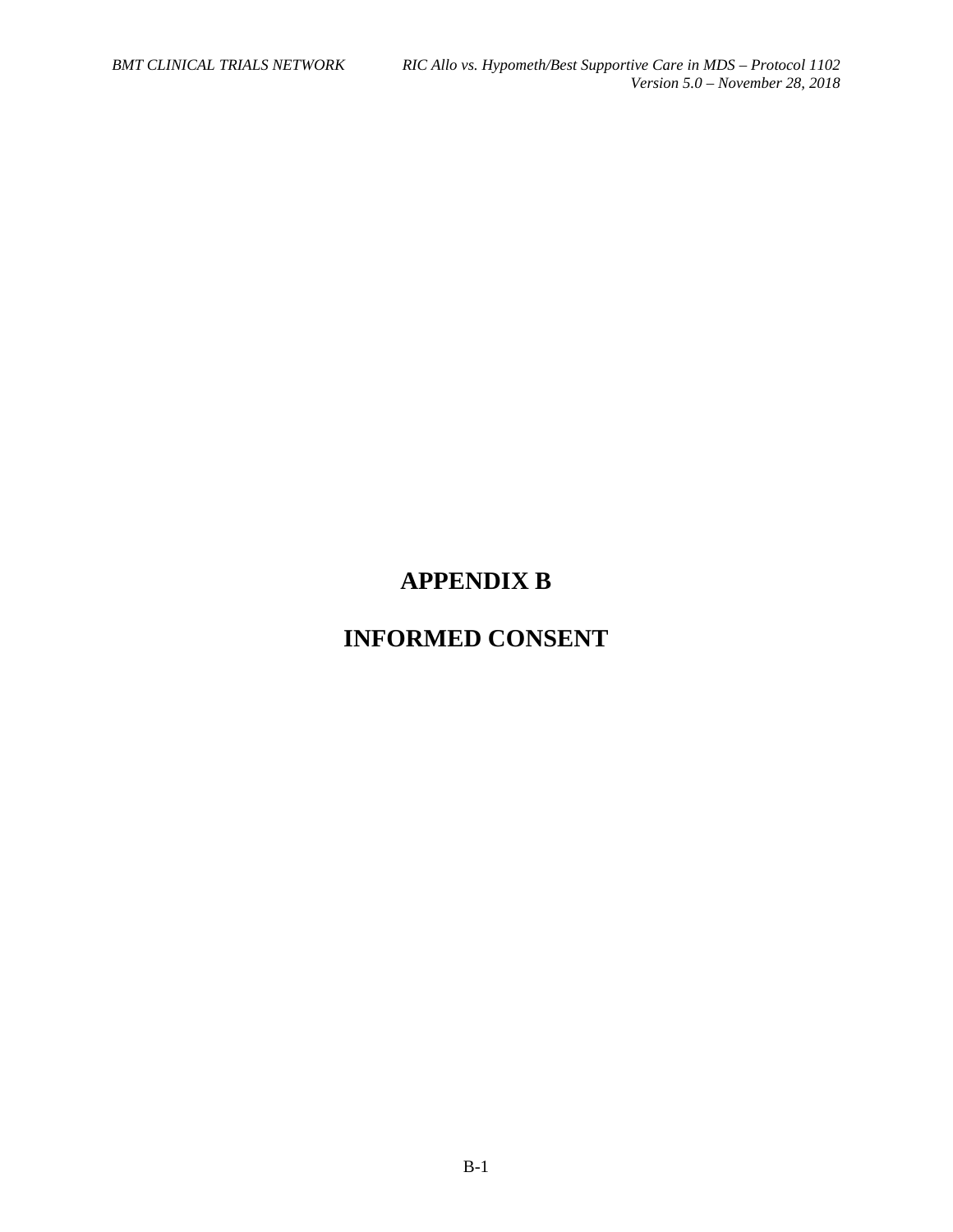## **APPENDIX B**

# **Informed Consent to Participate in Research**

|                                                  | A Multi-Center Biologic Assignment Trial Comparing Reduced Intensity Allogeneic<br>Hematopoietic Cell Transplant to Hypomethylating Therapy or Best Supportive Care in<br>Patients Age 50 or Older with Intermediate-2 and High Risk Myelodysplastic Syndrome    |
|--------------------------------------------------|------------------------------------------------------------------------------------------------------------------------------------------------------------------------------------------------------------------------------------------------------------------|
| <b>Your Name:</b>                                |                                                                                                                                                                                                                                                                  |
| <b>Study Title:</b>                              | A Multi-Center Biologic Assignment Trial Comparing Reduced Intensity<br>Allogeneic Hematopoietic Cell Transplant to Hypomethylating Therapy or<br>Best Supportive Care in Patients Age 50 or Older with Intermediate-2 and<br>High Risk Myelodysplastic Syndrome |
| Protocol:                                        | <b>BMT CTN #1102</b>                                                                                                                                                                                                                                             |
| Co-Investigator:                                 | Ryotaro Nakamura, MD<br>City of Hope Medical Center<br>1500 East Duarte Road<br>Duarte, CA 91010<br>Phone: (626) 656-4673                                                                                                                                        |
| Co-Investigator:                                 | Corey Cutler, MD MPH FRCP(C)<br>Dana-Farber Cancer Institute<br>450 Brookline Ave<br><b>Boston, MA 02215</b><br>Phone: (617) 632-3470                                                                                                                            |
| <b>Transplant Center</b><br><b>Investigator:</b> |                                                                                                                                                                                                                                                                  |
|                                                  | (Insert contact information for PI at your site)                                                                                                                                                                                                                 |
| Sponsor:                                         | The National Institutes of Health (NIH) is sponsoring this study by<br>providing financial support through the Blood and Marrow Transplant<br>Clinical Trials Network (BMT CTN).                                                                                 |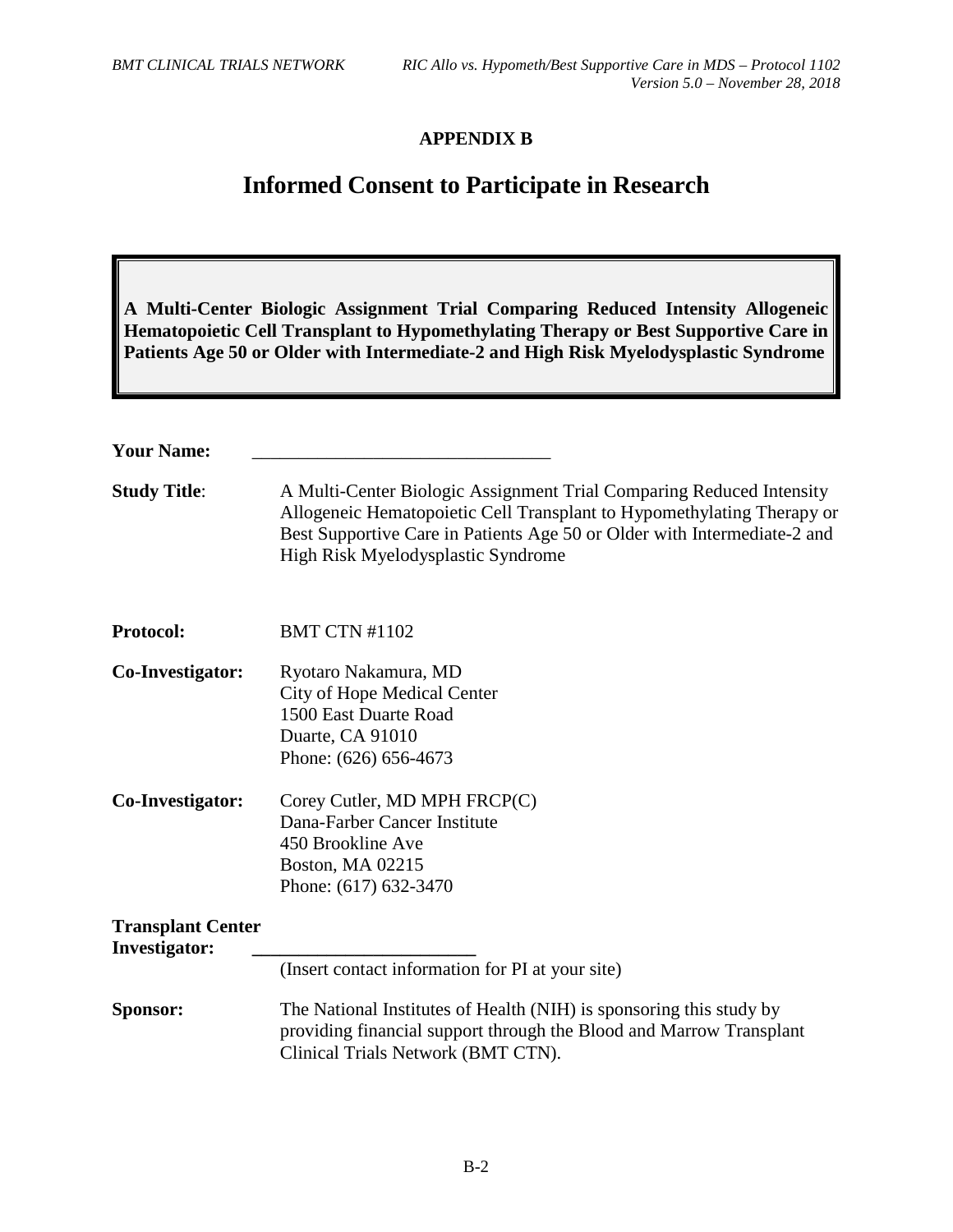# **1. Introduction**

We invite you to join this clinical trial, also known as a research study. You are invited to join this study because:

- 1) You have **myelodysplastic syndrome (MDS)**, also called myelodysplasia;
- 2) Your MDS is at an advanced stage. This means that you are at medium (intermediate) to high risk for your MDS to become acute leukemia or cause death; and
- 3) Your doctor recommends that you have an **allogeneic stem cell transplant (transplant)** if a donor is found whose DNA or tissue type matches your DNA or tissue type.

We are doing this study because we want to find out if patients with MDS who have a matched donor and get a **reduced-intensity conditioning (RIC) transplant** do better than those who get drugs to treat their MDS (no transplant).

This study also wants to learn more about the cost-effectiveness of transplant and collect extra blood and tissue samples for future studies.

(See **Section 2. Study Background** for a definition of the bolded terms)

This study will take about 6.5 years and will include about 338 – 400 participants from around the United States. We will collect information on how you're doing (your

health condition and how you feel) for **3 – 4 years.** 

This Consent Form tells you about the purpose of the study, the possible risks and benefits, other treatment options available to you, and your rights as a participant in the study. Please take your time to make your decision.

Everyone who takes part in research at [*insert facility name*] should know that:

- Being in any research study is voluntary.
- You will not benefit from taking part on the study. Knowledge we gain from this study may benefit others.
- If you join the study, you can quit the study at any time.
- If you decide to quit the study, it will not affect your care at [*insert name of facility or institution*].
- Please ask the study staff questions about anything that you don't understand, or if you would like to have more information.
- You can ask questions now or any time during the study.
- Please take the time you need to talk about the study with your doctor, study staff, and your family and friends. It is your decision to be in the study. If you decide to join,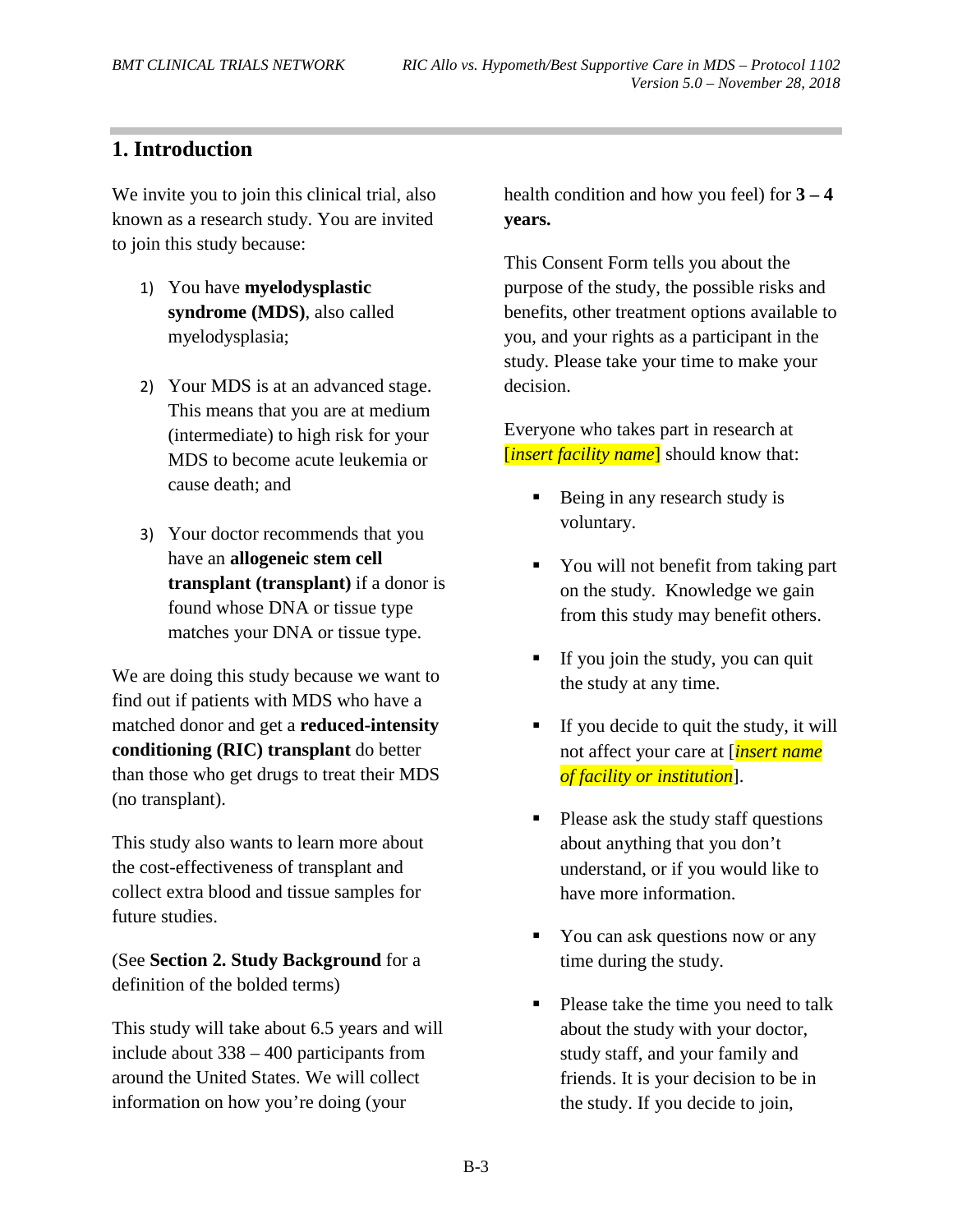please sign and date the end of the Consent Form.

You and your doctor will discuss how to best treat your MDS. Joining this study will

#### **2. Study Background**

The National Institutes of Health (NIH), through the Blood and Marrow Transplant Clinical Trials Network (BMT CTN), are providing staff support and money for this research study. The BMT CTN will direct the research study. The BMT CTN and the NIH will make decisions about how to manage the study.

**Myelodysplastic Syndrome (MDS)**, also called myelodysplasia, is a disease where the bone marrow does not make enough normal blood cells for the body. This can lead to a fast-growing blood cancer called acute leukemia. It mostly affects people who are 50 or older.

There are different ways to treat MDS. Some treatments use blood transfusions and drugs. These treatments can improve MDS and slow it from becoming acute leukemia. However, drugs don't cure MDS.

#### **Allogeneic stem cell transplant**

**(transplant)** is another treatment option for advanced stage MDS. A transplant uses blood-making cells from a family member or an unrelated donor to remove and replace your abnormal blood cells. It requires a close tissue match between you and the donor.

affect your treatment decisions. If you don't want to participate in this study, we will not collect information on your health condition or how you're feeling.

Your donor could be a sibling (a sister or brother) or an unrelated person. We use the Be The Match<sup>®</sup> Registry to find unrelated donors.

The best experience with transplant for MDS is with well-matched sibling or unrelated donors. If you do not have one of these donors there may be other potential donor options such as umbilical cord blood or mismatched donors. Since the outcome from transplant with these donors is not as good, only well-matched sibling and unrelated donors are being offered on this trial.

A transplant first uses chemotherapy and radiation to destroy the abnormal blood cells or stop them from growing. For your MDS and your condition, your doctor wants to use lower amounts of chemotherapy and radiation. This type of transplant is called **reduced-intensity conditioning (RIC)** or non-myeloablative. There are different combinations of RIC drugs and radiation. Your doctor will decide on the best combination for you.

Because of your age or health problems, you may have a higher chance of side effects and health problems from a standard transplant that uses very high doses of chemotherapy and radiation. The possible benefit of RIC is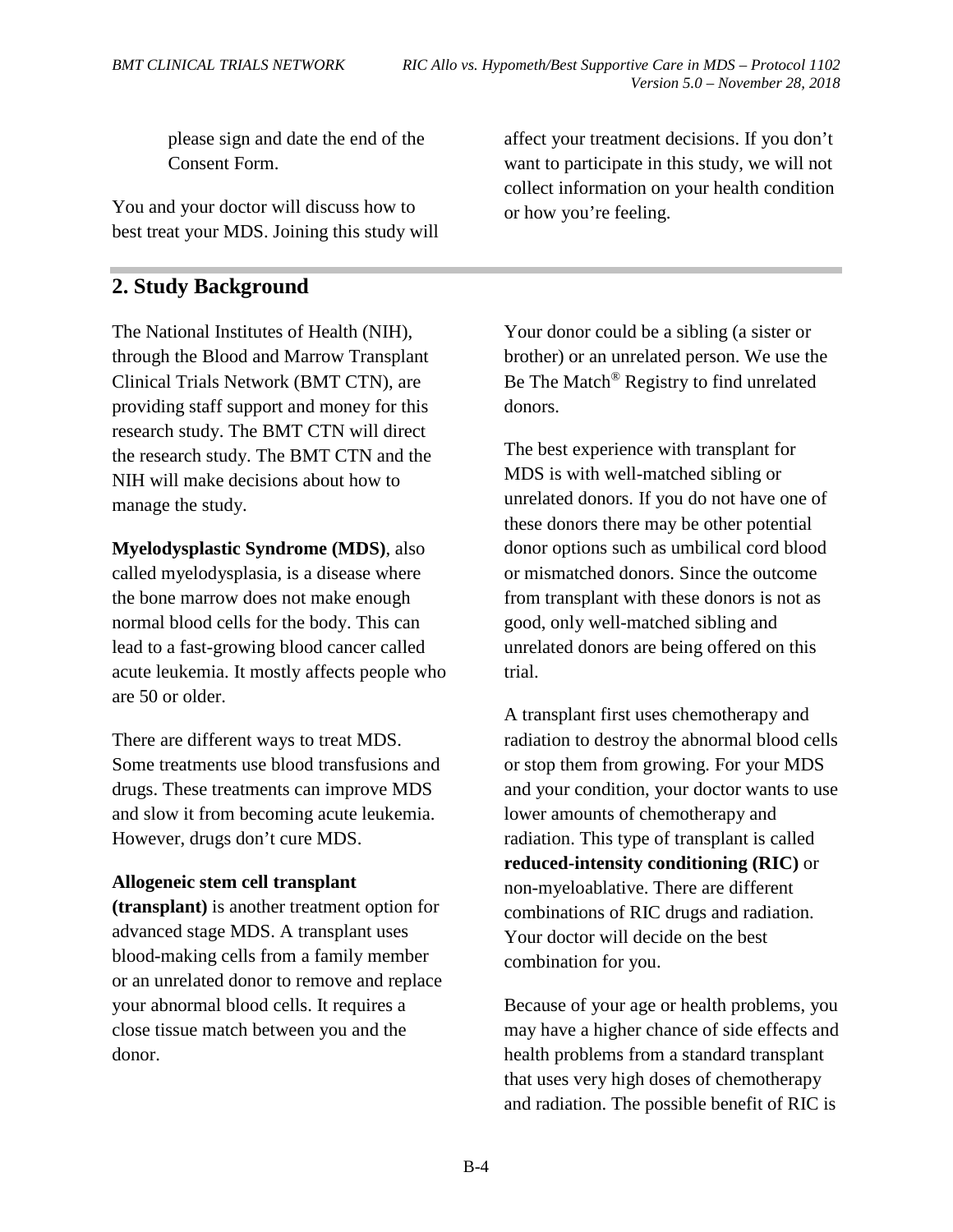a lower chance of side effects. The possible risk of RIC is that the transplant will not stop your disease from growing or cure it. Your doctor will explain all of the risks and side effects of your RIC treatment.

Transplant cures MDS for some patients, but not all patients. However, patients often have side effects after both standard and RIC transplants. The side effects can be very serious, sometimes even causing death. We don't know if patients with MDS in an advanced stage do better with transplant or

with drug therapy only (no transplant). Both treatments are common.

If you don't find a donor whose DNA or tissue type is a close match, you might be able to get a transplant that uses a donor who isn't a close match or that uses an umbilical cord blood unit (CBU). However, other research studies showed that transplants that use a less-closely matched donor or a CBU don't treat the disease as well, so transplants with these donor types are not included in this study.

# **3. Study Purpose**

We are inviting you to join this study because you have MDS and your doctor recommends reduced-intensity transplant as a treatment option for you (if you find or have a matched donor).

The main goal of this study is to learn if MDS patients who have a matched donor and receive transplant do better than other MDS patients who don't have a donor and only get drugs to treat their MDS (no transplant). We want to know how well you're able to do your normal activities after your treatment. We will ask you survey

questions (health evaluations) by phone after you start your treatment.

We also want to learn more about the costeffectiveness of transplant (see **Ancillary Cost-Effectiveness Analysis Informed Consent Form (Optional)**) and collect extra blood and tissue samples for future research (see **Section 17: Blood and Tissue Samples for Future Research**). These studies are optional. This means you can still be part of the main study (health evaluations by phone) if you say 'no' to these studies.

### **4. Right to Ask Questions and/or Withdraw**

You have the right to ask questions about the study at any time. If you have questions about the study or you want to leave the study, please contact:

[*insert contact info for site PI*]

Being in this study is voluntary. You can choose not to be in this study or leave this study at any time. If you choose not to take part or to leave this study, it will not affect your regular medical care in any way.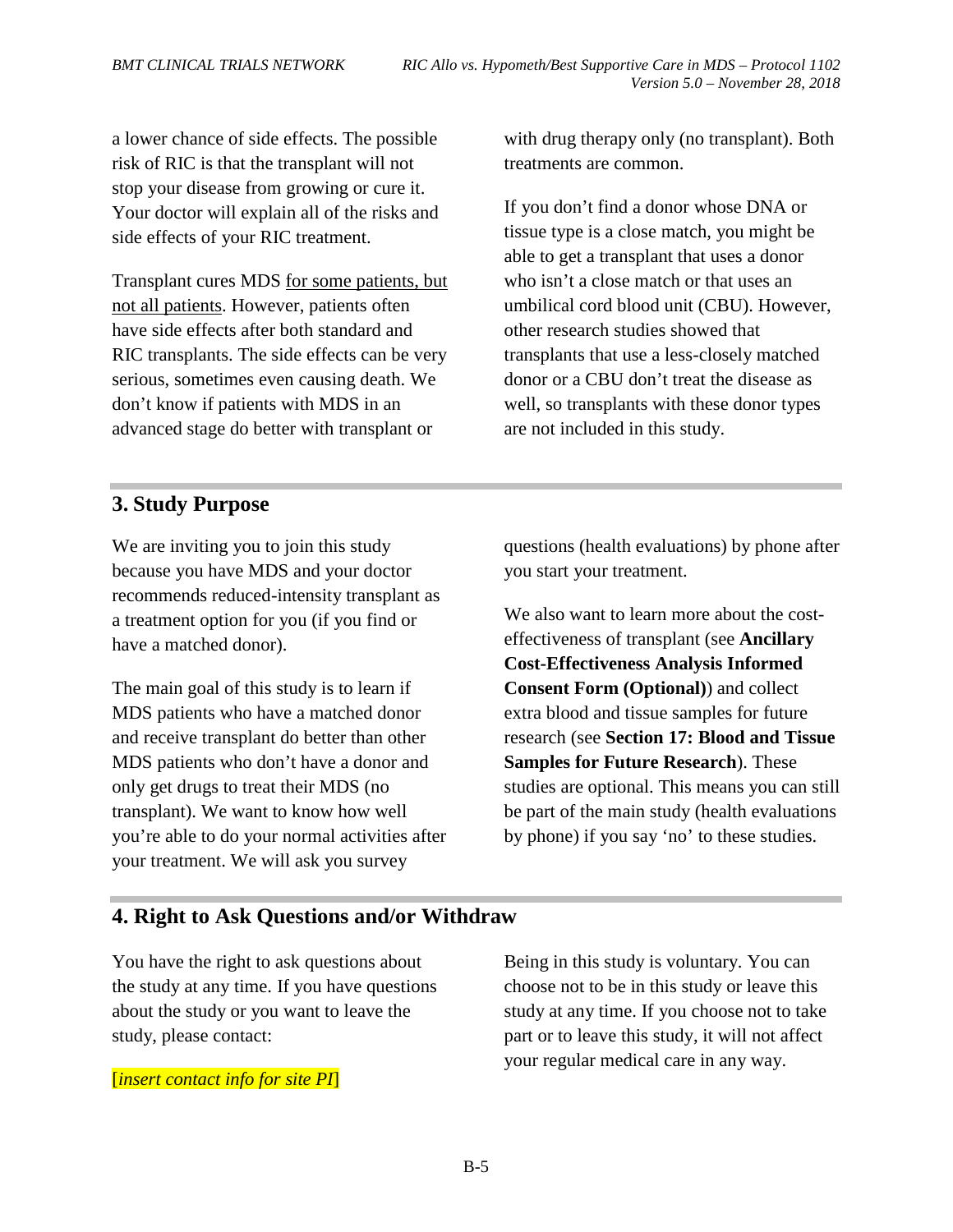Your study doctor and study staff will be available to answer any questions you may have about taking part in or leaving this study.

# **5. Study Treatment and Tests**

We will check your health condition before you start treatment and for 3 years after. You will not have to make any extra visits to your clinic or transplant center to be part of this study.

If you have not had a bone marrow biopsy within the last 60 days, you might need to have one before you join the study. Your doctor will tell you if you need a bone marrow biopsy.

#### **Study Participation**

If you join this study and you don't have a known sibling donor, your doctor will determine if you have a suitable matched donor. Your donor could be a sibling (sister or brother) or an unrelated person. If a donor is found within 90 days (about 3 months) of your consent to be on this study, you will have a transplant as soon as you and your doctor feel you are ready for it.

If we can't find a matched donor for you, you will continue to see your regular cancer doctor. Together, you and your doctor will decide on the standard treatment or a different treatment for your MDS. We will be in touch with you and your cancer doctor's office to collect information on how you're doing.

# **Once you and your doctor decide on your treatment, you will get more information about the treatment.**

#### Health Evaluations

After you join the study, we will ask you questions about your health and how you're feeling over the phone.

We will also contact you by phone at:

- $\blacksquare$  6 months
- 1 year (12 months)
- $1\frac{1}{2}$  years (18 months)
- 2 years (24 months), and
- 3 years (36 months)

These phone calls will take approximately 30 minutes each. These health evaluation follow-up phone calls are only for Englishand Spanish-speaking participants.

Different treatments can work to treat MDS, but they can have different side effects. In this study, we want to find out how transplant makes people feel compared to how drug therapy only makes people feel.

We will use surveys to collect information on how you're doing. The surveys will ask you about:

Your general health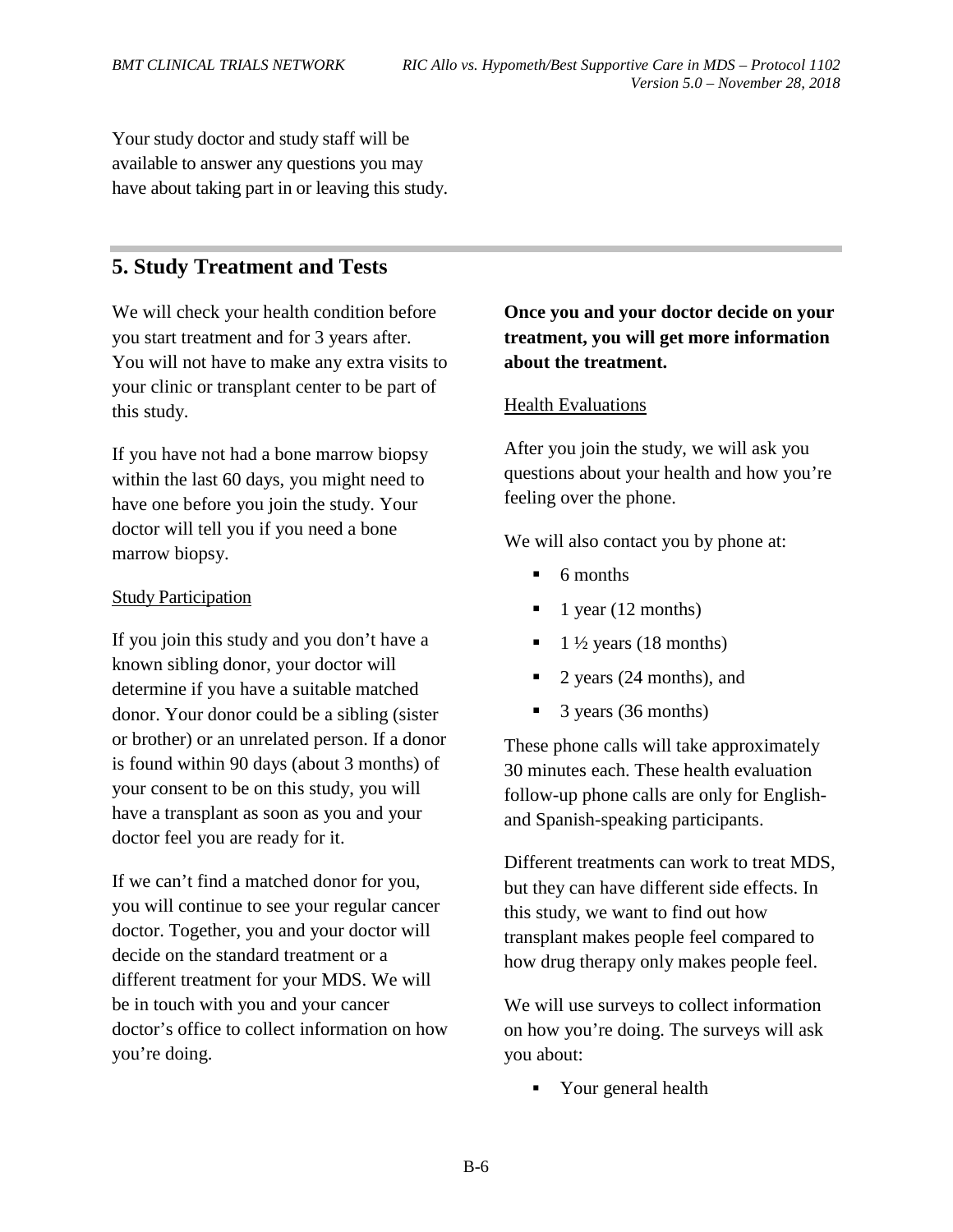- Any side effects you may have from your treatment
- How well you can do your normal activities
- Your feelings

You do not need to answer all of the questions or complete the surveys at all. It is okay to only answer the questions you feel comfortable answering. If any of the questions make you uncomfortable, you can skip them.

**If your phone number changes, it's important that you let us know your new number so we can reach you.** You can call:

*[Insert contact information for site PI]*

If we can't reach you by phone, we may use an Internet search service to find you. By agreeing to join this study, you are giving us your permission to use search firms to find your contact information. The service uses public and non-public information to reach you.

We will also give you the choice to provide a list of what you and your insurance company pay for your treatment (see **Ancillary Cost-Effectiveness Analysis Informed Consent Form (Optional)**) and extra samples of your blood and tissue for future research (see **Section 17: Optional Blood and Tissue Samples for Future Research**).

# **6. Risks and Discomforts**

The risks and side effects of transplant are the same if you join this study or if you don't join this study. Your doctor will give you drugs to help ease side effects, such as feeling sick to your stomach (nausea). In some cases, side effects can be long lasting or never go away.

# **a) Risks and side effects of transplant**

If you have a matched donor, the following general problems might happen from your transplant. Your doctor will explain the possible risks and benefits for the drugs used with your transplant before you get your transplant.

Anyone who has a transplant will experience the risks described below:

**1. Slow recovery of blood counts.** You will need blood and platelet transfusions after your transplant because red blood cells, white blood cells, and platelets can be slow to recover. This will make you at risk for bleeding and infections.

**2. Graft failure.** The peripheral blood or bone marrow stem cells (the "graft") may fail to grow inside your body. There is a low chance of this happening (about 1 out of 10 people), and can result in low blood counts for a long time. If your counts don't recover, you might need another transplant. Graft failure can be fatal.

### **3. Graft-Versus-Host Disease (GVHD).**

This happens when the graft sees your body as foreign and attacks it. Sometimes GVHD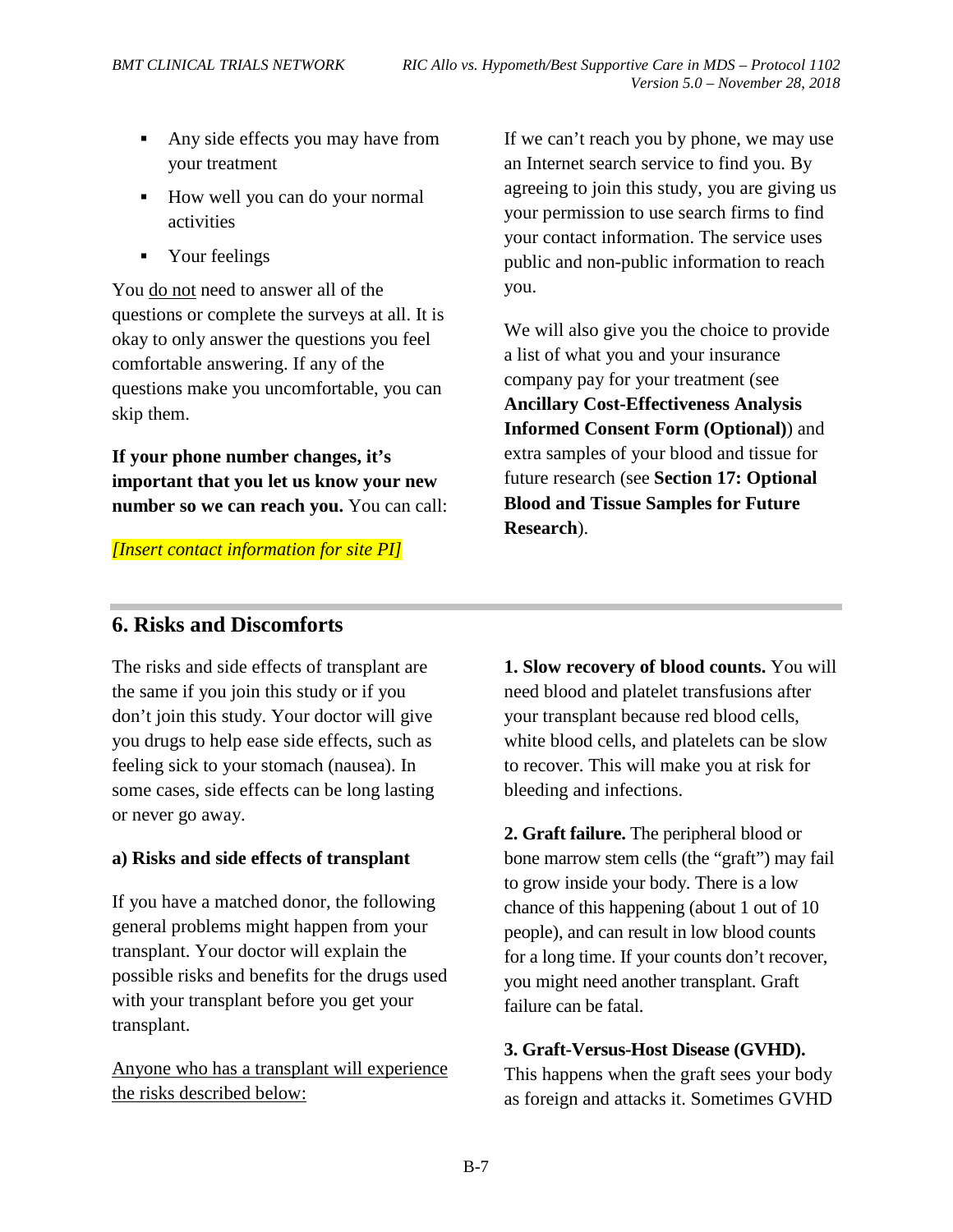is serious or difficult to treat and may lead to death. In most cases, GVHD can be successfully treated.

Acute GVHD may produce skin rash, nausea, vomiting, diarrhea, stomach pain, abnormalities of liver function, and an increased risk of infection. Chronic GVHD may produce skin rashes, hair loss, thickened dry skin, dry eyes, dry mouth, liver disease, weight loss, diarrhea, and an increased risk of infection. To diagnosis acute or chronic GVHD, you may need to have a biopsy (a small sample of your tissue for testing) of your skin, gut, or liver.

#### **4. Damage to the vital organs in your body.**

The transplant could cause problems in any body organ such as the heart, lungs, liver, gut, kidneys and bladder, or brain. The kidneys and the liver are most likely to be damaged. Some patients will experience serious lung problems from infections, or the chemotherapy and radiation.

**5. Serious infections.** There is an increased risk of infections when your immune system is recovering. Most infections can be successfully treated, but some infections may result in death.

**6. Relapse of MDS.** Your MDS may come back even if the transplant is successful at first.

**7. Risk to the unborn**. Transplant has not been proven to be safe at any stage of pregnancy. If you are a woman and can become pregnant, it's very important that you aren't pregnant when you start the study and don't become pregnant while in the study.

**8. Reproductive Risks.** The drugs used in transplant may damage your reproductive organs, affect your ability to have children or possibly cause birth defects if you take them while you are pregnant. It is important that a woman is not pregnant or breastfeeding and does not become pregnant during the course of transplant.

# **If you are a woman and can become pregnant:**

You will need to take a pregnancy test before you start transplant. You should discuss ways to prevent pregnancy while you are going through transplant.

### **If you are a man:**

Your body may not be able to make sperm (become sterile). You should talk with your doctor about banking your sperm before having a transplant.

Please check with your doctor to understand more about these risks.

### **b) Risks and side effects of RIC drugs**

Your doctor decided that a RIC transplant is the best treatment for you if you have a matched donor.

The drugs used in RIC transplants are likely to cause infection, bleeding, feeling tired (fatigue), feeling sick to your stomach (nausea), and throwing up (vomiting). You might also have diarrhea, feel numb in your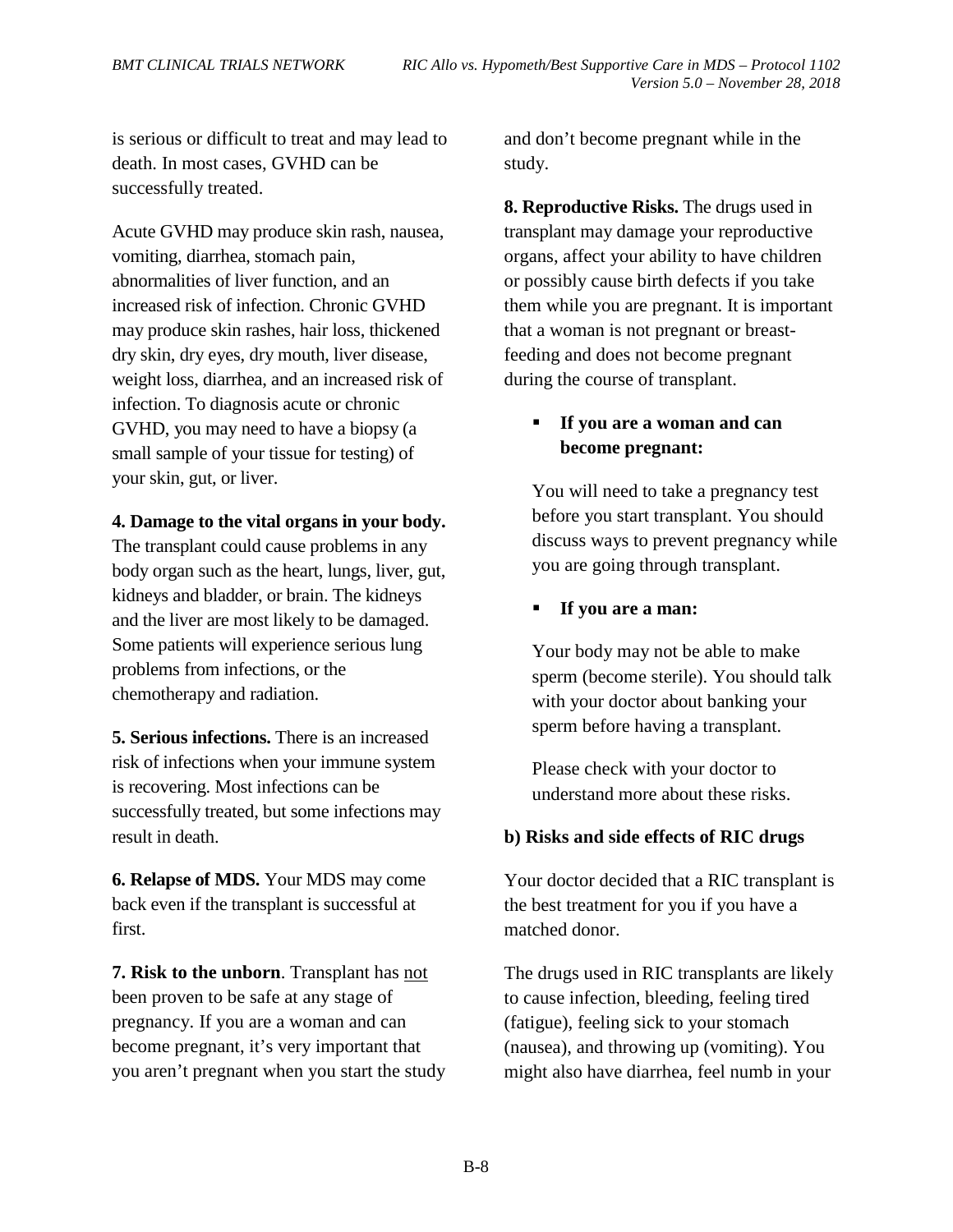hands and feet, or notice changes in your eyesight.

Other side effects that are very rare (but serious if they happen) include a lung infection (pneumonia), feeling confused, coughing and trouble breathing, serious brain damage, and death. Your doctor will tell you more about the side effects of the specific RIC drugs you will receive before you get your transplant.

## **c) Risks and side effects of drug therapy for MDS (no transplant)**

If you don't have a matched donor, you will be treated with drugs for MDS. Your doctor will discuss with you more details about the side effects, risks, and benefits of these drugs. Some of the drugs can cause low blood counts, nausea, and stomach upset. Drug treatments can improve MDS and slow it from becoming leukemia. However, because drugs alone don't cure MDS, the risk of your disease coming back is very high.

### **d) Risks of being in this study**

The 3 main parts to this study are health evaluations, optional cost-effectiveness of transplant research, and optional blood and tissue samples for future research. Each of these studies has their own risks. These risks are described below:

**1. Health evaluations by phone** (see **Section 5**). You may feel uncomfortable about some of the questions on the surveys. If this happens, you can skip

these questions. You can also decide not to take the entire survey.

- **2. Ancillary Cost-Effectiveness Analysis (Optional)** (see **Ancillary Cost-Effectiveness Analysis Informed Consent Form**). The risks to participating in the cost-effectiveness study are small. A possible risk is the loss of confidentiality of your medical information, but the chance that this information will be given to someone else is very small.
- **3. Blood and Tissue Samples for Future Research (Optional)** (see **Section 17**). The risk of injury from having your blood taken is very small. If your blood samples are collected from your arm, you may bleed a little bit and/or develop a small bruise. Infection from blood draws is rare, but it may happen. If you are uncomfortable at the sight of blood, you may feel light-headed or faint. The risk of injury from having your bone marrow taken also is small. You may feel stiff or sore for several days afterwards. You may bleed a little bit and/or develop a bruise. The risk of injury from having a cheek swab from the inside of your mouth is very small.
- **4. Unforeseen risks**. New risks might appear at any time during the study. We may learn new things that might make you want to stop being in the study. We will let you know if this happens and you can decide if you want to stay in the study.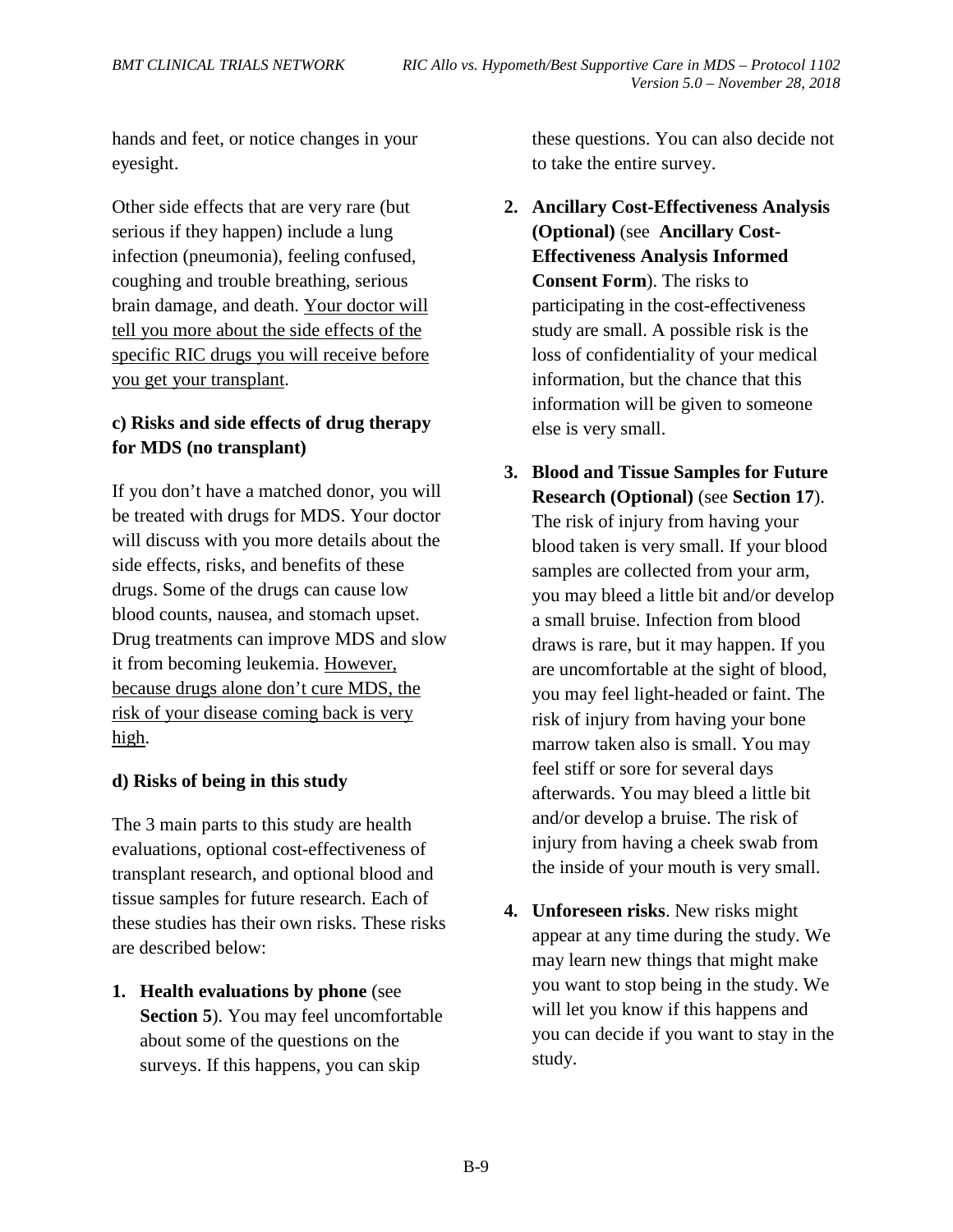# **7. Alternative Treatments**

It is your choice to join this study. If you choose not to take part, you may still receive an allogeneic transplant to treat your MDS. Your treatment and evaluations could be very similar to what you would receive if you join this study.

The best experience with transplant for MDS is with well-matched sibling or unrelated donors. If you do not have a matched donor, you might be able to get a transplant that uses a donor who isn't a close match or that uses an umbilical cord blood unit (CBU). Since the outcome from transplant with these donors is not as good, only well-matched sibling and unrelated donors are being offered on this trial.

Your study doctor will talk with you about your options. If you decide not to join this study, your medical care will not be affected in any way.

# **8. Possible Benefits**

You will not benefit from taking part in this study. Your participation in this study allows us to collect specific information about your treatment for MDS. You can still receive the same or similar treatments if you don't take part in this study.

Information from this study will help doctors learn more about treatments for MDS. This information could help people with MDS who may need a transplant in the future.

# **9. New Information Available During the Study**

During this study, the study doctors may learn new information about the risks and benefits of the study. If this happens, they will tell you about the new information.

The new information may mean that you can no longer take part in the study, or that you may not want to continue in the study.

If this happens, the study doctor will stop your participation and offer you all available care to meet your needs and medical conditions.

# **10. Privacy, Confidentiality and Use of Information**

Your confidentiality is one of our main concerns. We will do our best to make sure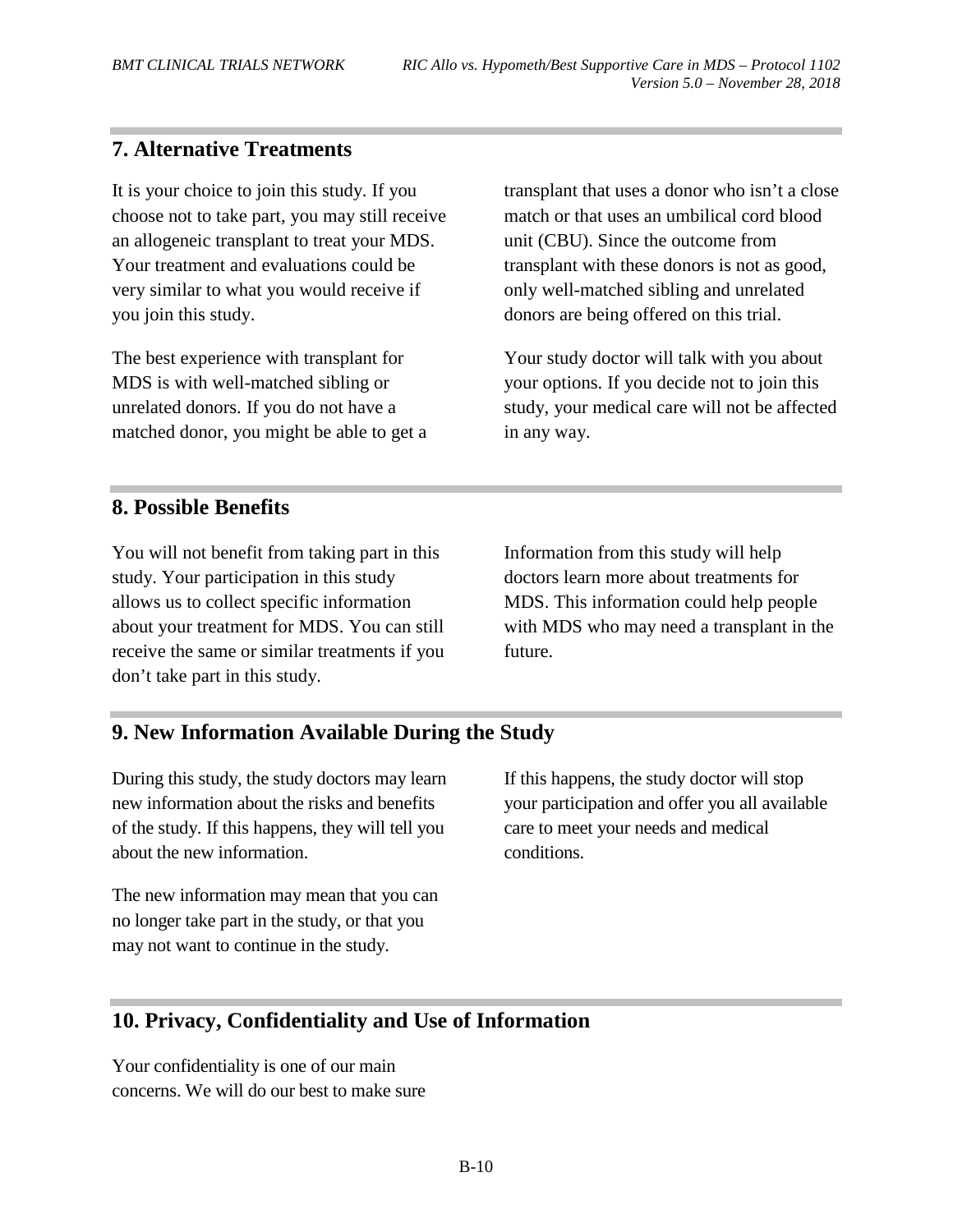that the personal information in your medical record will be kept private. However, we can't guarantee total privacy.

All your medical and demographic information (such as race and ethnicity, gender and household income) will be kept private and confidential. *(Name of Transplant Center)* and the organizations listed below will not disclose your participation by any means of communication to any person or organization, except by your written request, or permission, or unless required by federal, state or local laws, or regulatory agencies.

Individuals authorized by the organizations below will have access to your research and medical information. They may use this information for inspections or audits to study the outcomes of your treatment. In agreeing to participate, you consent to such inspections and to the copying of parts of your records, if required by these organizations.

We may give out your personal information if required by law. If information from this study is published or presented at scientific meetings, your name and other personal information will not be used.

Information about your transplant from your original medical records may be seen or sent to national and international transplant registries, including:

*/Institution/Transplant center*

- The National Institutes of Health (NIH)
- The National Heart, Lung, and Blood Institute (NHLBI)
- The National Cancer Institute (NCI)
- Office of Human Research Protection (OHRP)
- The Food and Drug Administration (FDA)
- **Institutional Review Boards (IRBs)** responsible for this study
- Data and Safety Monitoring Board (DSMB), not part of /Institution/
- Blood and Marrow Transplant Clinical Trials Network (BMT CTN), including the Center for International Blood and Marrow Transplant Research (CIBMTR), the National Marrow Donor Program (NMDP) and the EMMES Corporation who are coordinating the studies of the BMT **CTN**
- Study investigators, Ryotaro Nakamura, MD and Corey Cutler, MD MPH FRCP(C)

A description of this clinical trial will be available on [http://www.ClinicalTrials.gov,](http://www.clinicaltrials.gov/) as required by U.S. Law. This Web site will not include information that can identify you. At most, the Web site will include a summary of the results. You can search this Web site at any time.

Your privacy is very important to us. The study doctors will make every effort to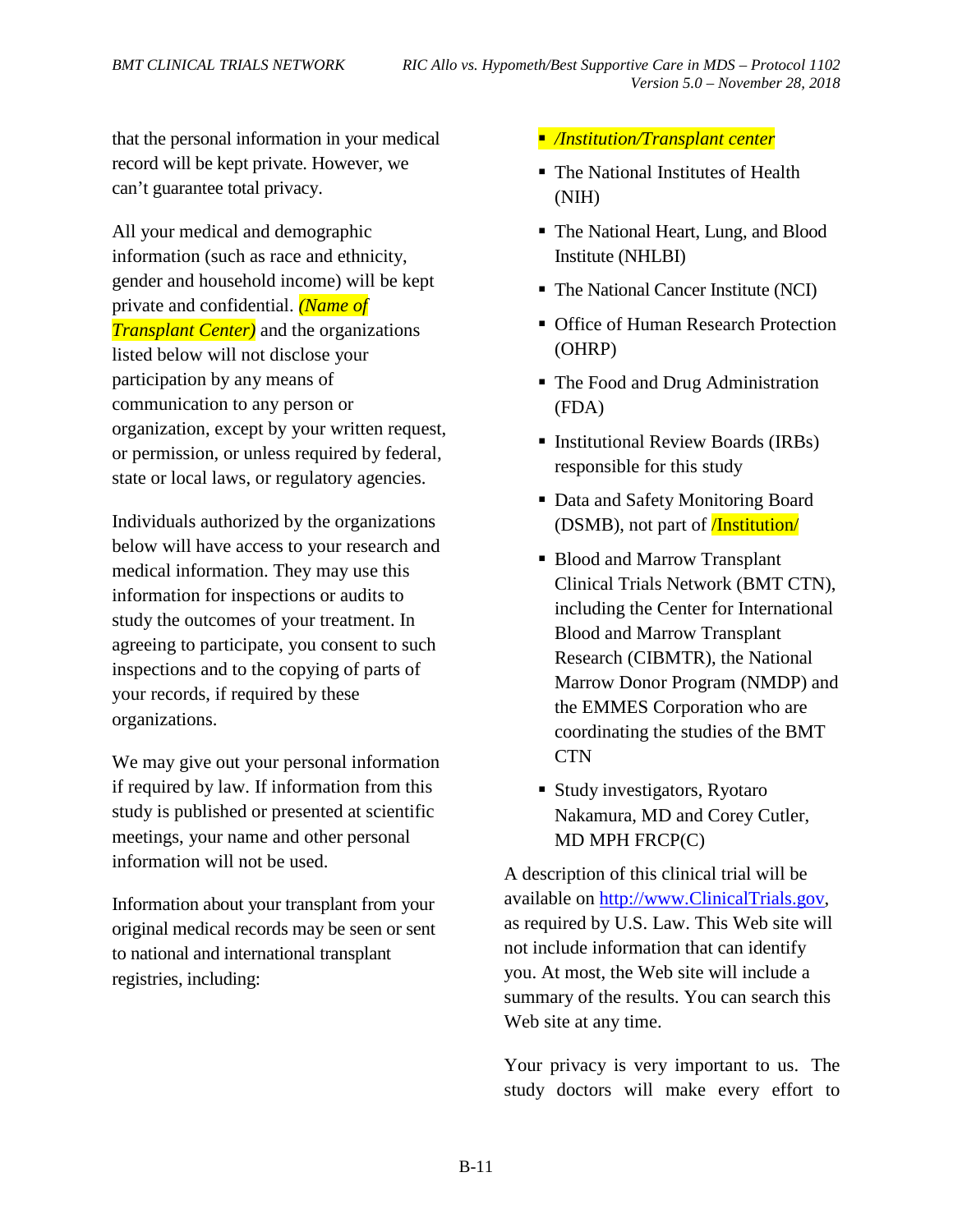protect it. The study doctors have a privacy permit to help protect your records if there is a court case. However, some of your medical information may be given out if required by law. If this should happen, the study doctors will do their best to make sure that any information that goes out to others will not identify who you are.

Data regarding your clinical situation, including follow-up after 3-4 years, may be obtained from the CIBMTR, which captures information on all US transplants.

For questions about access to your medical records, please contact */name/at/number*.

# **11. Ending Your Participation**

The study doctor or the study sponsor may stop the study at any time, and we may ask you to leave the study.

If we ask you to leave the study, the reasons will be discussed with you. Possible reasons to end your participation in this study include:

- You do not meet the study requirements.
- You need a medical treatment not allowed in this study.
- The study doctor decides that it would be harmful to you to stay in the study.
- You are having serious side effects.
- You become pregnant.
- You cannot keep appointments.
- The study is stopped for any reason.

Even if you withdraw from the study, the information collected from your participation will be included in the study.

# **12. Physical Injury as a Result of Participation**

It is important to tell your study doctor *[investigator's name(s)]* or study staff if you feel that you have been hurt or injured from taking part in this study. You can tell the doctor in person or call *[telephone number]*.

You will get all available medical treatment if you are injured from taking part in this study.

You and/or your health plan will be charged for this treatment. The study will not pay for this treatment.

In case you are injured in this study, you don't lose any of your legal rights to receive payment by signing this consent form.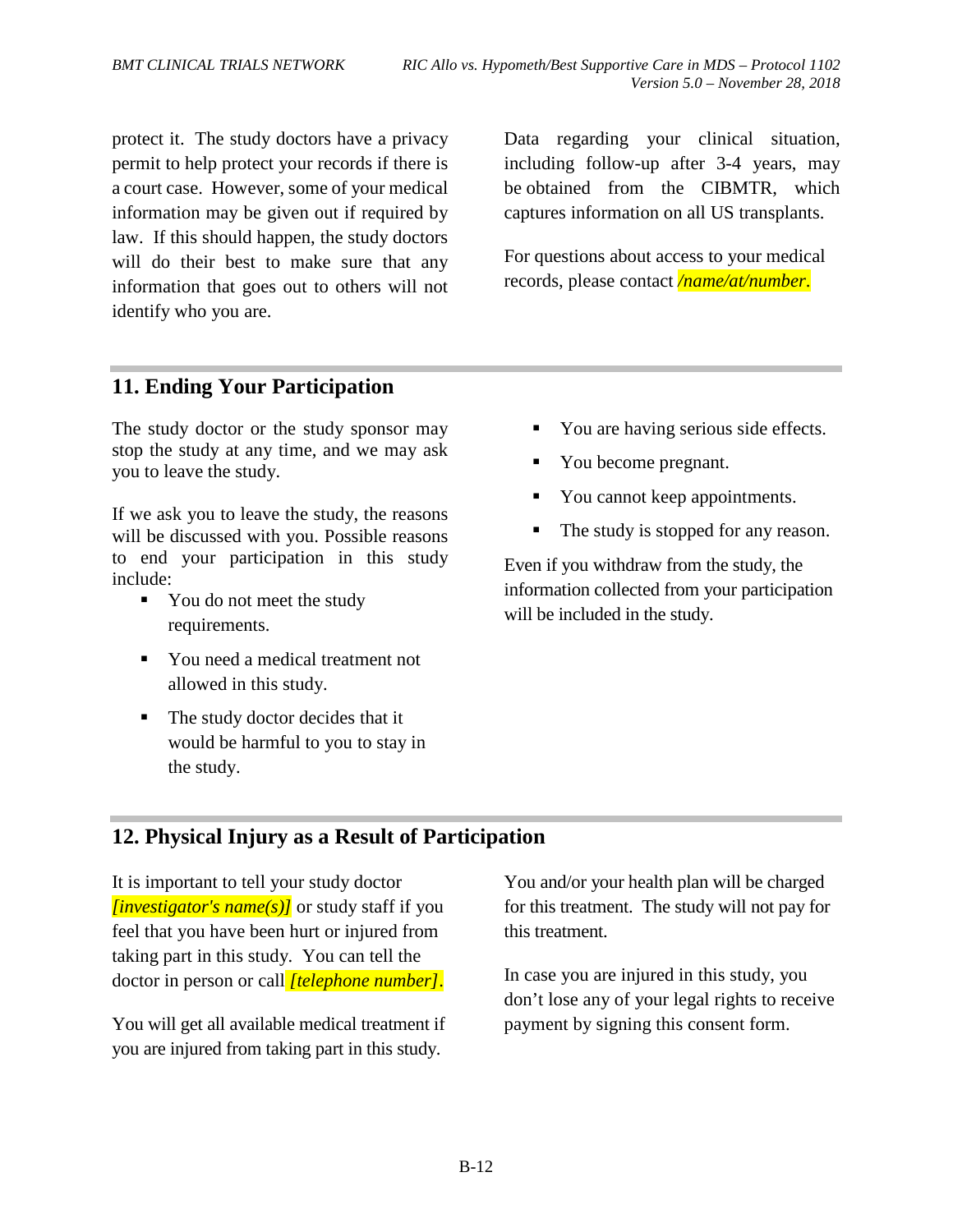# **13. Compensation or Payment**

You will not be paid for taking part in this study. You will not be compensated or reimbursed for any extra costs (for example,

**14. Costs and Reimbursements**

The clinic visits for this study are standard medical care for transplant or the standard treatment. You and/or your health plan/insurance will need to pay for the costs of transplant or standard treatment in this study.

Some health plans will not pay these costs for people taking part in studies. Check with your health plan or insurance company to find out if they will pay.

For questions about your costs, financial responsibilities, and/or medical insurance coverage for your transplant and this study, travel and meals) from taking part in this study.

please contact *Center* Financial Counselor at /Number/.

For more information on clinical trials and insurance coverage, you can visit the National Cancer Institute's Web site at [http://cancer.gov/clinicaltrials/understanding](http://cancer.gov/clinicaltrials/understanding/insurance-coverage) [/insurance-coverage.](http://cancer.gov/clinicaltrials/understanding/insurance-coverage) You can print a copy of the "Clinical Trials and Insurance Coverage" information from this Web site.

Another way to get the information is to call 1-800-4**-**CANCER (1-800-422-6237) and ask them to send you a free copy.

# **15. For More Information**

If you want more information about this study, or if you have problems while taking part in this study, you can contact the study doctor or study staff.

They can be reached at the telephone numbers listed here:

[*Insert contact information for site PI*].

# **16. Contact Someone about Your Rights**

If you wish to speak to someone not directly involved in the study, or if you have any complaints about the project, or any questions about your rights as a research participant, you may contact:

[*Insert appropriate contact details*].

The ethical aspects of this research study have been reviewed and approved by [*name of IRB*].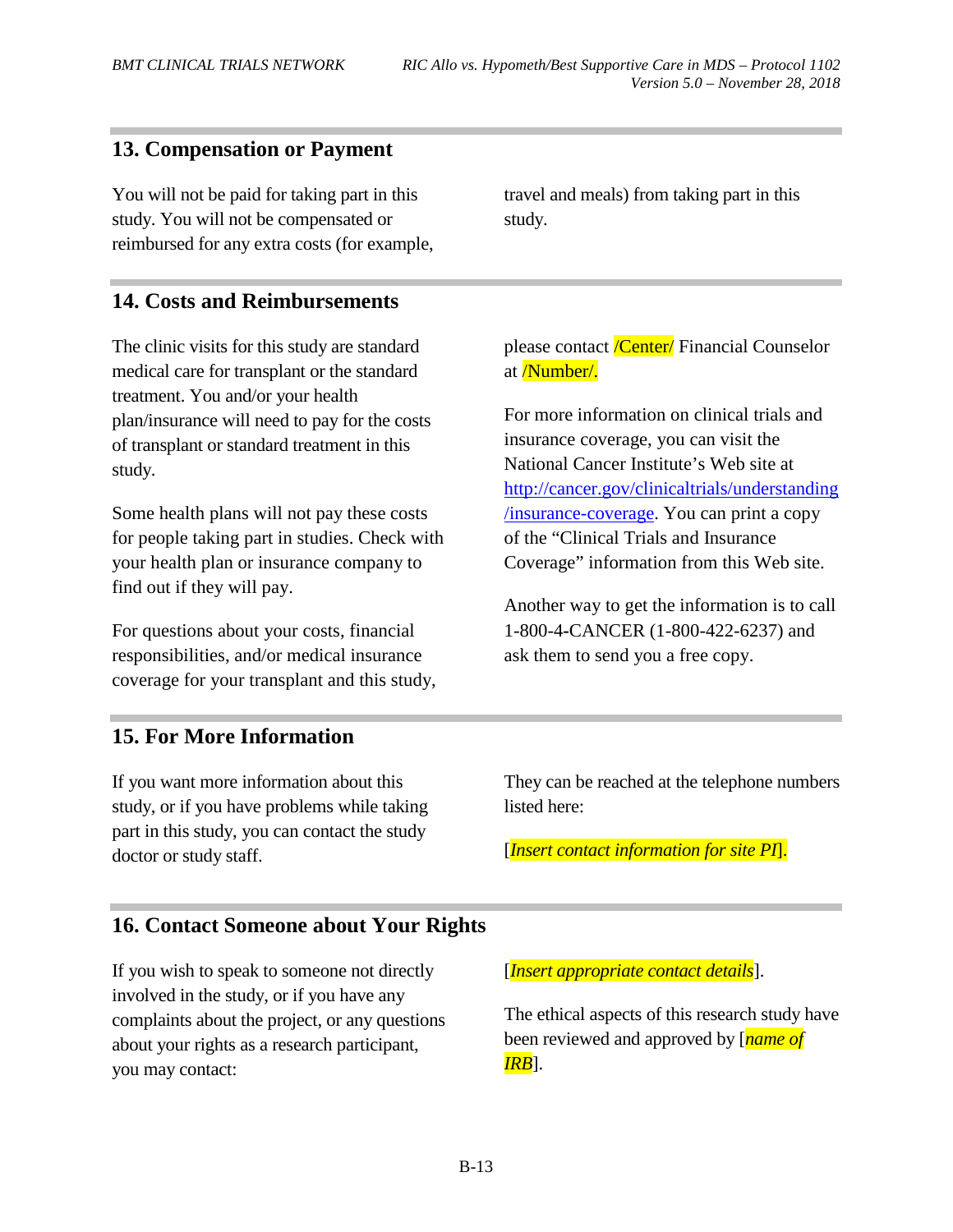For questions about your rights while taking part in this study, call the *name of center]* Institutional Review Board (a

group of people who review the research to protect your rights) at *\_\_\_\_\_\_\_\_\_\_\_\_\_\_\_\_\_\_\_ (telephone number).*

# **17. Blood and Tissue Samples for Future Research (Optional)**

This section of the consent form is about future research studies that will use blood and tissue (blood, cheek cells, and bone marrow) samples from people who are taking part in the main study. You may choose to give blood and tissue samples for these future studies if you want to. You or your insurance will not be charged for these research samples.

You can still be a part of the main study (health evaluations by phone) even if you say 'no' to give blood and tissue samples for future studies.

The risk of injury from having your blood taken is very small. If your blood samples are collected from your arm, you may bleed a little bit and/or develop a small bruise. Infection from blood draws is rare, but it may happen.

If you are uncomfortable at the sight of blood, you may feel light-headed or faint. Only trained people will draw your blood.

The risk of injury from having your bone marrow taken is small. You may feel stiff or sore for several days after the aspiration. You may bleed a little bit and/or develop a bruise. Only trained people will collect your bone marrow.

The risk of injury from having a cheek swab from the inside of your mouth is very small.

If you agree to provide blood and tissue samples, this is what will happen:

- a.) We will collect 1 extra blood sample at the same time you have routine blood tests done before you start your treatment. We will collect about 4 tablespoons (50 mL). If you weigh less than 110 pounds (50 kg), the amount of blood we collect will be based on your weight.
- b.) We will also collect cells from your mouth by gently rubbing a cotton swab on the inside of your cheek.
- c.) Additionally, if you are going to get a transplant, we will also collect about ¼ teaspoon (1 mL) of bone marrow fluid and cells through a needle put into your bone (aspiration, if you and your doctor choose to perform this procedure) before you get your transplant.

The skin will be cleaned with a special solution and a medicine (local anesthetic) will be used to numb the area. Then the aspiration needle will be put through your skin and into your bone to reach the bone marrow. During an aspiration, you may feel a quick, shooting pain as the sample is taken.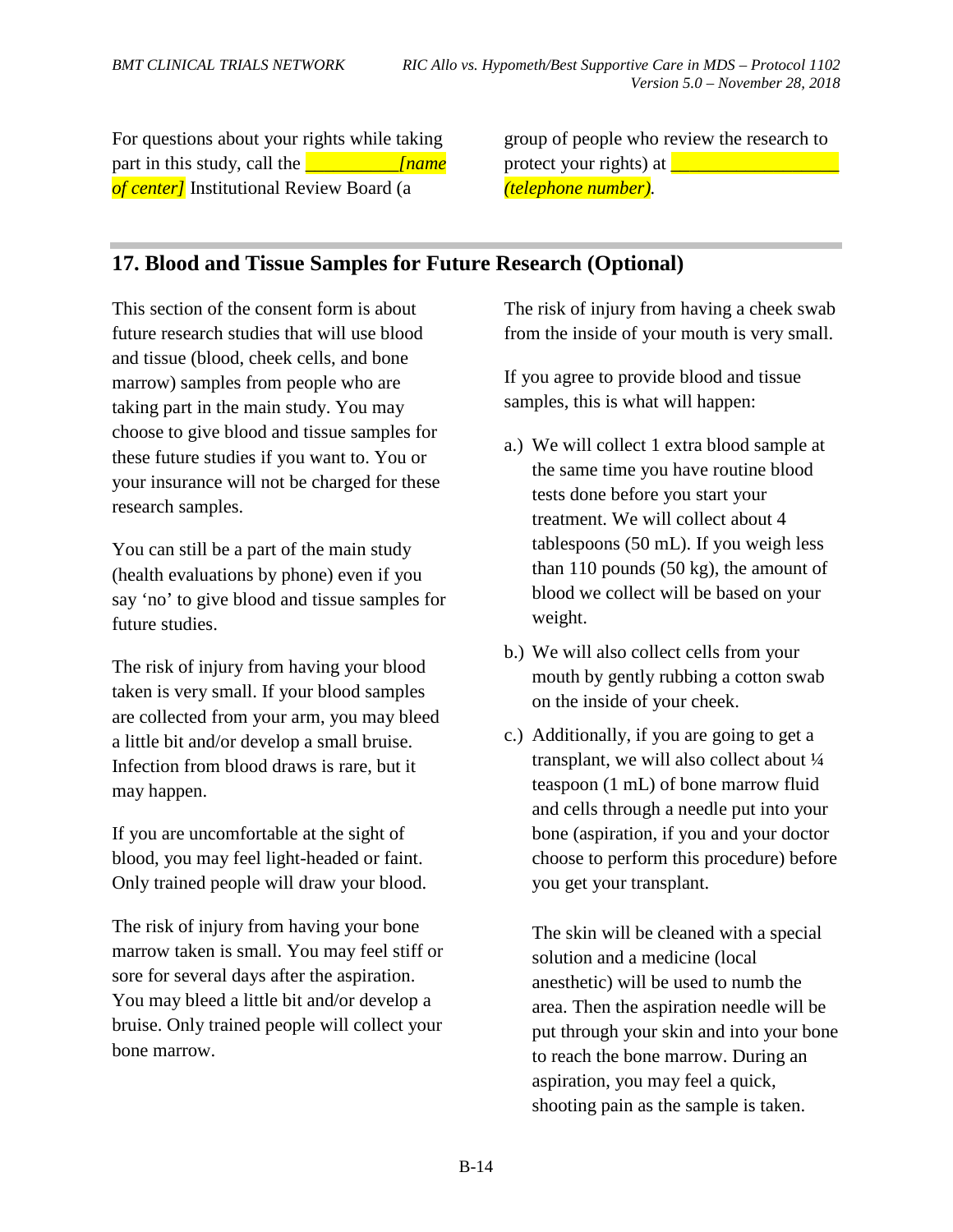- d.) If you get a transplant and your MDS comes back:
	- a. We will collect another blood sample (no more than 4 tablespoons).
	- b. We will collect another 1/4 teaspoon (1 mL) of bone marrow fluid and cells through a needle put into your bone (if you and your doctor choose to perform this procedure).
- e.) The blood and tissue samples will be sent to the BMT CTN Repository for processing and storage. A repository is a place that protects, stores, and sends out samples for approved research studies. All research samples will be given a number that cannot be linked to you.
- f.) Samples stored in the Repository will be used mainly by doctors and researchers in the BMT CTN network. In the future, the unused blood and tissue samples and health information will be made available outside of this network (see sections 'g' below).
- g.) Researchers can apply to study the health information and blood and tissue samples in the Repository. The BMT CTN Steering Committee and/or the BMT CTN Executive Committee must approve each request before they will share samples or information with researchers. This is to make sure that the investigators requesting the samples are qualified, and that the research is of high quality.
- h.) DNA from your stored blood and tissue samples might be used in genome-wide

association (GWA) studies for a future project either done or supported by the National Institutes of Health (NIH). Genome-wide association studies are a way for scientists to find genes that have a role in human disease or treatment. Each study can look at millions of genetic changes at the same time.

If your coded samples are used in such a study, the researcher is required to add your test results and sample information into a shared, public research database. This public database is called the NIH Genotype and Phenotype Database and it is managed by the National Center for Biotechnology Information (NCBI). The NCBI will never have any information that would identify you, or link you to your information or research samples although the results of genetic studies could theoretically include identifying information about you.

Your name and other information that could directly identify you (such as address or social security number) will not be placed into any scientific database. However, because your genetic information is unique to you, there is a small chance that someone could trace it back to you. The risk of this happening is small, but may grow in the future. Researchers have a duty to protect your privacy and to keep your information confidential.

Some general things you should know about letting us store your blood and tissue samples for research are: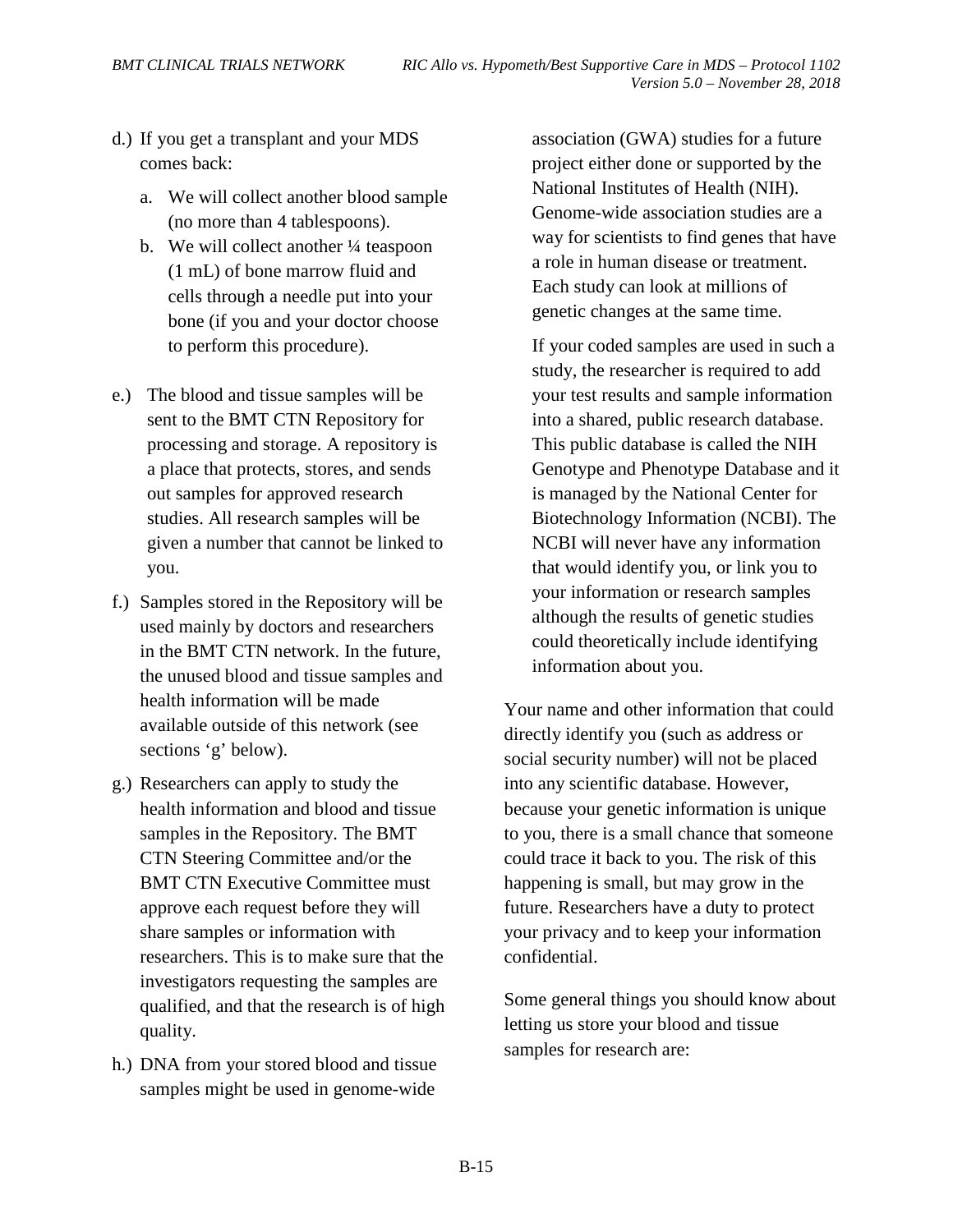- We will only store samples from people who give us permission.
- Research is meant to gain knowledge that my help people in the future. You will not get any direct benefit from taking part. Additionally, you or your doctor will not be given results and they will not be added to your medical record.
- $\blacksquare$  A possible risk is the loss of confidentiality about your medical information. We will use safety measures with both your samples and health information to make sure that your personal information will be kept private. It's very unlikely that your personal information will be given to someone else.
- Your blood and tissue will be used only for research and will not be sold. The research done with your blood may help to develop new products in the future. You will not get paid for any samples or for any products that may be developed from current or future research.

# **You can change your mind at any time about allowing us to use your samples and health information for research**.

If you do not want us to use your blood and tissue samples or health information for research, we ask that you contact: *[Principal Investigator]* in writing. The mailing address is on the first page of this form.

However, samples and information that have already been shared with other researchers cannot be taken back or destroyed.

## **Making Your Choice**

Please read each sentence below and think about your choice. After reading each sentence, please indicate your choice below. If you have any questions, please talk to your doctor or nurse, or call our research review board at: *[contact information for site PI]*.

No matter what you decide to do, it will not affect your care.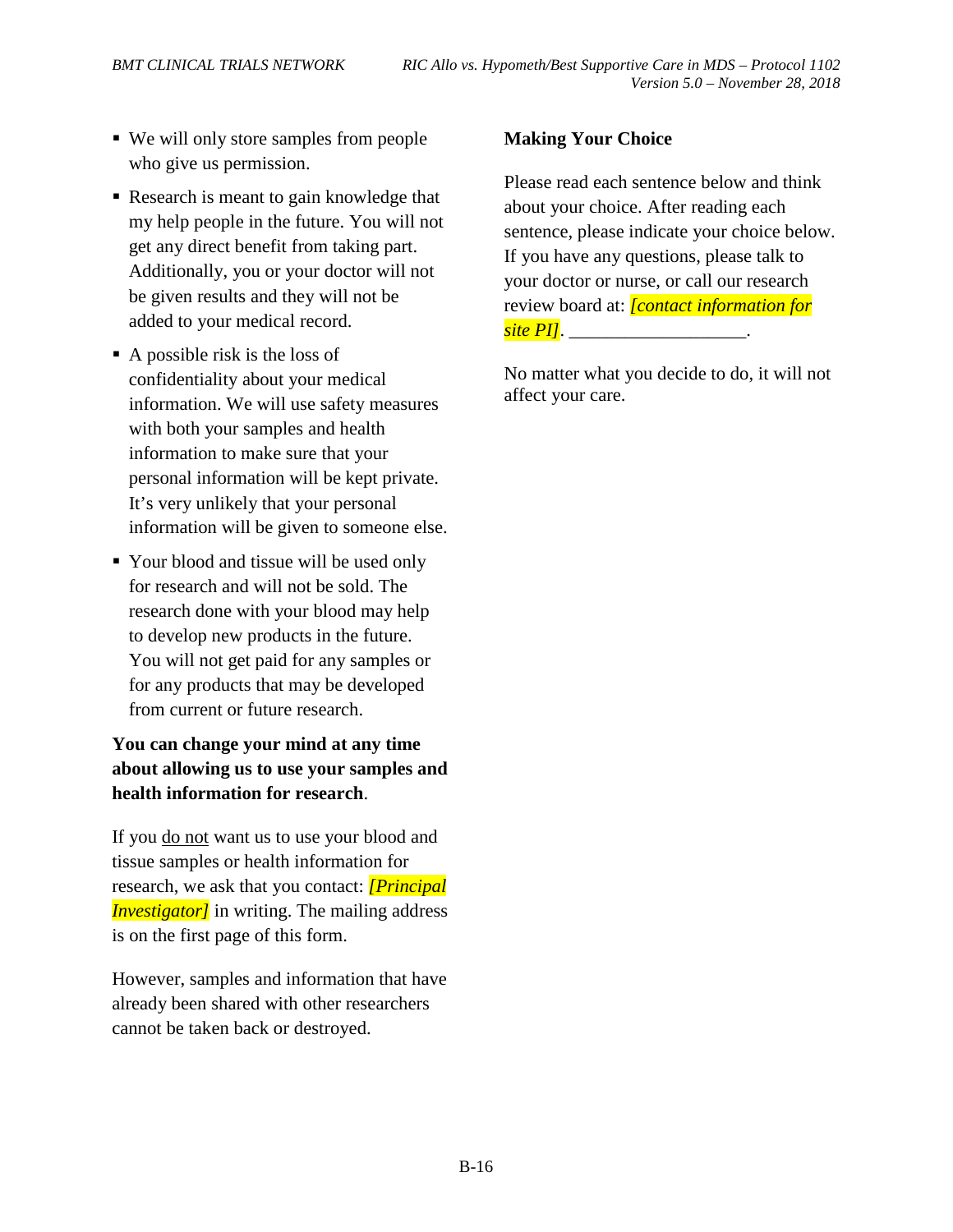# **Statement of Consent for Optional Blood and Tissue Research Samples**

The purpose of storing blood and tissue samples, the procedures involved, and the risks and benefits have been explained to me. I have asked all the questions I have at this time and I have been told whom to contact if I have more questions. I have been told that I will be given a signed copy of this consent form to keep.

I understand that I do not have to allow the use of my blood and tissue for research.

If I decide to not let you store research samples now or in the future, it will not affect my medical care in any way.

I voluntarily agree that my blood, tissue, and information can be stored indefinitely by the BMT CTN and/or NHLBI Repositories for research to learn about, prevent, or treat health problems. I also understand that my DNA and clinical information may or may not be used in genome-wide association studies.

#### **Blood and cheek samples**

- I agree to allow my blood and cheek samples to be stored for research.
- $\Box$  I do not agree to allow my blood and cheek samples to be stored for research.

#### **Bone marrow samples**

- I agree to allow my bone marrow samples to be stored for research.
- I do not agree to allow my bone marrow samples to be stored for research.

Signature Date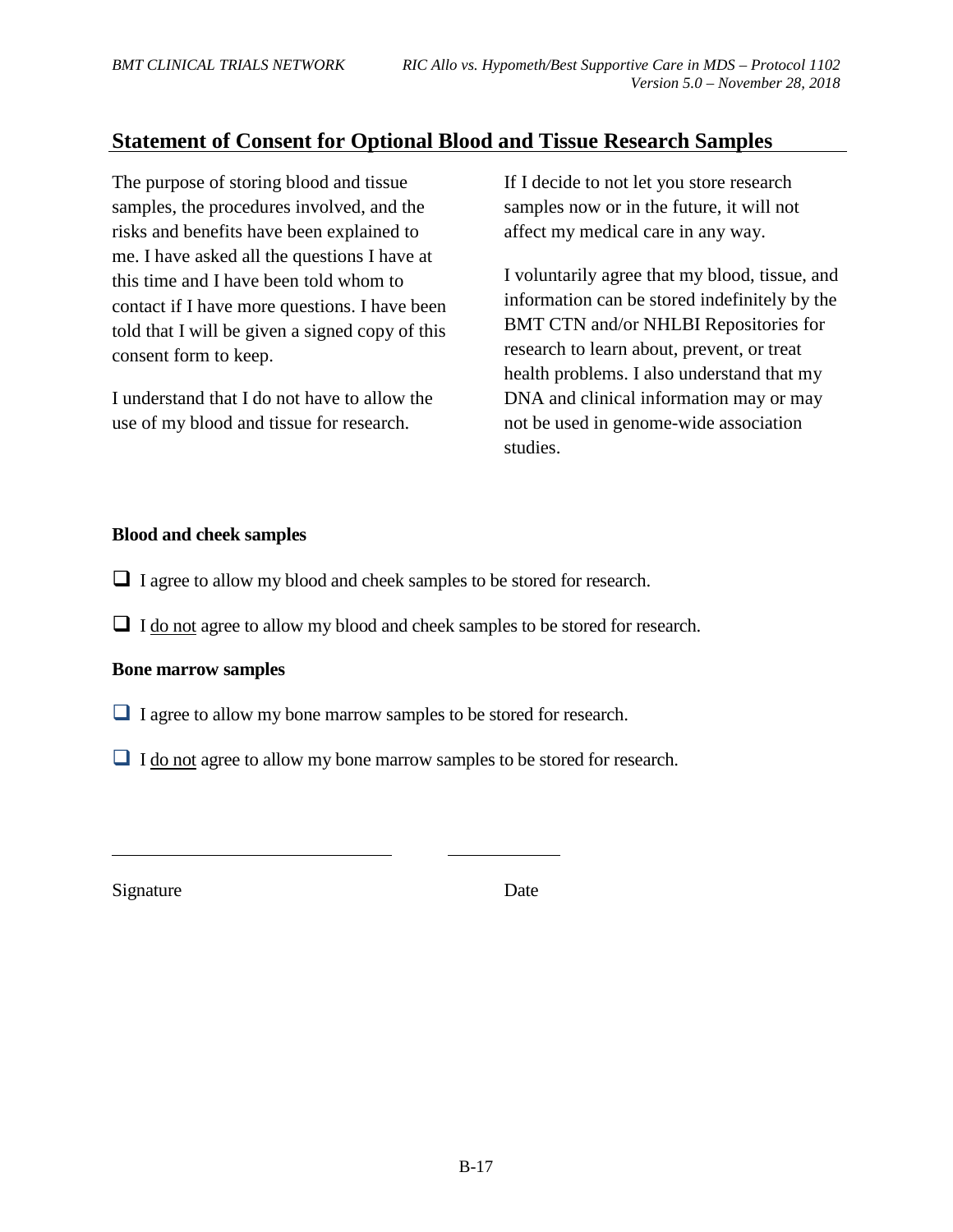**Health Insurance Portability and Accountability Act 1 (HIPAA[1\)](#page-54-0) Authorization to use and disclose individual health information for research purposes**

#### **A. Purpose:**

 $\overline{a}$ 

As a research participant, I authorize the Principal Investigators and the researcher's staff to use and disclose my individual health information for the purpose of conducting the research study:

A Multi-Center Biologic Assignment Trial Comparing Reduced Intensity Allogeneic Hematopoietic Cell Transplant to Hypomethylating Therapy or Best Supportive Care in Patients Age 50 or Older with Intermediate-2 and High Risk Myelodysplastic Syndrome

### **B. Individual Health Information to be Used or Disclosed**:

My individual health information that may be used or disclosed to do this research includes:

- **•** Demographic information (for example: date of birth, sex, weight).
- Medical history (for example: diagnosis, complications with prior treatment).
- Findings from physical exams.
- Laboratory test results obtained at the time of work up and after transplant (for example: blood tests, biopsy results).

### **C. Parties Who May Disclose My Individual Health Information**:

The researcher and the researcher's staff may collect my individual health information from:

[*List hospitals, clinics or providers from which health care information can be requested*].

<span id="page-54-0"></span><sup>1</sup> HIPAA is the Health Insurance Portability and Accountability Act of 1996, a federal law related to privacy of health information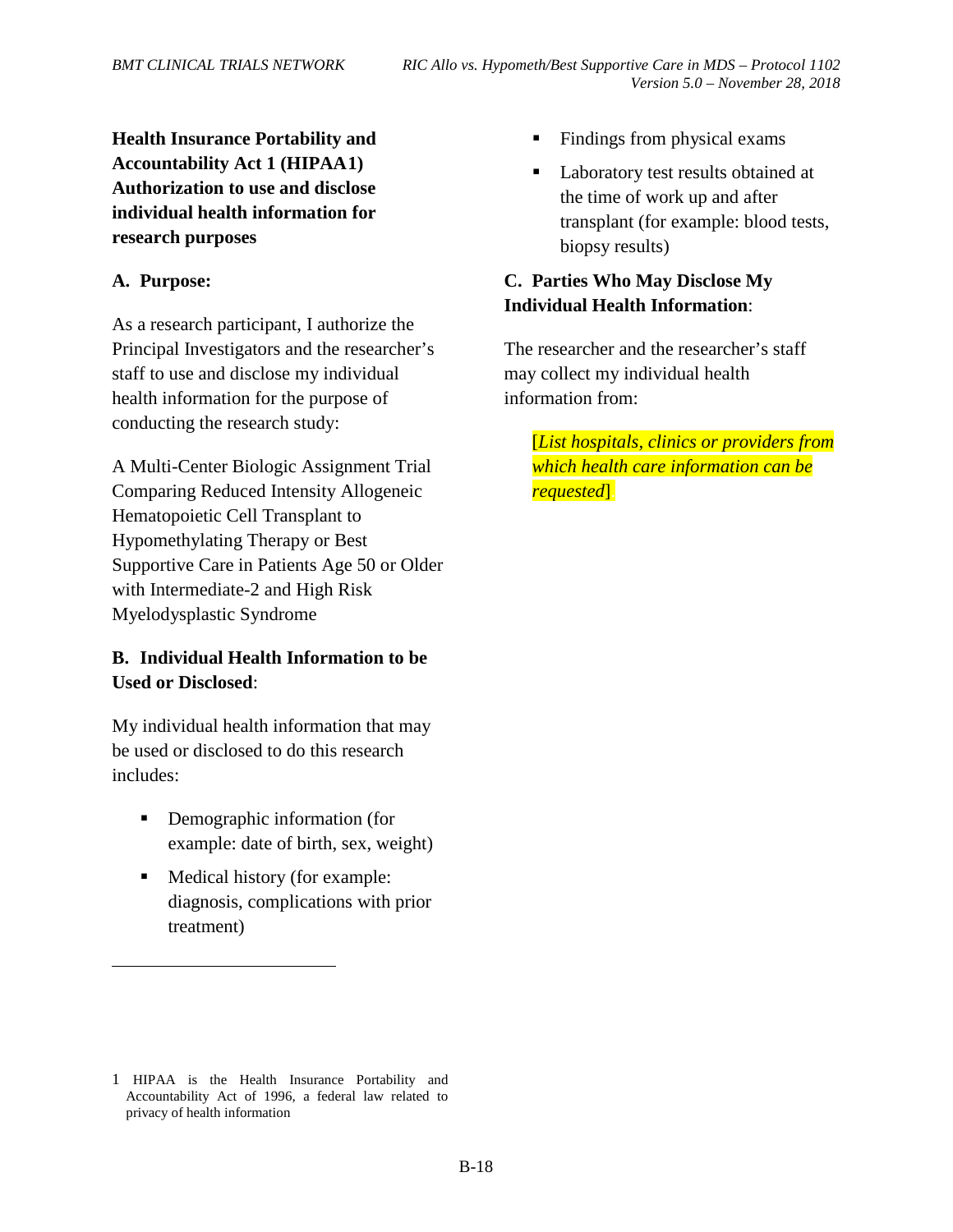# **D. Parties Who May Receive or Use My Individual Health Information**:

The individual health information disclosed by parties listed in item c and information disclosed by me during the course of the research may be received and used by the following parties:

• Principal Investigator and the researcher's staff:

> Dr. Ryotaro Nakamura, Co-Principal Investigator

Dr. Corey Cutler, Co-Principal Investigator

- National Heart, Lung, and Blood Institute (NHLBI) and the National Cancer Institute (NCI), both of the National Institutes of Health (NIH),
- **Study sponsors: Blood and Marrow** Transplant Clinical Trials Network (BMT CTN), Data and Coordinating **Center**
- U.S. government agencies that are responsible for overseeing research such as the Food and Drug Administration (FDA) and the Office of Human Research Protections (OHRP)
- U.S. government agencies that are responsible for overseeing public health concerns such as the Centers for Disease Control (CDC) and federal, state and local health departments.

## **E. Right to Refuse to Sign this Authorization:**

I do not have to sign this Authorization. If I decide not to sign the Authorization, I will not be allowed to participate in this study or receive any treatment related to research that is provided through the study.

My decision not to sign this authorization will not affect any other treatment, payment, or enrollment in health plans or eligibility for benefits.

### **F. Right to Revoke**:

I can change my mind and withdraw this authorization at any time by sending a written notice to the Principal Investigator to inform the researcher of my decision.

If I withdraw this authorization, the researcher may only use and disclose the protected health information already collected for this research study. No further health information about me will be collected by or disclosed to the researcher for this study.

### **G. Potential for Re-disclosure:**

My individual health information disclosed under this authorization may be subject to re-disclosure outside the research study as required by law and would no longer be protected.

Examples include potential disclosures for law enforcement purposes, mandated reporting or abuse or neglect, judicial proceedings, health oversight activities and public health measures.

# **H. This authorization does not have an expiration date.**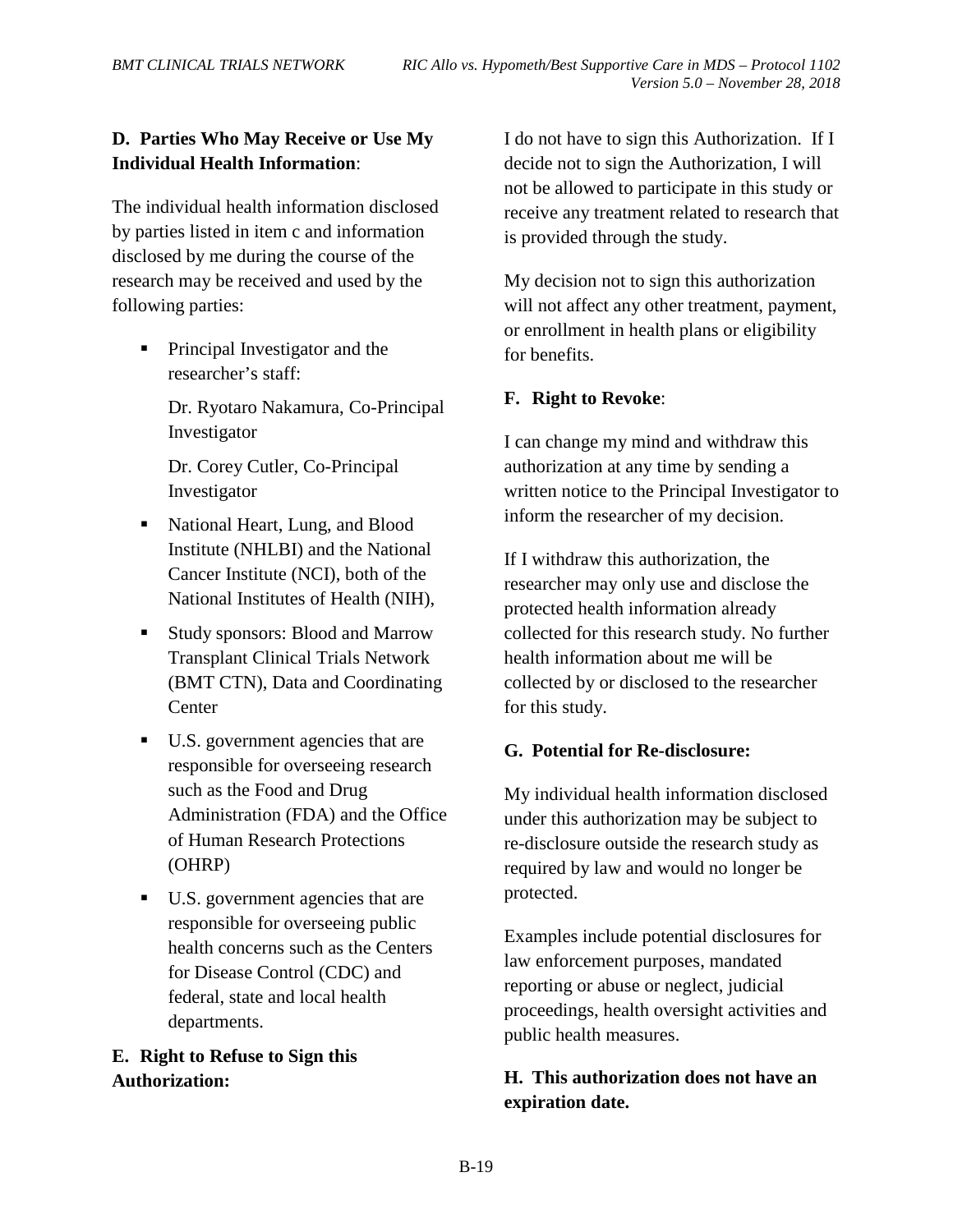**TITLE:** A Multi-Center Biologic Assignment Trial Comparing Reduced Intensity Allogeneic Hematopoietic Cell Transplant to Hypomethylating Therapy or Best Supportive Care in Patients Age 50 or Older with Intermediate-2 and High Risk Myelodysplastic Syndrome

#### **PROTOCOL NUMBER:** BMT CTN 1102

#### **PRINCIPAL INVESTIGATORS:**

Ryotaro Nakamura, MD City of Hope Medical Center 1500 East Duarte Road Duarte, CA 91010 Phone: (626) 656-4673

- I have read and understood this Consent Form. The nature and purpose of the research study has been explained to me.
- I understand that I will have a transplant if a matched donor is found. If I don't have a matched donor, I will get the standard treatment.
- I have had the chance to ask questions, and I understand the answers I have been given. I understand that I may ask questions at any time during the study.
- I freely agree to take part in the study.
- I understand that I will not directly benefit from taking part in the study.

Corey Cutler, MD MPH FRCP(C) Dana-Farber Cancer Institute 450 Brookline Ave Boston, MA 02215 Phone: (617) 632-3470

- I understand that, while information gained during the study may be published, I will not be identified and my personal results will stay confidential.
- I have had the chance to discuss my participation in this research study with a family member or friend.
- I understand that I can leave this study at any time, and doing so will not affect my current care or prevent me from receiving future treatment.
- I understand that I will be given a copy of this signed Consent Form to keep.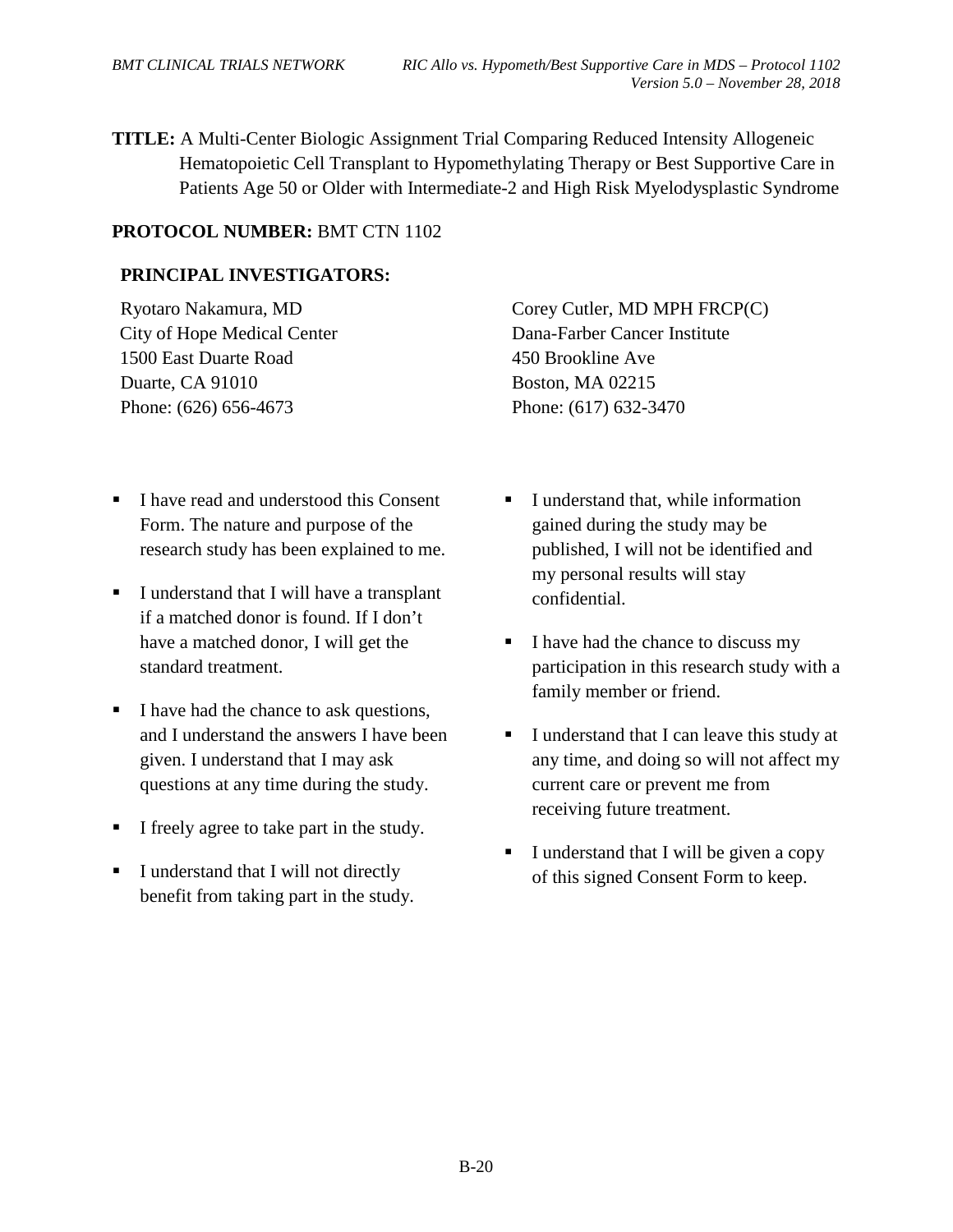| Participant Name                                                                                                                                                                                    | Date |  |
|-----------------------------------------------------------------------------------------------------------------------------------------------------------------------------------------------------|------|--|
| Signature                                                                                                                                                                                           | Date |  |
| I certify that I have provided a verbal explanation of the details of the research study, including<br>the procedures and risks. I believe the participant has understood the information provided. |      |  |
| Name of Counseling Physician                                                                                                                                                                        | Date |  |
| Signature of Counseling Physician                                                                                                                                                                   | Date |  |
| Name of Interpreter                                                                                                                                                                                 | Date |  |
| Signature of Interpreter                                                                                                                                                                            | Date |  |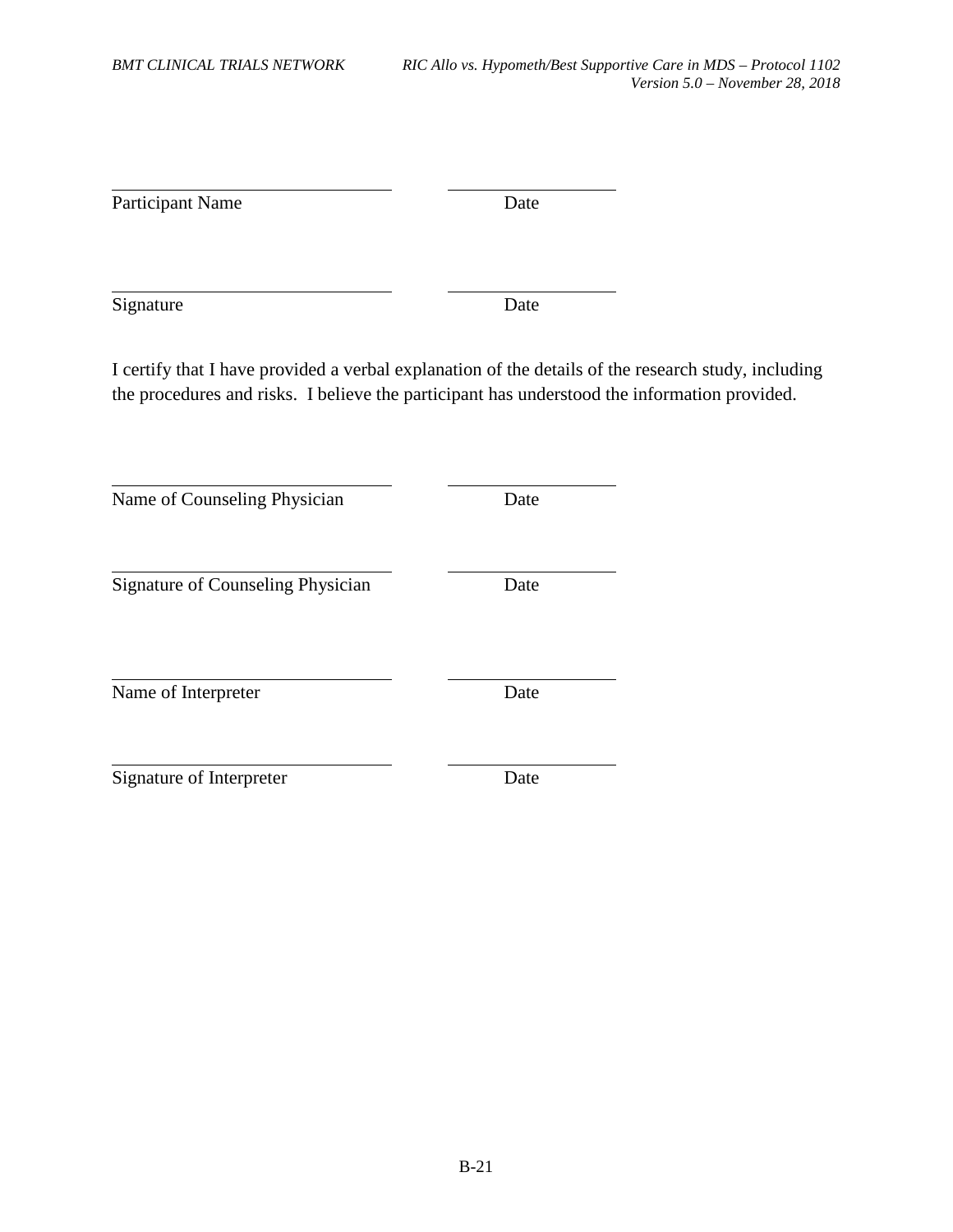# **APPENDIX C**

# **LABORATORY PROCEDURES**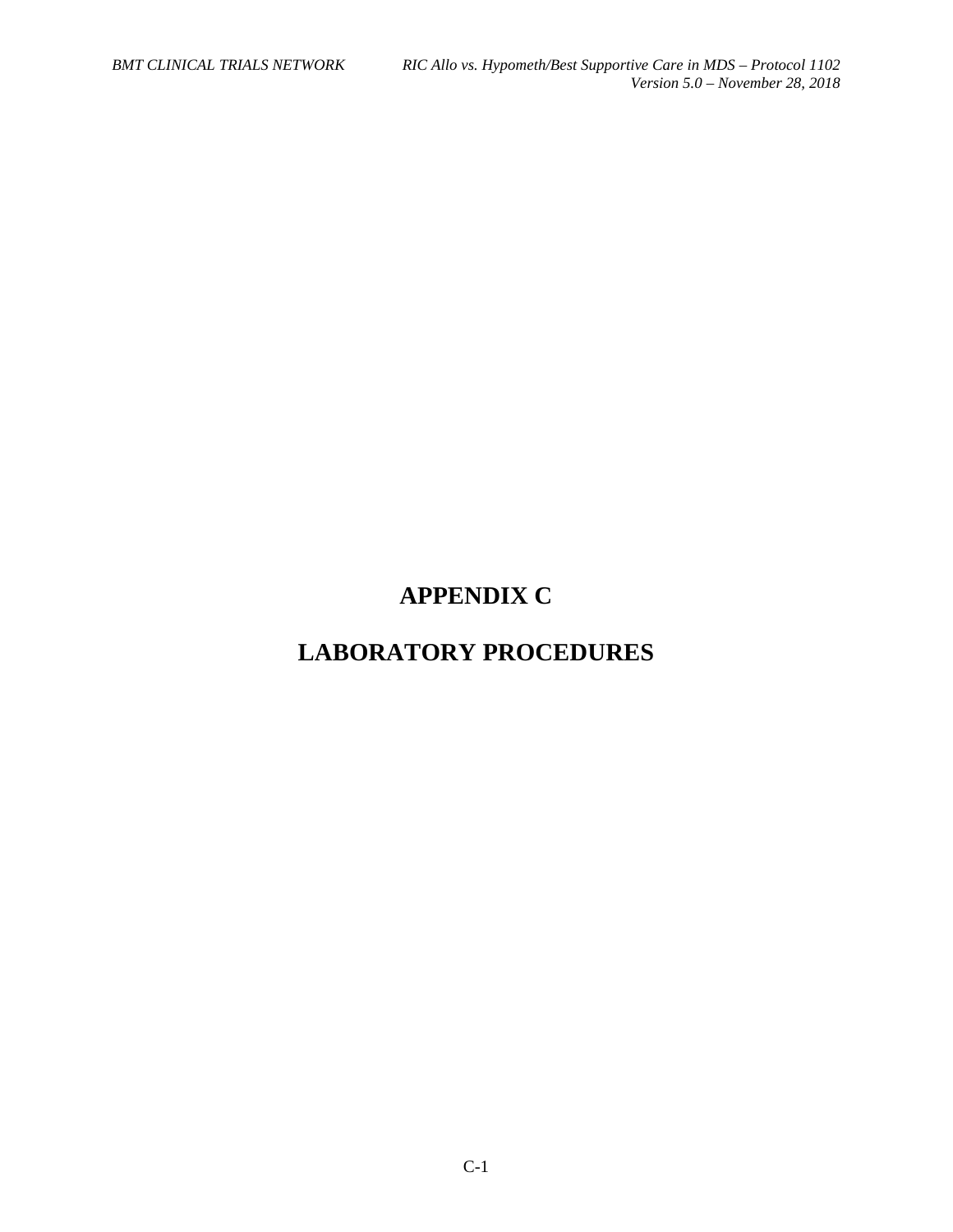### **APPENDIX C**

# **LABORATORY PROCEDURES**

#### **1. OPTIONAL RESEARCH SPECIMENS**

Patients consenting to the optional future research will have samples collected for future, undefined research supporting the protocol. All research sample aliquots will be given unique bar code designations that cannot be linked back to the participant's name or other identifying information. Laboratory test results, clinical information, etc., associated with the coded samples are provided to the Investigator only after completion of the protocol. Samples sent to researchers cannot be linked with any remaining samples at the repository.

Patient peripheral blood and buccal swab samples will be collected at enrollment for both arms. Peripheral blood (and bone marrow samples if available) will also be collected from patients assigned to the HCT arm who experience relapse at the time of relapse and stored to support future research studies. If available, bone marrow will be collected pre-transplant for the patients assigned to the HCT arm. All research samples will be collected and shipped same-day to the BMT CTN Repository for processing and sample aliquot storage. Sample collection and shipping procedures are detailed in the BMT CTN 1102 Laboratory Sample Guide.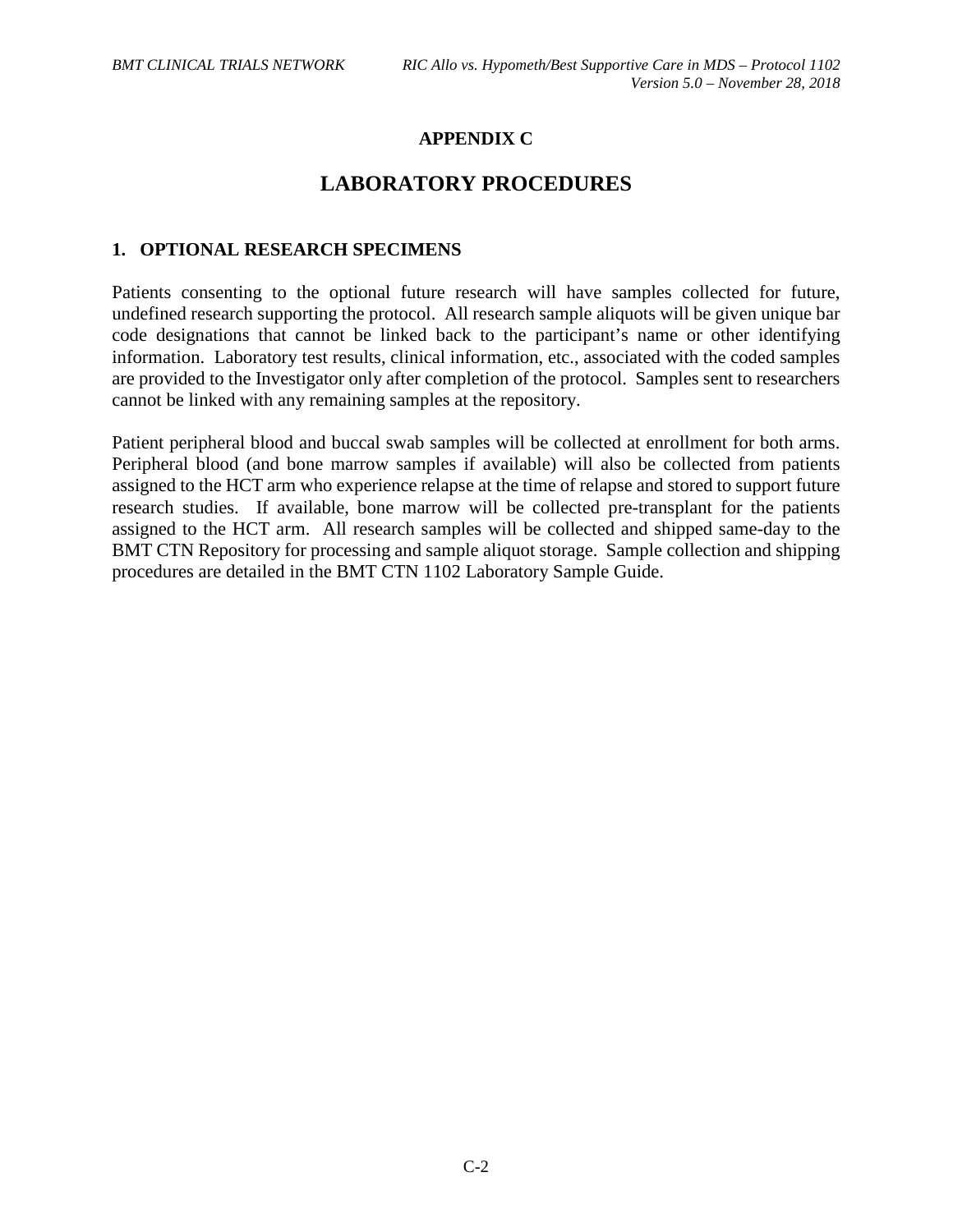|                                                                                           | <b>Optional Research Samples</b>                |                                                      |                            |                                  |                                                                |                                                                                                                                                              |                                                                            |
|-------------------------------------------------------------------------------------------|-------------------------------------------------|------------------------------------------------------|----------------------------|----------------------------------|----------------------------------------------------------------|--------------------------------------------------------------------------------------------------------------------------------------------------------------|----------------------------------------------------------------------------|
| <b>Subject</b>                                                                            | <b>Research</b><br><b>Sample</b><br><b>Type</b> | <b>Time Points</b><br>[Total Blood<br><b>Volumel</b> | <b>Sample</b><br>Quantity  | <b>Stored</b><br><b>Material</b> | <b>Sample</b><br><b>Processing</b><br>& Storage<br><b>Site</b> | <b>Aliquots Stored</b>                                                                                                                                       | <b>Purpose</b>                                                             |
|                                                                                           |                                                 |                                                      | 5mL<br><b>EDTA</b>         | Plasma                           | <b>BMT CTN</b><br>Repository                                   | Maximum<br>5 aliquots<br>0.5 mL aliquots;<br>stored at -80° C                                                                                                | <b>Undefined Future Research</b><br>(Proteomic)                            |
| Non-transplant<br><b>Therapy/Best</b><br><b>Supportive</b><br>Care<br><b>120 Patients</b> |                                                 | Enrollment<br>50 mL                                  | 6mL<br><b>EDTA</b>         | Whole<br><b>Blood</b>            | <b>BMT CTN</b><br>Repository                                   | Maximum<br><b>6</b> aliquots<br>1.0 mL aliquots;<br>stored at -80° C                                                                                         | <b>Undefined Future Research</b><br>(Genomic)                              |
|                                                                                           | Peripheral<br><b>Blood</b>                      |                                                      | $29 \text{ mL}$<br>Heparin | Viable<br><b>PBMC</b>            | <b>BMT CTN</b><br>Repository                                   | Maximum<br><b>6</b> aliquots<br>1.0 mL aliquots<br>containing $\sim$ 2.5-<br>5.0 x 10 <sup>6</sup> PBMC;<br>controlled-rate<br>frozen and stored<br>in $LN2$ | <b>Undefined Future Research</b><br>(Cell-Functional & Gene<br>Expression) |
|                                                                                           |                                                 |                                                      | $10 \text{ mL}$<br>PAXgene | Whole<br><b>Blood</b>            | <b>BMT CTN</b><br>Repository                                   | Maximum<br>4 aliquots<br>$2.5$ mL-fill<br>PAXgene tubes;<br>stored at -80° C                                                                                 | <b>Undefined Future Research</b><br>(Gene Expression)                      |
|                                                                                           | Buccal<br>Swabs                                 | Enrollment                                           | 4 swabs                    | <b>Buccal Cells</b>              | <b>BMT CTN</b><br>Repository                                   | 4 cryovials each<br>containing a<br>swab; stored at -<br>$80^{\circ}$ C                                                                                      | <b>Undefined Future Research</b><br>(Genomic)                              |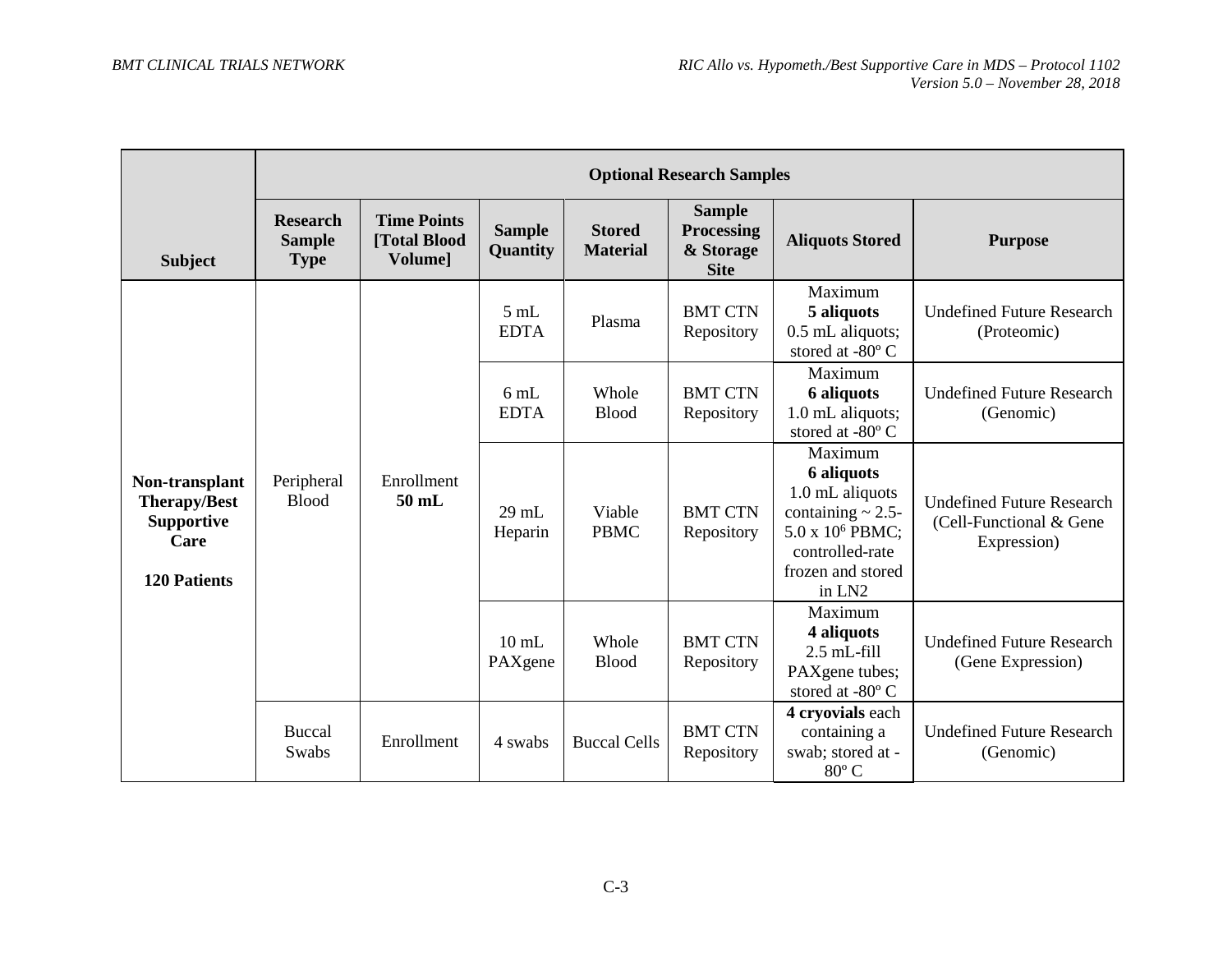|                                                                                                                                                   | <b>Optional Research Samples</b>                         |                                                      |                               |                                  |                                                                                                                                                     |                                                                               |                                                          |  |
|---------------------------------------------------------------------------------------------------------------------------------------------------|----------------------------------------------------------|------------------------------------------------------|-------------------------------|----------------------------------|-----------------------------------------------------------------------------------------------------------------------------------------------------|-------------------------------------------------------------------------------|----------------------------------------------------------|--|
| <b>Subject</b>                                                                                                                                    | <b>Research</b><br><b>Sample</b><br><b>Type</b>          | <b>Time Points</b><br>[Total Blood<br><b>Volumel</b> | <b>Sample</b><br>Quantity     | <b>Stored</b><br><b>Material</b> | <b>Sample</b><br>Processing &<br><b>Storage Site</b>                                                                                                | <b>Aliquots Stored</b>                                                        | <b>Purpose</b>                                           |  |
|                                                                                                                                                   |                                                          | Enrollment                                           | $5 \text{ mL}$<br><b>EDTA</b> | Plasma                           | <b>BMT CTN</b><br>Repository                                                                                                                        | Maximum<br>5 aliquots<br>$0.5$ mL aliquots; stored at -80 $^{\circ}$          | <b>Undefined Future</b><br>Research<br>(Proteomic)       |  |
| <b>Reduced</b><br>Peripheral<br><b>Intensity</b><br><b>Blood</b><br>Conditioning<br><b>Allogeneic</b><br><b>Transplant</b><br><b>280 Patients</b> |                                                          | 280 patients*<br>and                                 | 6 mL<br><b>EDTA</b>           | Whole<br><b>Blood</b>            | <b>BMT CTN</b><br>Repository                                                                                                                        | Maximum<br><b>6</b> aliquots<br>1.0 mL aliquots; stored at $-80^\circ$        | <b>Undefined Future</b><br>Research<br>(Genomic)         |  |
|                                                                                                                                                   | Disease<br>Relapse<br>(event-<br>driven)<br>84 patients* | $29 \text{ mL}$<br>Heparin                           | Viable<br><b>PBMC</b>         | <b>BMT CTN</b><br>Repository     | Maximum<br><b>6</b> aliquots<br>1.0 mL aliquots containing $\sim$<br>2.5-5.0 x 10 <sup>6</sup> PBMC;<br>controlled-rate frozen and<br>stored in LN2 | <b>Undefined Future</b><br>Research<br>(Cell-Functional &<br>Gene Expression) |                                                          |  |
|                                                                                                                                                   |                                                          | $50$ mL                                              | $10 \text{ mL}$<br>PAXgene    | Whole<br><b>Blood</b>            | <b>BMT CTN</b><br>Repository                                                                                                                        | Maximum<br>4 aliquots<br>2.5 mL-fill PAXgene tubes;<br>stored at -80° C       | <b>Undefined Future</b><br>Research<br>(Gene Expression) |  |
|                                                                                                                                                   | <b>Buccal</b><br>Swabs                                   | Enrollment                                           | 4 swabs                       | <b>Buccal Cells</b>              | <b>BMT CTN</b><br>Repository                                                                                                                        | 4 cryovials each containing a<br>swab; stored at -80° C                       | <b>Undefined Future</b><br>Research<br>(Genomic)         |  |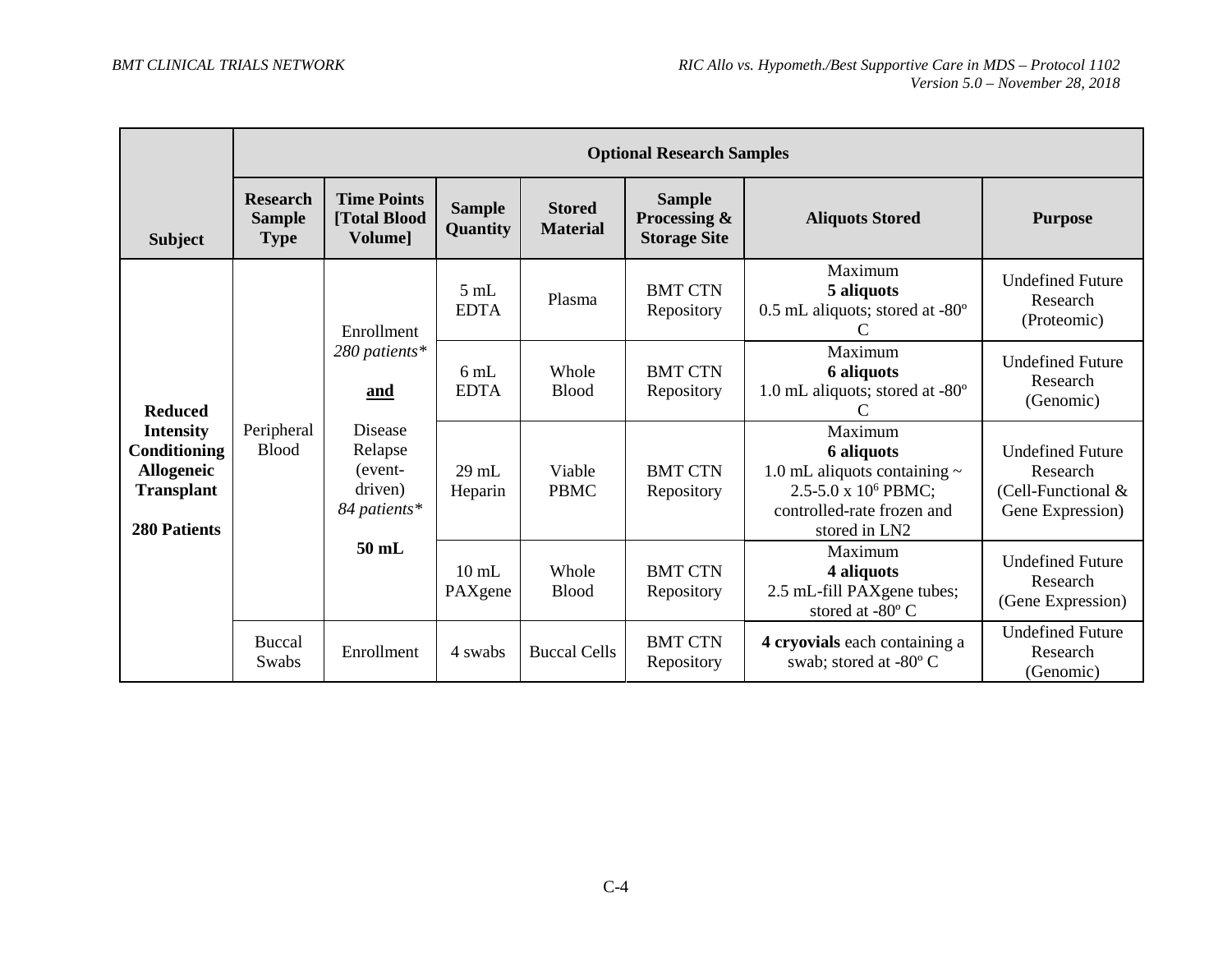|                |                                                 | <b>Optional Research Samples</b>                                                                                         |                           |                                  |                                                      |                                                                                                                                                          |                                                  |  |  |
|----------------|-------------------------------------------------|--------------------------------------------------------------------------------------------------------------------------|---------------------------|----------------------------------|------------------------------------------------------|----------------------------------------------------------------------------------------------------------------------------------------------------------|--------------------------------------------------|--|--|
| <b>Subject</b> | <b>Research</b><br><b>Sample</b><br><b>Type</b> | <b>Time Points</b><br>[Total Blood<br>Volume]                                                                            | <b>Sample</b><br>Quantity | <b>Stored</b><br><b>Material</b> | <b>Sample</b><br>Processing &<br><b>Storage Site</b> | <b>Aliquots Stored</b>                                                                                                                                   | <b>Purpose</b>                                   |  |  |
|                | Bone<br>Marrow<br>Aspirate                      | Pre-<br>transplant<br>(if available)<br>280 patients*<br>and<br>Disease<br>Relapse<br>(event-<br>driven)<br>84 patients* | $1-3$ mL                  | Bone<br>Marrow                   | <b>BMT CTN</b><br>Repository                         | Maximum<br>4 aliquots<br>$0.5$ to $0.75$ mL BM aliquots<br>added to equal volume RPMI<br>freezing solution; controlled-<br>rate frozen and stored in LN2 | <b>Undefined Future</b><br>Research<br>(Genomic) |  |  |

\*Estimated patient numbers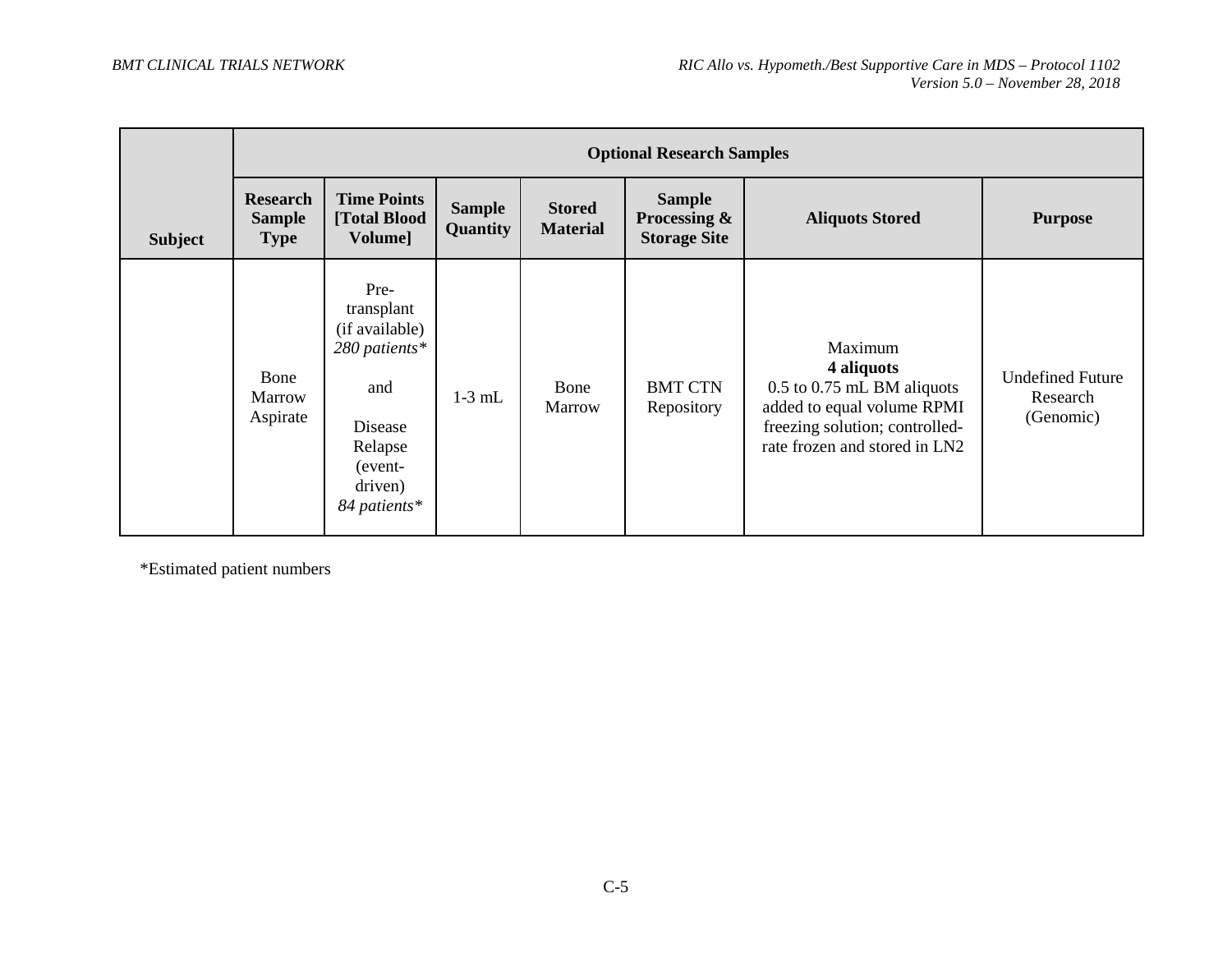# **APPENDIX D**

# **KARNOFSKY AND ECOG PERFORMANCE STATUS SCALES**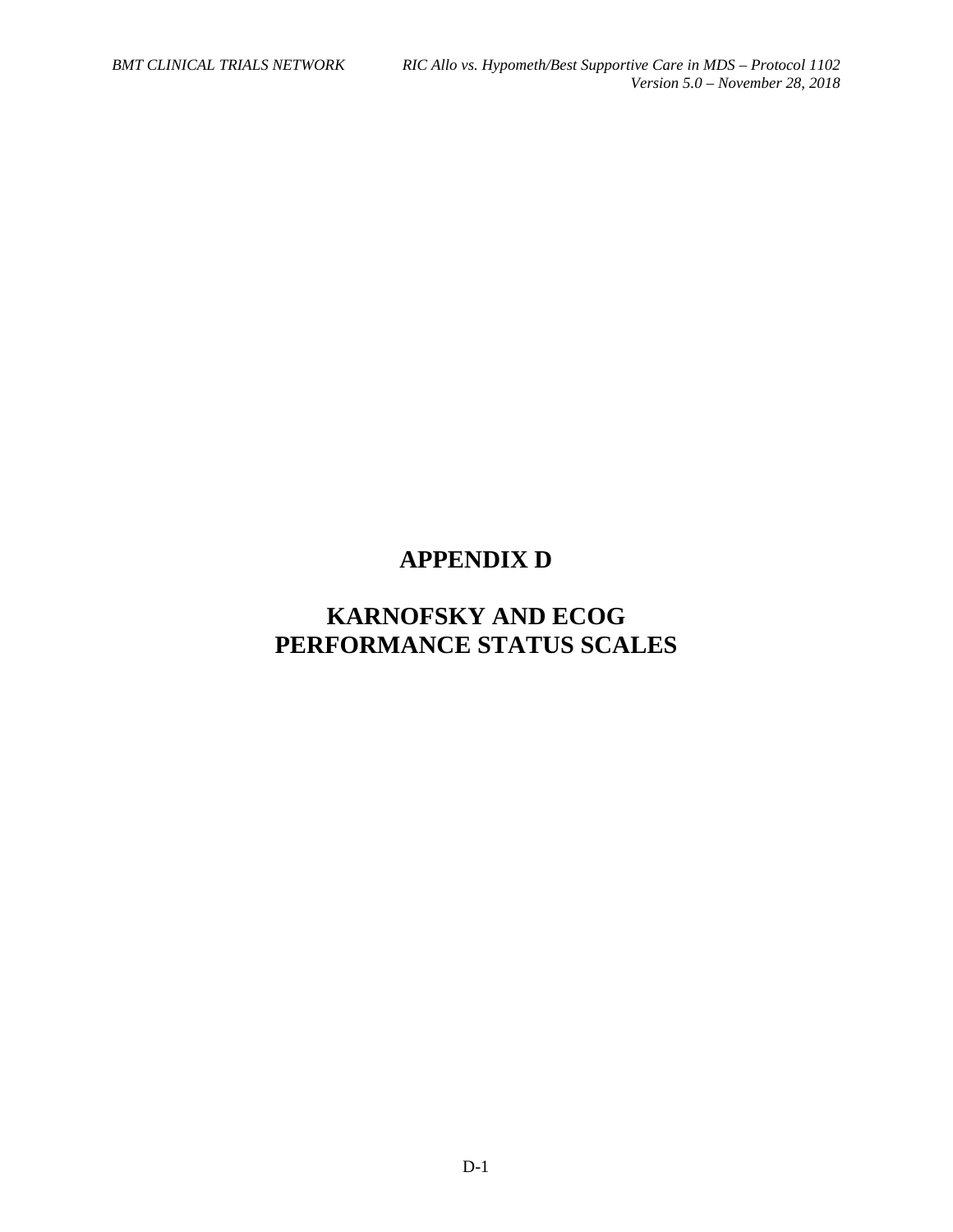# **APPENDIX D**

# **KARNOFSKY AND ECOG PERFORMANCE STATUS SCALES**

| <b>Karnofsky</b> | <b>Karnofsky</b>                                                                                                                                         | <b>ECOG</b>             | <b>ECOG</b>                                                                                                                                                                        | <b>SWOG</b>      |
|------------------|----------------------------------------------------------------------------------------------------------------------------------------------------------|-------------------------|------------------------------------------------------------------------------------------------------------------------------------------------------------------------------------|------------------|
| Scale %          | <b>Description</b>                                                                                                                                       | Scale*                  | <b>Description</b>                                                                                                                                                                 | <b>Scale</b>     |
| 100<br>90        | Normal, no complaints,<br>no<br>evidence of disease.<br>Able<br>carry on normal<br>to<br>activity, minor symptoms or<br>signs of disease.                | $\boldsymbol{0}$        | Fully active, able to carry on all<br>pre-disease activities without<br>restriction.                                                                                               | $\boldsymbol{0}$ |
| 80<br>70         | Normal activity with effort,<br>some signs or symptoms of<br>disease.<br>Cares for self, unable to carry<br>on normal activity or to do<br>active work.  | $\mathbf{1}$            | Restricted<br>physically<br>in<br>activity<br>but<br>strenuous<br>ambulatory and able to carry<br>out work of a light or sedentary<br>nature e.g. light house work<br>office work. | $\mathbf{1}$     |
| 60<br>50         | Requires occasional assistance,<br>but is able to care for most of<br>own needs.<br>considerable<br>Requires<br>assistance and frequent medical<br>care. | $\overline{2}$          | Ambulatory and capable of all<br>self care but unable to carry out<br>any work activities. Up and<br>about more than 50% of waking<br>hours                                        | $\mathbf{2}$     |
| 40<br>30         | Disabled, requires special care<br>and assistance.<br>disabled,<br>Severely<br>hospitalization is<br>indicated<br>although death is not imminent.        | $\overline{\mathbf{3}}$ | Capable of only limited self<br>care, confined to bed or chair<br>more than 50% of waking hours                                                                                    | 3                |
| 20<br>10         | Hospitalization necessary, very<br>sick,<br>active<br>supportive<br>treatment necessary.<br>Moribund, fatal processes                                    | 4                       | Completely disabled. Cannot<br>carry on any self care. Totally<br>confined to bed or chair                                                                                         | 4                |
| <b>Dead</b>      |                                                                                                                                                          | <b>Dead</b>             |                                                                                                                                                                                    | 5                |

\*also known as Zubrod or WHO scale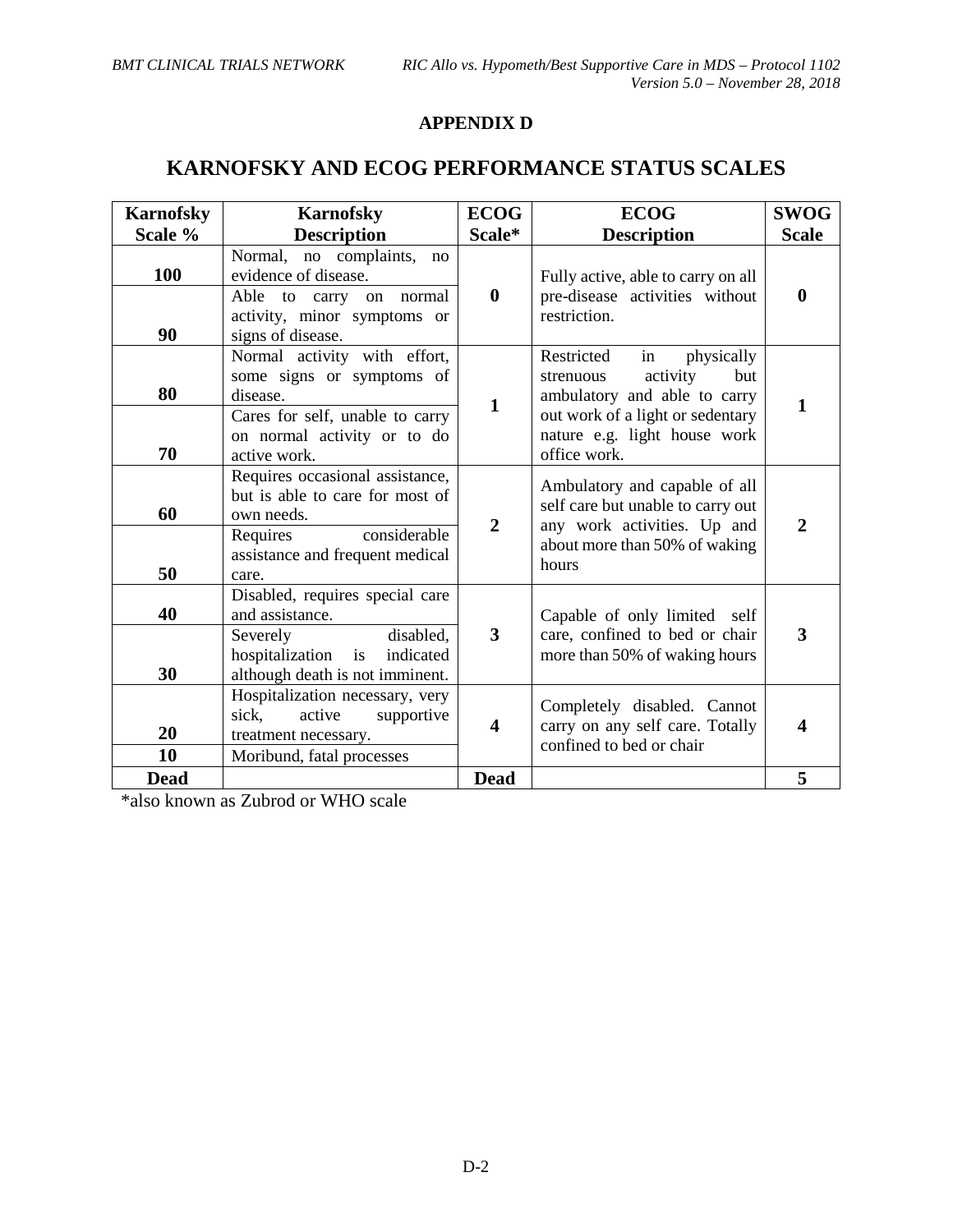# **APPENDIX E**

# **INTERNATIONAL PROGNOSTIC SCORING SYSTEM (IPSS) AND REVISED INTERNATIONAL PROGNOSTIC SCORING SYSTEM (IPSS-R)**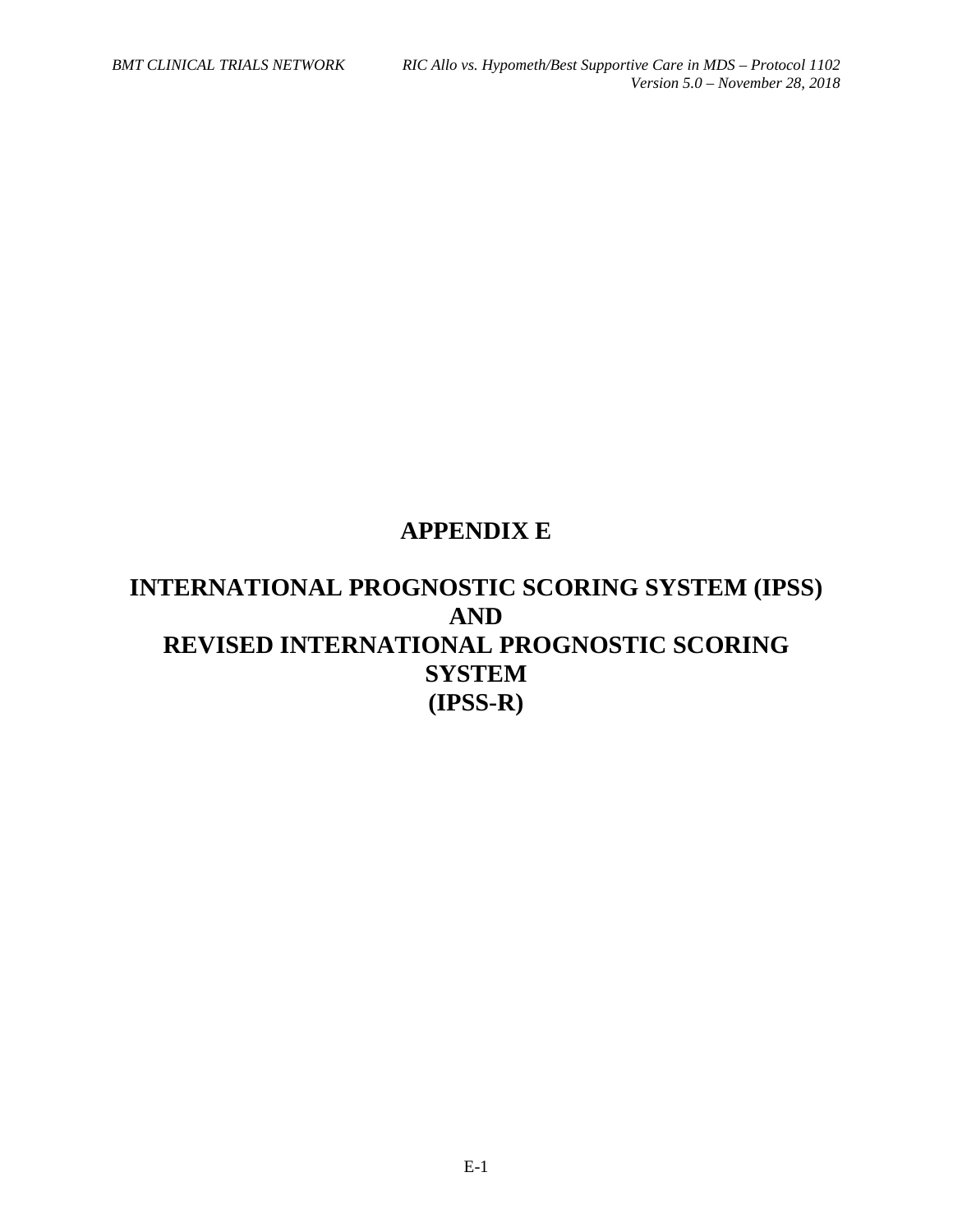#### **APPENDIX E**

# **INTERNATIONAL PROGNOSTIC SCORING SYSTEM (IPSS) AND REVISED INTERNATIONAL PROGNOSTIC SCORING SYSTEM (IPSS-R) FOR PATIENTS WITH MDS**

International prognostic scoring system (IPSS)\* for MDS:

| <b>Prognostic</b>       | <b>Score</b>      |              |      |           |            |  |  |  |  |
|-------------------------|-------------------|--------------|------|-----------|------------|--|--|--|--|
| <b>Variable</b>         |                   | 0.5          | 1.0  | 1.5       | <b>2.0</b> |  |  |  |  |
| BM blasts $(\%)$        | $\zeta$           | $5 - 10$     |      | $11 - 20$ | $21 - 30$  |  |  |  |  |
| Karyotype**             | Good              | Intermediate | Poor |           |            |  |  |  |  |
| Cytopenias <sup>^</sup> | $0 \text{ or } 1$ | 2 or 3       |      |           |            |  |  |  |  |

Score for risk groups are as follows:

| <b>Risk Group</b> | <b>IPSS Score</b> |
|-------------------|-------------------|
| Low               |                   |
| Intermediate - 1  | $0.5 - 1.0$       |
| Intermediate - 2  | $1.5 - 2.0$       |
| High              | > 2.5             |

\*International Prognostic Scoring System [21]

\*\**Good*: normal, -Y, del(5q), del(20q); *Poor*: complex (≥3 abnormalities) or chromosome 7 anomalies; *Intermediate*: other abnormalities

^Red blood cells: Hemoglobin <10 g/dL (100g/L); White blood cells: Absolute neutrophil count <1800/microL; Platelets: Platelet count <100,000/microL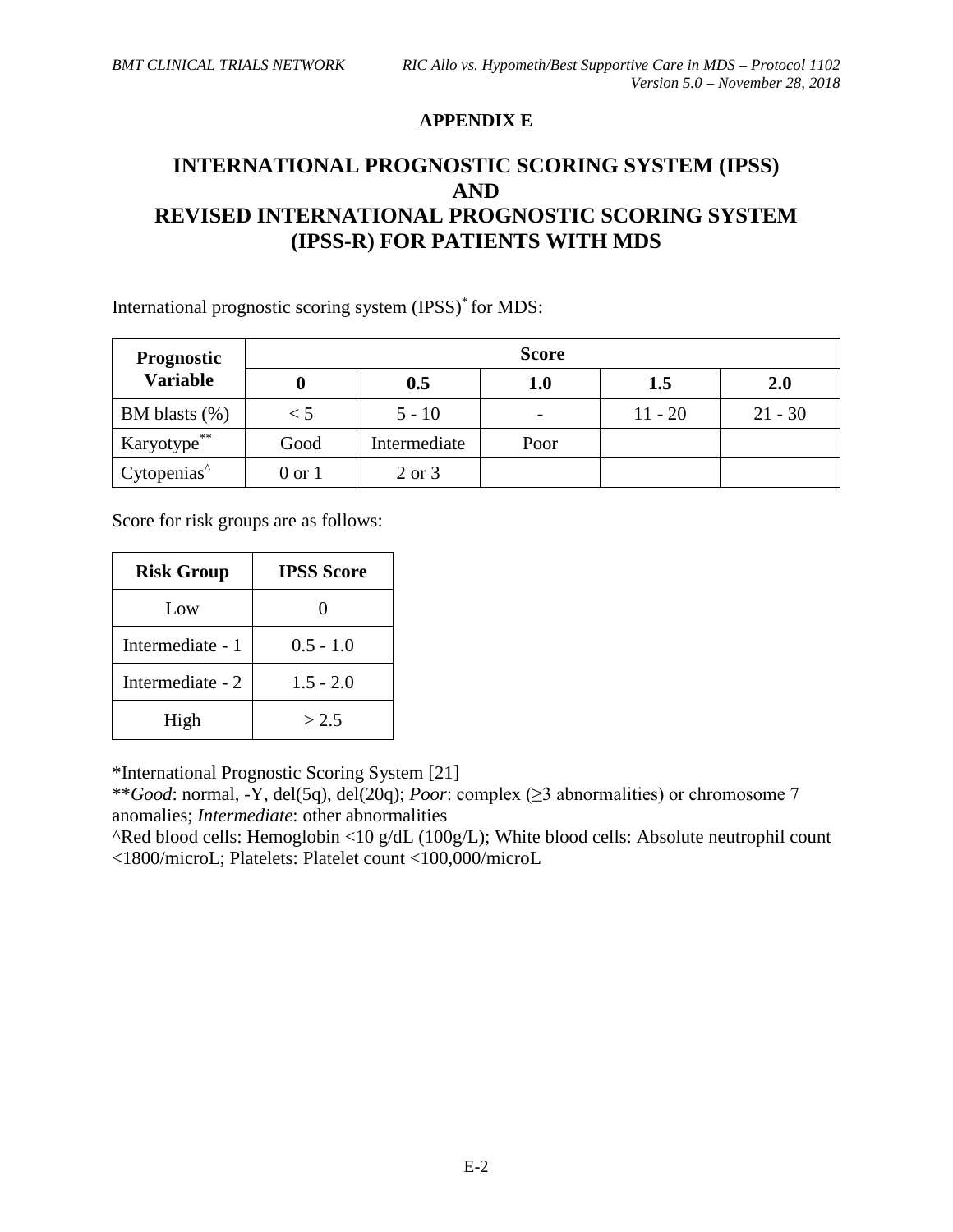| <b>Prognostic</b>                              |             |                          |                | <b>Score</b>             |              |      |           |
|------------------------------------------------|-------------|--------------------------|----------------|--------------------------|--------------|------|-----------|
| <b>Variable</b>                                | $\mathbf 0$ | 0.5                      | 1.0            | 1.5                      | 2.0          | 3.0  | 4.0       |
| Cytogenetics*                                  | Very good   | $\overline{\phantom{a}}$ | Good           | $\overline{\phantom{a}}$ | Intermediate | Poor | Very poor |
| Bone marrow<br>blasts $(\%)$                   | $\leq$ 2    | $\overline{\phantom{a}}$ | $> 2$ to $< 5$ | $\overline{\phantom{0}}$ | $5 - 10$     | >10  |           |
| Hemoglobin<br>(g/dL)                           | $\geq 10$   | $\overline{\phantom{a}}$ | $8$ to $< 10$  | < 8                      |              |      |           |
| Platelets<br>(cells/microL)                    | $\geq 100$  | $50 - 100$               | < 50           |                          |              |      |           |
| Absolute<br>neutrophil count<br>(cells/microL) | $\geq 0.8$  | < 0.8                    |                |                          |              |      |           |

Revised international prognostic scoring system (IPSS-R) in MDS:

Score for risk groups are as follows:

| <b>Risk Group</b> | <b>IPSS-R Score</b> |
|-------------------|---------------------|
| Very low          | $\leq 1.5$          |
| Low               | $>1.5$ to 3.0       |
| Intermediate      | $>$ 3 to 4.5        |
| High              | $>$ 4.5 to 6        |
| Very high         | > 6                 |

\*\**Very good*: -Y, del(11q); *Good*: Normal, del(5q), del(12p), del(20q), double including del(5q); *Intermediate*: del(7q), +8, +19, i(17q), any other single or double independent clones; *Poor*:-7, inv(3)/t3q)/del(3q), double including -7/def(7q), complex 3 abnormalities; *Very poor*: complex, ≥3 abnormalities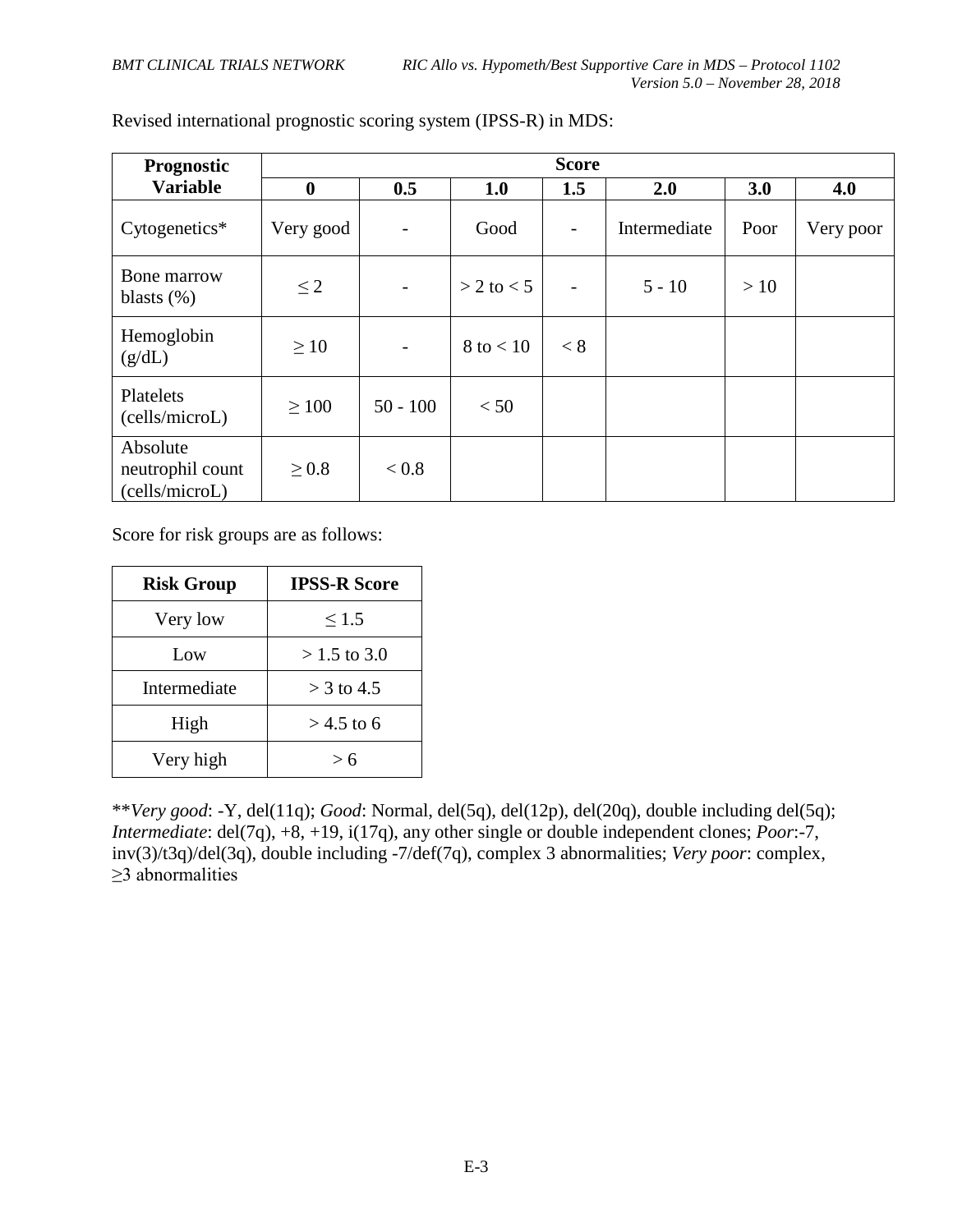# **APPENDIX F**

# **ANCILLARY COST-EFFECTIVENESS ANALYSIS PROTOCOL**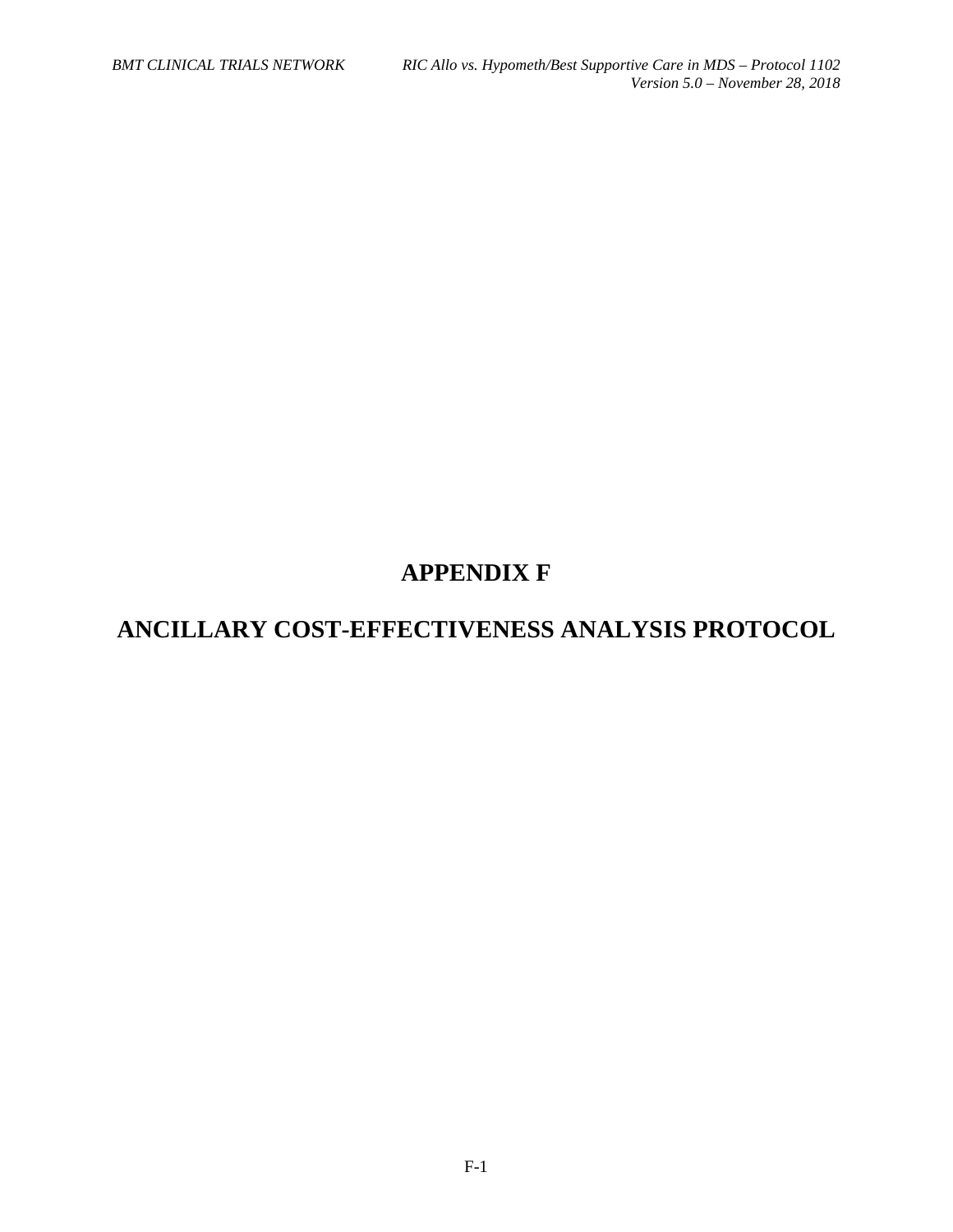# **Ancillary Cost-Effectiveness Analysis to: A Multi-Center Biologic Assignment Trial Comparing Reduced Intensity Allogeneic Hematopoietic Cell Transplant to Hypomethylating Therapy or Best Supportive Care in Patients Aged 50-75 with Intermediate-2 and High Risk Myelodysplastic Syndrome BMT CTN 1102**

## **BMT CTN PROTOCOL 1102 CEA VERSION 2.0**

## **CEA Study Investigators**

Scott Ramsey, M.D., Ph.D. Catherine Richards, Ph.D., M.P.H Bart Scott, MD

### **Parent Study Investigators**

Wael Saber, MD Corey Cutler, M.D., M.P.H., F.R.C.P.(C) Ryotaro Nakamura, MD

# **CEA Study Team**

Adam Mendizabal, PhD Alyssa Ramirez Deborah Mattila Rebecca Drexler

F-2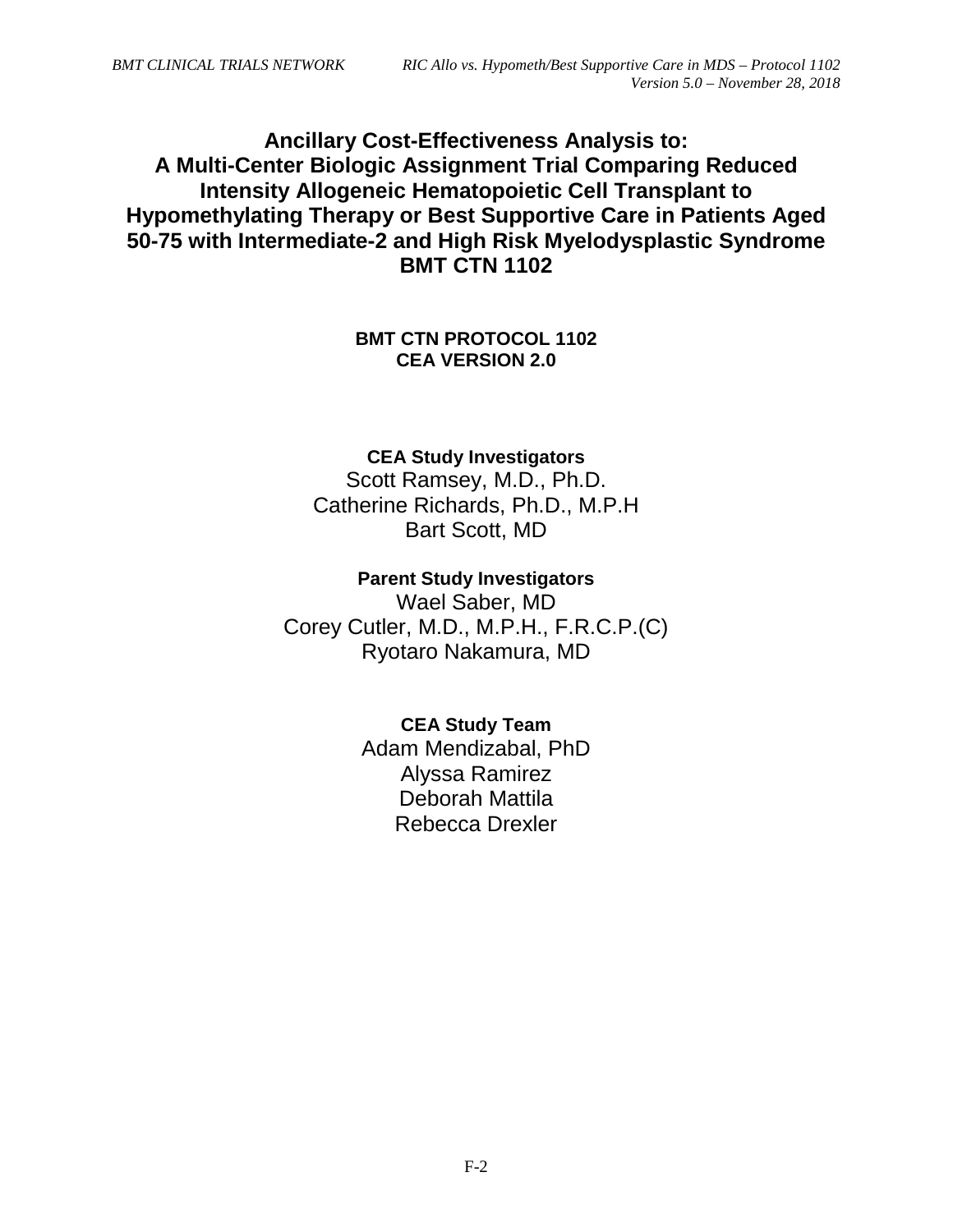# **LIST OF ABBREVIATIONS**

| <b>Abbreviation</b> | <b>Definition</b>                                          |
|---------------------|------------------------------------------------------------|
| alloHCT             | Allogeneic hematopoietic stem cell transplant              |
| <b>BMT</b>          | Bone marrow transplant                                     |
| <b>BMT CTN</b>      | <b>Blood and Marrow Transplant Clinical Trials Network</b> |
| <b>CEA</b>          | Cost-effectiveness analysis                                |
| <b>CIBMTR</b>       | Center for International Blood and Marrow Transplant       |
|                     | Research                                                   |
| <b>GVHD</b>         | Graft versus host disease                                  |
| <b>HMA</b>          | Hypomethylating agents                                     |
| <b>ICER</b>         | Incremental cost effectiveness ratio                       |
| <b>MDS</b>          | Myelodysplastic syndromes                                  |
| <b>OS</b>           | <b>Overall survival</b>                                    |
| <b>PFS</b>          | Progression free survival                                  |
| QALY                | Quality adjusted life year                                 |
| QoL                 | Quality of life                                            |
| <b>RIC</b>          | Reduced intensity conditioning                             |
| <b>SRG</b>          | <b>Survey Research Group</b>                               |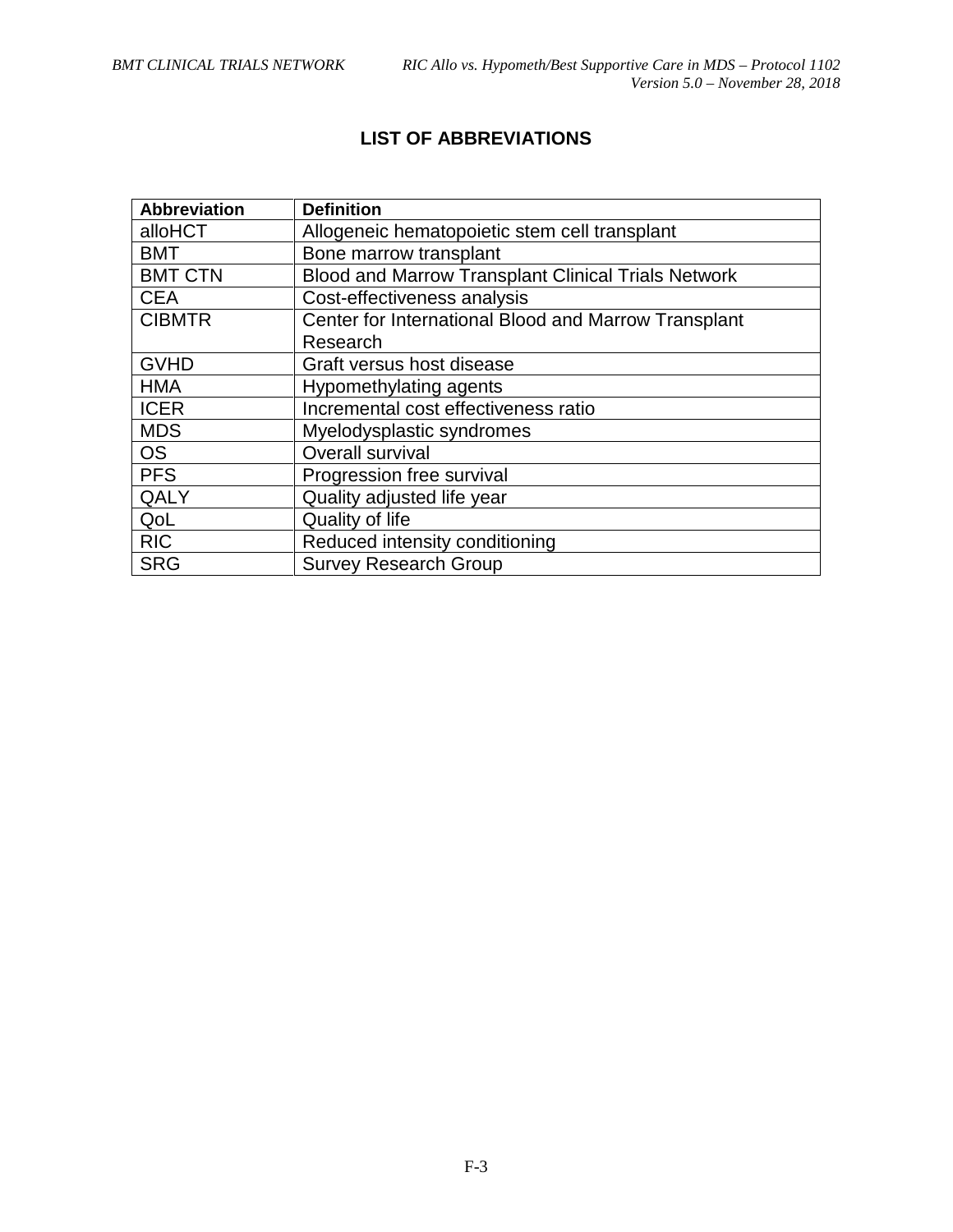# **PROTOCOL SYNOPSIS**

Myelodysplastic syndrome (MDS) is a heterogeneous group of acquired malignant bone marrow disorders with an annual incidence rate of approximately 4 per  $100,000$ .<sup>1,[2](#page-90-1)</sup> MDS most commonly occurs in older individuals, with 80% diagnosed at ≥65 years of age in the United States.[3](#page-90-2) Allogeneic hematopoietic stem cell transplantation (alloHCT) is the only curative treatment modality for MDS, and with the introduction of reduced intensity conditioning (RIC) regimens, alloHCT is now a viable treatment option for many older patients. Hypomethylating agents ([HMA] azacitadine and decitabine) also on average improve progression free (PFS) and overall survival (OS) in patients with MDS and, unlike transplantation, these agents do not require the demanding preparation or carry the risk of graft versus host disease (GVHD) and other transplant related morbidity and mortality. BMT CTN 1102 is a controlled trial designed to evaluate the comparative effectiveness of alloHCT relative to treatment with HMA or best supportive care in patients with MDS aged 50-75. Although alloHCT is the only curative modality for MDS, clinical equipoise exists given the considerable mortality and long term morbidity risk associated with transplant. Moreover, the relative survival, quality of life, and cost impacts of these alternative treatment approaches in older adults remains uncertain.

This protocol describes an ancillary cost-effectiveness analysis to be conducted alongside BMT CTN 1102. Consenting patients will provide health insurance information to allow calculation of direct medical costs from reimbursement records, and will provide out-of-pocket costs, time costs, through paper-based surveys. These outcomes will inform a cost-effectiveness analysis comparing the outcomes of alloHCT and HMA or best supportive care from patient, payer, and societal perspectives. The results of this analysis will be the first to provide a comprehensive evaluation of the comparative effectiveness of these MDS treatment approaches from multiple perspectives.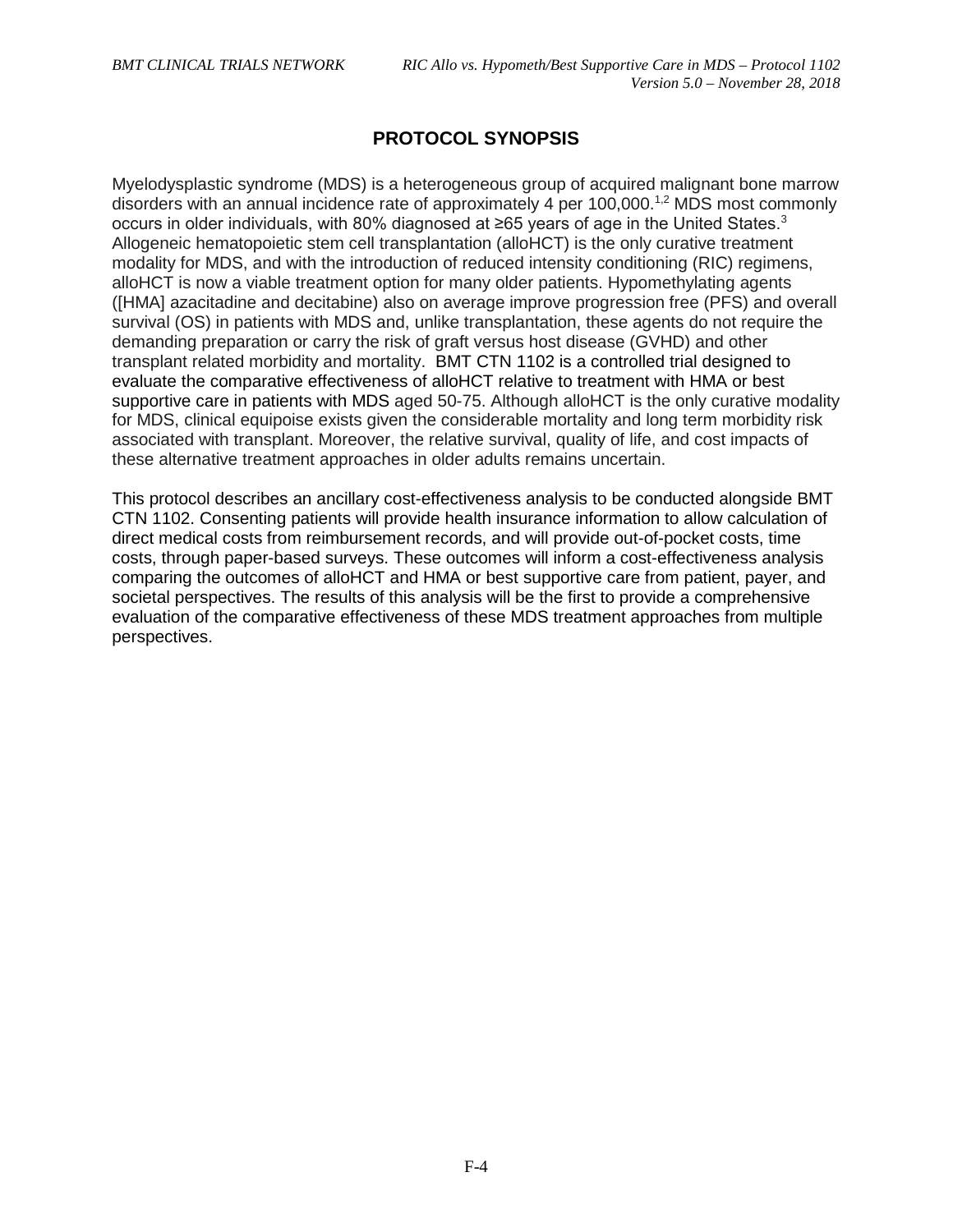# **Table of Contents**

| 1.    |                                                                                 |
|-------|---------------------------------------------------------------------------------|
| 1.1   |                                                                                 |
| 1.2   |                                                                                 |
| 2.    |                                                                                 |
| 2.1   |                                                                                 |
| 2.2   |                                                                                 |
| 2.3   |                                                                                 |
| 2.4   |                                                                                 |
| 3.    |                                                                                 |
| 3.1   |                                                                                 |
| 3.2   |                                                                                 |
| 3.2.1 |                                                                                 |
| 3.2.2 |                                                                                 |
| 3.2.3 |                                                                                 |
| 3.3   |                                                                                 |
| 3.3.1 | Coordination between BMT 1102 Clinical Centers, Survey Research                 |
| 3.3.2 | Index Date for Assessment Surveys and Study Arm Assignment  12                  |
| 3.4   |                                                                                 |
| 3.4.1 | Direct Medical Care Costs Payer: Health Insurance Reimbursements 15             |
| 3.4.2 |                                                                                 |
| 3.4.3 | <b>Indirect costs: Work Loss Related to Illness and Treatment (Productivity</b> |
| 3.4.4 |                                                                                 |
| 3.4.5 |                                                                                 |
| 3.4.6 |                                                                                 |
| 3.4.7 |                                                                                 |
| 3.5   |                                                                                 |
| 3.5.1 |                                                                                 |
|       |                                                                                 |
| 3.5.2 |                                                                                 |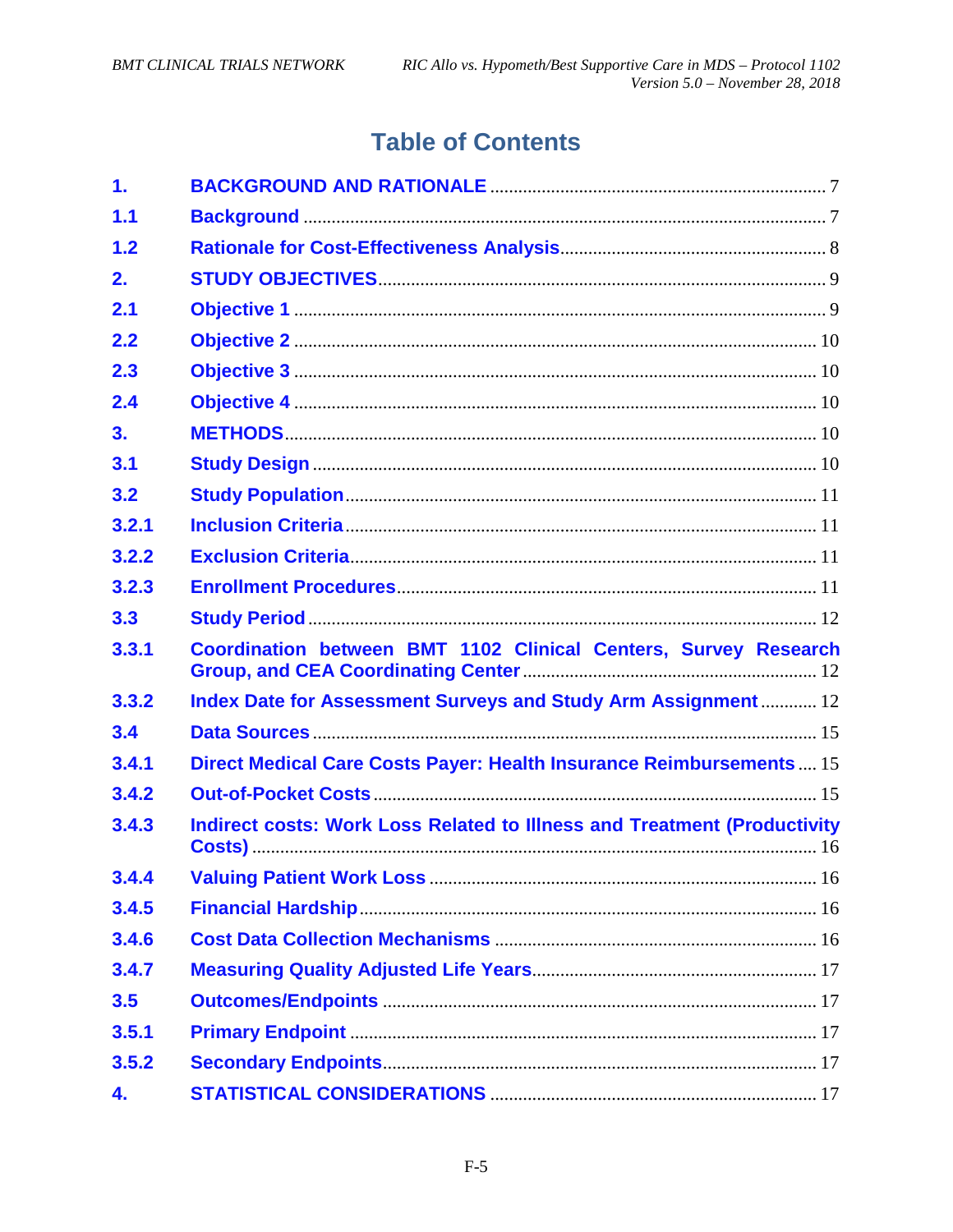| 4.1   |                                                                           |  |
|-------|---------------------------------------------------------------------------|--|
| 4.1.1 | <b>Study Perspective and the use of Health Insurer Reimbursements  17</b> |  |
| 4.1.2 |                                                                           |  |
| 4.1.3 |                                                                           |  |
| 4.2   | Analysis of Effectiveness: Quality Adjusted Life Years 19                 |  |
| 4.3   |                                                                           |  |
| 4.4   |                                                                           |  |
| 4.4.1 |                                                                           |  |
| 4.5   |                                                                           |  |
| 4.6   |                                                                           |  |
| 4.7   |                                                                           |  |
| 5     |                                                                           |  |

# **LIST OF TABLES AND FIGURES**

**Figure 1 Study schema for patients enrolled in BMT 1102 Table 1 Summary of Cost Information to be Collected Table 2 Cost Data Collection Table 3 Power Calculations**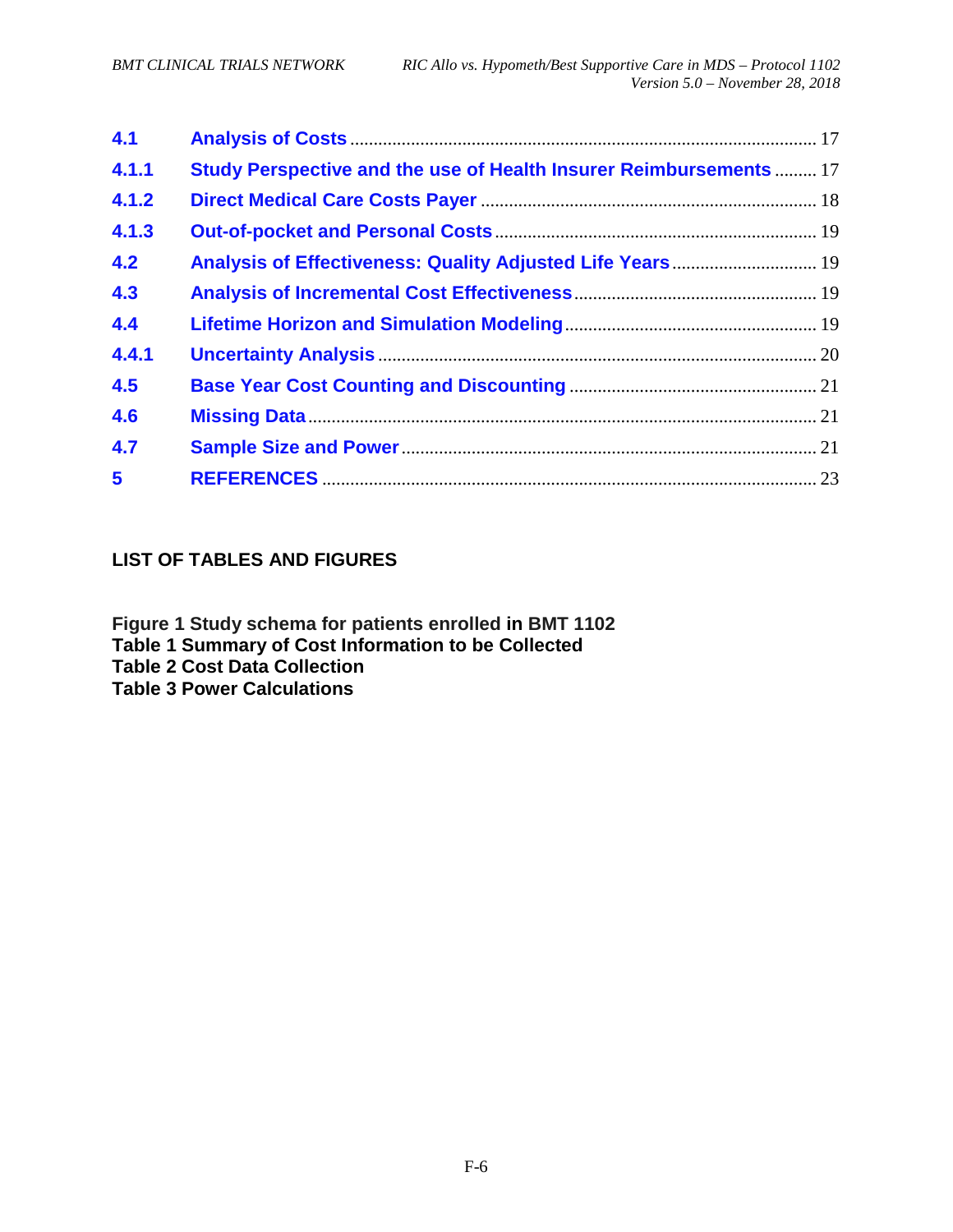# <span id="page-74-0"></span>**1. BACKGROUND AND RATIONALE**

#### <span id="page-74-1"></span>**1.1 Background**

MDS is a clonal disorder of hematopoietic stem cells, which may progress to acute myeloid leukemia (AML). Data from the Surveillance Epidemiology and End Results (SEER) national cancer registries estimate that approximately 10,000 new cases of MDS are diagnosed annually.<sup>4</sup> However, this may be a substantial underestimate given the diagnostic challenges of identifying MDS.<sup>5</sup> Using linked SEER-Medicare records, Cogle et al estimated an annual incidence of 75 per 100,000 among persons aged 65 and older, compared to an incidence of 20 per 100,000 for the same age group when only SEER records were used. $6$  The median age at diagnosis is 67 years and incidence rises sharply with age[.4](#page-90-1) MDS is more common among males than females, and while a significantly higher incidence has been observed in non-

Hispanics than among Hispanics, significant differences by race have not been observed.<sup>4</sup>

The International Prognostic Scoring System (IPSS) is used to classify MDS into four risk groups (low, intermediate-1, intermediate-2, and high). Table 1 shows the median survival for each risk group, as published by Greenberg et al.<sup>7</sup> Lowrisk MDS patients are often not treated until they become

| Table 1. Median survival estimates<br>based on the IPSS |                               |  |
|---------------------------------------------------------|-------------------------------|--|
| <b>Risk Category</b>                                    | <b>Median</b><br>Survival (y) |  |
| Low                                                     | 5.7                           |  |
| Intermediate-1                                          | 3.5                           |  |
| Intermediate-2                                          | 1.2                           |  |
| High                                                    |                               |  |

transfusion-dependent,<sup>5</sup> while patients with high-risk MDS (intermediate-2, and high) are considered for alloHCT[.8,](#page-90-5)[9](#page-90-6) Despite advances in alloHCT, including the use of RIC preparative regimens, the use of alloHCT remains low among older patients. For example, records from the Center for International Blood and Marrow Transplant Research (CIBMTR) show that out of a total of 3,101 alloHCTs performed in the US between 2000 and 2010 for MDS, only 232 (7.5%) were among persons aged ≥65 years (personal communication, W. Saber). HMA, including azactidine and decidabine, are recommended for the treatment of high-risk MDS patients who are not candidates for or are not willing or able to undergo alloHCT.<sup>8,[9](#page-90-6)</sup> According to a study from the CIBMTR,<sup>10</sup> three-year disease-free survival for patients receiving alloHCT is approximately 40% (95% CI 36%-45%). This is better than the median time to AML progression of 18 months, and median time of AML transformation or death of 21 months observed for azacitidine in two randomized controlled trials,<sup>11,[12](#page-90-9)</sup> however it should be noted that the cumulative incidence of transplant-related mortality at 3-years in the CIBMTR study was 37% (95% CI 32%-42%).<sup>10</sup> The substantial risk of morbidity (including graft versus host disease and post-alloHCT infection) and mortality associated with transplant undoubtedly tips the balance for some physicians and patients considering alloHCT, especially for elderly patients with comorbidities. A biologic assignment, non-randomized trial is currently underway in Europe comparing non-transplant therapies to alloHCT based on availability of a human leukocyte antigen (HLA) matched donor, but results are not expected until June 2017. The BMT CTN clinical study recently opened in the United States, providing the opportunity to collect clinical and ancillary economic data to address the use of alloHCT in older patients in a multi-payer system. If the results of BMT CTN 1102 demonstrate superior survival at 3-years for the alloHCT group, as hypothesized by the study investigators, it is likely that the demand for alloHCT will grow and CMS and other payers will have to weigh both the clinical and economic evidence when making coverage decisions. However, there is already evidence that suggests that the use of alloHCT in older MDS patients is increasing rapidly. For example, since 2010, the year CMS issued the Coverage with Evidence decision for alloHCT, the number of alloHCTs performed in the US among patients age ≥65 years rose nearly 3.5 fold, from 65 to 220 respectively (personal communication, W. Saber). Given that this still represents a small proportion of eligible MDS patients, it is expected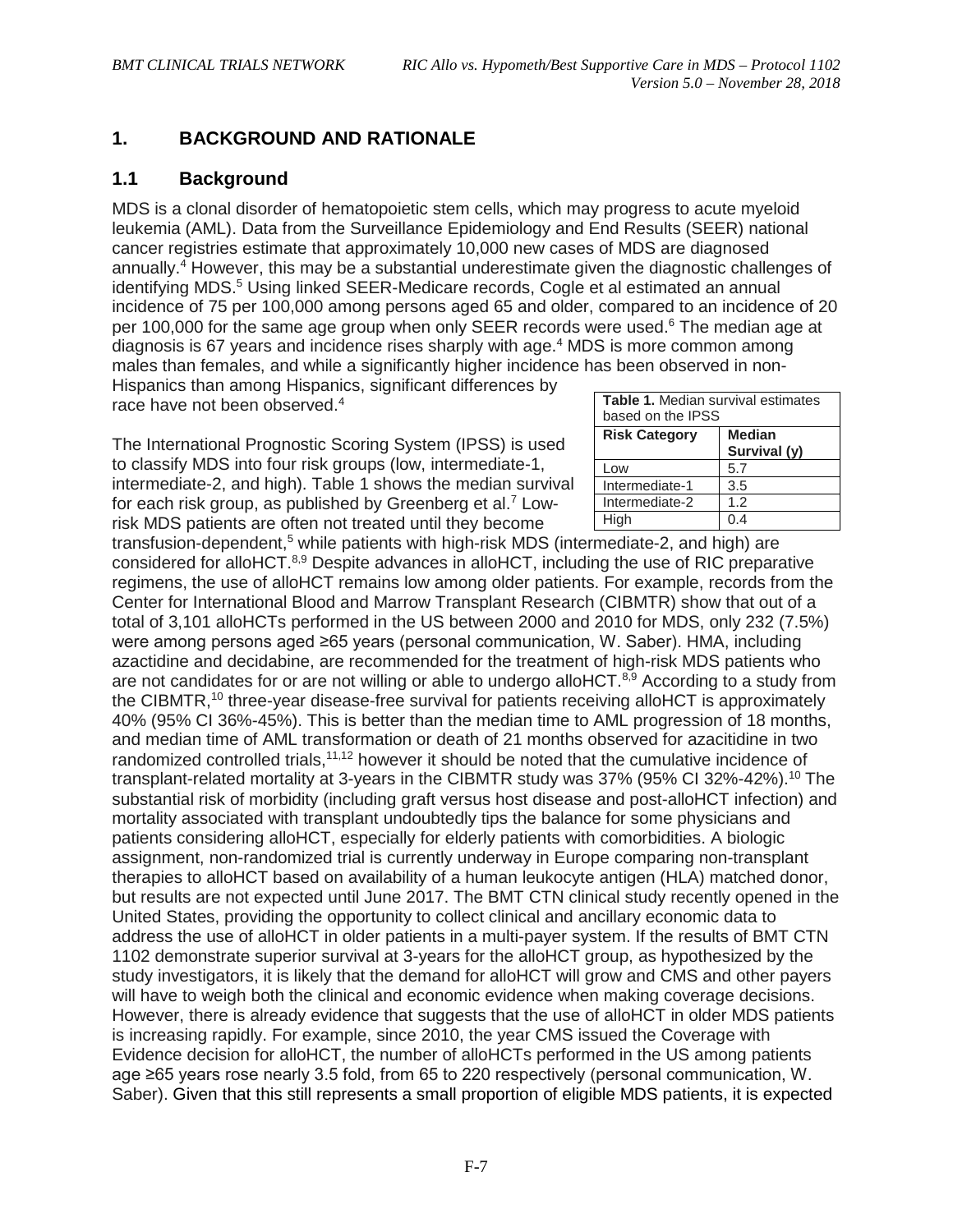that the demand would rise even more dramatically if alloHCT was covered outside of clinical trial settings.

An analysis of the ten most costly inpatient hospital procedures published by the Agency for Health Care Research and Quality found that bone marrow transplant was the most expensive procedure (\$1.3 billion 2007 USD in inpatient hospital costs), and required an equivalent number of hospital stays as the other top 9 procedures combined[.13](#page-90-10) Additionally, the process of searching for a donor, harvesting of donor cells, and immunosuppressive conditioning to prepare the patient for alloHCT transplant is extremely resource intensive. Likewise, in the posttransplant period, patients must be closely monitored to reduce the high risk of morbidity and mortality discussed above. The total first-year direct medical care costs of alloHCT have been estimated to be between \$96,000 and \$204,000 2012 USD.<sup>14</sup> The authors of the cited review of HCT costs note that few studies take a societal approach, meaning that these cost estimates do not include direct nonmedical costs (transportation, food, lodging) or indirect nonmedical costs (lost wages and productivity). These additional costs can be especially burdensome for older MDS patients receiving alloHCT, as they may need extensive caregiver support and may be living on fixed incomes that cannot absorb the financial shock of unexpected medical expenses. Direct medical costs can be obtained retrospectively from insurance claims, and are thus often the only data available to compare the economic impact of treatment strategies, however the Public Health Service's Panel of Cost Effectiveness in Health and Medicine and the International Society for Pharmaceutical Outcomes Research Randomized Control Trials – costeffectiveness analysis (CEA) Task Force both recommend that a societal perspective be taken to comprehensively assess the economic consequences of alternative treatments.<sup>[15,](#page-90-12)[16](#page-90-13)</sup>

# **BMT CTN 1102 Trial**

Given this knowledge gap and as a response to the Centers for Medicare & Medicaid Services (CMS) Coverage-with-Evidence-Development (CED) for National Coverage Determination (NCD) of Stem Cell Transplantation,<sup>17</sup> the Blood and Marrow Transplant Clinical Trials Network (BMT CTN) launched the BMT CTN 1102.<sup>18</sup> This study is a prospective biologic assignment trial to compare RIC alloHCT to non-transplant therapies based on suitable donor availability. Suitable donor is defined as either a human leukocyte antigen (HLA)-matched related donor, or an 8/8 (HLA-A, -B, -C, and -DRB1) well matched unrelated donor. If no suitable donor is identified during a 90-day interval (from enrollment), subjects will be permanently assigned to the no donor arm. The 90-day interval was chosen based on the likelihood that a donor will be found, according to the median search times reported by the National Marrow Donor Program (NMDP). Four hundred patients will be enrolled over roughly 3 years at 30 centers throughout the United States. Secondary outcomes include leukemia-free survival, quality of life, and costeffectiveness and planned subgroup analyses will evaluate key biologic questions, such as the impact of age & response to HMA on treatment effects. Figure 1 depicts the overall study schema.

# <span id="page-75-0"></span>**1.2 Rationale for Cost-Effectiveness Analysis**

Cost-effectiveness analyses can be particularly informative when conducted alongside randomized controlled trials. In this setting, CEA can provide timely economic evidence about the relative value of alternative medical strategies with a high level of internal validity.<sup>19</sup> In the case of the BMT CTN 1102 trial, conducting an ancillary CEA study provides the opportunity to precisely measure a range of quality of life and expenditure endpoints to complement the clinical endpoints evaluated in the parent trial, providing a comprehensive view of the tradeoffs of managing MDS with either alloHCT or HMA and best supportive care. Findings from this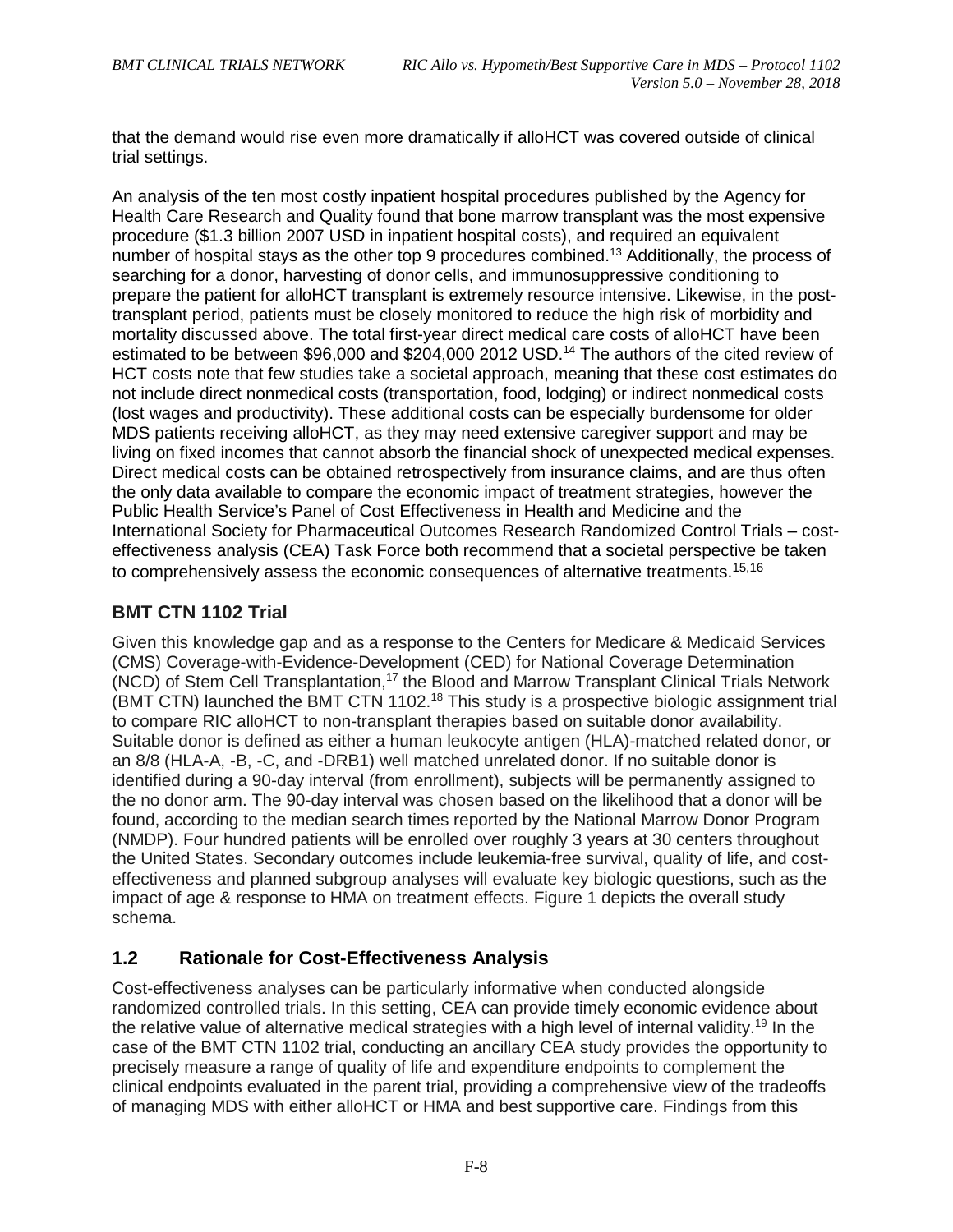study potentially may set a new standard of care for older patients with high risk MDS who are considered candidates for alloHCT.

This study is particularly important because alloHCT is the only potentially curative treatment for MDS, but is also among the most expensive medical procedures in the United States. For example, in pilot data from 38 MDS patients undergoing alloHCT at the Medical College of Wisconsin, the average total cost per patient was \$212,069 for the first two years posttransplant (range \$45,619 – \$528,572). (Wael Saber, Personal communication)

This study will provide important information about the comparative effectiveness of alloHCT relative to standard care with HMA or best supportive care. The outcome measures include life years, quality-adjusted life years, health plan direct medical expenditure and patient out of pocket expenditure, and productivity impact. The primary analysis will calculate the incremental cost-effectiveness ratio (ICER), a measure that reflects expenditure per QALY gained. Results will be calculated over the plausible range of willingness to pay in the United States (from \$20,000 to \$200,000 per QALY gained).  $20-22$ 

Several prior studies have evaluated cost and quality of life outcomes for MDS patients treated with alloHCT<sup>23-31</sup> and non-transplant therapy<sup>32-35</sup>. However, none of the previous studies included patients as old as age 75, or long-term tracking of outcomes. As a result, the findings of this ancillary study will be an important contribution to the literature by providing outcomes for older patients (age 50-75), and tracking outcomes for up to 3 years post-enrollment.

In addition, no prior studies of alloHCT or non-transplant therapy have attempted to quantify a comprehensive range of economic outcomes that includes patient out of pocket medical expenditures and work productivity impact. . This is particularly important in the case of the treatments compared in BMT CTN 1102 because alloHCT requires substantial hospital stays and non-medical costs for patients and their families can be substantial. Although many transplant centers provide subsidized housing to families, costs associated with transportation and living away from home, plus associated work loss, may pose significant burdens for patients and families. Moreover, patients may face the possibility of exceeding lifetime insurance caps, exposing them to the full cost of care thereafter. For older patients who may be retired and living off of a fixed income, the financial burden of alloHCT may be especially pronounced.

By prospectively collecting data on costs and productivity loss of patients and their families participating in the BMT CTN 1102 clinical trial, this CEA of alloHCT versus HMA or best supportive care presents a time sensitive opportunity to comprehensively determine the costeffectiveness of these two alternative options.

# <span id="page-76-0"></span>**2. STUDY OBJECTIVES**

# <span id="page-76-1"></span>**2.1 Objective 1**

From the perspective of the payer (health insurer), to determine direct medical expenditure associated with alloHCT and HMA or best supportive care over the course of the trial.

a. Based on trial results, use modeling to estimate lifetime direct medical expenditures

*Hypothesis 1*: Direct medical expenditure will be significantly greater for patients who receive alloHCT compared to those who receive HMA or best supportive care.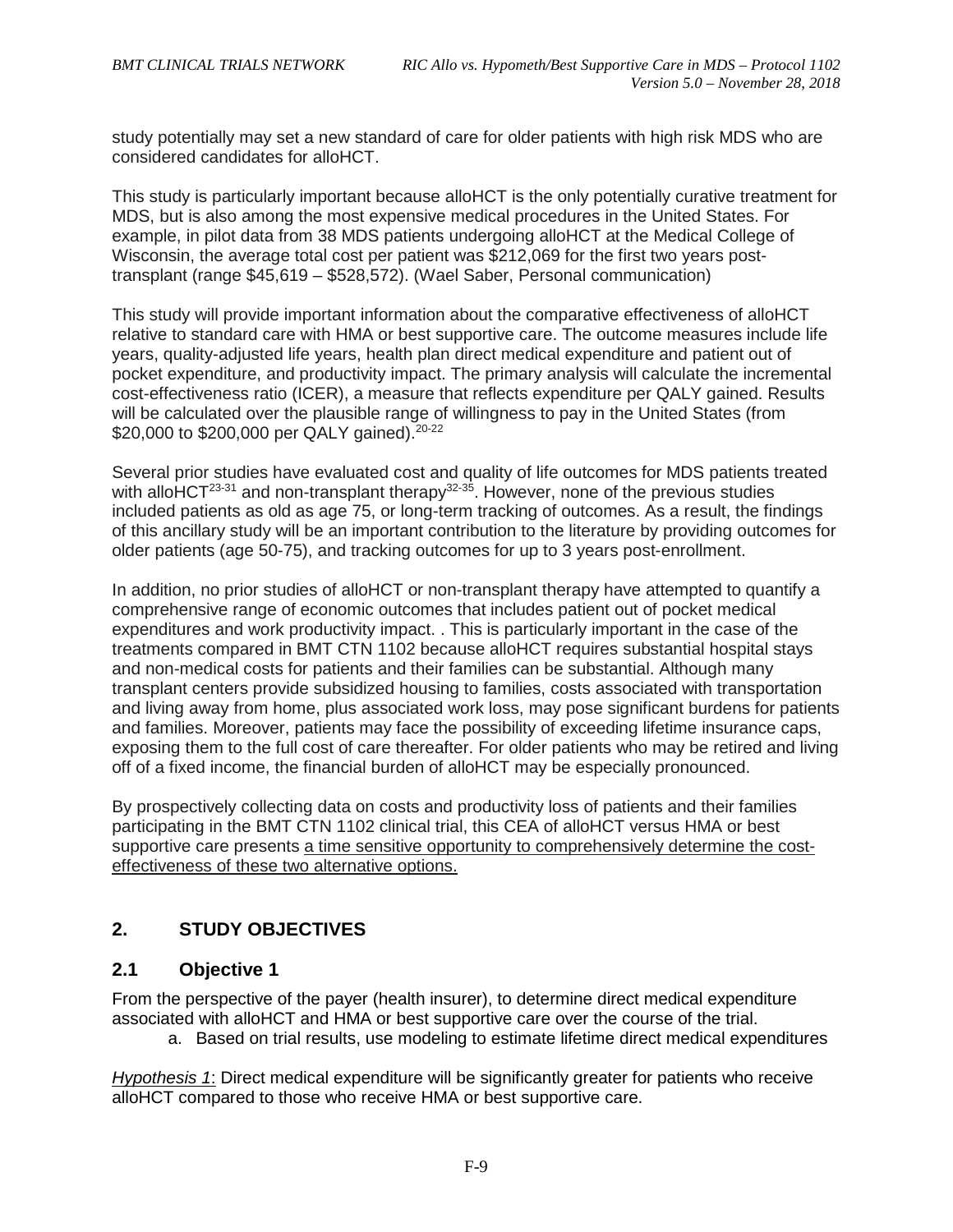# <span id="page-77-0"></span>**2.2 Objective 2**

From the patient perspective, estimate and compare the economic hardship associated with use of alloHCT and HMA or best supportive care over 18 months, by directly surveying patients..

a. Estimate the proportion of patients/families that experience economic hardship as defined by out-of-pocket-costs, financial hardship(a composite measure of the inability to pay bills, recent income loss, need to borrow money or current debt) and loss of work productivity.

*Hypothesis 2*: Out-of-pocket expenditures will be significantly greater for patients who receive alloHCT compared to those who receive HMA or best supportive care.

*Hypothesis 3:* The likelihood of financial hardship will be higher for patients who receive alloHCT compared to those who receive HMA or best supportive care.

*Hypothesis 4:* Patients who receive alloHCT will experience a greater loss of work productivity compared to those who receive HMA or best supportive care

#### <span id="page-77-1"></span>**2.3 Objective 3**

To estimate short-term and lifetime quality adjusted life years (QALYs) associated with alloHCT and HMA or best supportive care. Short-term QALYs will be estimated directly from the trial while lifetime QALYS will be estimated through modeling.

*Hypothesis 5*: Patients receiving alloHCT will have significantly more QALYs than patients receiving HMA or best supportive care.

#### <span id="page-77-2"></span>**2.4 Objective 4**

Using the information from objectives 1-3, to estimate the cost-effectiveness of alloHCT compared to HMA or best supportive care from the societal and health insurer perspective.

*Hypothesis* 6: AlloHCT will be more cost effective than HMA or best supportive care, from both a health insurer and a societal perspective, at a cost-effectiveness threshold of \$100,000US per QALY.

# <span id="page-77-3"></span>**3. METHODS**

#### <span id="page-77-4"></span>**3.1 Study Design**

This ancillary CEA assesses the relative value of RIC alloHCT versus HMA or best supportive care through the incremental cost effectiveness ratio (ICER). The ICER is equal to costs divided by quality-adjusted life years (QALY), resulting in the cost per quality-adjusted life year. Costs for this study will be measured using cost diary surveys administered to patients at 1 month, 7 months and 19 months from the date of study enrollment. A QALY is a metric that measures the duration and quality of life based on health state utility data collected from quality of life surveys administered in the parent BMT CTN 1102 study. The ICER, as a cost-effectiveness endpoint, is recommended by numerous groups, including the US Preventive Services Task Force on Cost-Effectiveness in Health and Medicine.<sup>36</sup>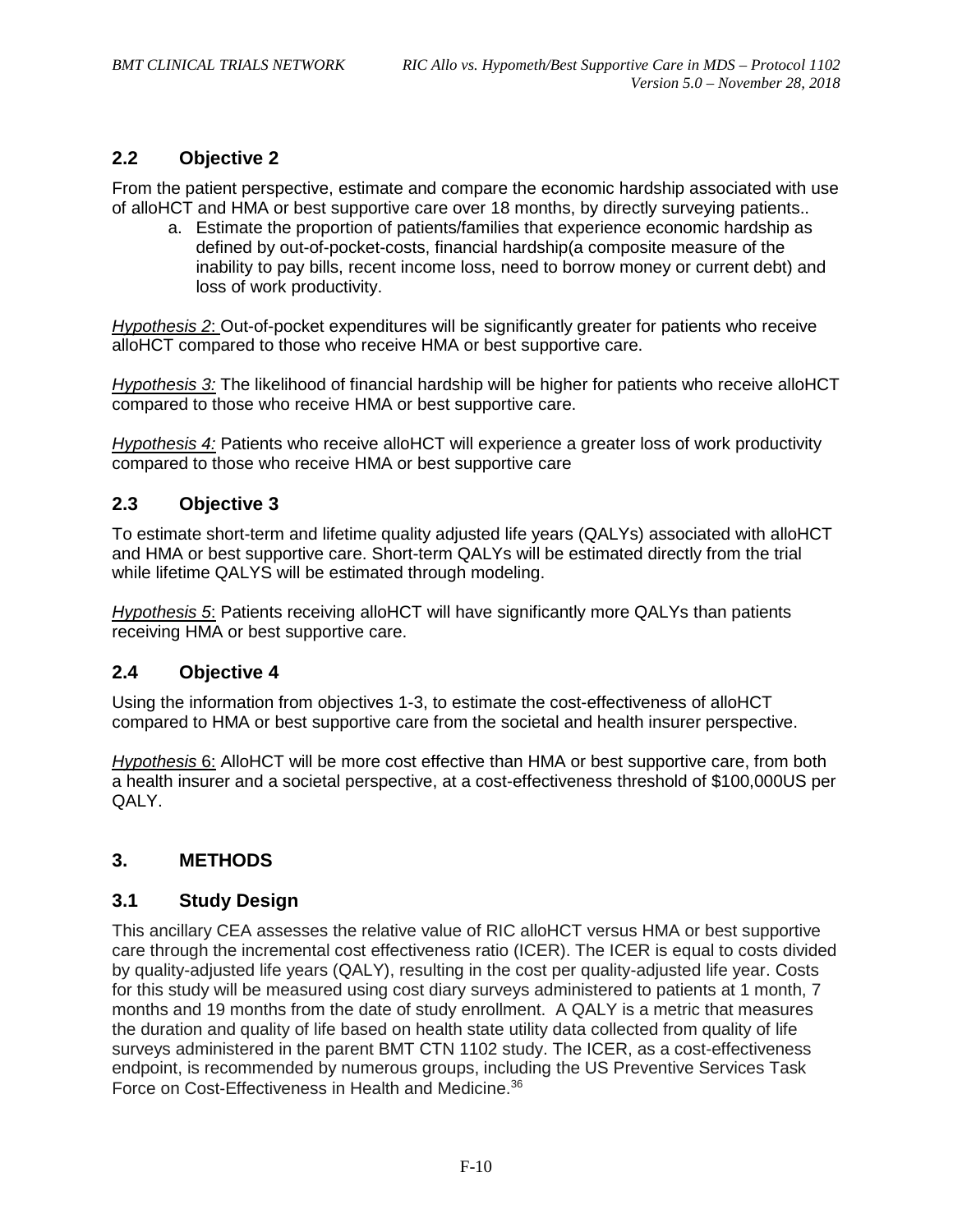# <span id="page-78-0"></span>**3.2 Study Population**

Patients eligible to participate in the BMT CTN 1102. A biologic assignment trial open to patients age 50 – 75 with MDS.

#### <span id="page-78-1"></span>**3.2.1 Inclusion Criteria**

• Any patient who provided consent to participate in the parent study BMT CTN1102 is eligible to participate in the CEA study. In addition, patients enrolled in the CEA study must:

- Sign the CEA research consent form

-Complete the patient contact information form with a mailing address for the cost diary surveys

- Have a bone marrow biopsy that indicates they are eligible for HCT

#### <span id="page-78-2"></span>**3.2.2 Exclusion Criteria**

• Primary language spoken: Languages other than English

#### <span id="page-78-3"></span>**3.2.3 Enrollment Procedures**

- 1) Eligible patients presented with the option of participating in BMT CTN 1102, will at the same time be given the option to participate in the parallel CEA. Patients will be informed that they can have a caregiver/family member/alternate contact help with completing the surveybut an alternate contact is not required to participate in the CEA study.
- 2) For participants providing consent to participate in BMT CTN 1102 and the CEA, the Transplant Center Study Coordinator will complete the following CEA forms with the patient within 14 days of the patient's enrollment date. The Study Coordinator will:
	- a) Complete **HIPAA Authorization Form** (See Appendix F) with patient.
	- b) Complete **Patient Contact Information Form/Optional Alternate Contact Information Form** (See Appendix F) with patient.
	- c) Complete **CEA Consent Form** with patient (See Appendix F)
	- d) Securely send, by Email or fax, items a,b and c to SRG. Email: [1102SRGTeam@nmdp.org;](mailto:1102SRGTeam@nmdp.org) Fax: 612-294-4370

Note: Transplant Center Study Coordinators will also be responsible for emailing or faxing immediate notification to SRG if a patient withdraws from the study or dies.

3) CEA Coordinating Center staff located at Fred Hutchinson Cancer Research Center will:

a) Receive email notifications from The Emmes Corporation when a patient has enrolled to the CEA study and follow-up with transplant coordinators who have not submitted patient CEA enrollment forms. Obtainthe **HIPAA Authorization Form** and **CEA Consent Form** from SRG to request health insurance claims data from health insurers after completion of the study.

4) The SRG team located at CIBMTR will: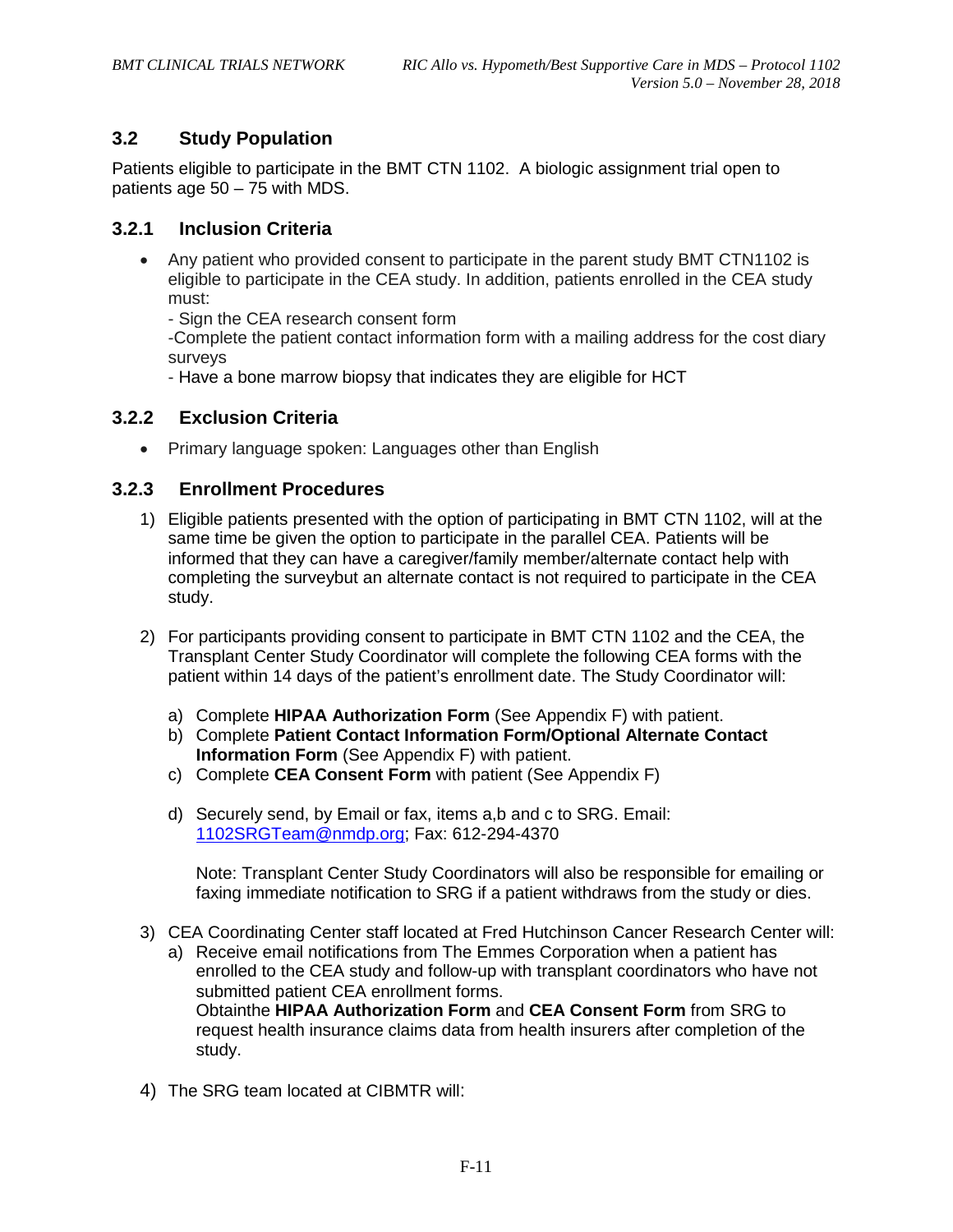b) Call the alternate contact/caregiver to address any questions they may have in assisting the patient in completing the survey for the CEA study and confirming contact information. Add patients and agreeing alternate contacts to system to track mailing and receipt of cost diary surveys.

#### <span id="page-79-0"></span>**3.3 Study Period**

#### <span id="page-79-1"></span>**3.3.1 Coordination between BMT 1102 Clinical Centers, Survey Research Group, and CEA Coordinating Center**

Following enrollment in the BMT CTN 1102 parent trial, patients will have 30 days to be enrolled in the ancillary CEA. This will involve a cooperative effort between transplant coordinators, CEA coordinating center staff at the Fred Hutchinson, and the SRG at CIBMTR.

The SRG is already conducting the Quality of Life (QoL) assessments to be used in both the clinical study and the CEA. Therefore, communication about those patients enrolled in both studies will be necessary for the SRG to administer the additional surveys ascertaining cost data for the CEA.

#### <span id="page-79-2"></span>**3.3.2 Index Date for Assessment Surveys and Study Arm Assignment**

The biologic assignment design of the BMT CTN 1102 necessitates a waiting period of up to 90 days between enrollment in the trial and assignment to the non-transplant HMA or best supportive care arm of the study. This poses several methodological challenges for data collection. While the date of transplantation provides a clinically meaningful date for patients to reference when providing estimates of costs incurred, no such date occurs for individuals assigned to the non-transplant HMA or best supportive care arm. Many of these patients will enter the study having already received treatment for MDS, making the date of treatment initiation an imperfect reference date that if used only for the non-transplant arm could bias the results of the CEA by allowing more follow-up time over which costs could accrue. Bias in the opposite direction could occur if the 90-day mark is used as a reference for non-transplant patients.

To overcome potential biases by use of a natural reference date, individuals in both arms of the study will be assigned the date of enrolment into BMT CTN 1102 as the baseline reference date.

There may be a lag of up to 30 days between when a patient signs a consent form and when they are enrolled in the BMT CTN 1102 CEA ancillary study. This is due to the enrollment process in the parent study. After a patient signs their consent form for the 1102 parent study, they have up to 60 days to complete a bone marrow biopsy to determine their eligibility for HCT. Search for a donor also begins at the time a patient signs their BMT CTN 1102 study consent form. If the patient's bone marrow biopsy indicates they are not eligible for HCT, then they are not enrolled in the study, even though they have signed a consent form. If the patient's bone marrow biopsy indicates they are eligible for HCT, the patient's transplant center completes an enrollment form. The parent study's Quality of Life (QOL) survey time points are then based on that enrollment date, post-bone marrow biopsy.

The enrollment date for the CEA ancillary study will also be the date a transplant center completes a parent study enrollment form, which may be up to 30 days after signing the consent forms for both the parent and ancillary studies. To be enrolled in the BMT CTN 1102 ancillary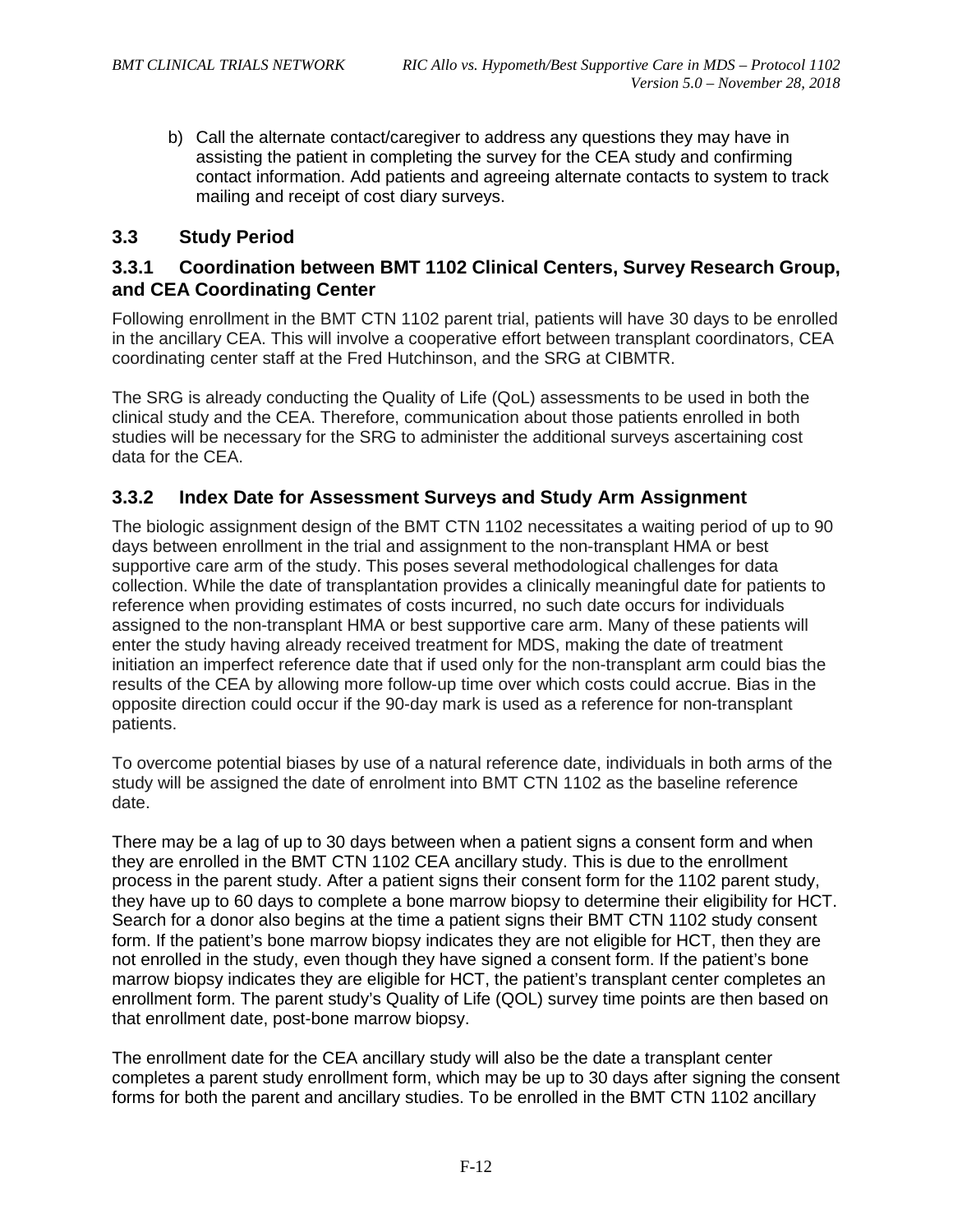CEA study, patients must sign the parent study consent form, the ancillary study consent form, have a bone marrow biopsy that indicates they are eligible for HCT, and have an enrollment form completed by their transplant center. The 1-month, 7-month and 19-month CEA survey dates will be based off of the enrollment date to the 1102 parent study, and not the date a patient signs their consent form.

The biologic assignment design of the patient to the HCT or best supportive care arm in the BMT CTN 1102 study occurs naturally when a patient finds a suitable donor for HCT or if they are unable to find a suitable donor within 90 days of signing their BMT CTN 1102 study consent form. The BMT CTN 1102 CEA ancillary study will use the biologic assignment of the parent study.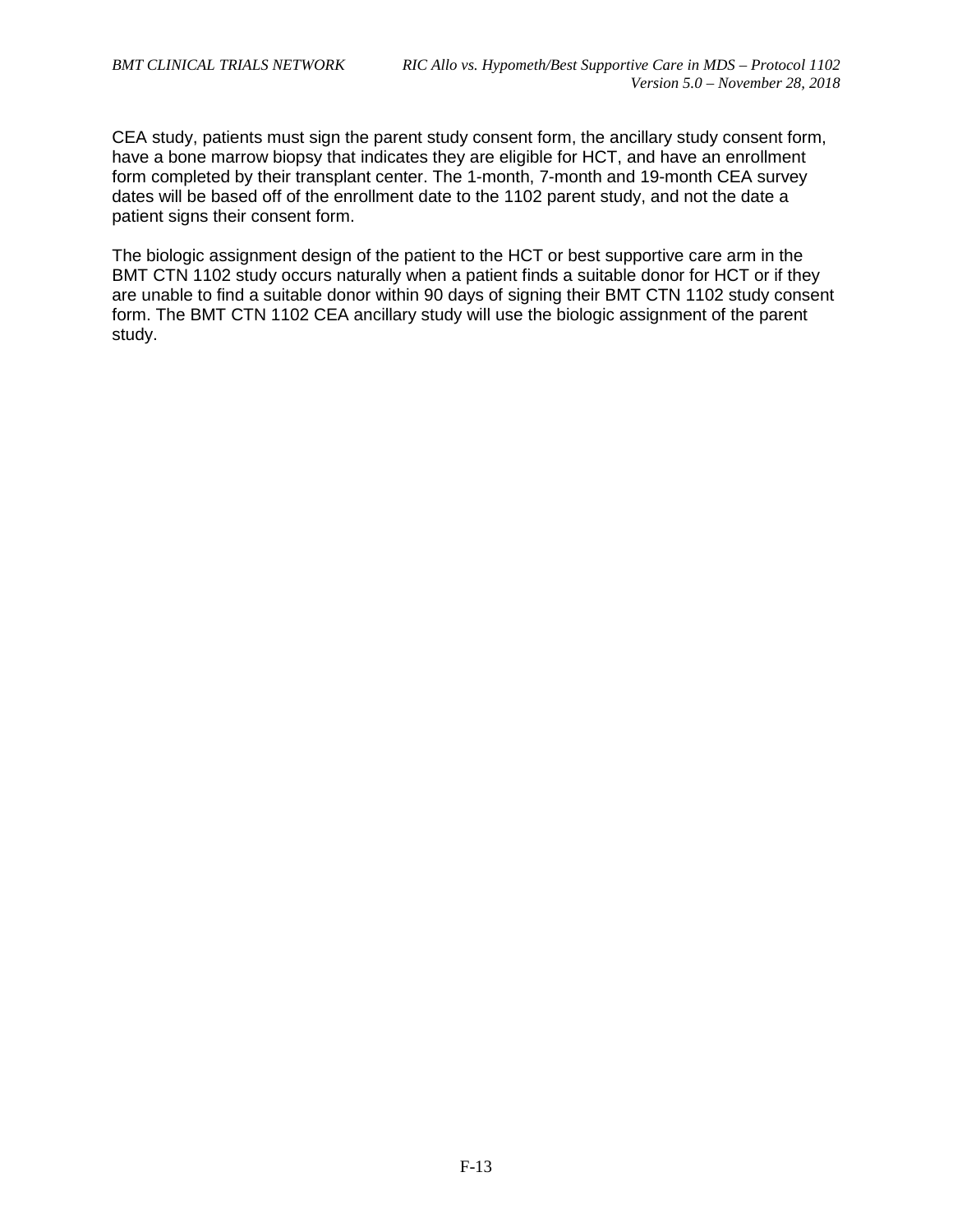

# **Figure 1 Study schema for patients enrolled in BMT 1102**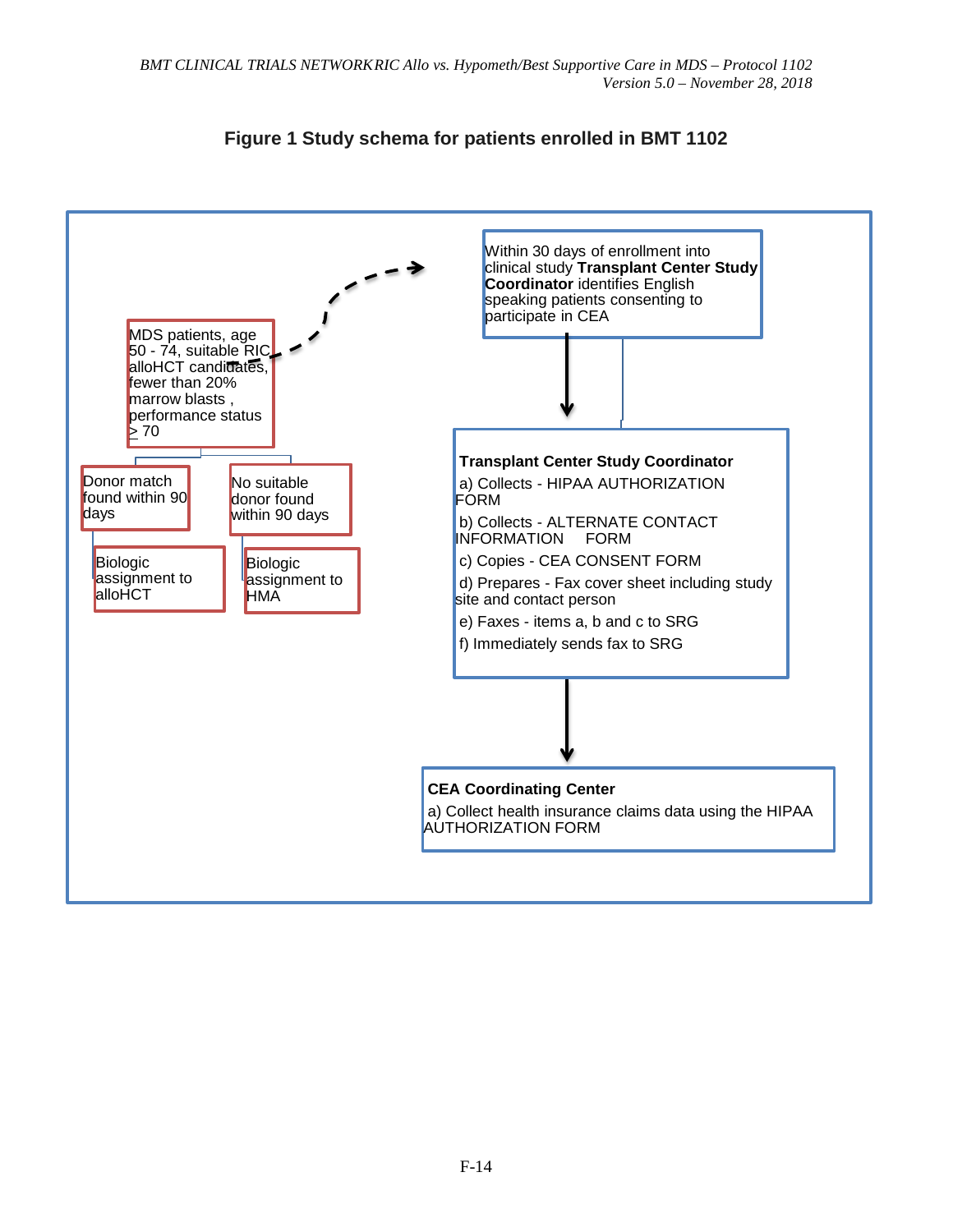# <span id="page-82-0"></span>**3.4 Data Sources**

To comprehensively evaluate the cost-effectiveness of RIC alloHCT versus HMA or best supportive care, this study uses information from **three separate data sources**:

- Health insurance reimbursement records
- II. Mail-out survey
	- a. Cost diary
	- b. Work Productivity and Activity Impairment Questionnaire (WPAI)
- III. Previously collected QOL data

#### **Cost information will be collected in four distinct areas** (Table 1)**.**

|    | <b>Cost Category</b>      | <b>Description</b>                              | <b>Providing Information</b> |
|----|---------------------------|-------------------------------------------------|------------------------------|
|    | Direct medical care costs | Health insurance reimbursements                 | Health insurer               |
|    | Out-of-pocket costs       |                                                 |                              |
|    | Direct medical care costs | Copays, deductibles, uncovered<br>medical bills | Patient                      |
|    | Direct non-medical costs  | Transportation, accommodation,<br>child care    | Patient                      |
| З. | Indirect costs            | Lost productivity                               | Patient                      |
|    |                           |                                                 |                              |

#### **Table 3 Summary of Cost Information to be Collected**

# <span id="page-82-1"></span>**3.4.1 Direct Medical Care Costs Payer: Health Insurance Reimbursements**

Participants who consent to participate in BMT CTN 1102 will be given the option to participate in the parallel economic analysis. Those providing consent will be asked to provide the name(s) of their health insurer(s), the policy holder's name and date of birth, the health insurance group number(s) and policy identification number(s) (we anticipate that some patients will have multiple insurance plans).

This information will be used to request health care claims records from insurers for the period beginning 12-months prior to the date of enrollment, through 3-years following enrollment. To account for administrative delays in claims data processing, requests will be **made at least 42 months following** the date of enrollment. Claims will be requested from health insurers in batches with batch size dependent on patient accrual to the parent study and subsequent accrual into the CEA. Requests will be made regardless of outcome (i.e. for patients who remain in remission, relapse, or die).

# <span id="page-82-2"></span>**3.4.2 Out-of-Pocket Costs**

In addition to health insurance expenditure, the study will collect out of pocket expenditures directly from patients and/or the alternate contact nominated by the patient. Patients and contacts are invited to jointly participate because: there may be periods where patients are unable to provide information due to illness; patients usually have a team of people supporting them in different capacities and at different times; and to encourage discussion, recall, and reconciliation of potential expenses. These costs will include direct medical care costs for patients (e.g. copays, deductibles and uncovered medical bills) and direct non-medical patient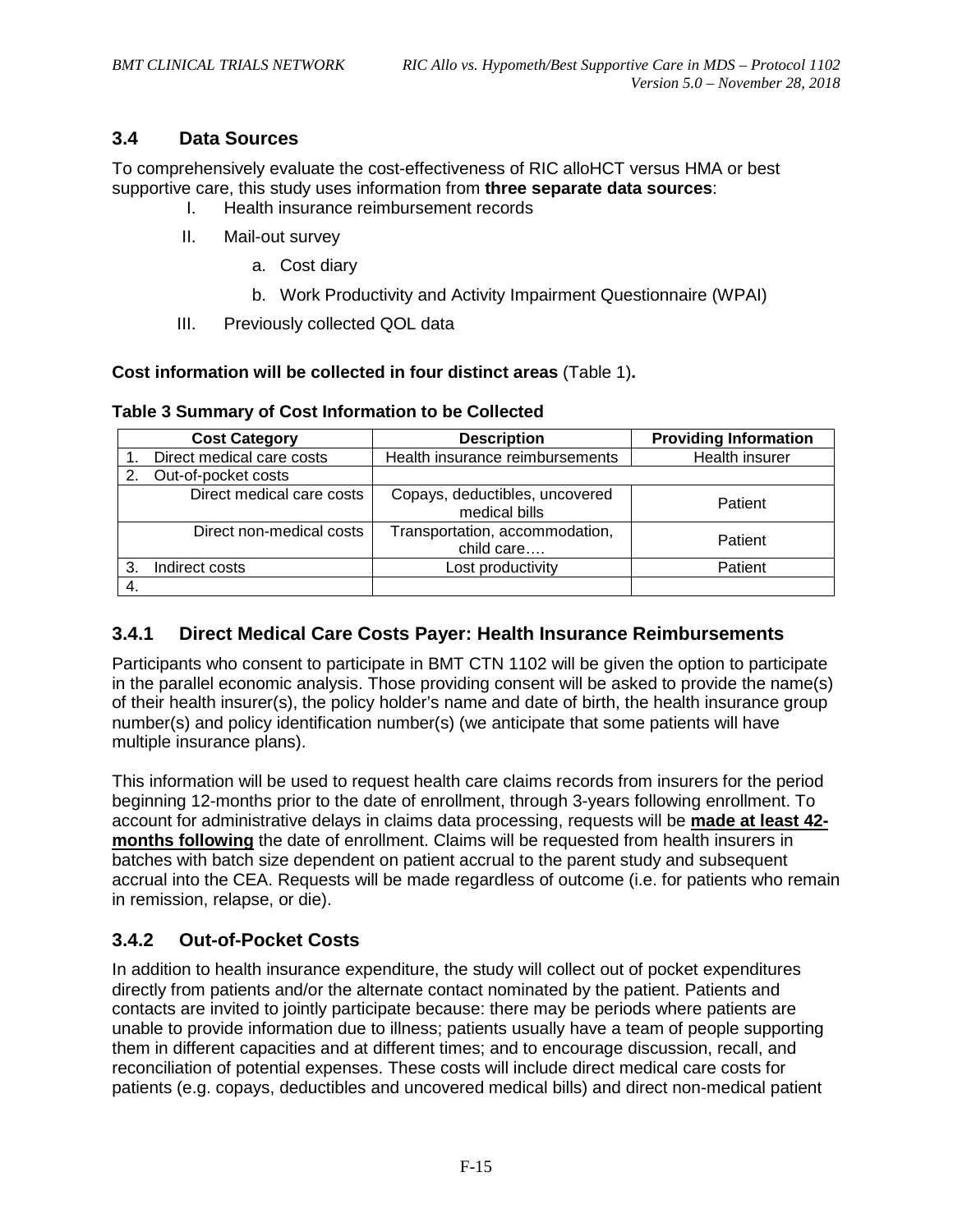costs: transportation costs, travel time and distance, and accommodation costs. The survey is an adaptation of the cost diary method used by Goossens and colleagues. [37](#page-92-1)

Patients will be mailed paper surveys by SRG and will return them to SRG at 1, 7 and 19 months post enrollment. SRG will contact patients and alternate contacts by phone to encourage returning the surveys if not received 14 days after sending.

# <span id="page-83-0"></span>**3.4.3 Indirect costs: Work Loss Related to Illness and Treatment (Productivity Costs)**

Patient time spent away from work will be estimated using the Work Productivity and Activity Impairment Questionnaire (WPAI). The WPAI measures work time missed as well as work and activity impairment due to a specific health issue.<sup>38</sup> The WPAI's validity has been established in a number of diseases and has proven a useful tool for measuring relative differences between treatment groups in clinical trials, including cancer, in patients with and without disease.

# <span id="page-83-1"></span>**3.4.4 Valuing Patient Work Loss**

The value of hours recorded for patient work loss will be estimated using wages from the Bureau of Labor Statistics for the sex, age, location and employment category of patients.

# <span id="page-83-2"></span>**3.4.5 Financial Hardship**

Financial hardship experienced by the patient will be captured by a set of four questions that capture the inability to pay bills, recent income loss, need to borrow money or current debt. The responses to these four questions will be combined into a composite index of financial hardship. This measure of financial hardship has been previously used and validated by Shankaran et al.<sup>39</sup>

# <span id="page-83-3"></span>**3.4.6 Cost Data Collection Mechanisms**

Hard copy surveys mailed out by SRG will be used to collect data on costs and work productivity. Using the cost diary method and WPAI methods described in previous sections, a SRG staff member will mail the patient a cost diary at 1 month, 7 months and 19 months from the date of study enrollment. We selected the first survey time point to be 1 month after patient enrollment in order to improve the likelihood that the patient or alternate contact will be able to collect and track their cost and time data (4).

| <b>Instrument</b>         | <b>N</b> items | <b>Month Post-enrollment</b> |  |    |  |
|---------------------------|----------------|------------------------------|--|----|--|
|                           |                |                              |  | 19 |  |
| Cost diary                |                |                              |  |    |  |
| <b>Patient WPAI</b>       |                |                              |  |    |  |
| <b>Financial Hardship</b> |                |                              |  |    |  |
| <b>TOTAL N ITEMS</b>      | 21             |                              |  |    |  |
| ANTICIPATED TIME PATIENT  | 15-30 min      |                              |  |    |  |

# **Table 4 Cost Data Collection**

Given that the SRG is already contacting patients in BMT CTN 1102 to collect QoL data at specified time points, the CEA will contract with SRG to collect the additional economic data at 1 month, 7 months and 19 months follow-up. This approach is likely to improve participant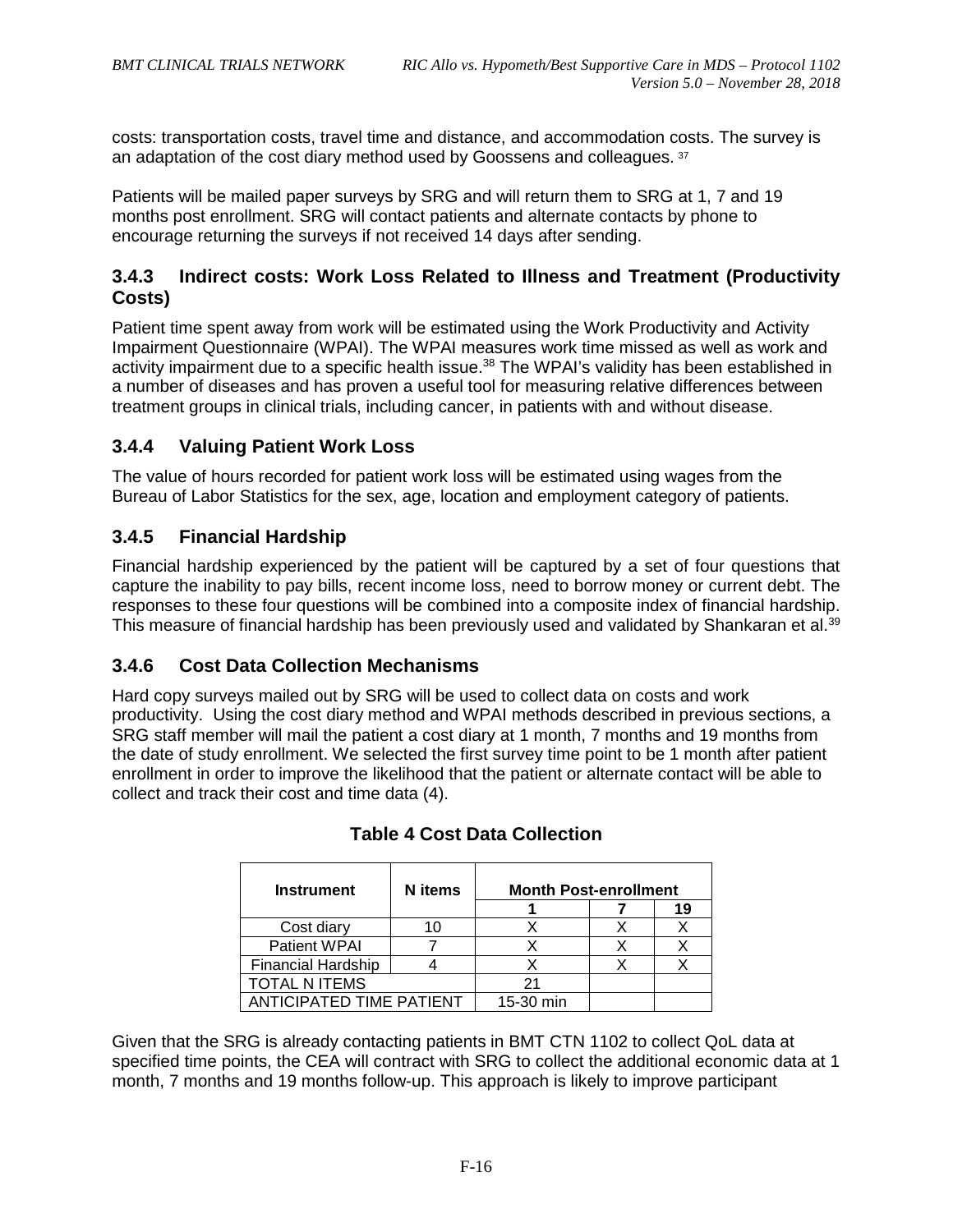response by making SRG the single point of contact for study participants while avoiding the need for an internet connection or fluency with filling out online surveys.

# <span id="page-84-0"></span>**3.4.7 Measuring Quality Adjusted Life Years**

Quality of life and clinical data collected from the parent study will be used for the CEA study to provide an estimate for quality adjusted life years (QALYs). QALYs make up the denominator of the ICER, the cost effectiveness measure for this study.

The EQ-5D contains a five-item survey with three response levels per item measuring mobility, self-care, usual activities, pain/discomfort and anxiety/depression. Since there are 5 dimensions with 3 levels there are a total of 720 different health states, each with their own health utility value. The health utility value is then multiplied by the length of time spent in that health state to determine each patient's QALY. SF-36 scores will also be converted to health state utilities using the SF6D algorithm in order to calculate QALYs per patient.<sup>40</sup> We will estimate and compare results using the QALYs (and health utility values) estimated from both instruments since there is no single agreed upon "best" way to measure health state utilities. Measuring QALYs using these two approaches will allow us to evaluate the stability of estimates as a function of survey instrument selection.

# <span id="page-84-1"></span>**3.5 Outcomes/Endpoints**

# <span id="page-84-2"></span>**3.5.1 Primary Endpoint**

The primary end-point for the analysis will be the cost per QALY from the third party payer perspective with two time horizons: (1) within trial (at 3 years post enrollment), and (2) lifetime using simulation modeling.

# <span id="page-84-3"></span>**3.5.2 Secondary Endpoints**

The secondary end-point is the cost per quality-adjusted life year from the societal perspective, a broader measure that captures health insurer direct medical care costs and patient out-ofpocket direct medical and direct non-medical costs[.19](#page-91-2)[,41](#page-92-5) Patient productivity costs (captured as part of QALY calculations) will be reported separately.

# <span id="page-84-4"></span>**4. STATISTICAL CONSIDERATIONS**

# <span id="page-84-5"></span>**4.1 Analysis of Costs**

# <span id="page-84-6"></span>**4.1.1 Study Perspective and the use of Health Insurer Reimbursements**

It is recommended that the comparative analysis of costs in CEAs be conducted from both a health system perspective and a broader societal perspective.<sup>15[,16](#page-90-13)</sup> For the evaluation of the costs of alloHCT and HMA or best supportive care, the primary analysis will take the third party payer perspective where only payer direct medical expenditures are considered.

#### $C$ Total =  $C$ Direct Medical Expenditures

Reimbursement records will be used to measure health plan expenditure for MDS care. The trial includes MDS patients that are age  $50 - 75$ , and a substantial proportion are expected to be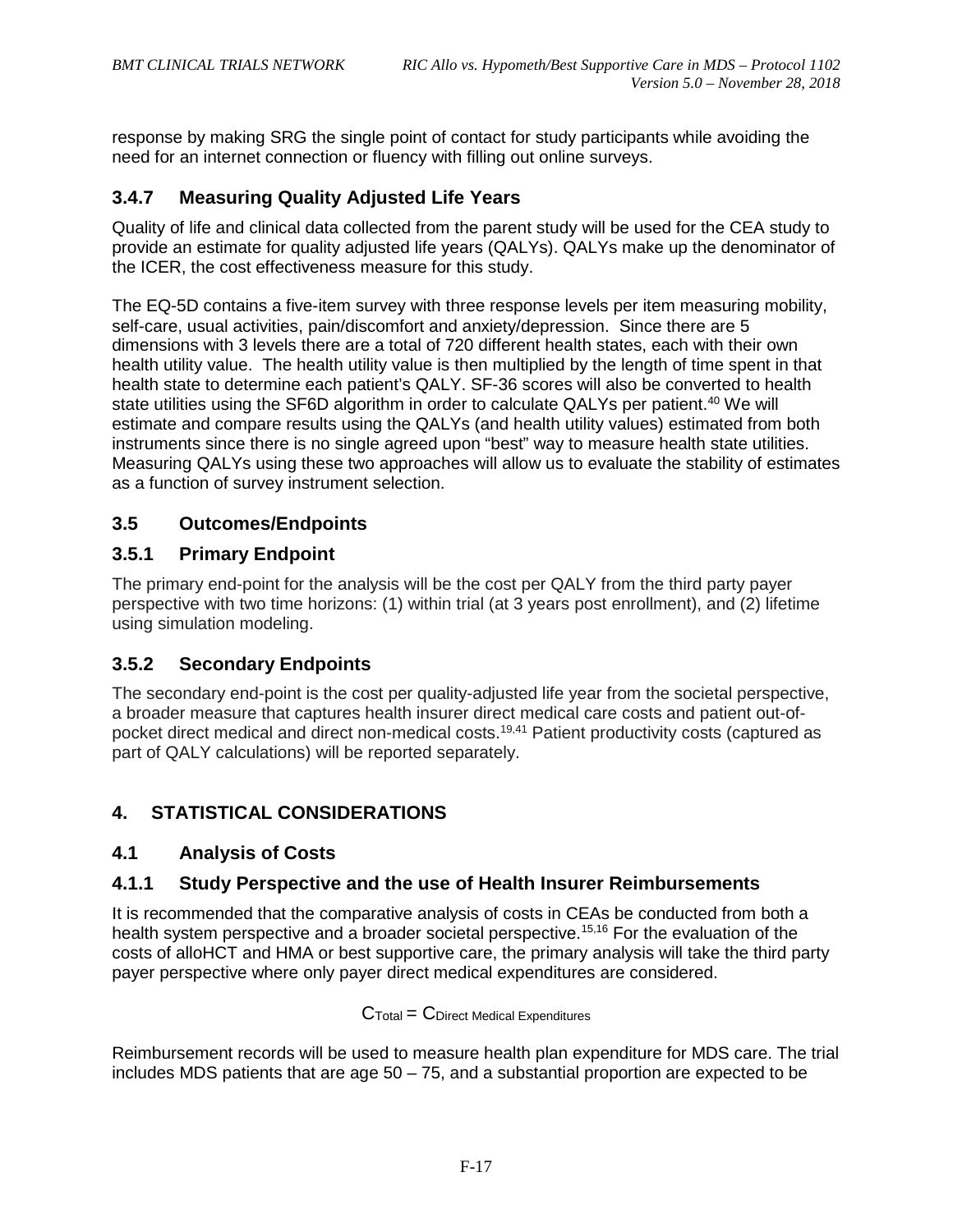enrolled in Medicare plans. All public and private insurance records will be requested and included in the primary analysis.

A secondary analysis will be to evaluate cost-effectiveness from a broader societal perspective that includes health plan expenditure, patient out of pocket expenditure, and patient productivity costs.

CTotal = CDirect Medical Care Payer + CDirect Medical Care Patient + CDirect Non-Medical Patient

To avoid double counting, indirect productivity costs for patients will not be included in the ICER calculations but recorded separately (patient indirect productivity costs are captured in the QALY).

#### <span id="page-85-0"></span>**4.1.2 Direct Medical Care Costs Payer**

The null hypothesis is that there is no difference between the total costs of direct medical care for patients who receive alloHCT versus HMA or best supportive care.

For the base case analysis, the mean difference in disaggregate costs and total cost between patients (i.e. the incremental cost) who receive alloHCT and hypomethylating therapy or standard or care will be analyzed. In order to estimate potential differences in cost in the two arms of the BMT CTN 1102 clinical trial, first the arithmetic mean of total per patient costs will be calculated for each arm of the trial. Differences in the arithmetic mean cost for each arm of the trial will be compared using a t-test. While in practice, the t-test is fairly robust to non-normality owing to the central limit theorem,<sup>[42](#page-92-6)</sup> cost data are often highly skewed (e.g., small portions with very high costs), which calls into question the validity of a direct comparison of arithmetic means. Therefore, we will also evaluate differences in total costs of the two treatment strategies using non-parametric bootstrap methods<sup>42</sup> and the Kaplan-Meier Sample Average estimation (KMSA) technique.<sup>43</sup> These nonparametric techniques minimize bias due to the problems of censoring and skewed data.

Using cost histories from the patients in each study arm, the KMSA technique determines the mean cost (*M*) over the time period of interest as:

$$
M = \sum_{i} \widehat{S}_{i} \widehat{C}_{i}
$$

where  $S_i$  denotes the probability of the event occurring in the i<sup>th</sup> month and  $\hat{C}_i$  is the average cost among patients who are alive at the beginning of the i<sup>th</sup> month and  $\hat{S}$  is the estimated survival probability obtained from the Kaplan-Meier curve. Specifically,  $\hat{S}$  is the estimated probability of being alive at the beginning of the i<sup>th</sup> month. Lin *et al*.<sup>[43](#page-92-7)</sup> demonstrate that the KMSA estimator is unbiased and consistent as long as (i) censoring is independent in time and (ii) the time intervals for the cost analysis are sufficiently narrow. The design of the treatment trial is consistent with independent censoring and the time intervals incorporated into cost data collection provide appropriately narrow time intervals. Lin *et al*. also show that the KMSA estimator is asymptotically normal with easily estimated variances, permitting standard twosample parametric testing.<sup>43</sup> For the purposes of this analysis, monthly time intervals will be used.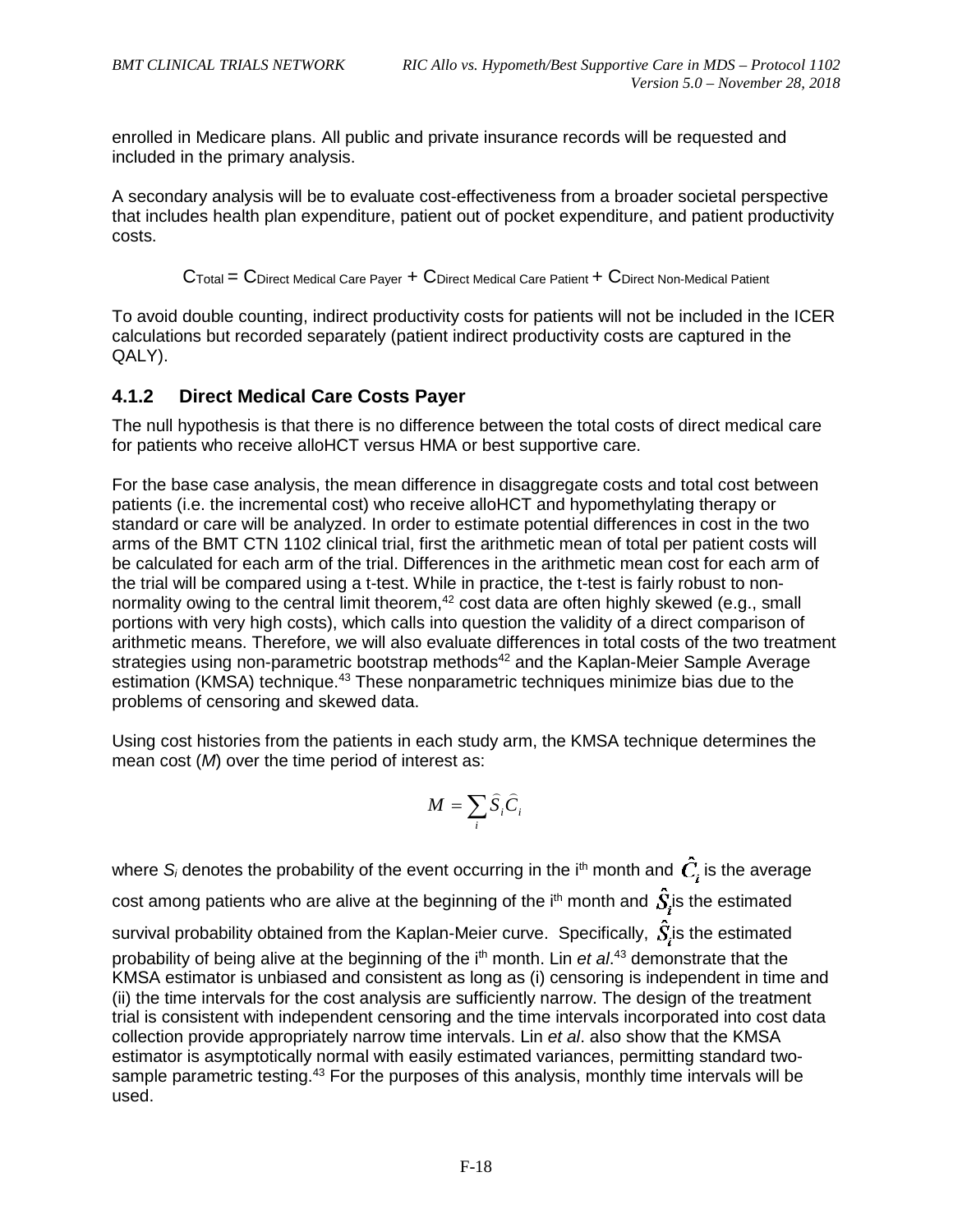Finally, a regression-based KMSA model developed by Lin will be used account for baseline patient characteristics that could influence costs, to account for clustering within study centers, and to evaluate the uncertainty provided by the use of these different analytic techniques as an analytic sensitivity analysis.<sup>37,[44,](#page-92-8)[45](#page-92-9)</sup>

#### <span id="page-86-0"></span>**4.1.3 Out-of-pocket and Personal Costs**

The same analytic approach described in section 4.2.2 will be used for out-of-pocket and indirect costs. Direct medical costs paid by patients will be based on patient information ascertained through the online or telephone surveys. Direct non-medical costs will be disaggregated into transportation, accommodation, telecommunication, and other costs. These costs will then be combined to calculate the total out-of-pocket costs incurred. Indirect costs for patients will be presented separately.

#### <span id="page-86-1"></span>**4.2 Analysis of Effectiveness: Quality Adjusted Life Years**

Health state utilities derived from the EQ-5D. Secondary analyses will use the SF-36 (using the SF-6D algorithm)<sup>40,[46](#page-92-10)</sup> to derive utilities. Utility scores will be combined with survival data from BMT CTN 1102, to calculate QALYs using the area under the curve method.<sup>44</sup> The analysis of QALYs will follow the same analytic approach used for the analysis of; using KMSA for the base case followed by mixed effects modeling. Baseline health state utilities will be included as a covariate in multivariate analysis of the difference in QALYs between alloHCT and HMA or best supportive care to account for possible differences in baseline utility between groups.<sup>47</sup>

#### <span id="page-86-2"></span>**4.3 Analysis of Incremental Cost Effectiveness**

If objectives 1 and 3 show either treatment alternative is less costly and more effective (greater QALYs) than the other alternative, it is said to *dominate* and no numerical estimate of incremental cost-effectiveness is required. Instead the estimated reduction in cost and improvement in quality-adjusted survival, and the associated uncertainty in these estimates, will be reported. If no strategy dominates, the incremental difference in cost and/or QALYs, and the associated uncertainty in these estimates, will be reported.

The *incremental cost-effectiveness* of one alternative over another is derived using the following formula:

Incremental cost-effectiveness<sub>A</sub> =  $(C_A - C_B)/(E_A - E_B)$ 

Where  $C_A$  and  $C_B$  refer to average total costs of each alternative and  $E_A$  and  $E_B$  refer to average total effectiveness for each alternative, respectively. The resulting incremental costeffectiveness ratio (ICER) can then be used to make a judgment on the value provided by alternative A when compared to alternative B as it represents the investment required for each additional unit of effect gained.

All analyses of cost and effectiveness will be completed on an intent-to-treat basis.

# <span id="page-86-3"></span>**4.4 Lifetime Horizon and Simulation Modeling**

Mean costs and mean QALYs as estimated using data collected by objectives 1-3, will be used as input in a health economic simulation model. The model will be used to project lifetime health outcomes based on within-trial (ie. 3-year) overall survival (OS), quality of life, and medical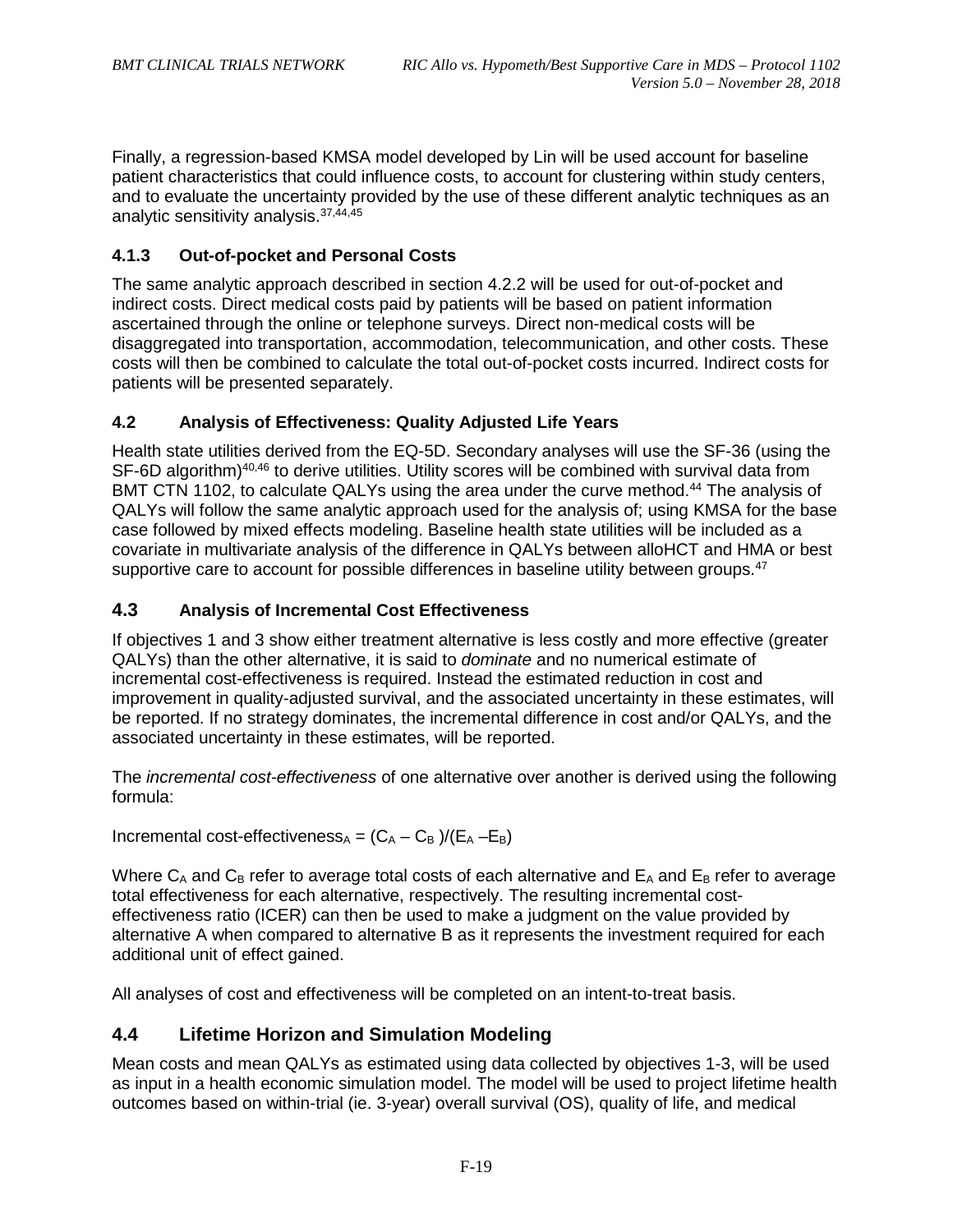expenditure trends. Different parametric survival functions will be considered to extrapolate within trial results, including: Weibull, Gompertz, exponential, log-normal and generalized gamma distributions[.48](#page-92-12) The base case analysis survival function will be selected using the Akaike Information Criterion (AIC).<sup>49</sup> Cox-Snell residuals will be plotted as a confirmatory test to identify the function with the best fit to the observed data.<sup>50</sup> The mean number of life-years for patients in each group will be estimated as the area under the OS curve.<sup>51</sup> QALYs will be estimated from OS by weighting with utility values obtained from the analysis of utility data. Projected utility weights for long-term survivors will be based on monthly trends in utility as observed for those who survive the year following treatment initiation or transplant. Projected utility weights for the last 6 months of life will be based on utilities for the last 6 months of life for persons who die during the year following treatment initiation or transplant. In the case where insufficient numbers of persons have died within 6 months of their survey, we will use patient's baseline utility scores as an estimate for quality of life in the last 6 months of life.

Similarly, for those who survive through the end of the study observation period, we will project costs over a lifetime horizon modeled as described above, dividing costs into two periods: continuing care and death costs. Continuing care costs will be based on monthly trends in costs observed for those who have survived the year following treatment initiation or transplant. Death costs, defined as costs of care during the last 6 months of life for persons who have died, will be based on costs of care observed for those who die during the year following treatment initiation or transplant. Costs will be modeled based on projected survival (see above).

# <span id="page-87-0"></span>**4.4.1 Uncertainty Analysis**

One-way and probabilistic uncertainty analyses will be conducted to characterize uncertainty around the base case results. In one-way uncertainty analyses, we will calculate incremental QALYs, incremental expenditure, and the incremental cost-effectiveness ratio using low and high survival, quality of life, and expenditure values derived from the 95% confidence interval bounds. This procedure demonstrates the influence of each input on incremental outcomes, and will be plotted in the form tornado diagrams. In probabilistic uncertainty analyses, we will evaluate the joint uncertainty in outcomes by sampling from the distributions all model inputs, propagating those values through the model, and obtaining the resulting distribution of incremental QALYs, incremental expenditure, and the incremental cost-effectiveness ratio. In this procedure we will assign mathematical distributions to all of the model inputs (hazard ratio=log-normal, expenditure=normal, quality of life=beta), conduct 10,000 Monte Carlo simulations, and results will be used to calculate 95% credible intervals for life years, QALYs, and expenditures[.52](#page-93-0) Uncertainty in the primary CEA endpoint will be evaluated using costeffectiveness acceptability curve (CEAC) plots.<sup>53</sup>

In the case where an incremental cost-effectiveness ratio is computed (higher costs, higher QALYs), cost-effectiveness acceptability curves will be created to characterize the level of probability that the intervention is cost-effective at different willingness-to-pay thresholds (e.g., \$50,000, \$100,000 per QALY)[.54](#page-93-2)

One-way sensitivity analyses will be conducted on all parameters to determine their individual impact on results with parameters varied within one standard deviation or error from their base case value.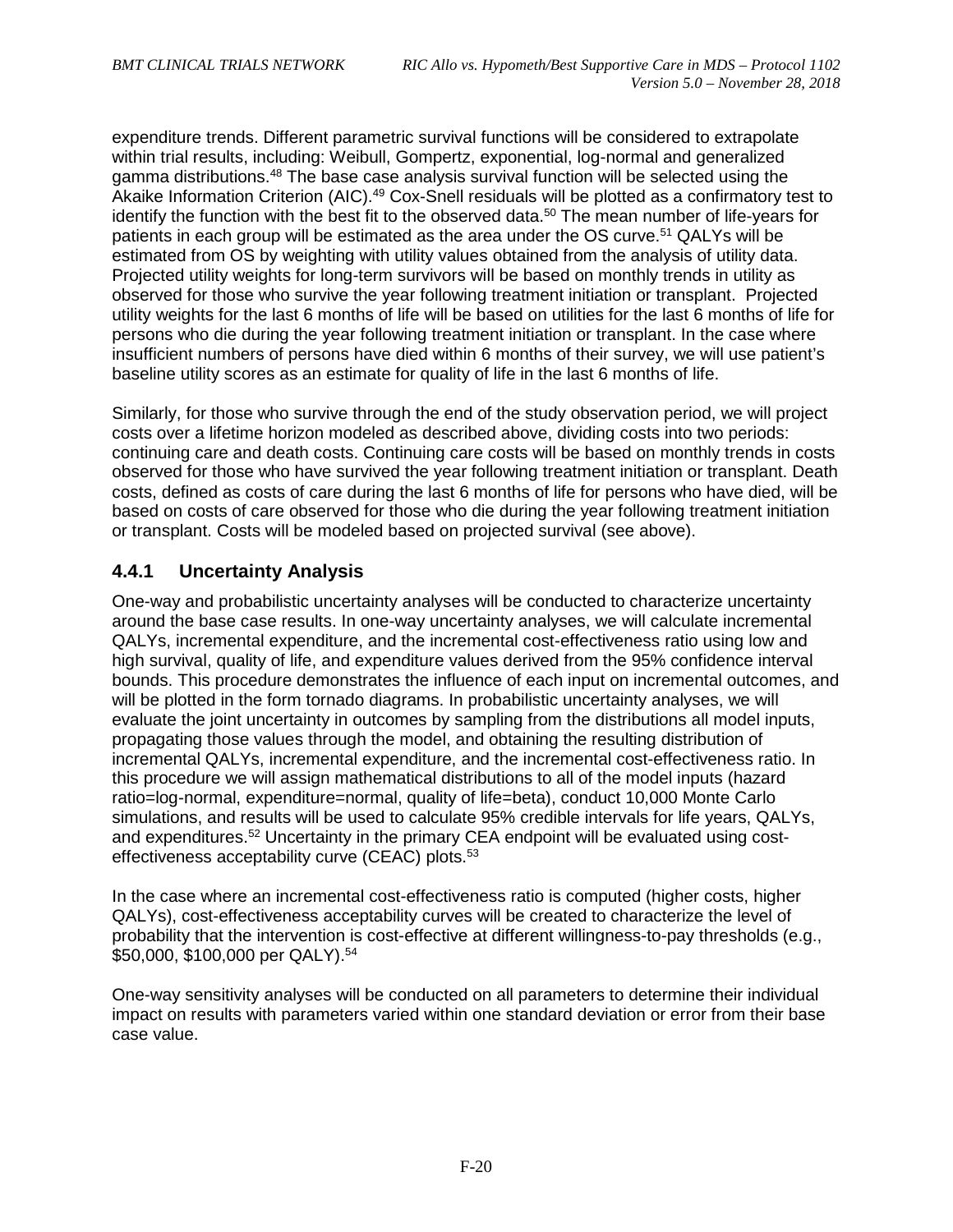# <span id="page-88-0"></span>**4.5 Base Year Cost Counting and Discounting**

All costs will be converted to base year costs (2014, the year 1102 began enrolling patients). The medical consumer price index<sup>55</sup> and the US Consumer Price Index for All Urban Consumer[s56](#page-93-4) will be used to covert direct medical costs and non-medical costs, respectively. Costs and outcomes that occur 12-months post study entry, will be discounted at a rate of 3% annually with sensitivity analyses completed with discount rates of 1% and 5%[.16](#page-90-13)

#### <span id="page-88-1"></span>**4.6 Missing Data**

Missing direct medical care costs (payer) data is not anticipated. However, missing quality of life, out-of-pocket, productivity and caregiving cost data may occur for several reasons including entire surveys being incomplete due to censoring due to death or loss to follow up or intermittent patient non-response. If the amount of missing data exceeds 10% for any particular item, we will explore the mechanism of missingness. Random effects models will be used if data is missing completely at random (MCAR) and the presence of informative missingness is assumed. Under the assumption that the data are missing at random (MAR), $57$  we will impute missing data using multiple imputation.77

#### <span id="page-88-2"></span>**4.7 Sample Size and Power**

The targeted sample size for this ancillary cost-effectiveness analysis is determined by the number of patients enrolling in the parent study, BMT CTN 1102 and by the percent of patients who do not find a matched donor within 90 days of enrollment in the parent study. Assuming that 80% of BMT CTN 1102 participants agree to enroll in the economic study, and a 10% loss to follow up over the study period, the targeted sample size is 270 (162 alloHCT, 108 non-HCT) if donor availability is 60%. If donor availability is 70%, the targeted sample size is 320 (224 alloHCT, 96 non-HCT).

The primary research question is whether costs and/or effects, measured as QALYs, differ between MDS patients age 50 – 74 years receiving either alloHCT or HMA or best supportive care. Table 3 presents the power associated with each objective and the CEA using the sample size assumptions described above. Other parameter assumptions used in these calculations include the difference in mean disease-attributable direct medical expenditure between a sample of 38 patients receiving alloHCT at the Medical College of Wisconsin (\$172,532 (95% CI: \$79,618-\$265,446), SD=\$92,914) and the mean disease-attributable direct medical expenditure of MDS patients receiving HMA presented in Wang et al.<sup>58</sup> Minimally clinically important difference in QALYs based on utility values provided by the EQ-5D and SF-6D (0.147, SD 0.294) were used to estimate the expected difference in effects,<sup>59</sup> and for ICER calculations, we used a correlation between cost and effect of 0.25.

Estimates of power for ICERs use the Incremental Net Benefit (INB) method to calculate the point estimate and confidence interval.<sup>60</sup> This approach is derived from the statistical test of whether the net monetary benefit is significantly different from zero by performing a sensitivity analysis of the willingness to pay (WTP) threshold. Because there is not an explicit WTP threshold in the United States, we will evaluate INB over a plausible range of WTP values ranging from \$50,000 to \$200,000 (Table 3).

The results of the power calculations show that regardless of the assumptions used, the difference in costs and effects between the treatments with the target sample size results in power of >0.98 for all analyses.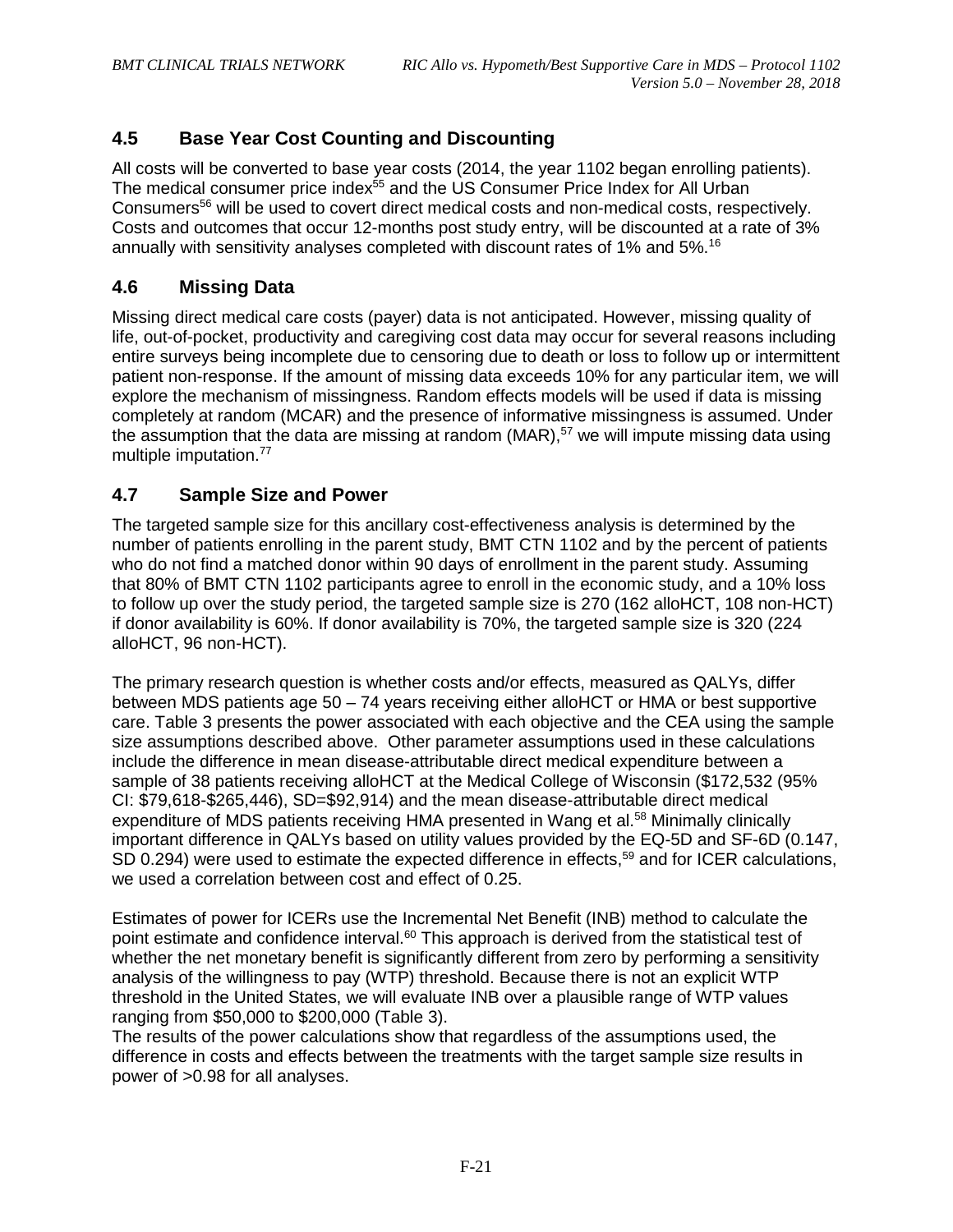# **Table 3 Power Calculations**

| <b>Scenario</b>                                                                                                             | <b>Hypotheses</b>                                     |             | <b>CEA Sample Size</b>                                    | <b>Power</b><br>for<br><b>Costs</b> | <b>Power</b><br>for<br>QALYs <sup>*</sup> | <b>Power</b><br>for<br><b>ICERs</b> |
|-----------------------------------------------------------------------------------------------------------------------------|-------------------------------------------------------|-------------|-----------------------------------------------------------|-------------------------------------|-------------------------------------------|-------------------------------------|
|                                                                                                                             |                                                       |             | Specific Aim 1 - Costs Direct Medical Payer (CDMP)        |                                     |                                           |                                     |
| $Ho$ . CDMP <sub>alloHCT</sub> = CDMP <sub>HMA</sub>                                                                        |                                                       |             | (162 alloHCT, 108 HMA)                                    | 0.999                               |                                           |                                     |
|                                                                                                                             | $H_a$ : CDMP <sub>alloHCT</sub> > CDMP <sub>HMA</sub> |             |                                                           | 0.999                               |                                           |                                     |
|                                                                                                                             |                                                       |             | Specific Aim 2 - Costs Out-of-Pocket and Indirect (COOPI) |                                     |                                           |                                     |
| $H_{\alpha}$ : COOPI <sub>alloHCT</sub> = COOPI <sub>HMA</sub><br>$H_{\rm a}$ : COOPI $_{\rm alloHCT}$ > COOPI $_{\rm HMA}$ |                                                       |             | (162 alloHCT, 108 HMA)                                    | 0.999                               |                                           |                                     |
|                                                                                                                             |                                                       |             | (224 alloHCT, 96 HMA)                                     | 0.999                               |                                           |                                     |
| Specific Aim 3 - Effectiveness: QALYS (E)                                                                                   |                                                       |             |                                                           |                                     |                                           |                                     |
|                                                                                                                             | $H_0$ : $E_{\text{alloHCT}} = E_{\text{HMA}}$         |             |                                                           |                                     | 0.996                                     |                                     |
| $H_{a}$ : $E_{\text{allohCT}}$ > $E_{\text{HMA}}$                                                                           |                                                       |             | (224 alloHCT, 96 HMA)                                     |                                     | 0.981                                     |                                     |
|                                                                                                                             | $H_o$ :                                               | $NB = 0$    | (162 alloHCT, 108 HMA)                                    | 0.999                               | 0.996                                     | 0.999                               |
| WTP= \$50,000<br>1-                                                                                                         | $H_a$ :                                               | $NB \neq 0$ | (224 alloHCT, 96 HMA)                                     | 0.999                               | 0.981                                     | 0.999                               |
| $2 - WTP =$                                                                                                                 | $H_0$ :                                               | $NB = 0$    | (162 alloHCT, 108 HMA)                                    | 0.999                               | 0.996                                     | 0.999                               |
| \$100,000                                                                                                                   | $H_a$ :                                               | $NB \neq 0$ | (224 alloHCT, 96 HMA)                                     | 0.999                               | 0.981                                     | 0.999                               |
|                                                                                                                             | $H_0$ :                                               | $NB = 0$    | (162 alloHCT, 108 HMA)                                    | 0.999                               | 0.996                                     | 0.999                               |
| $3$ - WTP $=$<br>\$150,000                                                                                                  | $H_a$ :                                               | $NB \neq 0$ | (224 alloHCT, 96 HMA)                                     | 0.999                               | 0.981                                     | 0.998                               |
|                                                                                                                             | $H_o$ :                                               | $NB = 0$    | (162 alloHCT, 108 HMA)                                    | 0.999                               | 0.996                                     | 0.999                               |
| WTP=\$200,000<br>4-                                                                                                         | $H_a$ :                                               | $NB \neq 0$ | $(224$ alloHCT, 96 HMA)                                   | 0.999                               | 0.981                                     | 0.999                               |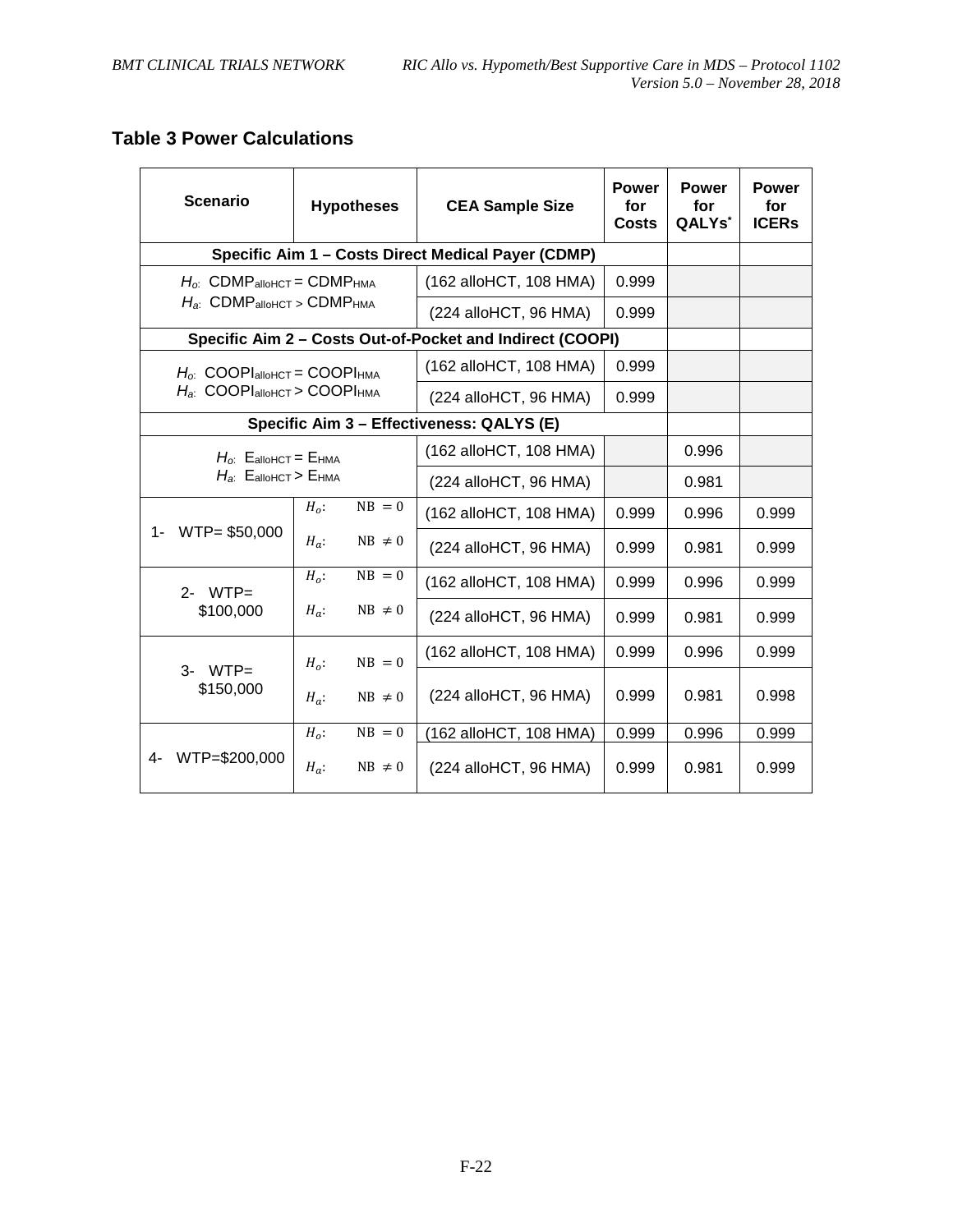# <span id="page-90-0"></span>**5 REFERENCES**

1. Aul C, Gattermann N, Schneider W. Age-related incidence and other epidemiological aspects of myelodysplastic syndromes. British journal of haematology 1992;82:358-67.

2. Sant M, Allemani C, Tereanu C, et al. Incidence of hematologic malignancies in Europe by morphologic subtype: results of the HAEMACARE project. Blood 2010;116:3724-34.

3. Ma X, Does M, Raza A, Mayne ST. Myelodysplastic syndromes: incidence and survival in the United States. Cancer 2007;109:1536-42.

<span id="page-90-1"></span>4. Rollison DE, Howlader N, Smith MT, et al. Epidemiology of myelodysplastic syndromes and chronic myeloproliferative disorders in the United States, 2001-2004, using data from the NAACCR and SEER programs. Blood 2008;112:45-52.

<span id="page-90-2"></span>5. Troy JD, Atallah E, Geyer JT, Saber W. Myelodysplastic syndromes in the United States: an update for clinicians. Annals of medicine 2014.

<span id="page-90-3"></span>6. Cogle CR, Craig BM, Rollison DE, List AF. Incidence of the myelodysplastic syndromes using a novel claims-based algorithm: high number of uncaptured cases by cancer registries. Blood 2011;117:7121-5.

<span id="page-90-4"></span>7. Greenberg P, Cox C, LeBeau MM, et al. International scoring system for evaluating prognosis in myelodysplastic syndromes. Blood 1997;89:2079-88.

<span id="page-90-5"></span>8. Garcia-Manero G. Myelodysplastic syndromes: 2012 update on diagnosis, riskstratification, and management. American journal of hematology 2012;87:692-701.

<span id="page-90-6"></span>9. Greenberg PL, Attar E, Bennett JM, et al. Myelodysplastic syndromes: clinical practice guidelines in oncology. Journal of the National Comprehensive Cancer Network : JNCCN 2013;11:838-74.

<span id="page-90-7"></span>10. Sierra J, Perez WS, Rozman C, et al. Bone marrow transplantation from HLA-identical siblings as treatment for myelodysplasia. Blood 2002;100:1997-2004.

<span id="page-90-8"></span>11. Lubbert M, Suciu S, Baila L, et al. Low-dose decitabine versus best supportive care in elderly patients with intermediate- or high-risk myelodysplastic syndrome (MDS) ineligible for intensive chemotherapy: final results of the randomized phase III study of the European Organisation for Research and Treatment of Cancer Leukemia Group and the German MDS Study Group. J Clin Oncol 2011;29:1987-96.

<span id="page-90-9"></span>12. Silverman LR, Demakos EP, Peterson BL, et al. Randomized controlled trial of azacitidine in patients with the myelodysplastic syndrome: a study of the cancer and leukemia group B. J Clin Oncol 2002;20:2429-40.

<span id="page-90-10"></span>13. Stranges E, Russo C, Friedman B. Procedures with the Most Rapidly Increasing Hospital Costs, 2004-2007. HCUP Statistical Brief 82. Rockville, MD: Agency for Healthcare Research and Quality; 2009.

<span id="page-90-11"></span>14. Khera N, Emmert A, Storer BE, Sandmaier BM, Alyea EP, Lee SJ. Costs of Allogeneic Hematopoietic Cell Transplantation Using Reduced Intensity Conditioning Regimens. The oncologist 2014.

<span id="page-90-12"></span>15. Drummond M, Sculpher M, Torrance G, O'Brien B, Stoddart G. Methods for the economic evaluation of health care programmes. 3rd ed. Oxford: Oxford University Press; 2005.

<span id="page-90-13"></span>16. Ramsey S, Wilke R, Briggs A, et al. Good research practice for cost-effectiveness analysis alongside clinical trials: the ISPOR RCT-CEA task force report. Value in Health 2005;8:521- 33.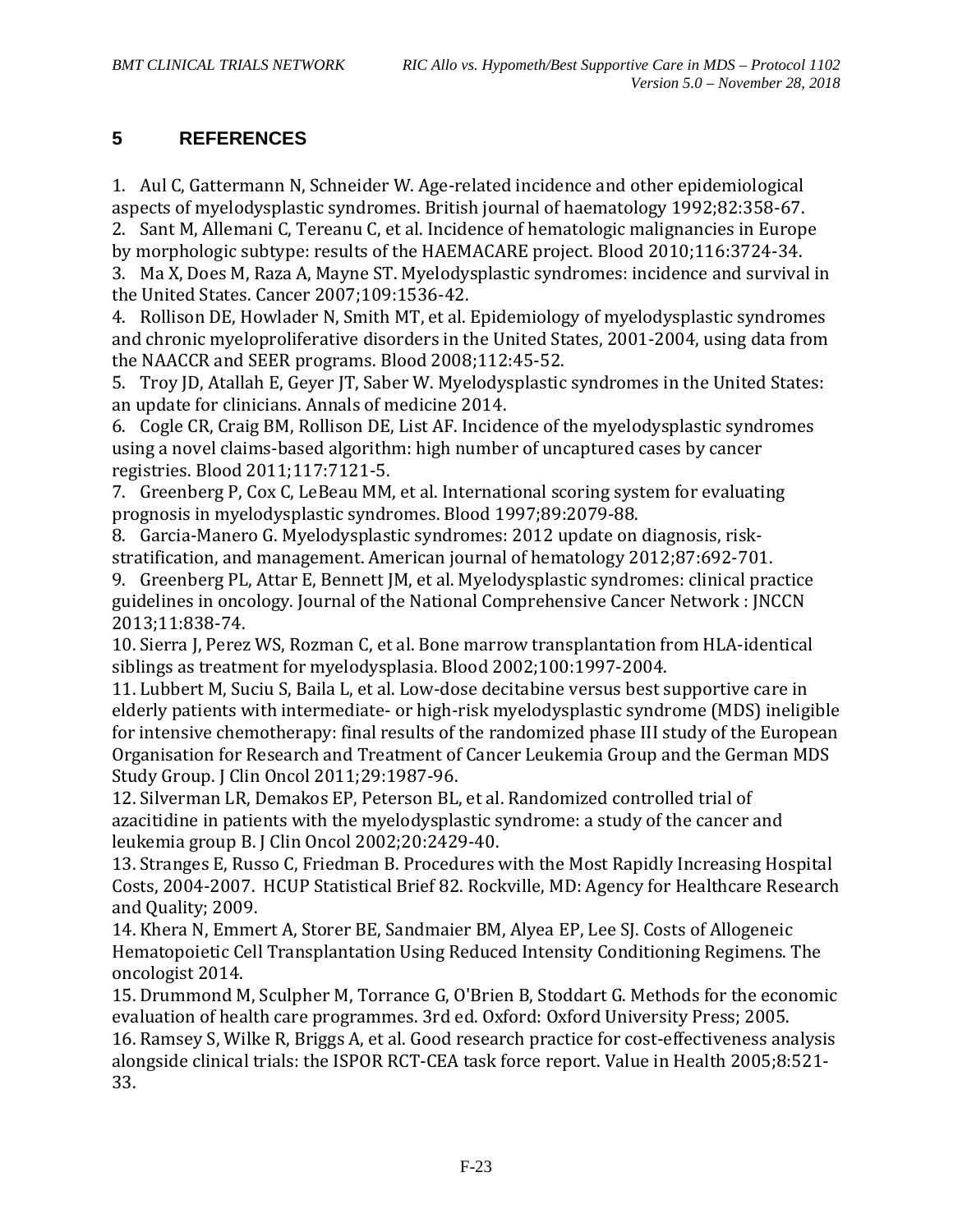<span id="page-91-0"></span>17. Porter ME. What is value in health care? The New England journal of medicine 2010;363:2477-81.

<span id="page-91-1"></span>18. Allo vs. Hypomethylating/Best Supportive Care in MDS (Blood and Marrow Transplant Clinical Trials Network #1102). (Accessed February 14

2014, at [http://clinicaltrials.gov/ct2/show/NCT02016781?term=02016781&rank=1.\)](http://clinicaltrials.gov/ct2/show/NCT02016781?term=02016781&rank=1.)

<span id="page-91-2"></span>19. Ramsey S, Willke R, Briggs A, et al. Good research practices for cost-effectiveness analysis alongside clinical trials: the ISPOR RCT-CEA Task Force report. Value Health 2005;8:521-33.

<span id="page-91-3"></span>20. Greenberg D, Bakhai A, Neumann PJ, Cohen DJ. Willingness to pay for avoiding coronary restenosis and repeat revascularization: results from a contingent valuation study. Health policy 2004;70:207-16.

21. Neumann PJ, Cohen JT, Hammitt JK, et al. Willingness-to-pay for predictive tests with no immediate treatment implications: a survey of US residents. Health economics 2012;21:238-51.

22. Neumann PJ, Sullivan SD. Economic evaluation in the US: what is the missing link? PharmacoEconomics 2006;24:1163-8.

<span id="page-91-4"></span>23. Lee SJ, Anasetti C, Kuntz KM, Patten J, Antin JH, Weeks JC. The costs and costeffectiveness of unrelated donor bone marrow transplantation for chronic phase chronic myelogenous leukemia. Blood 1998;92:4047-52.

24. Saito AM, Cutler C, Zahrieh D, et al. Costs of allogeneic hematopoietic cell transplantation with high-dose regimens. Biol Blood Marrow Transplant 2008;14:197-207. 25. Saito AM, Zahrieh D, Cutler C, et al. Lower costs associated with hematopoietic cell transplantation using reduced intensity vs high-dose regimens for hematological malignancy. Bone Marrow Transplant 2007;40:209-17.

26. Lee SJ, Klar N, Weeks JC, Antin JH. Predicting costs of stem-cell transplantation. J Clin Oncol 2000;18:64-71.

27. Svahn BM, Ringden O, Remberger M. Treatment costs and survival in patients with grades III-IV acute graft-versus-host disease after allogenic hematopoietic stem cell transplantation during three decades. Transplantation 2006;81:1600-3.

28. Costa V, McGregor M, Laneuville P, Brophy JM. The cost-effectiveness of stem cell transplantations from unrelated donors in adult patients with acute leukemia. Value Health 2007;10:247-55.

29. Pidala J, Anasetti C, Jim H. Quality of life after allogeneic hematopoietic cell transplantation. Blood 2009;114:7-19.

30. Cutler CS, Lee SJ, Greenberg P, et al. A decision analysis of allogeneic bone marrow transplantation for the myelodysplastic syndromes: delayed transplantation for low-risk myelodysplasia is associated with improved outcome. Blood 2004;104:579-85.

31. Koreth J, Pidala J, Perez WS. A decision analysis of reduced-intensity conditioning allogeneic hematopoietic stem cell transplantation for older patients with de-novo myelodysplastic syndrome (MDS): early transplantation offers survival benefit in higherrisk MDS. Blood 2011;118:56-7.

<span id="page-91-5"></span>32. Gidwani R, Khan ZM, Fenaux P, Beach CL, Pashos CL. A cost-effectiveness analysis of using azacitidine vs. decitabine in treating patients with myelodysplastic syndromes. Journal of Medical Economics 2012;15:145-54.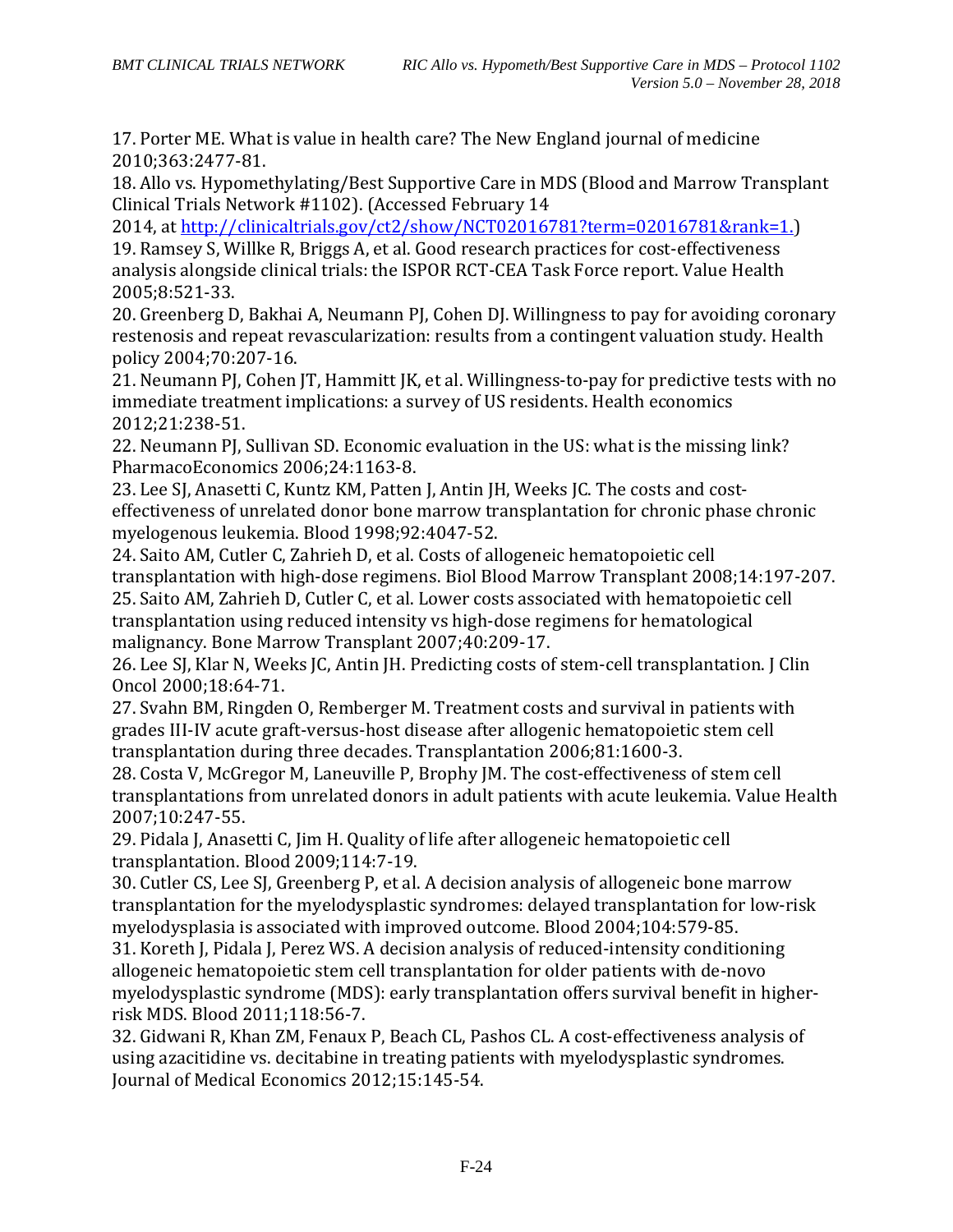33. Pan F, Peng S, Fleurence R, Linnehan JE, Knopf K, Kim E. Economic analysis of decitabine versus best supportive care in the treatment of intermediate- and high-risk myelodysplastic syndromes from a US payer perspective. Clin Ther 2010;32:2444-56. 34. Edlin R, Connock M, Tubeuf S, et al. Azacitidine for the treatment of myelodysplastic syndrome, chronic myelomonocytic leukaemia and acute myeloid leukaemia. Health Technol Assess 2010;14 Suppl 1:69-74.

35. Kornblith AB, Herndon JE, 2nd, Silverman LR, et al. Impact of azacytidine on the quality of life of patients with myelodysplastic syndrome treated in a randomized phase III trial: a Cancer and Leukemia Group B study. J Clin Oncol 2002;20:2441-52.

<span id="page-92-0"></span>36. Siegel JE, Weinstein MC, Russell LB, Gold MR. Recommendations for reporting costeffectiveness analyses. Panel on Cost-Effectiveness in Health and Medicine. JAMA 1996;276:1339-41.

<span id="page-92-1"></span>37. Goossens ME, Rutten-van Molken MP, Vlaeyen JW, van der Linden SM. The cost diary: a method to measure direct and indirect costs in cost-effectiveness research. Journal of clinical epidemiology 2000;53:688-95.

<span id="page-92-3"></span><span id="page-92-2"></span>38. Reilly MC, Zbrozek AS, Dukes EM. The validity and reproducibility of a work productivity and activity impairment instrument. PharmacoEconomics 1993;4:353-65. 39. Shankaran V, Jolly S, Blough D, Ramsey SD. Risk factors for financial hardship in patients receiving adjuvant chemotherapy for colon cancer: a population-based exploratory analysis. J Clin Oncol 2012;30:1608-14.

<span id="page-92-4"></span>40. Brazier J, Roberts J, Deverill M. The estimation of a preference-based measure of health from the SF-36. J Health Econ 2002;21:271-92.

<span id="page-92-6"></span><span id="page-92-5"></span>41. Drummond MF, Sculpher MJ, Torrance GW, O'Brien BJ, Stoddart GL. Methods for the Economic Evaluation of Health Care Programmes. Oxford: Oxford University Press; 2005. 42. Thompson SG, Barber JA. How should cost data in pragmatic randomised trials be analysed? Bmj 2000;320:1197-200.

<span id="page-92-7"></span>43. Lin DY, Feuer EJ, Etzioni R, Wax Y. Estimating medical costs from incomplete follow-up data. Biometrics 1997;53:419-34.

<span id="page-92-8"></span>44. Glick H, Doshi J, Sonnad S, Polsky D. Economic evaluation in clincial trials. Oxford: Oxford University Press; 2007.

<span id="page-92-9"></span>45. Willan A, Lin D, Manca A. Regression methods for cost-effectiveness analysis with censored data. Stat Med 2005;24:131-45.

<span id="page-92-10"></span>46. Brazier J, Roberts J. The estimation of a preference-based measure of health from the SF-12. Medical Care 2004;42:851-9.

<span id="page-92-11"></span>47. Manca A, Hawkins N, Sculpher M. Estimating mean QALYs in trial-based costeffectiveness analysis: the importance of controlling for baseline utility. Health economics 2005;14:487-96.

<span id="page-92-12"></span>48. Lee ET, Go OT. Survival analysis in public health research. Annu Rev Publ Health 1997;18:105-34.

<span id="page-92-13"></span>49. Akaike H. A new look at the statistical model identification. IEEE Trans Automat Contr 1974;19:716-23.

<span id="page-92-14"></span>50. Cleves M, Gould W, Gutierrez R, Marchenko Y, eds. An introduction to survival analysis using STATA. 2nd ed. College Station, TX: Stata Press; 2008.

<span id="page-92-15"></span>51. Willan A, Briggs A. Statistical Analysis of Cost-Effectiveness Data. Chichester, UK: John Wiley & Sons; 2006.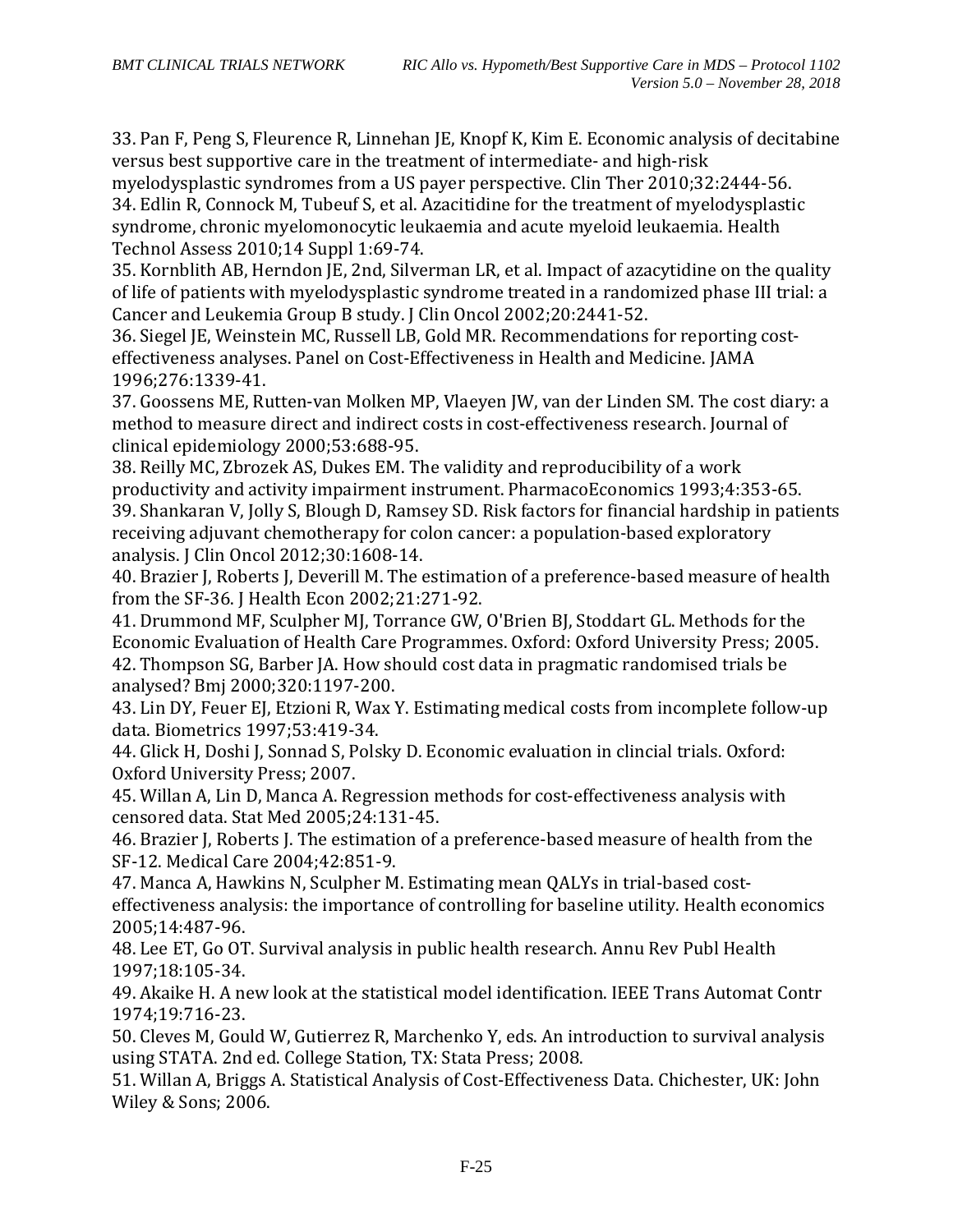<span id="page-93-0"></span>52. Briggs AH, O'Brien BJ, Blackhouse G. Thinking outside the box: recent advances in the analysis and presentation of uncertainty in cost-effectiveness studies. Annu Rev Public Health 2002;23:377-401.

<span id="page-93-1"></span>53. Fenwick E, O'Brien BJ, Briggs A. Cost-effectiveness acceptability curves--facts, fallacies and frequently asked questions. Health economics 2004;13:405-15.

<span id="page-93-2"></span>54. Shiroiwa T, Sung Y, Fukuda T, Lang H, Bae S, Tsutani K. Internation survey on willingness-to-pay (WTP) for one additional QALY gained: what is the threshold of costeffectiveness? . Health economics 2010;19:422-37.

<span id="page-93-3"></span>55. Arzykulov Z, Chichua N, Smagulova K, Khamidullina G, Mukanova S, Suriya K. Effectiveness of Chemotherapy with Oxaliplatin, Capecitabine and Bevacizumab (Xelox Plus Bev) in Second Line Therapy of Metastatic Colorectal Cancer (Mcrc). Ann Oncol 2010;21:32-.

<span id="page-93-4"></span>56. Guan Z, Xu J, Luo R, et al. Bevacizumab Plus Chemotherapy in Chinese Patients with Metastatic Colorectal Cancer: Efficacy and Tolerability Results from the Artist Study. Ann Oncol 2010;21:22-.

<span id="page-93-5"></span>57. Missing data in longitudinal studies: a review. Pensylvania State Univeristy, 2005. (Accessed March 31, 2009, at  $\frac{http://www.stat.psu.edu/~ils/.)}{http://www.stat.psu.edu/~ils/.)}$ 

<span id="page-93-6"></span>58. Wang R, Gross CP, Frick K, et al. The impact of hypomethylating agents on the cost of care and survival of elderly patients with myelodysplastic syndromes. Leukemia research 2012;36:1370-5.

<span id="page-93-7"></span>59. Walters SJ, Brazier JE. Comparison of the minimally important difference for two health state utility measures: EQ-5D and SF-6D. Quality of life research : an international journal of quality of life aspects of treatment, care and rehabilitation 2005;14:1523-32.

<span id="page-93-8"></span>60. Willan AR. Analysis, sample size, and power for estimating incremental net health benefit from clinical trial data. Controlled clinical trials 2001;22:228-37.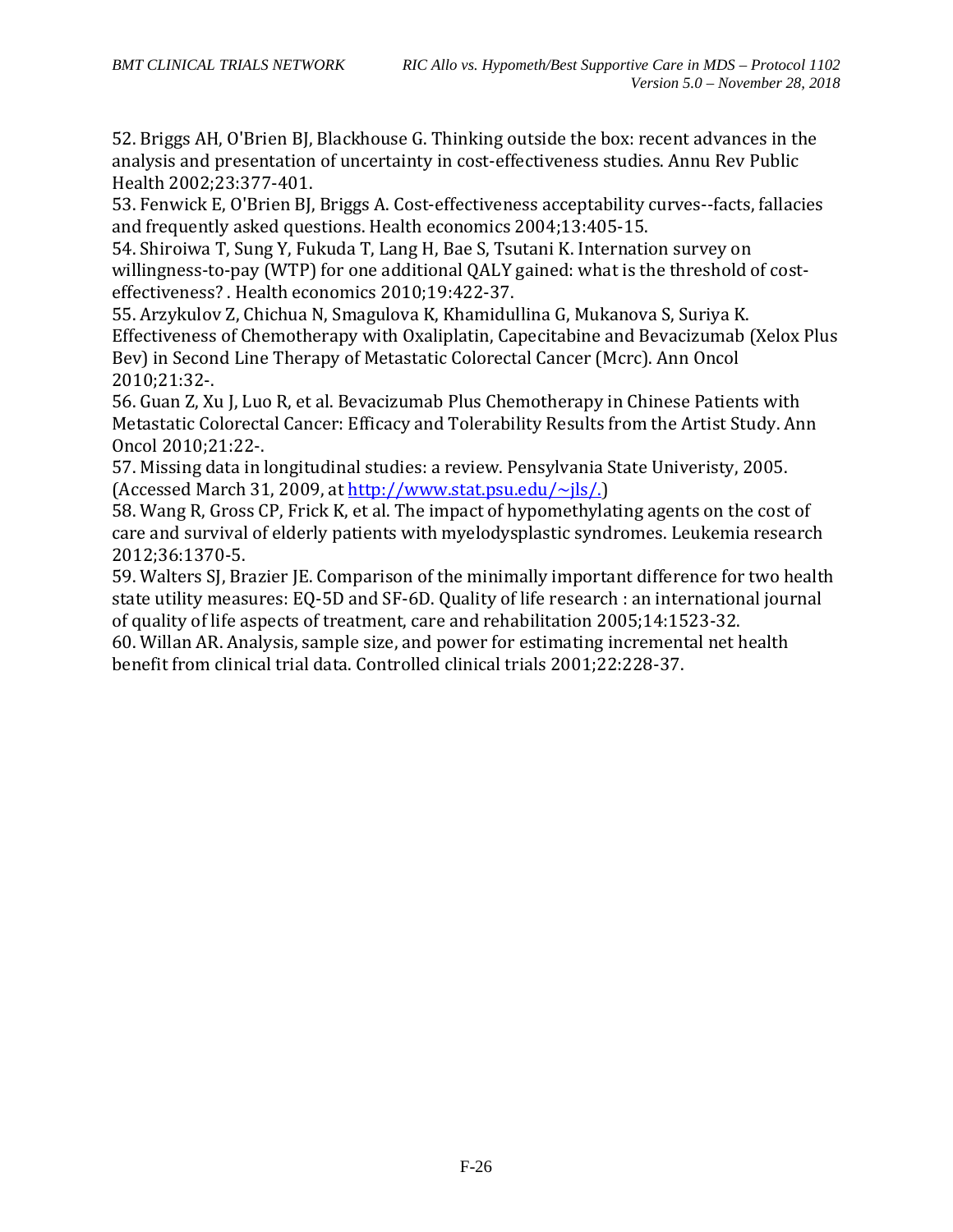# **Cost-Effectiveness Research**

# **INFORMED CONSENT**

**Study Title**: Ancillary Cost-Effectiveness Study to BMT CTN 1102

**Principal Investigator:** Scott Ramsey, MD, PhD; Email: [sramsey@fhcrc.org;](mailto:sramsey@fhcrc.org) Tel: (206) 667-7846

**Mailing Address:** 1100 Fairview Ave N, MS: M3-B232; Seattle, WA 98109

# **Cost-Effectiveness Research (Optional)**

This section of the consent form is about cost-effectiveness research that will look at how much you and your insurance pay for your treatment. The researchers want to understand how much different therapies cost. You may choose to let the researchers collect information on the cost of your treatment for this study if you want to.

You can still be a part of the main study (health evaluations by phone) even if you say 'no' to give information on the cost of your treatment.

**Study purpose:** The study doctors want to learn more about the costs of the two types of treatments that are being compared in the main study: 1) transplant from a well matched family donor or unrelated donor; and, 2) blood transfusion and drug therapy only (no transplant).

This research will help doctors understand the cost-effectiveness of these treatments. In particular, researchers want to know if costs are a problem for patients and their families. They also want to know how out-of-pocket financial costs (costs not covered by your

insurance) differ by treatment type and by type of insurance. This will help them understand cost barriers for patients with different treatments.

**Lead study doctor:** Scott Ramsey of the Fred Hutchinson Cancer Research Center in Seattle is the lead study doctor for the costeffectiveness research. Dr. Ramsey is a medical doctor and well-known health economist who has studied costs of many different cancer treatments.

**Your health insurance and out-of-pocket medical costs:** If you agree to join this study, we will ask for the following information about your health insurance:

- 1) Type
- 2) Provider
- 3) Policy number
- 4) Group number
- 5) Policy holder's name and date of birth.

We will also want to know about your out-ofpocket costs. The out-of-pocket costs you and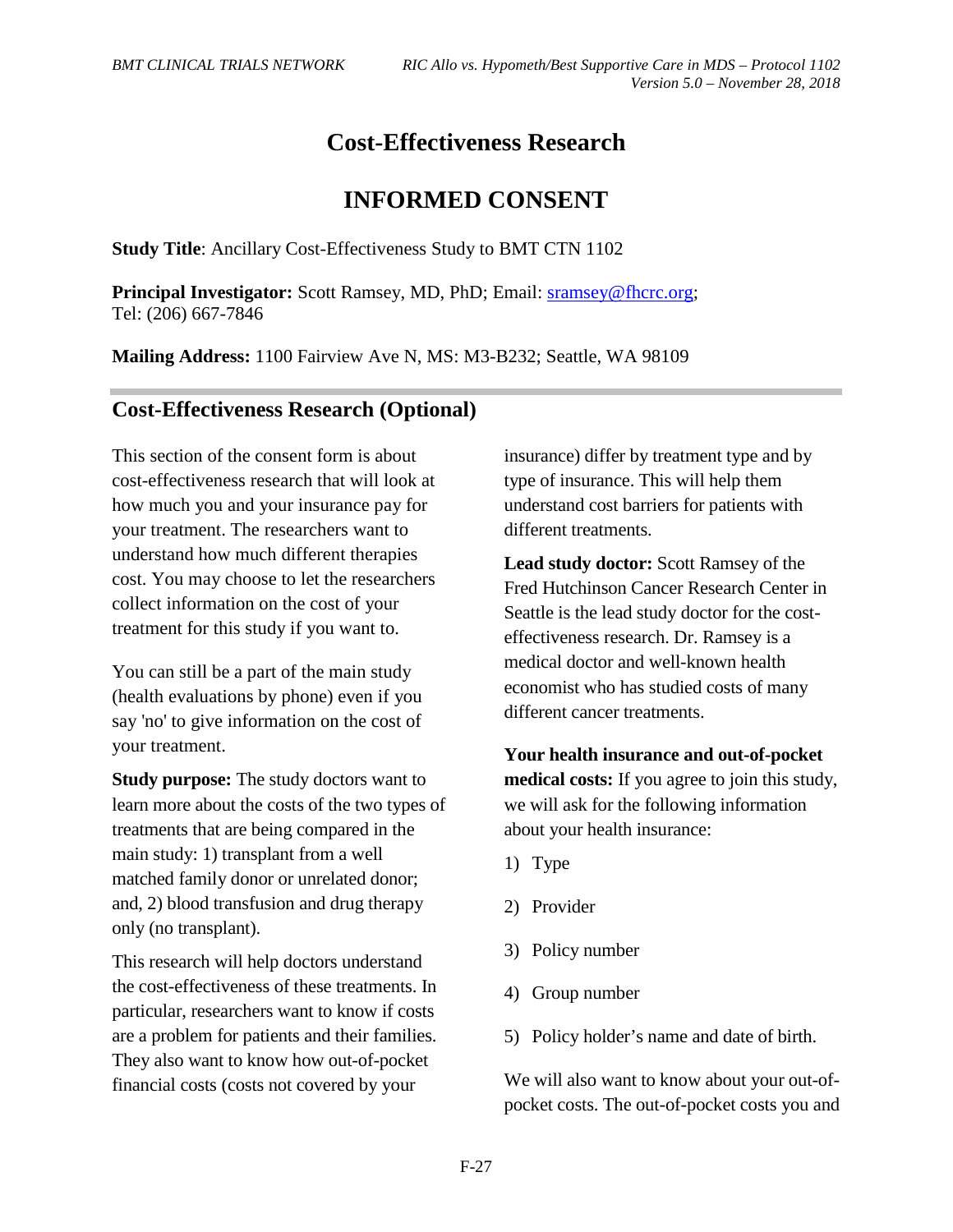your family have to cover are important in understanding the overall cost of medical care, so we want to collect this information as well. For example, we want to know how much you spend on:

- 1) Medical costs (for example, co-pays, prescriptions)
- 2) Travel and lodging
- 3) Cost of time away from work

Your health insurance and out-of-pocket information is called the 'study data' in this consent form.

**How we will use your health insurance information:** After you finish the study, we will use your insurance information to learn about the payments your health insurer made. We will calculate the cost of your medical care (both groups that are being compared, the transplant group and the no transplant group). Because treatment (either transplant or non-transplant therapies) can impact your health for many years after you join the study, we want to collect insurance payment information for the 12 months before you joined the study, and for 3 years after your treatment start date.

**Privacy, confidentiality and use of information:** Only the study doctors at the Fred Hutchinson Cancer Research Center (FHCRC) will have access to your health insurance information and out-of-pocket cost information (study data). The FHCRC will contract with the Survey Research Group (SRG) at the CIBMTR to collect out-ofpocket cost data, who are also administering the telephone health surveys as part of the

parent study. To maintain your confidentiality, we will not link your name to the study data. Also, all of the study doctors signed a confidentiality agreement and promised to keep electronic data protected under passwords and physical data (paper or other media such as CDs) in secure facilities (for example, on-campus locked offices and locked filing cabinets).

**Collecting the study data:** We will collect your health insurance information at the time of study enrollment. Out-of-pocket cost data will be collected by mail-out survey. The mail-out surveys were designed to be very user friendly, but we will help you with the cost diary over the phone if needed. We will also place phone call reminders.

We will ask you about your out-of-pocket costs only 3 times during the course of the study: at 1, 7 and 19 months after enrollment. We think each questionnaire will take between 10 and 30 minutes to complete, but this depends on how much information there is to enter.

**Alternate contact:** We ask that you give us the name of an alternate contact. This may be your spouse, partner, parent, adult child or sibling, or friend. You may not feel like answering the questionnaires or need help gathering cost information, so we ask that this individual help with this information

**Risks to participating:** The risks to participating in the cost-effectiveness study are small. A possible risk is the loss of confidentiality about your medical information, but the chance that this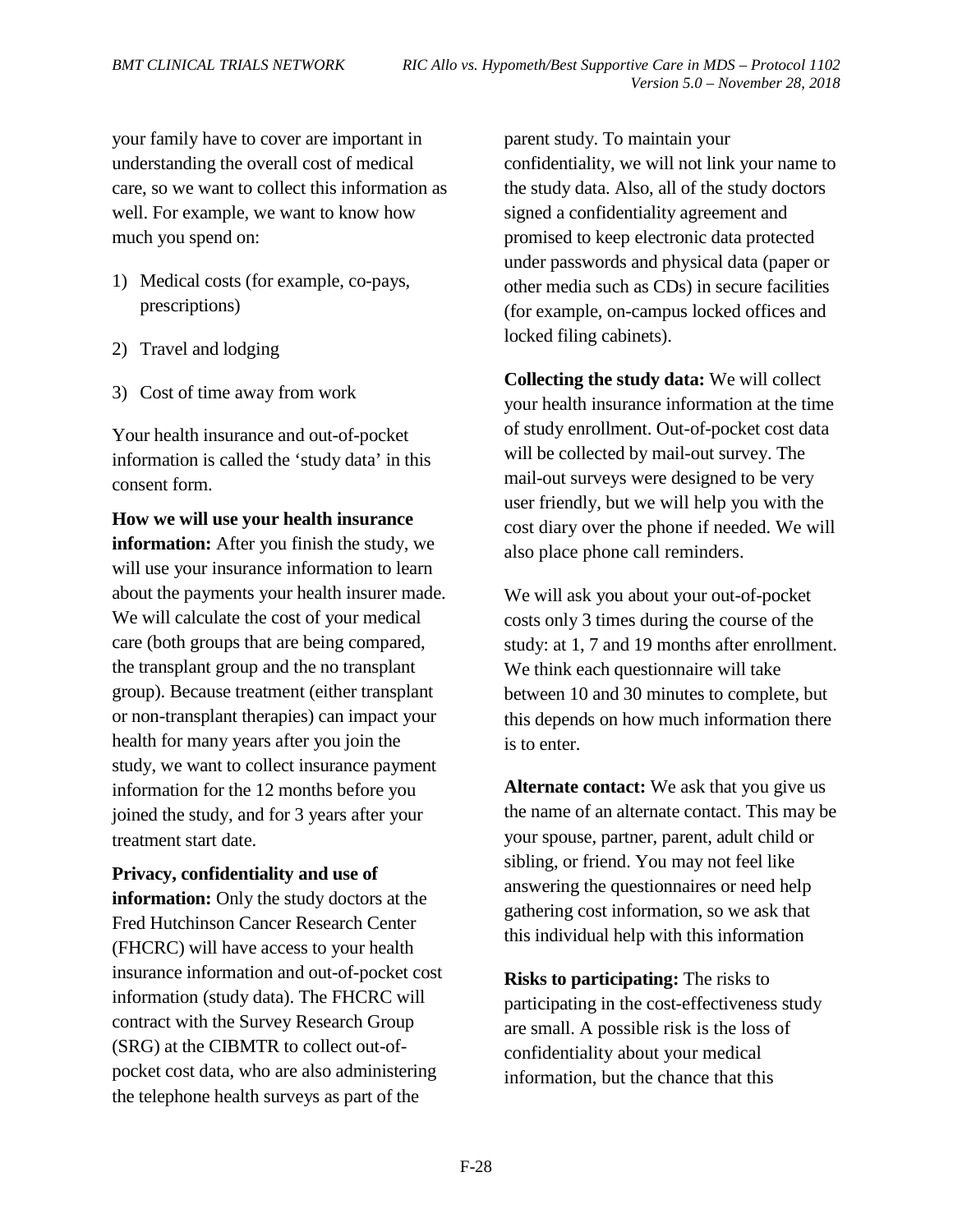information will be given to someone else is very small.

**Payment and costs:** You will not get paid for participating in this study. You will not be charged for taking part in this study.

#### **Right to ask questions and/or withdraw:**

You do not have to be part of the costeffectiveness research study. Your participation is voluntary. If you decide not to be part of this study, it will not affect your regular medical care or services. You can quit the study at any time.

A description of this clinical trial will be available on *[http://www.ClinicalTrials.gov](http://www.clinicaltrials.gov/)*, as required by U.S. Law. This Web site will not include information that can identify you. At most, the Web site will include a summary of the results. You can search this Web site at any time.

**For more information:** Contact the Study Coordinator at the Fred Hutchinson Cancer Research Center at (844) 840-2731 or email: 1102-CEA@fredhutch.org

#### **Making Your Choice**

Please read each sentence below and think about your choice. After reading each sentence, please indicate your choice below. If you have any questions, please talk to your doctor or nurse, or call Karen Hansen, Director at the FHCRC research review board at: (206) 667-4867.

No matter what you decide to do, it will not affect your care.

# **Statement of Consent for Cost-Effectiveness Research Study (Optional)**

The purpose of the cost effectiveness research, the procedures involved, and the risks and benefits have been explained to me. I have asked all the questions I have at this time and I have been told whom to contact if I have more questions. I have been told that I will be given a signed copy of this consent form to keep.

I understand that I do not have to participate in the cost effectiveness research. If I decide to not participate, it will not affect my medical care in any way.

 $\Box$  I agree to be part of the cost-effectiveness research.

 $\Box$  I do not agree to be part of the cost-effectiveness research.

Signature Date

(Version date 1/30/15)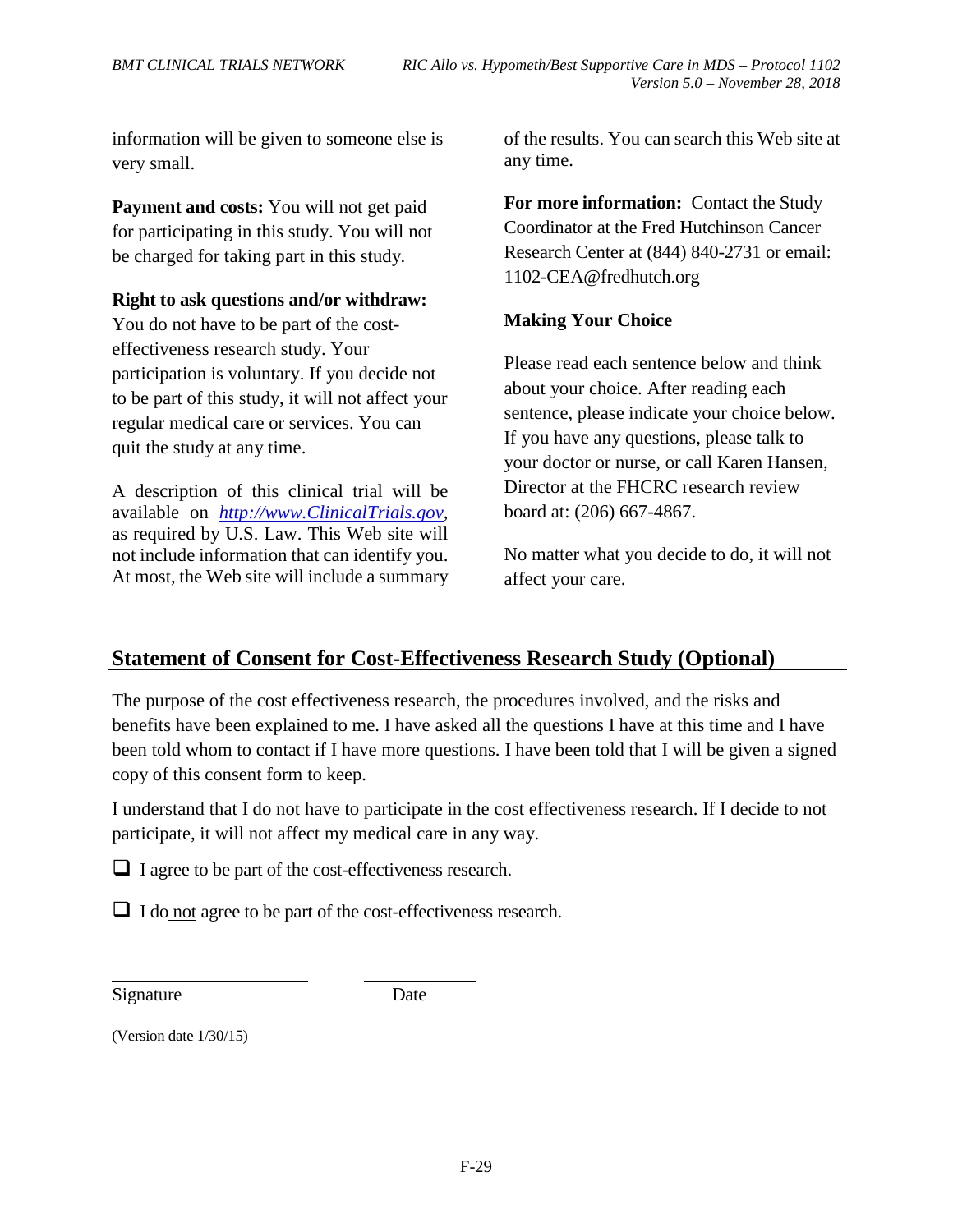

Institutional Review Board

# **HIPAA Authorization for the Use of Member Protected Health Information for Research**

# **IR number: 9159 Protocol number:** 1.0

**Title of Research Study:** *Ancillary Cost-Effectiveness Analysis to:* A Multi-Center Biologic Assignment Trial Comparing Reduced Intensity Allogeneic Hematopoietic Cell Transplant to Hypomethylating Therapy or Best Supportive Care in Patients Aged 50-75 with Intermediate-2 and High Risk Myelodysplastic Syndrome BMT CTN 1102

The research study named above and described more fully in the informed consent form that you sign ("Research Consent") requires that the researchers have access to health insurance information about you (also called "Protected Health Information" or "PHI"). By law, your health insurance provider (the "Insurer") must protect the confidentiality of your PHI. The researchers can obtain your PHI from the Insurer and use it for research **only if you authorize and direct the Insurer to share it with them.**.

This authorization form ("form") describes what types of PHI the researchers need and what they will do with it as part of the research study. Please read it carefully. If you agree with it, please sign your name at the bottom. You will be given a copy of this form after you have signed it.

If you sign this form, your PHI will be shared with Fred Hutchinson Cancer Research Center, its staff, and others who work with them. In this form, the term for all these people is "Researchers" and they are described more fully in the Research Consent. The Researchers will use the PHI only for the purposes described in the Research Consent and in this form.

#### **1. The protected health information to be obtained and used by the Researchers for the Study includes:**

- All health insurance information including the type of health insurance, provider, policy number, group number and the policy holder's name and date of birth. It also includes information about health care costs and health care claims information as well as reimbursements made by your health insurer(s).
- The specific protected health information that will be obtained from the Insurer and used for the Research is described below:
	- Dates and codes associated with medical service and diagnoses
	- Location of medical service
	- Provider of medical service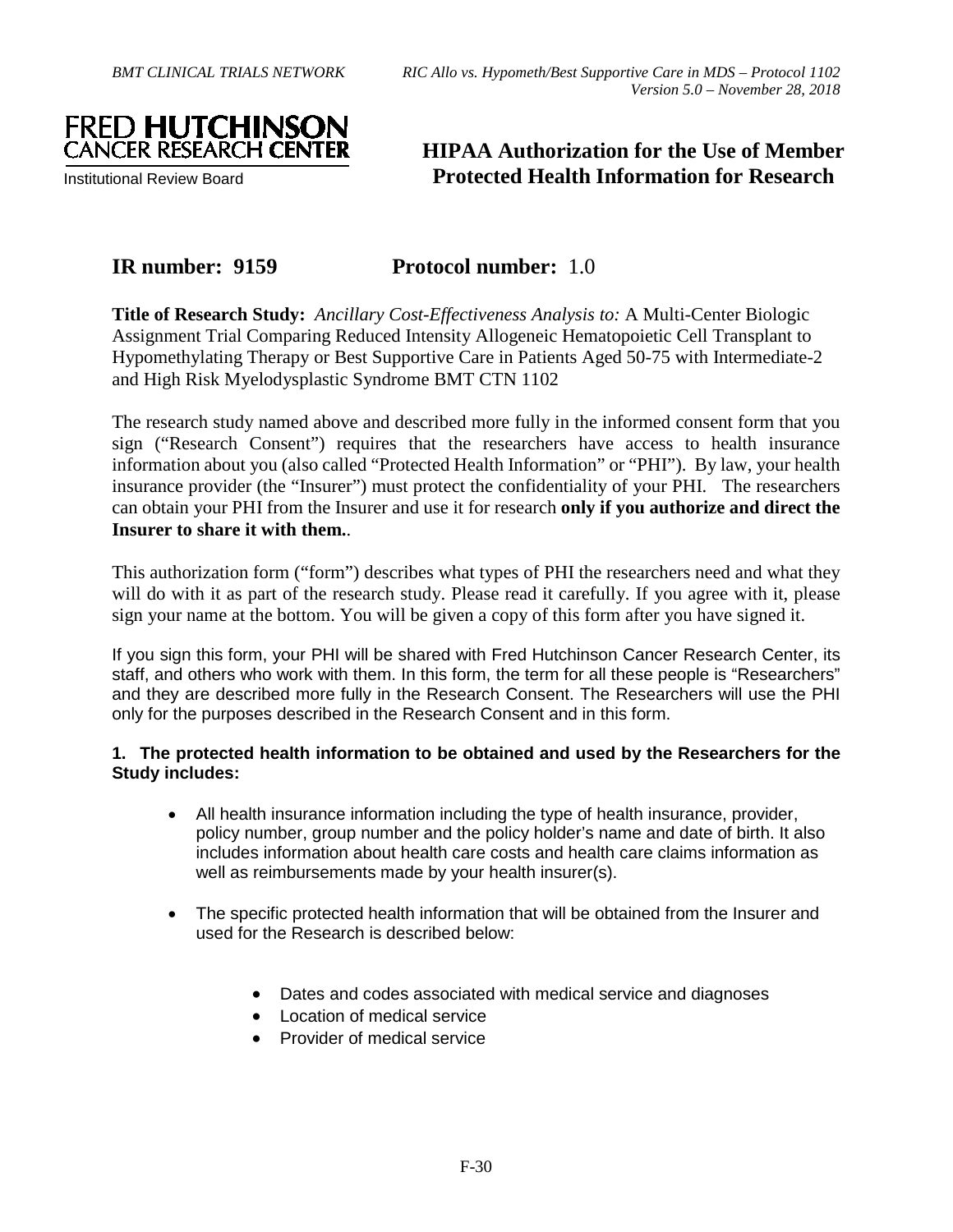#### **2. What the Researchers will do with your Protected Heath Information.**

The Researchers will use your PHI only in the ways described in the Research Consent form that you sign and as described here. They may also share your PHI with certain people and groups. These may include:

- The sponsor of the Study, The National Heart, Lung and Blood Institute. The sponsor reviews the Study. Government agencies, review boards, and others who watch over the safety, effectiveness and conduct of the research
- Others, if the law requires.

By law, the Researchers are required to protect the confidentiality of your PHI. The Research Consent form you sign describes in more detail how your PHI will be protected. You may ask questions about what the Researchers will do with your information and how they will protect it. Privacy laws do not always require the receiver of your information to keep your information confidential. After your information is given to others, there is a risk that it could be shared without your permission.

You are free to refuse to allow the Researchers access to your PHI. If you refuse, you will not be able to participate in this research study but your refusal will not affect your health insurance eligibility or coverage.

#### **3. How long the permission will last?**

The permission for the Researchers to obtain and use your protected health information will end when the Researchers complete the research study AND any review of the research study is completed.

#### **4. Canceling your permission.**

You may change your mind and take back your permission anytime. To take back your permission, please send a written request to the research study coordinator, Lisel Koepl, at Fred Hutchinson Cancer Research Center, 1100 Fairview Ave North, M/S M3-B232, Seattle, Washington 98109-1074. If you do this, you may no longer be allowed to be in the research study. The Researchers may still keep and use any Protected Health Information they already have. But they can't obtain more PHI about you for the research study unless it is required by a federal agency that reviews the research.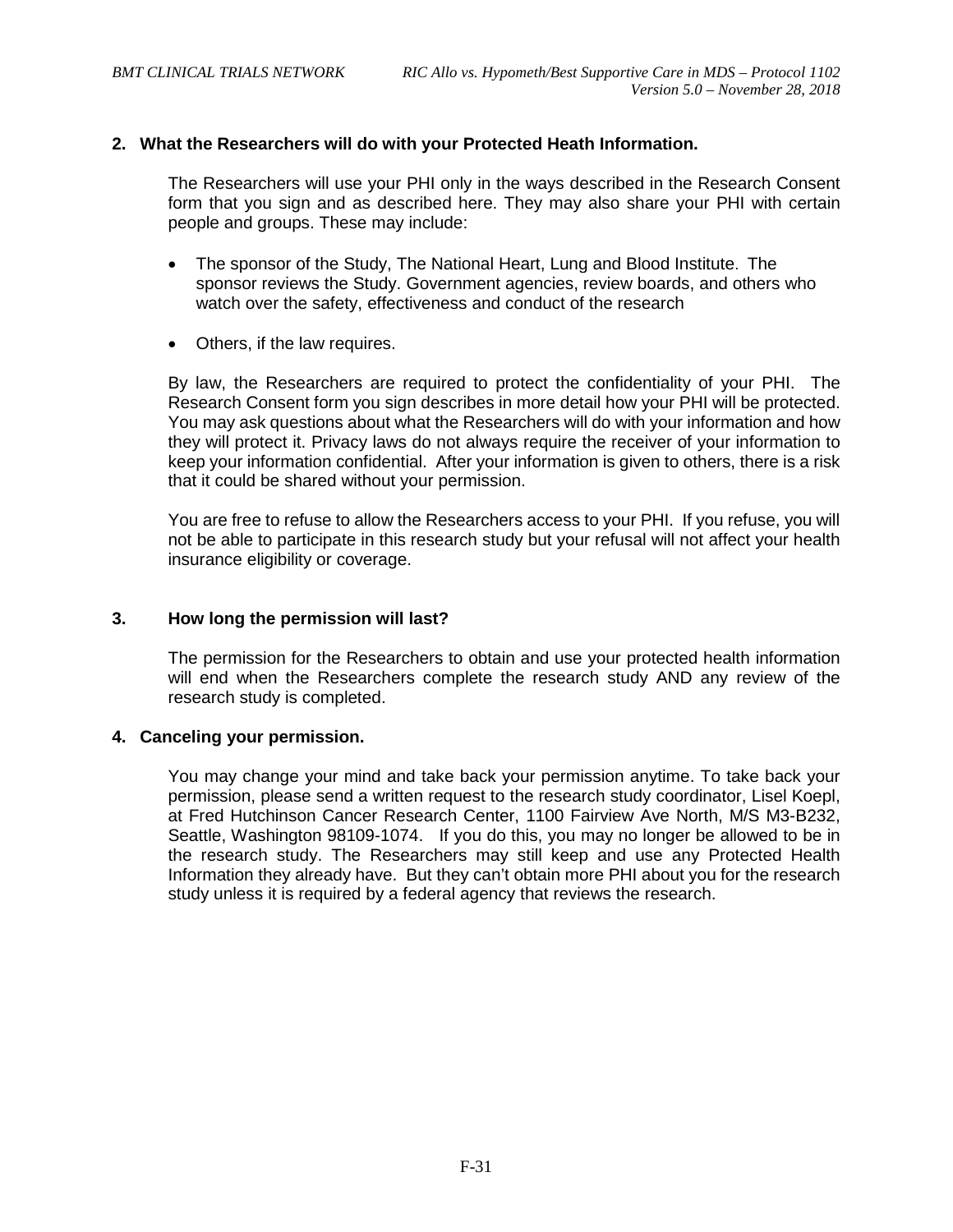#### **5. Giving permission**

You give your permission for the use of your protected health information by signing this form.

#### **Signature**

I authorize and direct the Insurer to provide access to my protected health information to the Researchers as described in this authorization form.

\_\_\_\_\_\_\_\_\_\_\_\_\_\_\_\_\_\_\_ Signature of participant or participant's Legal Date Representative

Printed name of participant or participant's  $\hskip1cm$  Representative's relationship Legal Representative to participant

 $\overline{\phantom{a}}$  , and the contribution of the contribution of the contribution of the contribution of the contribution of the contribution of the contribution of the contribution of the contribution of the contribution of the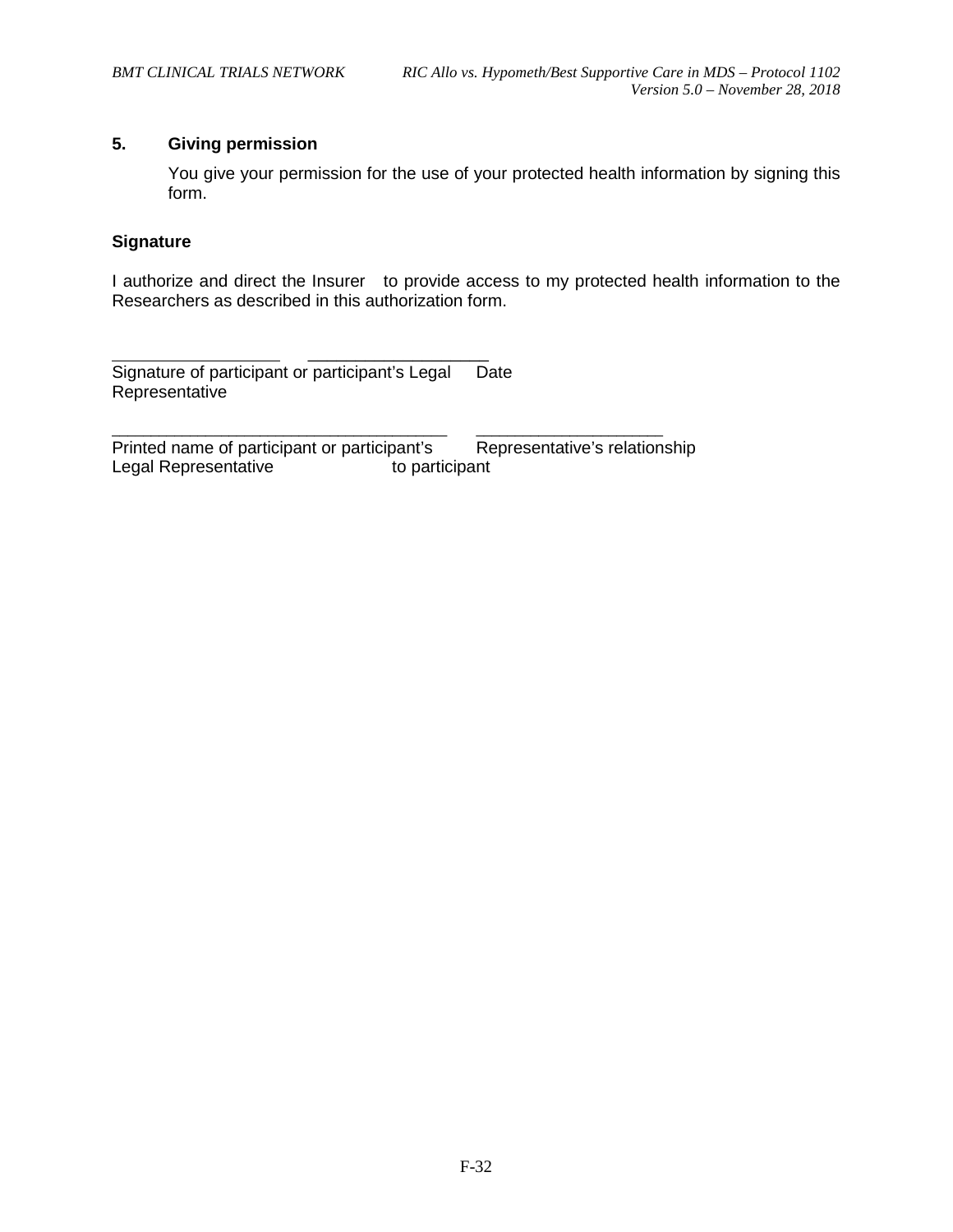| Primary insurance (if any):                                                            |                                                                                                     |  |  |  |
|----------------------------------------------------------------------------------------|-----------------------------------------------------------------------------------------------------|--|--|--|
|                                                                                        |                                                                                                     |  |  |  |
|                                                                                        | Policy Number: ___________________________Group Number: ________________________                    |  |  |  |
|                                                                                        | Policy Holder's Name: ___________________________________Policy Holder's Date of Birth: ___________ |  |  |  |
| Additional insurance (if any):                                                         |                                                                                                     |  |  |  |
|                                                                                        |                                                                                                     |  |  |  |
|                                                                                        | Policy Number: ___________________________Group Number: ________________________                    |  |  |  |
|                                                                                        |                                                                                                     |  |  |  |
| If more than 2 insurance providers, please add additional insurance information below: |                                                                                                     |  |  |  |
|                                                                                        |                                                                                                     |  |  |  |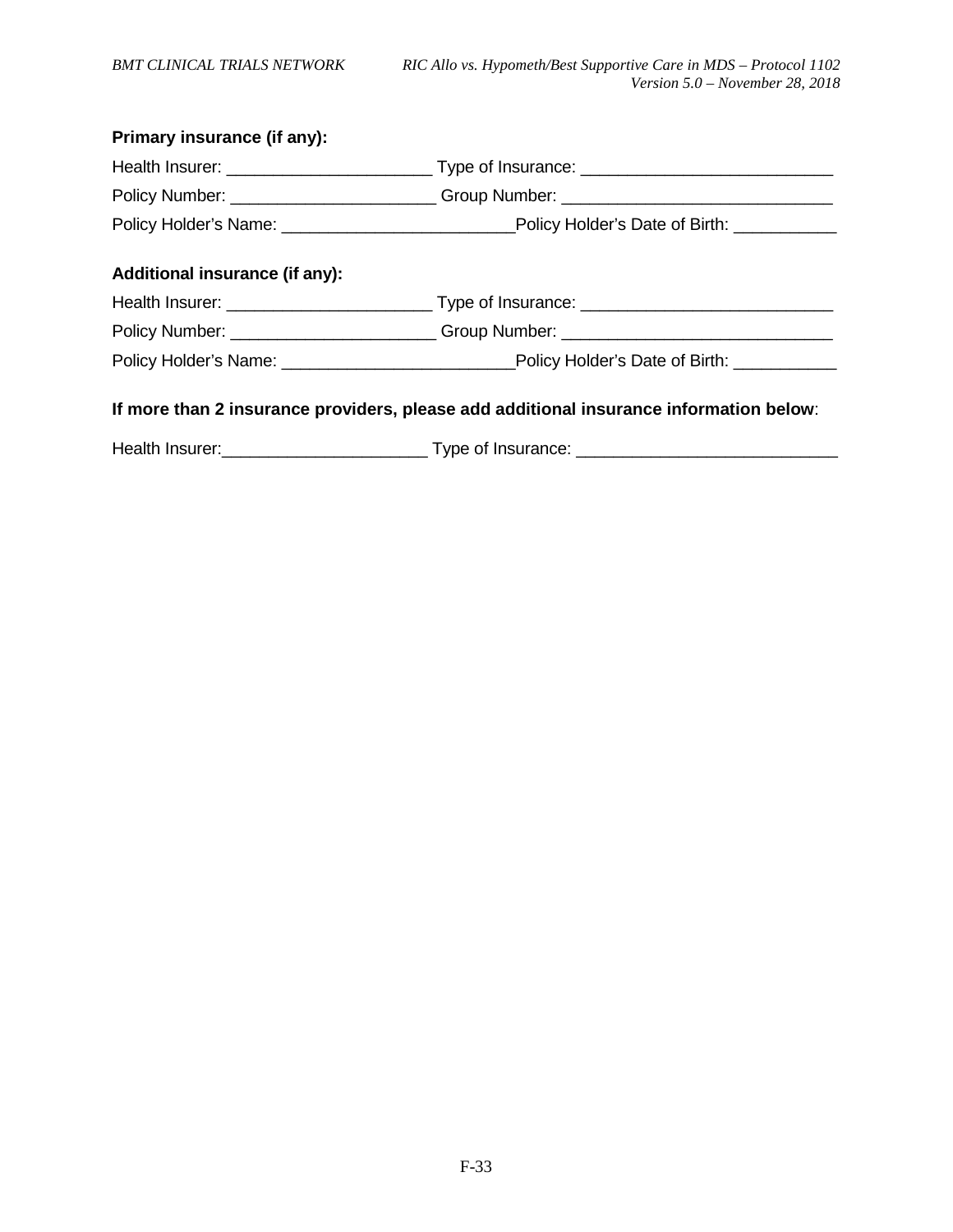# **APPENDIX G**

# **REFERENCES**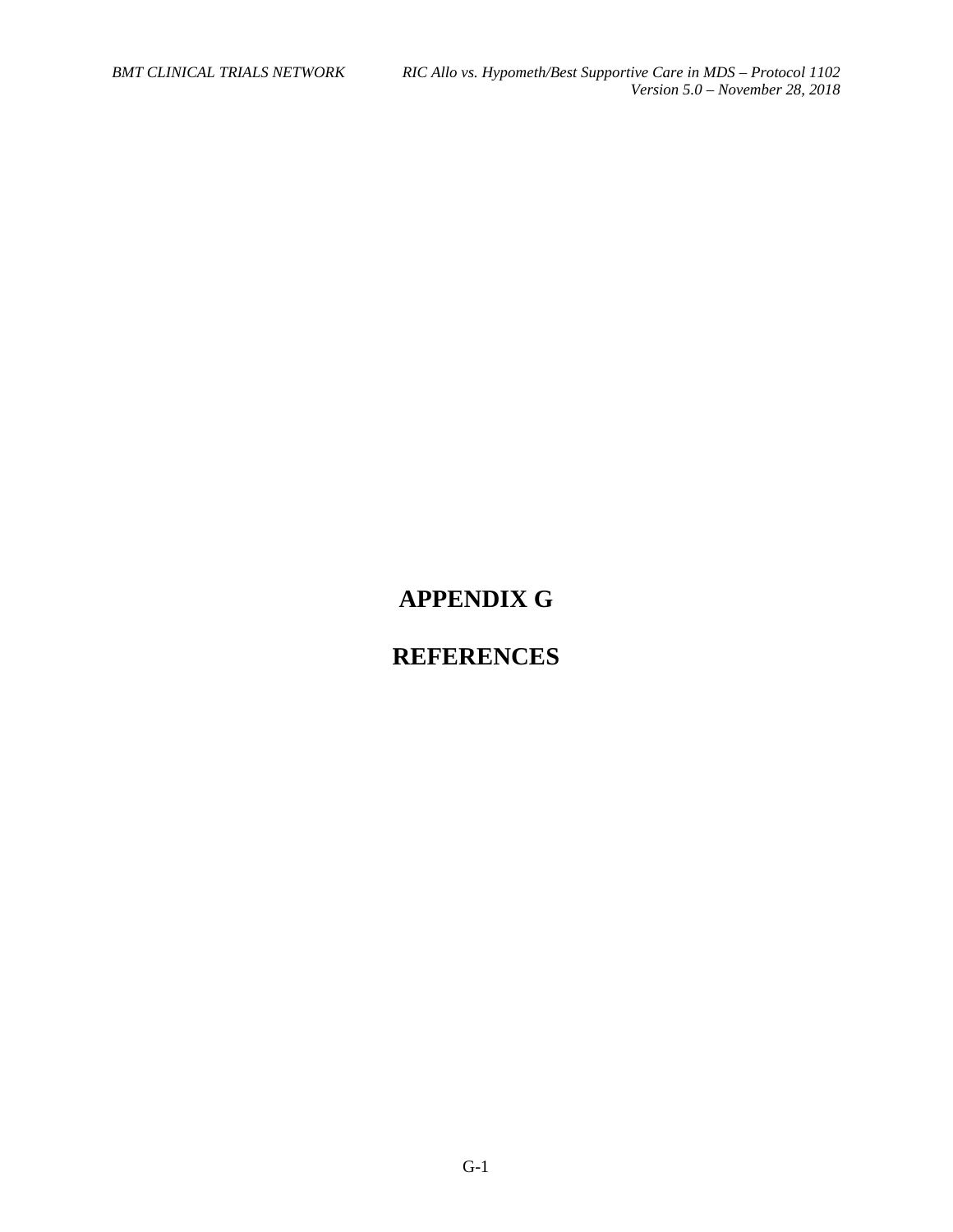$\overline{a}$ 

# **APPENDIX G**

# **REFERENCES**

- <sup>1</sup> Martino R, Perez-Simon JA, Moreno E, Queralto JM, Caballero D, Mateos M, et al. Reducedintensity conditioning allogeneic blood stem cell transplantation with fludarabine and oral busulfan with or without pharmacokinetically targeted busulfan dosing in patients with myeloid leukemia ineligible for conventional conditioning. Biol Blood Marrow Transplant. 2005;11(6):437-47.
- <sup>2</sup> van Besien K, Artz A, Smith S, Cao D, Rich S, Godley L, et al. Fludarabine, melphalan, and alemtuzumab conditioning in adults with standard-risk advanced acute myeloid leukemia and myelodysplastic syndrome. J Clin Oncol. 2005;23(24):5728-38.
- <sup>3</sup> Nakamura R, Rodriguez R, Palmer J, Stein A, Naing A, Tsai N, et al. Reduced-intensity conditioning for allogeneic hematopoietic stem cell transplantation with fludarabine and melphalan is associated with durable disease control in myelodysplastic syndrome. Bone Marrow Transplant. 2007;40(9):843-50.
- <sup>4</sup> Oran B, Giralt S, Saliba R, Hosing C, Popat U, Khouri I, et al. Allogeneic hematopoietic stem cell transplantation for the treatment of high-risk acute myelogenous leukemia and myelodysplastic syndrome using reduced-intensity conditioning with fludarabine and melphalan. Biol Blood Marrow Transplant. 2007;13(4):454-62.
- <sup>5</sup> Laport GG, Sandmaier BM, Storer BE, Scott BL, Stuart MJ, Lange T, et al. Reduced-intensity conditioning followed by allogeneic hematopoietic cell transplantation for adult patients with myelodysplastic syndrome and myeloproliferative disorders. Biol Blood Marrow Transplant. 2008;14(2):246-55. PMCID: 2259225.
- <sup>6</sup> Lim Z, Brand R, Martino R, van Biezen A, Finke J, Bacigalupo A, et al. Allogeneic Hematopoietic Stem-Cell Transplantation for Patients 50 Years or Older With Myelodysplastic Syndromes or Secondary Acute Myeloid Leukemia. Journal of Clinical Oncology. 2010;28(3):405-11.
- <sup>7</sup> McClune BL, Weisdorf DJ, Pedersen TL, Tunes da Silva G, Tallman MS, Sierra J, et al. Effect of Age on Outcome of Reduced-Intensity Hematopoietic Cell Transplantation for Older Patients With Acute Myeloid Leukemia in First Complete Remission or With Myelodysplastic Syndrome. Journal of Clinical Oncology. 2010;28(11):1878-87.
- <sup>8</sup> Silverman LR, Demakos EP, Peterson BL, Kornblith AB, Holland JC, Odchimar-Reissig R, et al. Randomized controlled trial of azacitidine in patients with the myelodysplastic syndrome: a study of the cancer and leukemia group B. J Clin Oncol. 2002;20(10):2429-40.
- $9$  Greenberg P, Cox C, LeBeau MM, Fenaux P, Morel P, Sanz G, et al. International scoring system for evaluating prognosis in myelodysplastic syndromes. Blood. 1997;89(6):2079-88.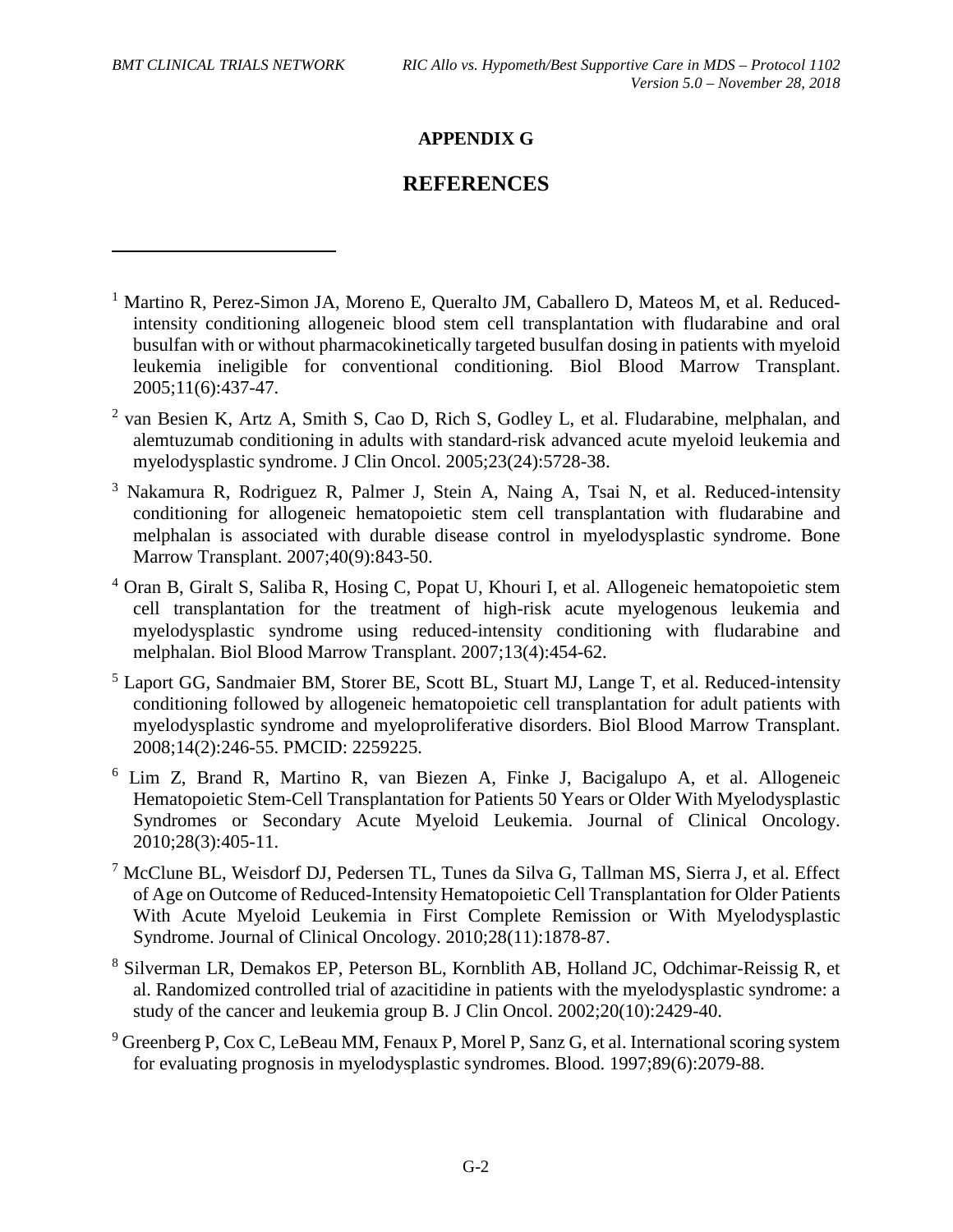- <sup>10</sup> Sanz GF, Sanz MA, Greenberg PL. Prognostic factors and scoring systems in myelodysplastic syndromes. Haematologica. 1998;83(4):358-68.
- <sup>11</sup> Greenberg *et al*, Blood *in press*, 2012.
- <sup>12</sup> Sorror ML, Sandmaier BM, Storer BE, Maris MB, Baron F, Maloney DG, et al. Comorbidity and disease status based risk stratification of outcomes among patients with acute myeloid leukemia or myelodysplasia receiving allogeneic hematopoietic cell transplantation. J Clin Oncol. 2007;25(27):4246-54.
- <sup>13</sup> Runde V, de Witte T, Arnold R, Gratwohl A, Hermans J, van Biezen A, et al. Bone marrow transplantation from HLA-identical siblings as first-line treatment in patients with myelodysplastic syndromes: early transplantation is associated with improved outcome. Chronic Leukemia Working Party of the European Group for Blood and Marrow Transplantation. Bone Marrow Transplant. 1998;21(3):255-61.
- <sup>14</sup> Cutler CS, Lee SJ, Greenberg P, Deeg HJ, Perez WS, Anasetti C, et al. A decision analysis of allogeneic bone marrow transplantation for the myelodysplastic syndromes: delayed transplantation for low-risk myelodysplasia is associated with improved outcome. Blood. 2004;104(2):579-85.
- <sup>15</sup> Oliansky DM, Antin JH, Bennett JM, Deeg HJ, Engelhardt C, Heptinstall KV, et al. The role of cytotoxic therapy with hematopoietic stem cell transplantation in the therapy of myelodysplastic syndromes: an evidence-based review. Biol Blood Marrow Transplant. 2009;15(2):137-72.
- <sup>16</sup> Koreth J, Pidala J, Perez WS, Deeg HJ, Garcia-Manero G, Malcovati L, Cazzola M, Park S, Itzykson R, Ades L, Fenaux P, Jädersten M, Hellstrom-Lindberg E, Gale RP, Beach CL, Greenberg PL, Tallman MS, DiPersio JF, Bunjes D, Weisdorf DJ, and Cutler CS. A Decision Analysis of Reduced-Intensity Conditioning Allogeneic Hematopoietic Stem Cell Transplantation for Older Patients with De-Novo Myelodysplastic Syndrome (MDS): Early Transplantation Offers Survival Benefit in Higher-Risk MDS *ASH Annual Meeting Abstracts 2011 118:115.*
- <sup>17</sup> Platzbecker et al. Biol Blood Marrow Transplant 18: 1415-1421 (2012)
- <sup>18</sup> Nakai K, Kanda Y, Fukuhara S, Sakamaki H, Okamoto S, Kodera Y, et al. Value of chemotherapy before allogeneic hematopoietic stem cell transplantation from an HLA-identical sibling donor for myelodysplastic syndrome. Leukemia. 2005;19(3):396-401.
- <sup>19</sup> Scott BL, Storer B, Loken MR, Storb R, Appelbaum FR, Deeg HJ. Pretransplantation induction chemotherapy and posttransplantation relapse in patients with advanced myelodysplastic syndrome. Biol Blood Marrow Transplant. 2005;11(1):65-73.
- <sup>20</sup> Nakamura R, Palmer JM, Stiller T, Chao J, Parker P, Pullarkat V, et al. Improved outcome after reduced intensity allogeneic hematopoietic stem cell transplant (RI-HCT) for MDS using tacrolimus/sirolimus as GVHD prophylaxis. . submitted. 2011.
- <sup>21</sup> Saber W, Cutler CS, Nakamura R, Zhang MJ, Atallah E, Rizzo JD, Maziarz RT, Cortes J, Kalaycio ME, Horowitz MM. Impact of donor source on hematopoietic cell transplantation outcomes for patients with myelodysplastic syndromes (MDS). *Blood*. 2013 Jul 11. [Epub ahead of print]. PMID: 23847196.
- <sup>22</sup> Saiki JH, McCredie KB, Vietti TJ, Hewlett JS, Morrison FS, Costanzi JJ, et al. 5-azacytidine in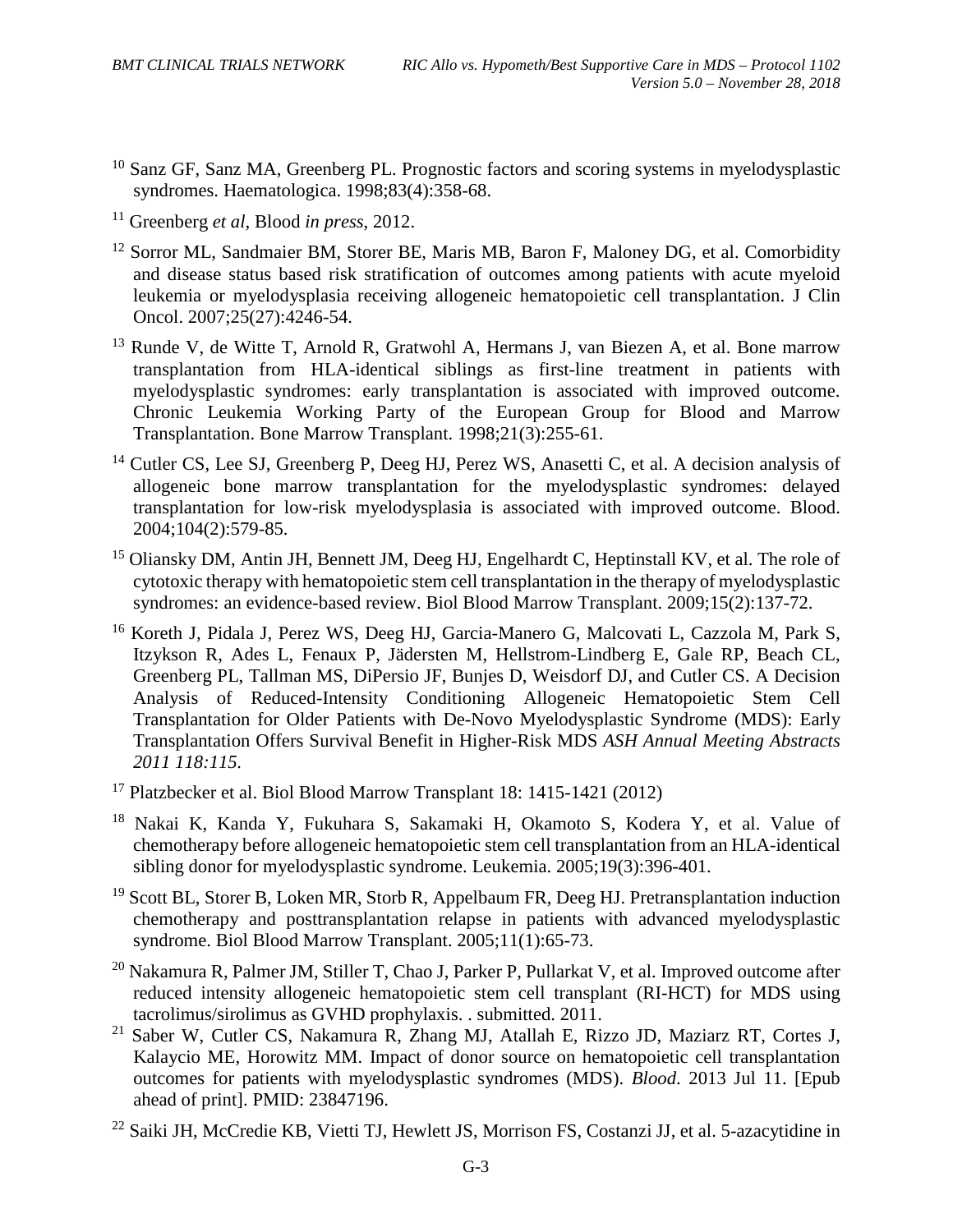acute leukemia. Cancer. 1978;42(5):2111-4.

- $^{23}$  Fenaux P, Mufti GJ, Hellstrom-Lindberg E, Santini V, Finelli C, Giagounidis A, et al. Efficacy of azacitidine compared with that of conventional care regimens in the treatment of higher-risk myelodysplastic syndromes: a randomised, open-label, phase III study. The lancet oncology. 2009;10(3):223-32.
- <sup>24</sup> Kantarjian H, Issa JP, Rosenfeld CS, Bennett JM, Albitar M, DiPersio J, et al. Decitabine improves patient outcomes in myelodysplastic syndromes: results of a phase III randomized study. Cancer. 2006;106(8):1794-803.
- <sup>25</sup> Kantarjian H, Oki Y, Garcia-Manero G, Huang X, O'Brien S, Cortes J, et al. Results of a randomized study of 3 schedules of low-dose decitabine in higher-risk myelodysplastic syndrome and chronic myelomonocytic leukemia. Blood. 2007;109(1):52-7
- <sup>26</sup> Steensma DP, Baer MR, Slack JL, Buckstein R, Godley L, Larsen JS, et al. Preliminary Results of a Phase II Study of Decitabine Administered Daily for 5 Days Every 4 Weeks to Adults with<br>Myelodysplastic Syndrome (MDS). Blood (ASH Annual Meeting Abstracts). Myelodysplastic Syndrome (MDS). Blood (ASH Annual Meeting Abstracts). 2007;110(11):1450
- <sup>27</sup> [Sekeres MA,](http://www.ncbi.nlm.nih.gov/pubmed?term=Sekeres%20MA%5BAuthor%5D&cauthor=true&cauthor_uid=22915641) [Tiu RV,](http://www.ncbi.nlm.nih.gov/pubmed?term=Tiu%20RV%5BAuthor%5D&cauthor=true&cauthor_uid=22915641) [Komrokji R,](http://www.ncbi.nlm.nih.gov/pubmed?term=Komrokji%20R%5BAuthor%5D&cauthor=true&cauthor_uid=22915641) [Lancet J,](http://www.ncbi.nlm.nih.gov/pubmed?term=Lancet%20J%5BAuthor%5D&cauthor=true&cauthor_uid=22915641) [Advani AS,](http://www.ncbi.nlm.nih.gov/pubmed?term=Advani%20AS%5BAuthor%5D&cauthor=true&cauthor_uid=22915641) [Afable M,](http://www.ncbi.nlm.nih.gov/pubmed?term=Afable%20M%5BAuthor%5D&cauthor=true&cauthor_uid=22915641) et al. Phase 2 study of the lenalidomide and azacitidine combination in patients with higher-risk myelodysplastic syndromes. [Blood.](http://www.ncbi.nlm.nih.gov/pubmed/22915641) 2012;120(25):4945-51.
- <sup>28</sup> Silverman LR, Verma A, Odchimar-Reissig R, LeBlanc A, Najfeld V, Gabrilove J et al. A Phase I Trial of the Epigenetic Modulators Vorinostat, in Combination with Azacitidine (azaC) in Patients with the Myelodysplastic Syndrome (MDS) and Acute Myeloid Leukemia (AML): A Study of the New York Cancer Consortium Blood (ASH Annual Meeting Abstracts) 2008 112: Abstract 3656.
- $^{29}$  http://clinicaltrials.gov/ct2/show/NCT01522976
- <sup>30</sup> Prébet T, Gore SD, Esterni B, Gardin C, Itzykson R, Thepot S, Outcome of high-risk myelodysplastic syndrome after azacitidine treatment failure. [J Clin Oncol.](http://www.ncbi.nlm.nih.gov/pubmed/21788559) 2011;29(24):3322- 7.
- <sup>31</sup> Pidara et al. Blood. 2009;114:7-19.
- <sup>32</sup> The NCCN 2.2011 Myelodysplastic Syndromes Clinical Practice Guidelines in Oncology Fort Washington, PA; 2011 2011 Contract No.: Document Number|.
- <sup>33</sup> Giralt SA, Horowitz M, Weisdorf D, Cutler C. Review of stem-cell transplantation for myelodysplastic syndromes in older patients in the context of the Decision Memo for Allogeneic Hematopoietic Stem Cell Transplantation for Myelodysplastic Syndrome emanating from the Centers for Medicare and Medicaid Services. J Clin Oncol. 2011;29(5):566-72.
- <sup>34</sup> McQuellon RP, Russell GB, Cella DF, Craven BL, Brady M, Bonomi A, et al. Quality of life measurement in bone marrow transplantation: development of the Functional Assessment of Cancer Therapy-Bone Marrow Transplant (FACT-BMT) scale. Bone Marrow Transplant. 1997;19(4):357-68.